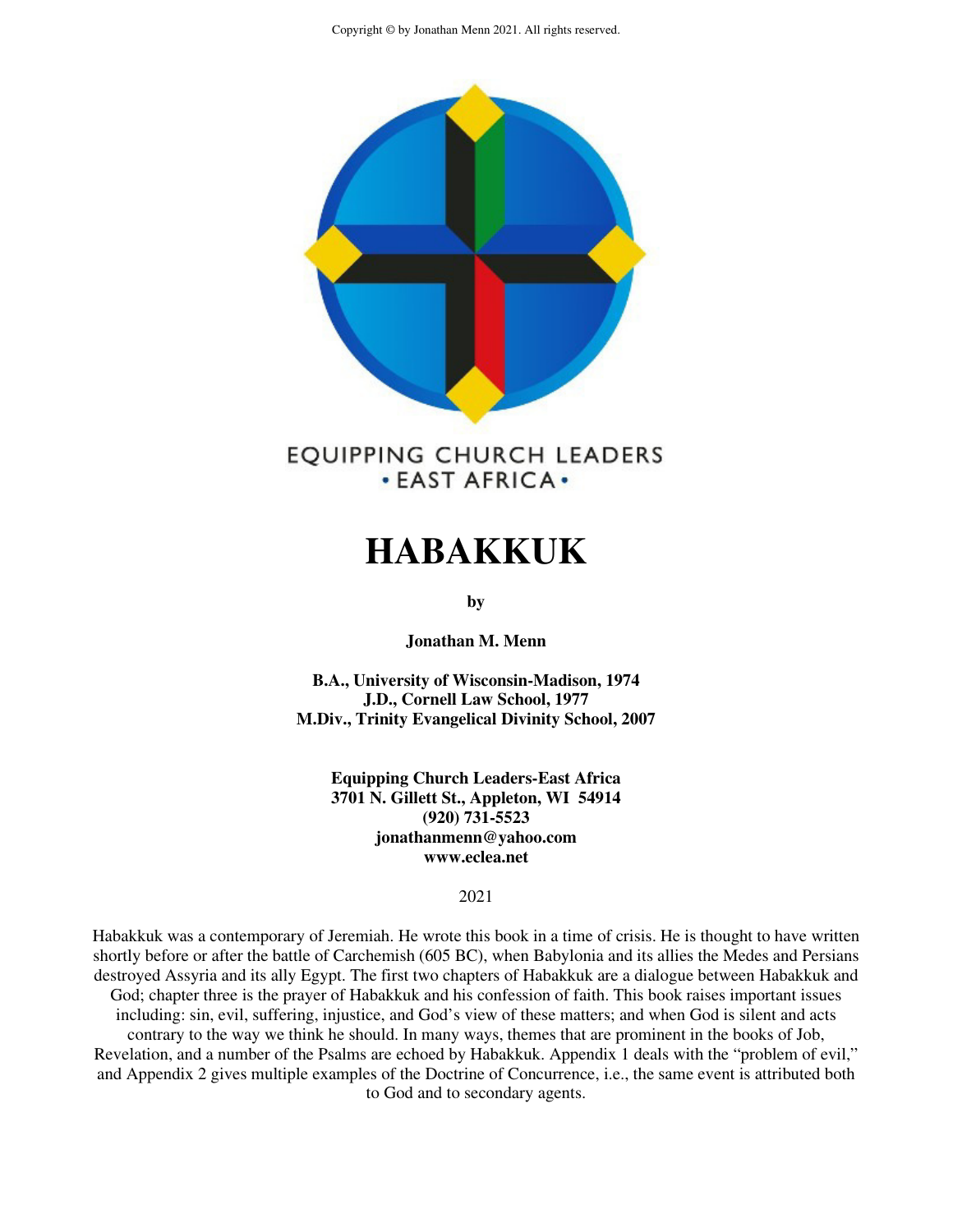# **TABLE OF CONTENTS**

| <b>APPENDIX 1-THE PROBLEM OF EVIL: GOD'S SOVEREIGNTY, HUMANITY'S</b> |  |
|----------------------------------------------------------------------|--|
| RESPONSIBILITY, AND THE EXISTENCE OF SIN AND EVIL32                  |  |
|                                                                      |  |
| APPENDIX 2-BIBLICAL EXAMPLES OF THE DOCTRINE OF CONCURRENCE55        |  |
|                                                                      |  |
|                                                                      |  |
|                                                                      |  |
|                                                                      |  |
|                                                                      |  |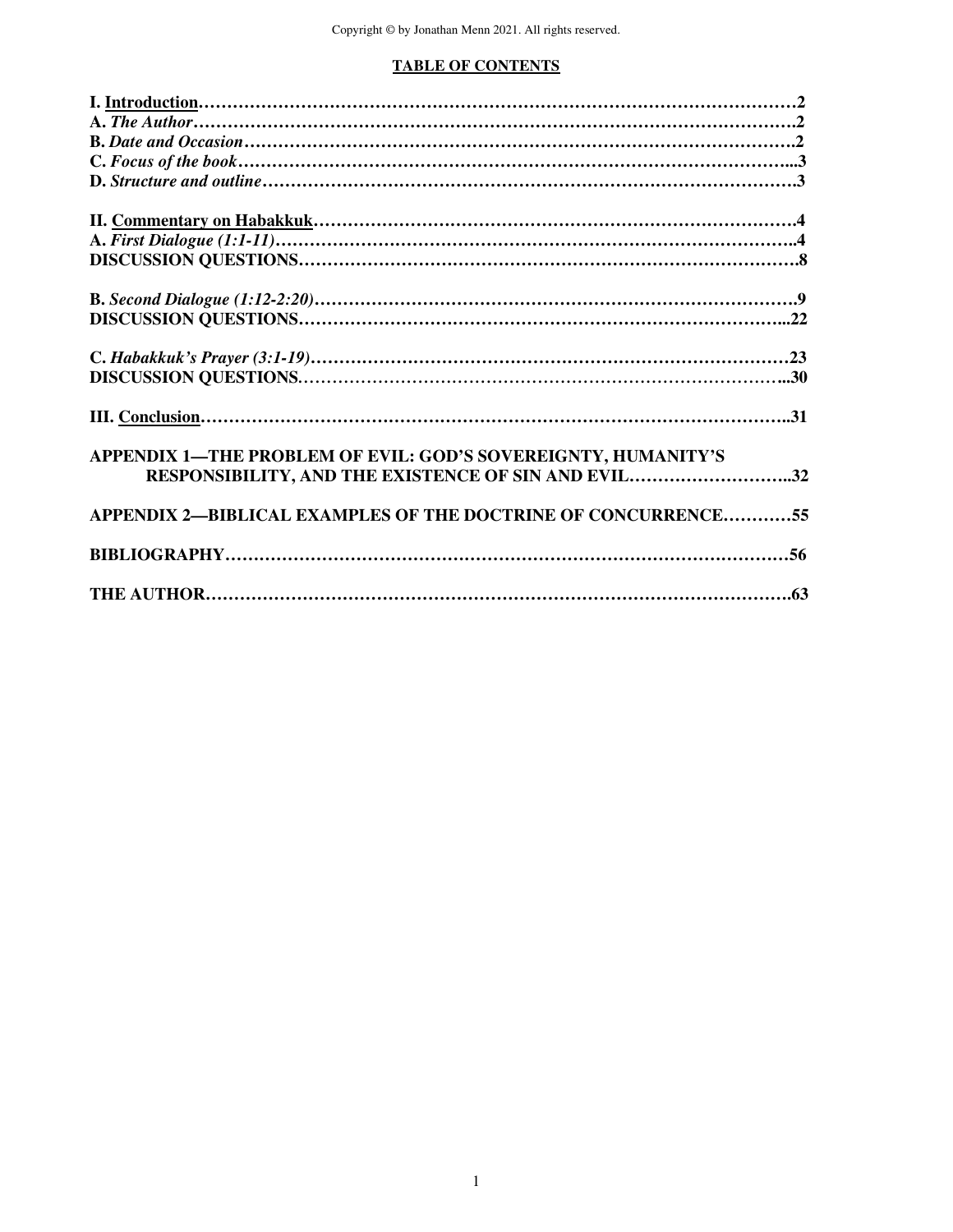## **I. Introduction**

#### **A.** *The Author*

 Habakkuk is one of the twelve "minor prophets."<sup>1</sup> Habakkuk identifies himself as *"Habakkuk the prophet"* in **Hab 1:1** and **3:1**. The introduction of one of the two texts of the apocryphal OT book *Bel and the Dragon* states that it is "from the prophecy of Habakkuk, the son of Jesus [Joshua], of the tribe of Levi." It is reasonable to assume that Habakkuk was a Levite associated with the temple singers and musicians (see **1 Chron 25:1-8**), since **Hab 3:1** states that **chapter 3** is *"a prayer . . . according to Shigionoth."* A "shigionoth" has been variously described as: "a musical term that relates to how a psalm should be performed" (Mansfield 2017: Shigionoth); "indicating the musical setting for the prayer" (*Africa Study Bible,* Hab 3:1, note); and "a highly emotional poetic form" (*New American Standard Bible,* Hab 3:1, note). Further, **Hab 3:19** concludes by stating that it is *"for the choir director, on my stringed instruments."* This "indicates that he owned instruments: only a Levite was authorized to use an instrument to accompany his songs in the Temple" (Hirsch 2002-2011: Habakkuk). Otherwise, nothing specific is known about Habakkuk, and his name does not appear in any other book of the Bible.

 Even the meaning of Habakkuk's name is unclear. On the one hand, "It seems to be a loan-word representing the Assyrian "hambakûku," a garden-plant" (Hirsch 2002-2011: Habakkuk). Others contend that the name is derived from a Hebrew word meaning "clasp" or "embrace," either because of his love for the Lord or because he wrestles with God (Stephens-Hodge 1970: 787).

#### **B.** *Date and Occasion*

Habakkuk wrote in a time of crisis for the nation of Judah.<sup>2</sup> The book begins by chronicling the violence, iniquity, wickedness, strife, and perversion of justice which were widespread in the land. **Hab 1:6** then speaks of God *"raising up the Chaldeans [i.e., Babylonians]"* who would come against and destroy Judah as God's agents of judgment. Babylonia, in fact, rose and destroyed the Assyrian capital of Nineveh in 612 BC, destroyed the remainder of the Assyrian Empire and defeated Egypt in 605 BC, and ultimately defeated Judah, destroying Jerusalem, the temple, and carrying away the people to exile in Babylon in 586 BC. Thus, the historical background places the book sometime in the period of the reign of Josiah (640-609 BC) or Jehoiakim (609-598 BC), although some see the setting somewhat earlier, during the reign of Manasseh (697-642 BC) (see Armerding 1985: 493; Patterson 1989: 666-67; Stephens-Hodge 1970: 767). Donald Gowan notes that linguistic studies have compared the Hebrew of Habakkuk with other writings and indicate that, given the history of the development of the Hebrew language, Habakkuk probably was written somewhere near 600 BC (Gowan 1976: 16).

Habakkuk does not specifically identify the source of the violence, iniquity, wickedness, strife, and perversion of justice in the land. Most commentators view this as domestic evil, although some view it as foreign oppressors (perhaps the Assyrians). Philip Whitehead observes that if the sources of the evil and injustice were foreign oppressors, then "the moral dilemma of the justice of God in Habakkuk is even sharper, because the 'Chaldeans' are not sent as a punishment for Judah's own unfaithfulness, but as an intensification of an already-existing foreign oppression" (Whitehead 2016: 266). The better view is that the source of the evil and injustice was within Judah itself. This is seen in two ways: the wording Habakkuk uses and historically.

The wording Habakkuk uses for the evil and injustice is similar to the wording the other prophets use concerning Israel's (Judah's) unfaithfulness to God. Carl Armerding explains, "Normally where 'justice' and social 'violence' are opposed, the 'wicked' are Israelites unless clearly identified in other terms (e.g., Exod 23:1- 9; Isa 5:7-15). Here, in a similar context, they may be assumed to be Judeans in accord with this pattern." (Armerding 1985: 499) Whitehead adds, "Given that the precise injustices referred to are often, in the Latter Prophets, those of a domestic nature, I suggest that the 'foreign oppressor' reading of 1:2-4 is less probable. Habakkuk complains of 'violence' (חמס) and 'destruction' ( $\pi w$ ) in 1:3, terms used to describe internal corruption in Ezek 45:9 and Amos 3:10, and his concern for 'justice' (משפט (fits more easily with domestic oppression." (Whitehead 2016: 266)

Historically, Manasseh was Judah's worst king: he erected alters to idols, including in the temple itself; he made his son pass through the fire [i.e., infant sacrifice]; he practiced witchcraft and divination; he dealt with

<sup>&</sup>lt;sup>1</sup> The minor prophets are called "minor," not because their prophecies are any less important than those of Isaiah, Jeremiah, Ezekiel, and Daniel, but because, in general, their books are shorter.

 $2$  The nation of Israel divided in two when Solomon's son Rehoboam was king in approximately 930 BC. The northern kingdom was called Israel; the southern kingdom was called Judah. The northern kingdom of Israel was destroyed by Assyria in 722 BC and ceased to exist.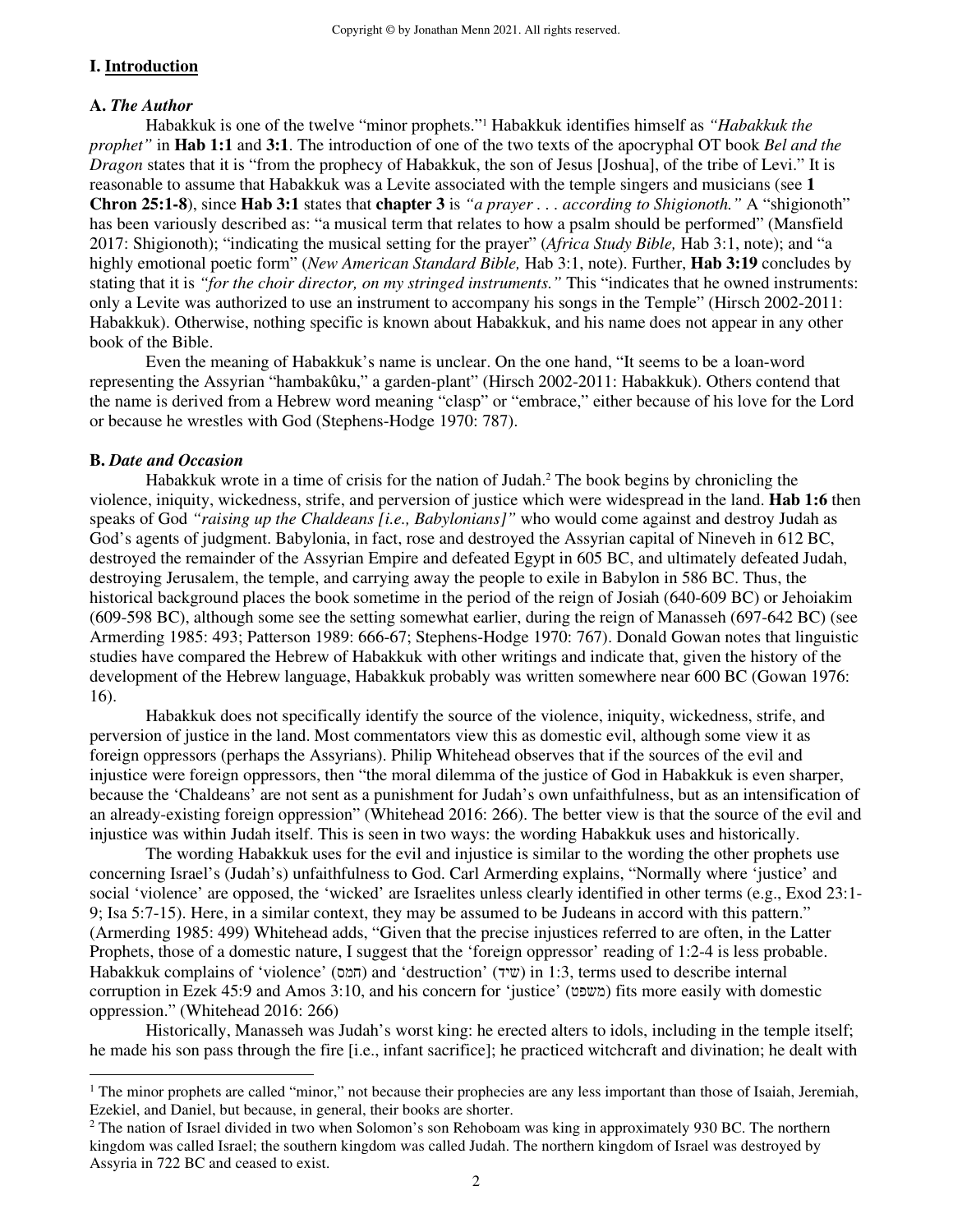mediums and spiritists; and did more evil *"than all the Amorites did who were before him, and has also made Judah sin with his idols"* (**2 Kgs 21:11**). As a result, God vowed to bring *"such calamity on Jerusalem and Judah, that whoever hears of it, both his ears will tingle"* (2 Kgs 21:12). It is true that Josiah succeeded Manasseh's successor Amon, and Josiah did good in the eyes of the Lord. He destroyed the places of idol worship, found the book of the law and reinstituted Passover, and did other reforms. Nevertheless, *"the Lord did not turn from the fierceness of His great wrath with which His anger burned against Judah, because of all the provocations with which Manasseh had provoked Him. The Lord said, 'I will remove Judah also from My sight, as I have removed Israel. And I will cast off Jerusalem, this city which I have chosen, and the temple of which I said, 'My name shall be there.'"* (**2 Kgs 23:26-27**) Josiah's reforms did not last. Instead, Judah fell back into its sinful ways, much like Israel in the days of the judges. Jehoahaz succeeded Josiah, reigned only three months, and was another evil king. He was succeeded by Jehoiakim. Jehoiakim became Babylon's "servant" (**2 Kgs 24:1**). He shed much innocent blood, which *"the Lord would not forgive"* (**2 Kgs 24:4**). Jeremiah prophesied against him for desiring only his own dishonest gain, shedding innocent blood, and practicing oppression and extortion (**Jer 22:13-19**; see also **Jer 26:1-23**). This situation—unpunished rampant evil and injustice in the land, beginning at the highest level of government—sounds like the very situation about which Habakkuk cried out to the Lord.

#### **C.** *Focus of the book*

Habakkuk raises the questions that Christians and non-Christians alike raise: How can God—who is supposed to be all-knowing, all-powerful, and all-good—ordain and allow rampant evil to exist in our nation and in our world? Further, in the face of such evil, why is God so silent? In addition to that, God's answer to the problem of evil and injustice in Israel appears to be completely contrary to God's own goodness, love of justice, and love of his people; namely, God will send an even more evil people, the Babylonians, to destroy Judah. Shimon Bakon states, "Habakkuk raises two or possibly three complaints, questioning . . . God's moral rule. *How long O Lord shall I cry out and You not listen? Shall I shout to You 'violence' and You not save?* (1:2). He is troubled by God's silence in the face of rampant violence and evil. With this outcry against God's moral reign of the world, Habakkuk engages in a dialogue with the Lord." (Bakon 2011: 26) Philip Whitehead adds, "The book of Habakkuk is at once concise and one of the most startling in the OT for a reader committed to faith in a benevolent God. Habakkuk questions God repeatedly concerning the suffering of the righteous, and although the book ends, tentatively, on a note of hope, it is unsettling and much more ambiguous in tone than, for example, the confident affirmation of the psalmist that he has never seen someone righteous abandoned, nor their children begging for bread (Ps 37:25)." (Whitehead 2016: 265). This book is thus very contemporary and relevant to us.

#### **D.** *Structure and Outline*

The *Jewish Encyclopedia* gives this overview of the book:

"It readily falls into two parts: (1) ch. i. and ii.; (2) ch. iii. The first part is a 'massa' (a condemnatory prophecy). . . . The first part is in the form of a dialogue. Ch. i. 2-4 laments the prevailing moral corruption, which God does not seem to heed; i. 5-11 contains the divine announcement of an impending judgment through the Chaldeans; i. 12-17 gives the prophet's complaint of the excessive pride and cruelty of the enemy. In ch. ii. God admonishes Habakkuk not to judge hastily that evil is triumphant, but to remain confident (1-4). Five 'woes,' the contents of the 'mashal' or 'taunting proverb' (5-6), phrased by the very people oppressed by the conqueror, are enumerated (6, 9, 12, 13, 19). Ch. iii. is a psalm reciting various theophanies, describing God's warlike power, which bends earth, mountains, and rivers to His purposes—yea, even sun and moon, in behalf of His people. The song concludes with a declaration that though the blessings of nature shall fail in days of dearth, the singer will rejoice in the Lord (17-19)." (Hirsch 2002-2011: Habakkuk, Book of)

The book may be outlined as follows:

#### **I. Habakkuk's First Dialogue with God** (1:1-11)

- **A.** Superscription (1:1)
- **B.** Complaint: God is silent in the face of evil and injustice (1:2-4)
- **C.** God's response: You will not believe my response—I am raising up the Chaldeans to judge and destroy Judah, but they will be held guilty because they make their strength their god (1:5-11)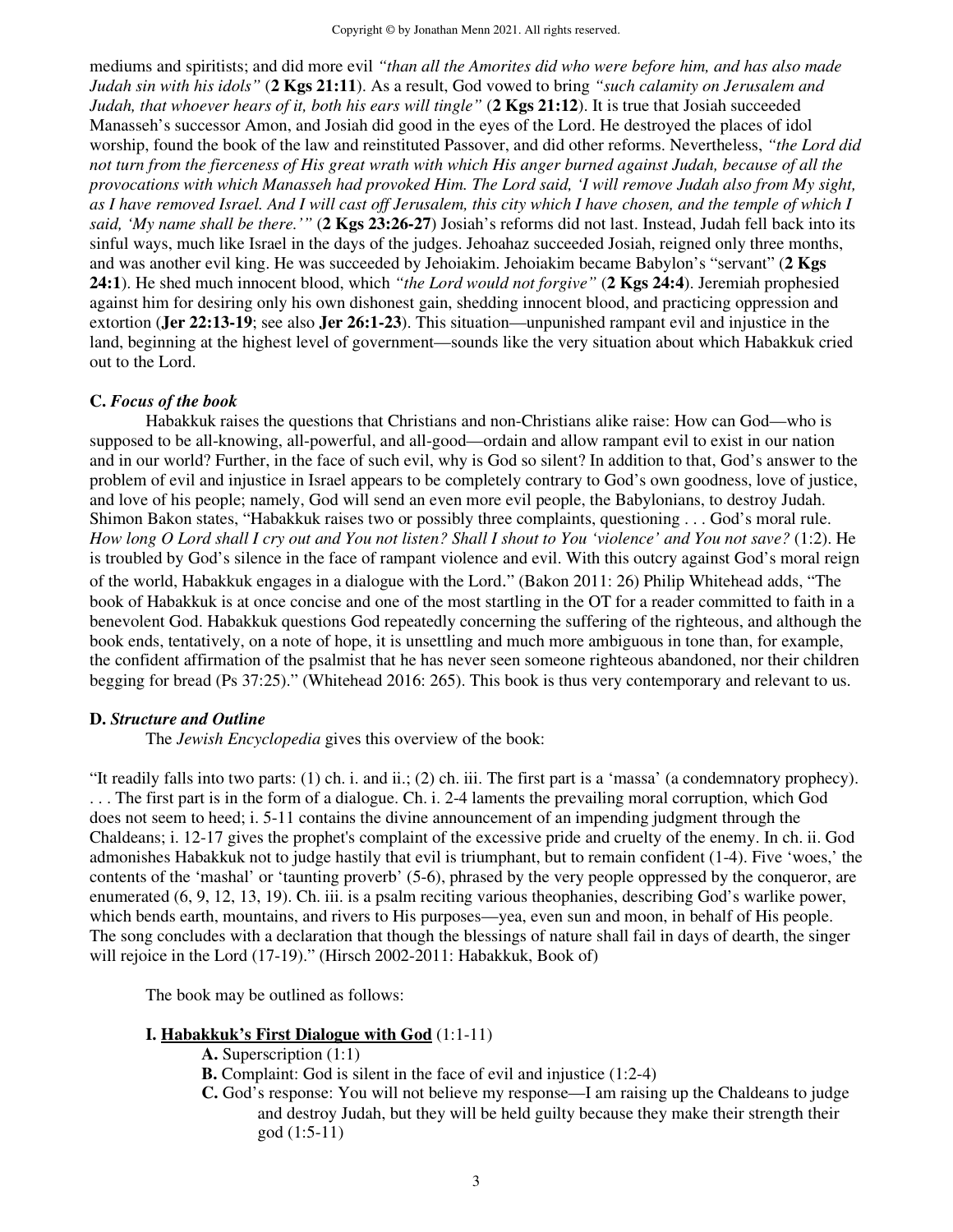#### **II. Habakkuk's Second Dialogue with God** (1:12—2:20)

- **A.** Complaint: You are too pure to approve evil, so why do you look with favor on the Chaldeans who deal treacherously and swallow up those more righteous than they are  $(1:12-17)$
- **B.** Habakkuk waits for God's response (2:1)
- **C.** God's response (2:2-20)
	- 1. Inscribe the vision; wait for it, it will surely come (2:2-3)
	- 2. The central point: The heart of the proud one is not right within him, but the righteous will live by faith (2:4)
	- 3. Five woes are pronounced against the haughty one (2:5-19)
	- 4. Conclusion: The Lord is in his holy temple; let all the earth be silent before him (2:20)

**III. Habakkuk's Prayer** (3:1-19)

- **A.** Superscription (3:1)
- **B.** Invocation (3:2)

**C.** Divine self-revelation (3:3-15)

**D.** Confession of faith (3:16-19)

#### **II. Commentary on Habakkuk**

#### **A.** *First Dialogue (1:1-11)*

#### • **1:1:** *The oracle that Habakkuk the prophet saw:*

The identification of *"Habakkuk the prophet"* has been dealt with above in the section on the Author. **Verse 1** simply announces what will be coming next. One of the unique aspects of Habakkuk's prophecy is that, unlike the other prophets who were give a word from the Lord and were sent out to direct their prophecies to or against specific nations and peoples, Habakkuk was not sent out with a prophecy directed to or against specific nations or peoples but was speaking directly to or against God himself. However, the word "oracle" at the beginning of this book "signifies that that which God has placed upon Habakkuk's heart, he will hereby proclaim to all" (Patterson 1989: 668). Consequently, Habakkuk's complaints and questions to God do not come from impiety or presumptuousness but ultimately come from God himself. This probably is so because God knows we all have similar questions and complaints, so God explicitly raises them and deals with them.

• **1:2-4:** *<sup>2</sup>O LORD, how long shall I cry for help, and you will not hear? Or cry to you "Violence!" and you will not save? <sup>3</sup>Why do you make me see iniquity, and why do you idly look at wrong? Destruction and violence are before me; strife and contention arise. <sup>4</sup>So the law is paralyzed, and justice never goes forth. For the wicked surround the righteous; so justice goes forth perverted.*

The question Habakkuk raises in **v. 2** is one of the most profound questions we ask. He is raising what is known as the "problem of evil" and the issue of "theodicy," i.e., an explanation of why a perfectly good, omniscient, omnipotent God ordains and permits evil. The term "theodicy" literally means "justifying God" (Sherry 2020: Theodicy). Habakkuk raises this issue in two different ways in his first and second dialogues with God: in the first dialogue he raises the issue of God's silence in the face of rampant evil and injustice; in the second dialogue he raises the issue of God's justice in using a more evil nation to judge and punish a more righteous nation.

The book of Habakkuk (along with, in substantial part, the books of Job, Revelation, and a number of the Psalms) is dedicated to the question with which he begins the book: *"How long, Lord?"* How long will I cry to you for help and you remain silent? How long will the wicked prosper and you do nothing? How long will justice be perverted before the wrongs are righted? (see **Pss 6:3; 13:1-2; 35:17; 74:10; 79:5; 80:4; 89:46; 90:13; 94:3; Jer 12:4; Rev 6:10**) Because all people ask these questions—Christians and non-Christians alike—this book is relevant to us today. In fact, the book appears to be designed for all people in all times and all places. Philip Whitehead observes, "There is none of the biographical detail we find (for example) in Hosea or Amos or Jeremiah. Those biographical details that remain are all directed toward the matter at hand, and toward Habakkuk's dialogue and complaint with God. Thus, the book invites the interpreter to read Habakkuk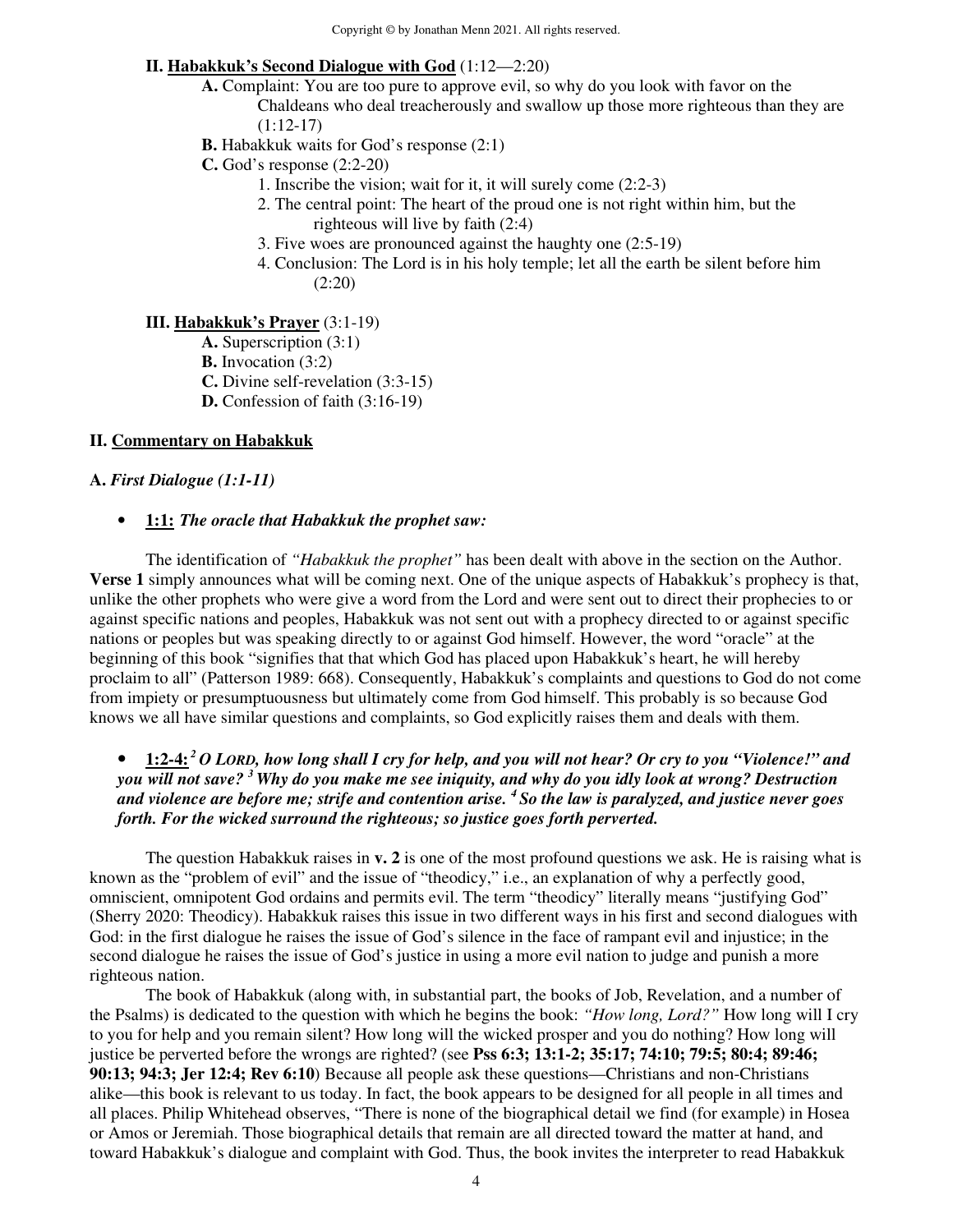as addressing a common experience of faith, namely, the problem of God's apparent injustice given the lawlessness and oppression present in the world." (Whitehead 2016: 267-68) J. H. Eaton adds, "Its message is expressed in such general and typical terms that in essence it is readily understandable. For this reason it speaks with relevance to other ages, and here it is interesting to note that the community of the Dead Sea Scrolls [approximately 500 years after the events discussed in Habakkuk] found in chs 1-2 a guide to their own times and wrote the earliest commentary on Habakkuk in our possession." (Eaton 1961: 82) Although Habakkuk asks questions that all people ask, it is important to note his frame of reference in asking the questions: "To ask how long injustice will be allowed to continue implies both that there is a God and that God is able to act to end the injustice. The implication is also that the oppression has frequently been complained of to God, that God is well aware of it, and that action to redress the injustice is expected of him." (Whitehead 2016: 269)

In this section, **v. 2** speaks of "violence" (Hebrew = *hamas*) which "denotes flagrant violation of moral law by which man injures primarily his fellowman (e.g., Gen 6:11). Its underlying meaning is one of ethical wrong, of which physical brutality is only one possible expression. . . . *Hamas* occurs six times in Habakkuk  $(1:2, 3, 9, 2:8, 17$  [twice])  $\dots$  it is therefore a key word in this prophecy." (Armerding 1985: 500)

In **v. 3** Habakkuk raises a companion question to *"How long?"* namely, *"Why?"* Again, everyone asks this question—Christians and non-Christians alike—when we are confronted with or experience injustice, suffering, and evil (see **Exod 17:3; 32:11-12; Num 11:11, 20; 14:3; 20:4-5; 21:5; Josh 7:7; Judg 6:13; 21:3; 1 Sam 4:3; 1 Kgs 9:8; 2 Chron 7:21; Job 3:11-12, 20, 23; 7:20-21; 10:2, 18; 13:14, 24; 21:4, 7; Pss 10:1; 22:1; 42:9; 43:2; 44:23-24; 74:1, 11; 80:12; 88:14; Isa 63:17; Jer 9:12; 12:1; 13:22; 14:8-9, 19; 15:18; 22:8; Lam 5:20**). There are two interesting aspects to this question. First, there is a translational issue. Some versions have the first part of Habakkuk's question referring to himself but the second part of the question referring to God, e.g., *"Why do you make me see iniquity, and why do you idly look at wrong?"* (ESV); *"Why do you make me look at injustice? Why do you tolerate wrongdoing?"* (NIV). Other versions have both parts of the question referring to Habakkuk himself, e.g., *"Why do You make me see iniquity, and cause me to look on wickedness?"*  (NASB); *"Why do You show me iniquity, and cause me to see trouble?"* (NKJV). Both the NASB and the NKJV have the "me" in the second part of the question in italics, indicating that the pronoun "me" is not in the original Hebrew. The absence of the pronoun accounts for the difference in translation.

Second, there is a practical implication for us of Habakkuk's *"Why?"* question. Note that it is *"you [God] make me see iniquity"* and, if the NASB and NKJV are correct in their translation, "you" (God) *"cause me to look on wickedness?"* In other words, when iniquity is around us and we finally notice it, that is for a reason. God is causing it to register with us so that we will do something about it. We are to be God's agents of redemption, not just passively lament that iniquity surrounds us.

In **v. 4** Habakkuk focuses on the injustice and perverted justice he sees all around him. He is crying out to God because he knows *"the Lord is a God of justice"* (**Isa 30:18;** see also **Deut 32:4; Zeph 3:5**).<sup>3</sup>

• **1:5-11:** *<sup>5</sup>"Look among the nations, and see; wonder and be astounded. For I am doing a work in your days that you would not believe if told. <sup>6</sup>For behold, I am raising up the Chaldeans, that bitter and hasty nation, who march through the breadth of the earth, to seize dwellings not their own. <sup>7</sup>They are dreaded and fearsome; their justice and dignity go forth from themselves. <sup>8</sup>Their horses are swifter than leopards, more fierce than the evening wolves; their horsemen press proudly on. Their horsemen come from afar; they fly like an eagle swift to devour. <sup>9</sup>They all come for violence, all their faces forward. They gather captives like sand. <sup>10</sup>At kings they scoff, and at rulers they laugh. They laugh at every fortress, for they pile up earth and take it. <sup>11</sup>Then they sweep by like the wind and go on, guilty men, whose own might is their god!"*

### Overview of God's response

In this section, God responds to Habakkuk's cries; yet his answer is not at all what Habakkuk desired or expected. To respond to the violence, sin, evil, and injustice about which Habakkuk complains, God says he is *"raising up the Chaldeans,"* an *even more violent and unjust* people. *"They are dreaded and fearsome; their* 

<sup>3</sup> Interestingly, **Isa 30:18** concludes by adding *"blessed are all those who wait for him."* That is Habakkuk's own situation. He obviously feels that he has waited too long and that "justice delayed is justice denied." **Isa 30:18** is assuring Habakkuk—and us—that justice delayed is *not* justice denied. Every wrong will be made right (see **Gen 18:25; Ps 9:7-8; Isa 3:10-11; Rom 8:28; 2 Cor 5:10; Col 3:25**). His justice will be all-comprehensive, since he knows and will reveal everything, even the things we thought were hidden and the motives of our hearts (**1 Sam 16:7; I Kgs 8:39; 1 Chron 28:9; Ps 44:21; Prov 15:3; 21:2; Eccl 12:14; Matt 10:26; Mark 4:22; Luke 8:17; 12:2-3; 16:15; Acts 11:24; Rom 8:27; 1 Cor 3:13; 4:5; Heb 4:13**).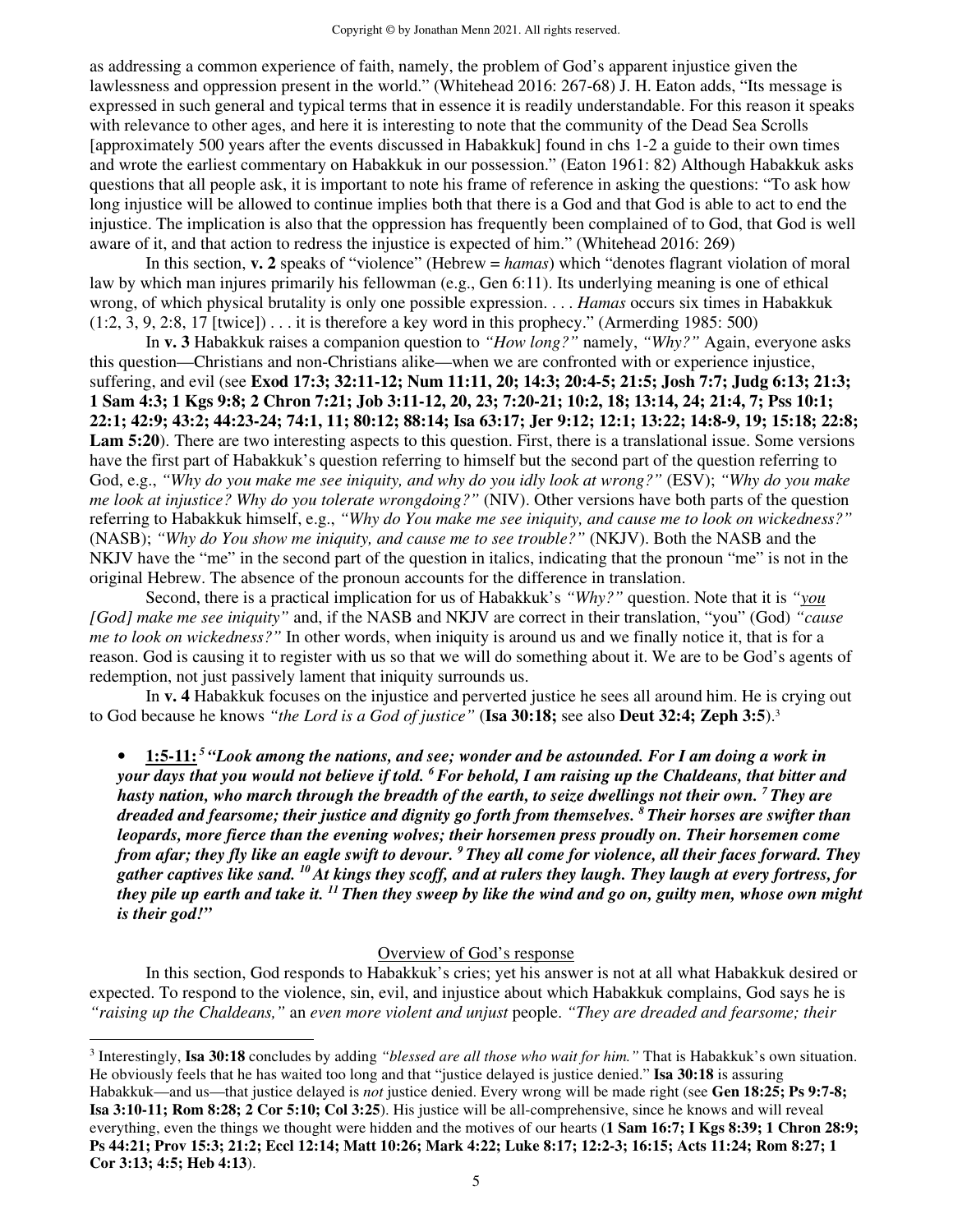*justice and dignity go forth from themselves. . . . They all come for violence. . . . They gather captives like sand. . . . At kings they scoff, and at rulers they laugh. They laugh at every fortress. . . . Then they sweep by like the wind and go on, guilty men, whose own might is their god!*" Jeremiah prophesies the same thing in **Jer 4:1— 6:30**. There are a few things we should note about this. First, God specifically says that *he* is the one who is raising up the Chaldeans (**v. 6**). This is a specific instance of the fact that God rules over the nations, raising some up and putting others down (see **2 Chron 20:6; Job 12:23; Ps 33:10-11; 75:6-7; 135:10-12; 136:10-22; Prov 21:1; Isa 13:1—23:18; 40:21-24; 41:2-4; 45:1-7; Dan 2:20; 4:17, 32; 5:21; Rom 9:17; 13:1**). Consequently, the Bible tells us, *"Whatever the Lord pleases, he does, in heaven and in the earth"* (**Ps 135:6**). God states that he *"declare[s] the end from the beginning, and from ancient times things which have not been*  done, saying, 'My purpose will be established and I will accomplish my good pleasure.... Truly I have spoken; *truly I will bring it to pass. I have planned it, surely I will do it.'"* (**Isa 46:10-11**)

Second, what God is doing—i.e., raising up other nations to attack and destroy Israel if Israel violates the covenant with God and does not gladly and faithfully serve the Lord—was explicitly foretold by God to the Israelites even before they entered the promised land (**Deut 28:47-57**). Approximately 150 years before Habakkuk wrote, God again had announced the same principle of judgment against the northern kingdom of Israel through the prophet Amos: *"Hear this word that the LORD has spoken against you, O people of Israel, against the whole family that I brought up out of the land of Egypt: You only have I known of all the families of the earth; therefore I will punish you for all your iniquities."* (**Amos 3:1-2;** see also **Jer 25:29; 1 Pet 4:17**)

Third, God knows that the Chaldeans are a *godless* nation: *"their justice and dignity go forth from themselves . . . guilty men, whose own might is their god!"* This is not the first time God used more powerful, godless nations as the instruments of his judgment. God used Assyria to attack and destroy the northern kingdom of Israel in punishment for its sins and idolatry (**Amos 6:14; Hos 7:1—10:15**); he also used Assyria as the instrument of his wrath against Judah for its injustice (**Isa 8:5-8; 10:1-6; 29:1-8**). Again, those were specific instances of the fact that God uses or prevents war to bring about his good and perfect will (see **Exod 15:3-12; Judges 2:23—3:2; 1 Sam 17:45-47; 30:1-19; 2 Sam 5:17-25; 2 Chron 17:10; 20:15, 22**).

#### The wording of God's response

In his response to Habakkuk's cry, God uses the same words Habakkuk used, thus indicating that he has heard Habakkuk's cry and that, although Habakkuk may not like the answer, God is answering Habakkuk's complaint. Thus, "look" and "see' in **v. 5** correspond to "look" and "see" of **v. 3**. "Violence" in **v. 9** corresponds to "violence" in **v. 2**. "Justice" in **v. 7** corresponds to "justice" in **v. 4**.

The repeating of these words by God also is showing that he will be repaying faithless Judah according to its own deeds. Both by precept and example God judges people and nations and repays them "according to their deeds" (**Lev 24:17-22; Judg 1:6-7; 9:22-24, 56-57; 2 Sam 12:9-12; 1 Kgs 2:32-33; 20:35-42; 21:17-19; 2 Chron 6:23, 30; Job 4:8; 34:11; Ps 18:24; 31:23; 62:12; Prov 1:31; 11:25; 14:14; 22:8; 24:12; Eccl 12:13- 14; Isa 59:18; Jer 17:10; 25:14; 32:19; Ezek 7:3, 8-9, 20, 23-24, 27; 9:10; 11:21; 16:43, 59; 18:30; 22:31; 24:14; 33:20; 35:6, 11, 15; 39:24; Hos 8:7; 10:13; 12:2; Joel 3:5-7; Obad 15; Zech 1:6; Matt 16:27; 25:14- 30; Mark 4:24; Luke 6:37-38; 12:47-48; John 5:28-29; Rom 2:1-6; 12:19; 1 Cor 3:8, 11-15; 2 Cor 5:10; 11:15; Gal 6:7-8; Eph 6:8; Col 3:25; 2 Tim 4:14; Heb 10:26-27; 1 Pet 1:17; 2 Pet 2:20-22; Jude 14-15; Rev 2:23; 14:13; 20:11-13; 22:12**). An eye for an eye; what Judah has sown, it will reap; by its own standard, it will be measured back to them.<sup>4</sup> However, Armerding points out that this same truth "applies equally to Judah or Babylon: the Lord's judgment of sin in his own people is thus extended to the same sin among the Babylonians, which is made explicit in v. 11b and amplified in 2:6-19. The sovereignty of God does not eliminate human accountability; the time of the accounting merely varies (cf. Rom 2:4-11; 9:11-24; 1 Tim 5:24)." (Armerding 1985: 502)

What God is saying is an application of the principle announced in 1 Pet 4:12-13, 17-19: *"*<sup>12</sup> Beloved, *do not be surprised at the fiery trial when it comes upon you to test you, as though something strange were happening to you. <sup>13</sup>But rejoice insofar as you share Christ's sufferings, that you may also rejoice and be glad when his glory is revealed. . . . <sup>17</sup>For it is time for judgment to begin at the household of God; and if it begins with us, what will be the outcome for those who do not obey the gospel of God? <sup>18</sup>And 'If the righteous is scarcely saved, what will become of the ungodly and the sinner?' <sup>19</sup>Therefore let those who suffer according to God's will entrust their souls to a faithful Creator while doing good."* In **1 Pet 4:12-19**, "Peter is exhorting the church—the house of God—which was facing persecution, to persevere. The believers were also struggling to

<sup>4</sup> This is known as the principle of *lex talionis* (the principle that a punishment inflicted should correspond in degree and kind to the offense of the wrongdoer).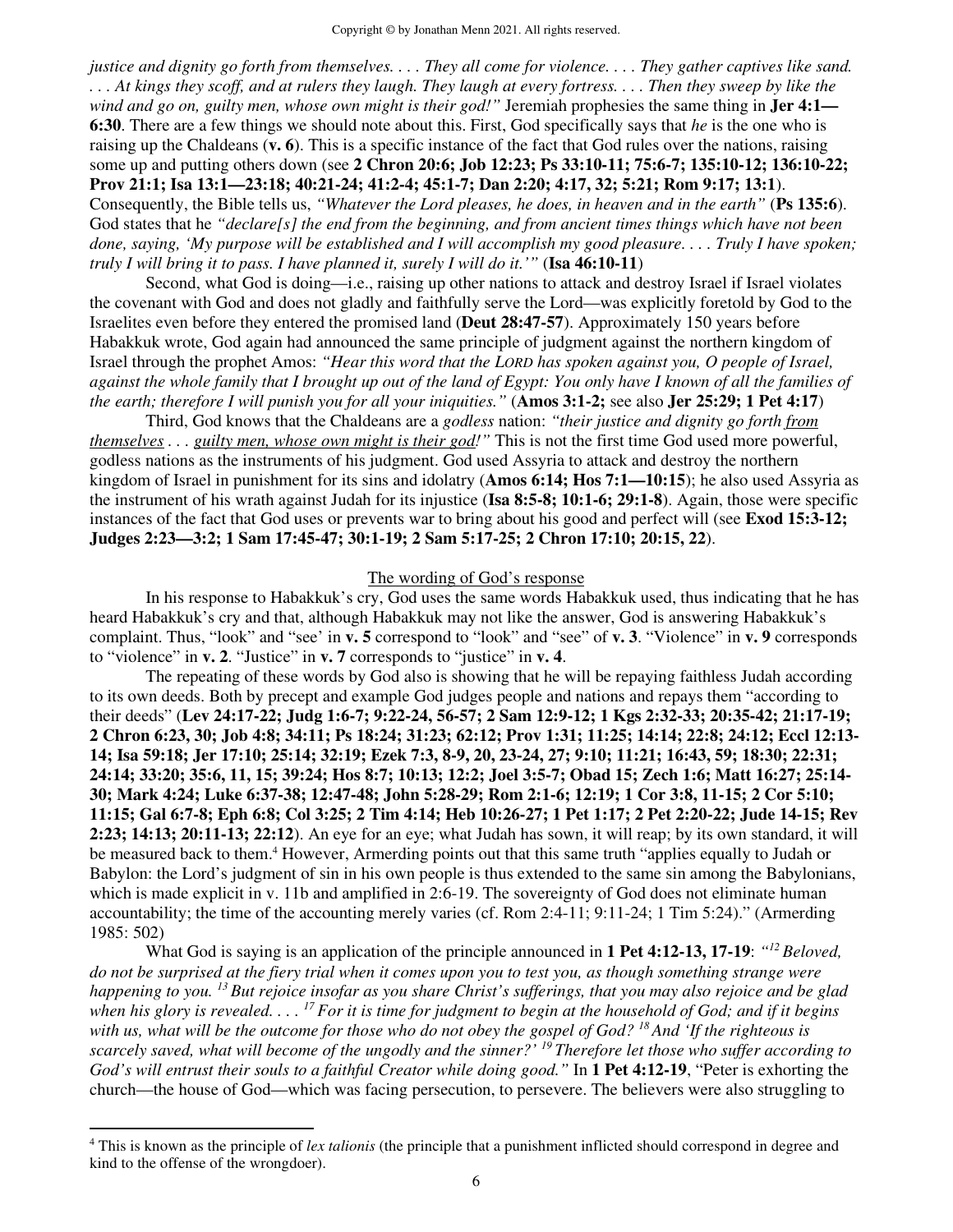separate from the former worldly sins that had once enslaved them (verses 1–4). Peter reminds them that the wicked will face God's judgment (verse 5) but that believers in Christ must hold themselves to a higher standard than they once did. The 'fiery trials' that they were facing were to help refine them like gold (verse 12)." ("What does it mean" 2002-2020: n.p.) Israel and Judah experienced both *"the kindness and severity of God"* (**Rom 11:22**). Since the church is the new, true, spiritual Israel, the church can expect the same.<sup>5</sup> J. Alec Motyer discusses this: "The church faces the same moral demand as Israel did, to 'put to death what is earthly in you, sexual immorality, impurity, passion, evil desire, and covetousness which is idolatry' (Col. 3:5, author's translation). Paul knows that Israel's besetting sin of idolatry is an option for the church too, disguised, as always, as inordinate desire which is not longing and love for God." (Motyer 2000: 596) God brings difficulties and suffering into the lives of his people to purify them. Consequently, believers "may be assured that their present sufferings—far from being an indication of God's abandonment or of the failure of the hope promised in Christ's resurrection—are in fact another indication that Christians are the new temple of God on which the Spirit rests and in which his fiery presence is purifying and proving his dwelling place." (Johnson 1986: 291)

We—individually, as the church, and as societies—face the same issues that confronted ancient Judah. The question is: What are we going to do about sin, injustice, and evil? Are we going to let them run rampant as was true in Habakkuk's day or act to correct them? We know that *"the Lord disciplines the one he loves"* (**Heb 12:6; Prov 3:12**). But we need to remember what Paul counseled, *" <sup>31</sup>But if we judged ourselves truly, we would not be judged. <sup>32</sup>But when we are judged by the Lord, we are disciplined so that we may not be condemned along with the world."* (**1 Cor 11:31-32**) Judah did not "judge itself truly," so it was severely judged by God through the Babylonians. Are we "judging ourselves truly so that we would not be judged"?

There is another aspect of the wording God uses in **vv. 6-11** which does not appear in translations. **Verses 6-11** translate the pronouns for the Babylonians as "they" or "their." In the Hebrew, however, almost all of those pronouns are actually in the masculine singular, i.e., "he" or "his." This same use of the masculine singular pertaining to Babylon is repeated in God's answer to Habakkuk's second complaint in **Hab 2:4a, 5-19**. This is paralleled in **1:10** (*"They laugh at every fortress, for they pile up earth and take it"*). The Hebrew actually says, *"He laughs at every fortress, for he piles up earth and takes her."* "Her" refers to Jerusalem and her wall (Moseman 2017: 265-66). This language adds a more "personal," if not also sexual, aspect to what God is telling Habakkuk and, for that reason, makes God's answer all the more stunning and frightening.

One other aspect of the use of the singular in this passage deserves our attention. Recall that God said, *"I am raising up the Chaldeans"* (**v. 6**). David Moseman makes the point that "through the use of 'he' three times (vv. 7 and 10) and its corresponding verb forms, the text underscores that as he (Babylon) acts, so too does he (Yahweh). Consider verse 7: 'Terrible and feared is he. From him his justice goes out, and from him his dignity goes out.' Out of context, one could easily understand these words as referring to Yahweh. Likewise, one does not have to strain to hear echoes of Ps 2:4 in verse 10. And in verse 11, the use of 'wind/spirit' חרו) *rwh*), which is unstoppable and powerful and sweeps through and passes over, also reminds one of Yahweh." (Moseman 2017: 266) This language highlights that it is God who is acting and judging Judah through the Babylonians.

However, as was pointed out above, the sovereignty of God and his use of human instruments like the Babylonians to effect his will does not eliminate human accountability. This is indicated in the middle of **v. 11** where there is an abrupt shift. The Babylonians may *"sweep by like the wind,"* but God has judged them as well. They are *"guilty men"* (lit. *"and he is guilty"*). Immediately after pronouncing Babylon guilty, the reason for its guilt is announced: *"[their] own might is their god!"* Armerding concludes, the Babylonian "ruthless arrogance is rightly epitomized as a form of self-deification. Such people acknowledge no accountability, seek no repentance, and offer no reparations, while violating the most fundamental order of created life. For such the verdict of 'guilty' can mean only the sentence of radical destruction (cf. 2:6-20; 3:13-16)." (Armerding 1985: 503-04)

## Quotation in **Acts 13**

Finally, **v. 5** is quoted in **Acts 13:41**. Luke has slightly changed the wording from *"among the nations"*  to *"you scoffers"* and added *"a work"* after *"in your days."* I. Howard Marshall states, "Luke thus regards the present situation as a repetition of what happened in Habakkuk's time, in which God again does a 'work,' and this is perhaps to be understood in the light of the use of *ergon* [work] to refer to the apostolic mission referred to in the broader context (13:2; 14:26), which provokes unbelief among the Jews and renders them liable to God's judgment" (Marshall 2007: 587). Interestingly, in **Acts 13** Paul was speaking in a synagogue on the

<sup>&</sup>lt;sup>5</sup> The fact that the church is the new, true, spiritual Israel is discussed in detail at Menn 2018: 55-59.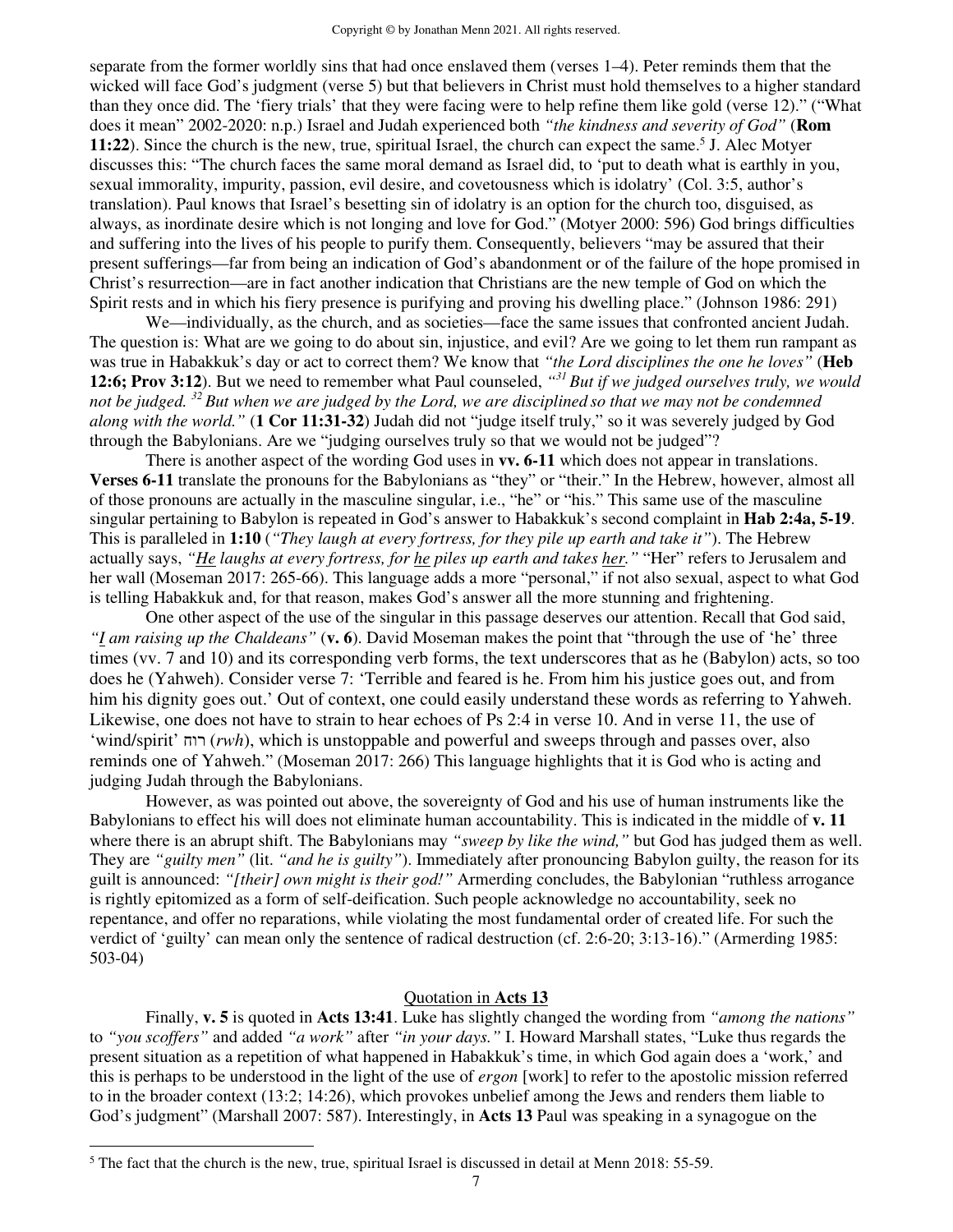Sabbath. Thus, in each case the *"work in your days that you would not believe"* was directed at the Jews of Judah. In Habakkuk's day God was using the Babylonians to do his "work" of judgment, whereas in Paul's day, God was using the church. Indeed, Paul even warned the people in the synagogue, *"Take heed, so that the thing spoken of in the Prophets may not come upon you"* (**Acts 13:40**). As noted in connection with **1:2-4**, above, Habakkuk's message speaks to principles and issues across the ages, a fact which was recognized by Luke. The question for the church today is: Is God using the church as his instrument to bring blessing or judgment to others, or is the church now to be the subject or recipient of God's judgment?

While the context of Paul's quoting **Hab 1:5** was his apostolic mission, the most important aspect of **Acts 13:41** is the gospel itself. In the synagogue, Paul began by recounting the history of Israel, which pointed to and was fulfilled by the promised savior, Jesus (**Acts 13:16-25**). He then stressed the death and resurrection of Jesus which makes it possible that *"through this man forgiveness of sins is proclaimed to you, and by him everyone who believes is freed from everything from which you could not be freed by the law of Moses"* (**Acts 13:38-39**). In other words, the principle that God is describing to Habakkuk in **Hab 1:5-11** and then in **2:5-19** that he will bring good out of evil, justice out of injustice, and salvation out of destruction—finds its ultimate expression in Jesus Christ. While Habakkuk felt that God had abandoned him, on the cross Christ truly was abandoned by the Father (**Matt 27:46**). Because the Father abandoned Christ, if we are in Christ, we will never be abandoned (**Matt 28:20; Rom 8:31-39; Heb 13:5**). Even in the worst possible circumstances we may go through, we have assurance that Christ is with us; he is working in us and through us to comfort us (**2 Cor 1:3- 5**) and conform us to his nature (**Rom 8:28-30**). In times of great trial, tribulation, and distress, we may experience peace and even joy not possible anywhere else (**John 14:27; 16:33; 1 Pet 1:3-9**). The gospel is unlike anything else and unlike any other religion in the world. It is God, through Christ, doing for us what we never could do for ourselves. The gospel is, indeed, *"a work that you will not believe, even if one tells it to you"* (**Acts 13:41**).

# **DISCUSSION QUESTIONS**

1. How does the social-political-economic situation of Judah in Habakkuk's time compare to the social-politicaleconomic situation of our country? What do you think God may do about it?

2. What can and should we—individually and as a church—do about the evil and injustice we see in our country and community?

3. When have you cried out to God about evil or injustice? How, if at all, has God answered your cries?

4. How have you reacted to God's apparent silence in the face of evil or injustice or God's apparent silence when you have cried out to him? How should we react?

5. How should we react when God is silent about the evil and injustice we see in our country and community?

6. Are we "judging ourselves truly so that we would not be judged" (1 Cor 11:31)?

7. God raised up an even more evil people (the Chaldeans) as his instrument to punish Judah for its sins.

- How do you react to that?
- Do you see examples of this today?
- How can and should we react to that?

8. God's answer to Habakkuk's first complaint was not at all what Habakkuk expected. In fact, it was probably the opposite of what he expected.

- Has something like that ever happened to you?
- How did you react?
- How should we react when something like that happens?

9. Is God using the church as his instrument to bring blessing or judgment to others, or is the church now to be the subject or recipient of God's judgment?

10. How is the gospel unlike any other religion in the world?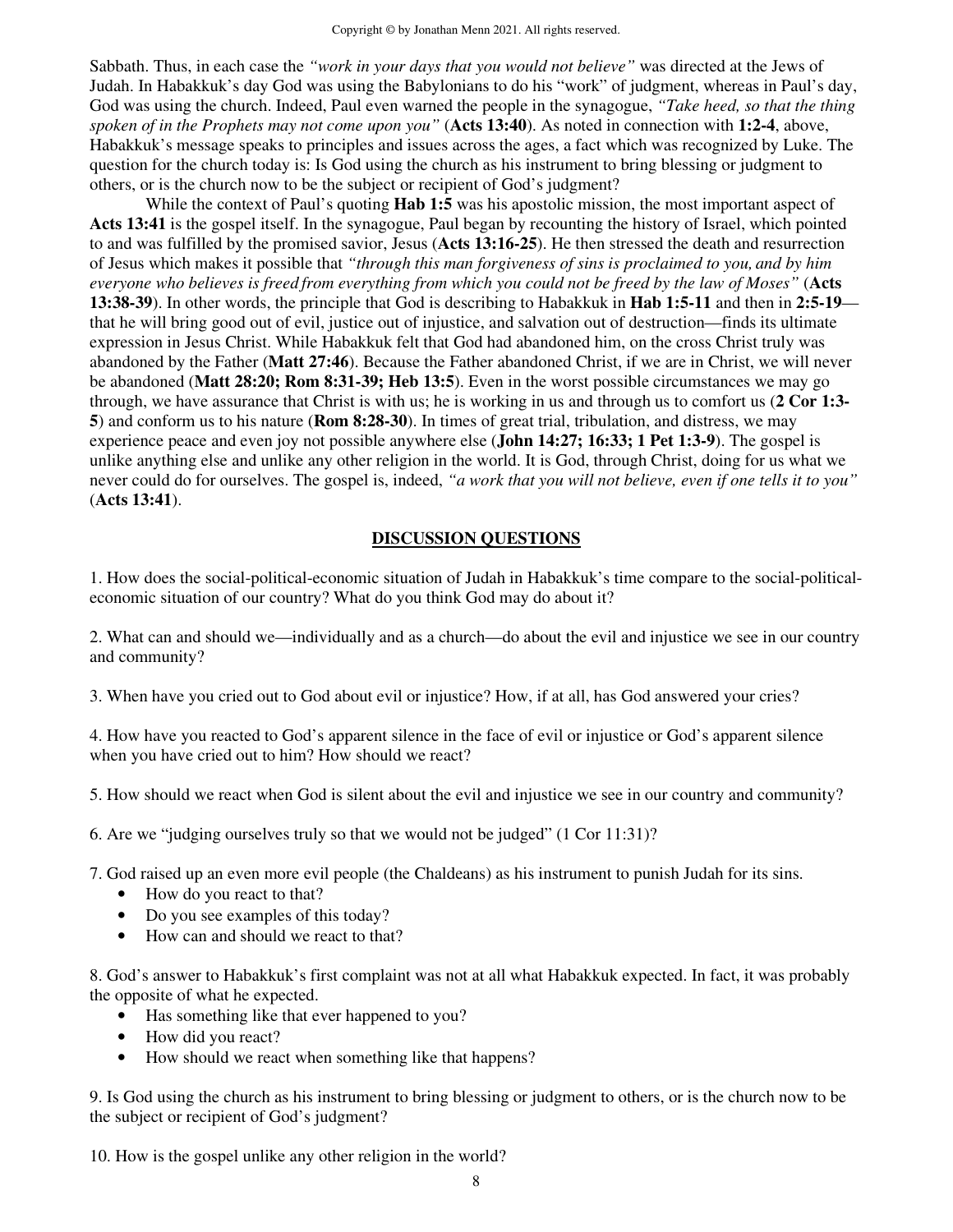#### **B.** *Second Dialogue (1:12—2:20)*

• **1:12-17:** *<sup>12</sup>Are you not from everlasting, O LORD my God, my Holy One? We shall not die. O LORD, you have ordained them as a judgment, and you, O Rock, have established them for reproof. <sup>13</sup>You who are of purer eyes than to see evil and cannot look at wrong, why do you idly look at traitors and remain silent when the wicked swallows up the man more righteous than he? <sup>14</sup>You make mankind like the fish of the sea, like crawling things that have no ruler. <sup>15</sup>He brings all of them up with a hook; he drags them out with his net; he gathers them in his dragnet; so he rejoices and is glad. <sup>16</sup>Therefore he sacrifices to his net and makes offerings to his dragnet; for by them he lives in luxury, and his food is rich. <sup>17</sup>Is he then to keep on emptying his net and mercilessly killing nations forever?*

## Habakkuk's faith

This is Habakkuk's response to God's answer to his first question and complaint. Essentially, he is saying: *"You, God, are supposed to be pure and holy and cannot even look at evil and wrong—so how can you raise up a godless people who are worse than us to judge and destroy us?"* Most commentators make the point that Habakkuk is questioning God out of a relationship with God, which Habakkuk maintains, and from a position of faith. We see this in the fact that Habakkuk calls the Lord *"my God"* and *"my Holy One."* Additionally, although the translation from the Hebrew uses the word "Lord" in **v. 12**, in the Hebrew, Habakkuk actually is using God's covenant name, YHWH (Yahweh) (see **Exod 3:13-16; 6:2-8**). He repeatedly uses YHWH when addressing God throughout the book (see **Hab 1:2, 12; 2:2; 3:2, 19**). The only exceptions to this are **Hab 3:3** where he says *"God [Eloah] came from Teman"* and **3:18** (*"I will take joy in the God [Elohim, the plural of Eloah] of my salvation"*). He probably is using that name for God because *Eloah* and *Elohim* connote supremacy, power, and strength (see **Pss 50:22; 114:7; 139:19** where *Eloah* is used), and **Hab 3:3-15** is all about God's supremacy and power over everyone and everything. In **Hab 1:11**, where God calls the Chaldeans *"guilty men, whose own might is their god,"* he uses the term *Eloah* for "god" (*Eloah* is similarly used of the "anti-god" in **Dan 11:37-39**). **Chapter 3** contrasts the supremacy, power, and strength of the true God with the false god of the Babylonians *"whose own might is their god."*

In other words, Habakkuk is *not* saying (as do some people who consider the "problem of evil"), *"I could never believe in a god who would ordain or allow such evil to happen."* Whitehead says, "Habakkuk is no enemy of his God, or a doubter in the existence of God. He strenuously insists that God must be just (2:13) and it is this tension between present visible circumstances and what he knows God must bring about to vindicate this justice that must be filled by faith in the 'vision' offered in 2:2. Rather than insisting on a satisfactory resolution to the problem of suffering as a condition for faith, Habakkuk poses his questions from the position of faith." (Whitehead 2016: 280) Brian Allred adds, "While living by faith in light of life's perplexities includes being honest with God, we also learn from Habakkuk that it entails holding fast to what you know to be true about him. It is crucial to notice what frames Habakkuk's second set of questions (vv.12-13). He confesses God to be holy, faithful, sovereign, pure, and just. These attributes of the Lord serve as foundational and indisputable truths for Habakkuk even in the face of perplexing circumstances. In other words, when Habakkuk witnesses what is inconsistent with what he believes, he doesn't allow what he sees to determine what he believes. Rather, in his perplexity, he holds fast to what he knows to be true about his God." (Allred 2017: 179) Nowhere in this book does Habakkuk hint that he considers even the possibility of walking away from God. This is very important for Christians to remember when we face hardship, suffering, and evil.

#### Habakkuk's challenge to God

The form of Habakkuk's question in **v. 12** (*"Are you not from everlasting, O LORD my God, my Holy One?"*) is far more pointed in the Hebrew than translations indicate. Francis Andersen states, "Nothing could be more abrupt that the beginning of Habakkuk's second prayer. There is nothing like it anywhere else in the Bible. God is not approached with courtesy and respect by reverent invocation, as in more decorous prayers. . . . Habakkuk's question, while reminding Yahweh that he is eternal, holy, immortal, nevertheless betrays, even if it does not openly express, a doubt that is part of the prophet's anguish. The attributes chosen do not include justice and power that one might expect Yahweh to display in governing the world and destroying the wicked. The attributes chosen are more fundamental, dealing with character and ultimate being rather than activity.... Because God is supposed to be holy and immortal, why are humans unprotected, and why has God's rule of the world been usurped with impunity by tyrants?" (Andersen 2001: 175)

Habakkuk's confusion or perplexity is seen as this passage develops. He begins by calling on the name of the Lord *"my God, my Holy One."* His calling God the "Rock" indicates he views God as the source of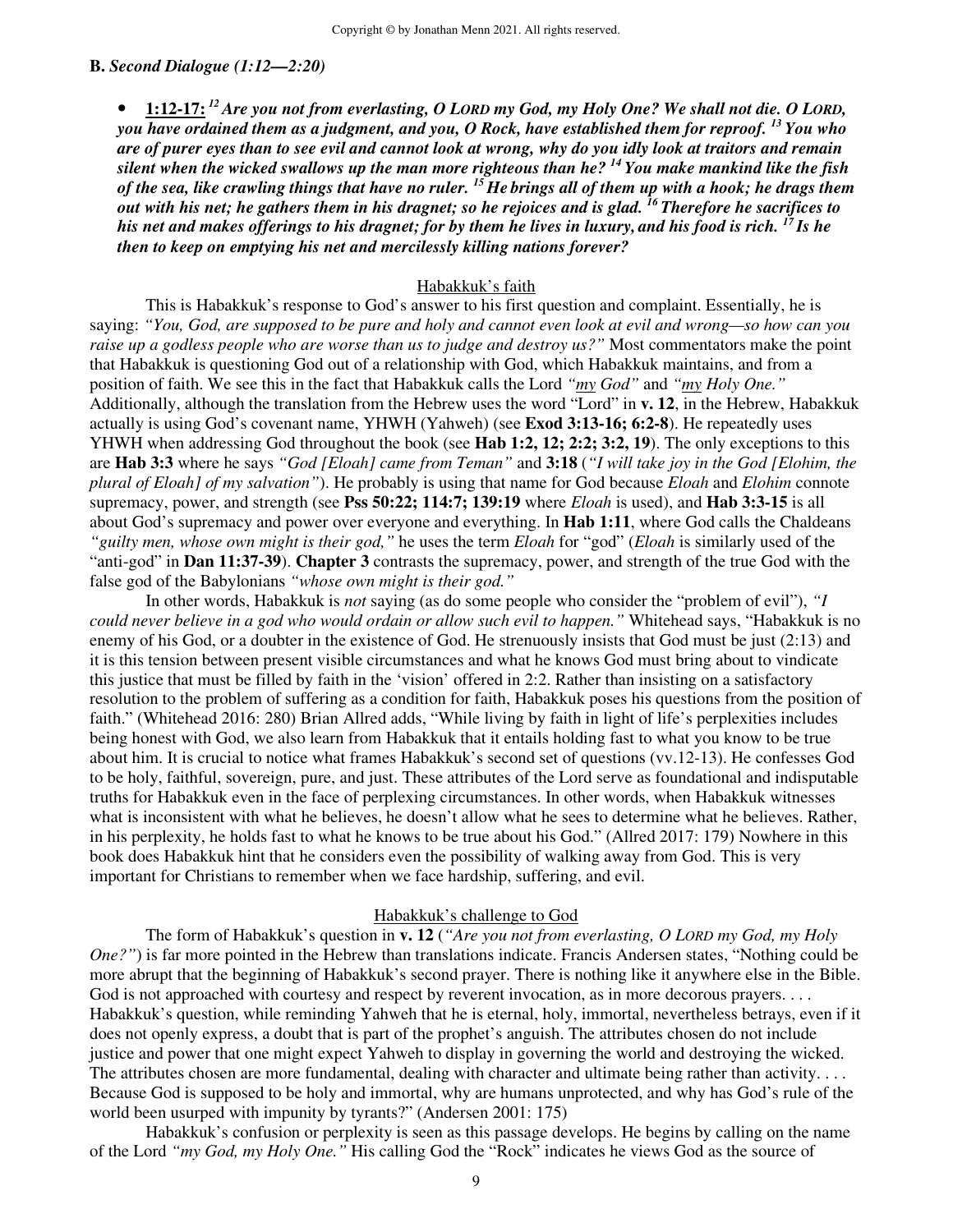stability and strength. Hence, he voices the assurance that *"we shall not die."*<sup>6</sup> He then acknowledges that *"you have ordained them [the Babylonians] as a judgment, and you . . . have established them for reproof,"* but he cannot seem to come to grips with the justice of God's doing that. His initial complaint in **v. 4** was that *"the wicked surround the righteous; so justice goes forth perverted."* Yet he acknowledges that *"You who are of purer eyes than to see evil and cannot look at wrong"* (**v. 13**). That is why he finds it inconceivable that God would ordain that *"the wicked swallows up the man more righteous than he"* (**v. 13**).<sup>7</sup> So he asks, *"Why do you idly look at traitors and remain silent when the wicked swallows up the man more righteous than he?"* (**v. 13**) In **vv. 14-16** he views the Babylonians as fishermen and Judah and the other nations merely as fish, helpless prey to the Babylonian appetite that is unrestrained. Yet God is behind this because *"You [God] make mankind like the fish of the sea"* (**v. 14**). Therefore, he emphasizes the incongruity of God's ordaining and establishing the Babylonians as judges (and executioners) when they worship and rejoice in nothing but their own will and their own power. They have no frame of reference other than themselves and satisfying their own lust for luxury. Consequently, while Habakkuk began by saying *"we shall not die,"* he ends by wondering *"Is he then to keep on emptying his net and mercilessly killing nations forever?"* (**v. 17**) In this, he appears to be questioning not only the fairness or justice of God's using idolatrous pagans who are far worse than the Judeans to punish Judah but also the *magnitude* or seeming excessiveness of the punishment and the suffering it will entail. In other words, *"Are you really a God of justice if you are going to tolerate injustice by wicked and godless pagans forever?"* 

In essence, Habakkuk's reaction was similar to that of Job. Many people, when they think of Job, think of his maintaining faith in the face of severe suffering and hardship. They think primarily of these passages:

• *" <sup>20</sup>Then Job arose and tore his robe and shaved his head and fell on the ground and worshiped. <sup>21</sup>And he said, 'Naked I came from my mother's womb, and naked shall I return. The LORD gave, and the LORD has taken away; blessed be the name of the LORD.' <sup>22</sup>In all this Job did not sin or charge God with wrong."*  (**Job 1:20-22**)

• *" <sup>9</sup>Then his wife said to him, 'Do you still hold fast your integrity? Curse God and die.' <sup>10</sup>But he said to her, 'You speak as one of the foolish women would speak. Shall we receive good from God, and shall we not receive evil?' In all this Job did not sin with his lips."* (**Job 2:9-10**)

• *"Though he slay me, I will hope in him."* (**Job 13:15**) 8

• *" <sup>25</sup>For I know that my Redeemer lives, and at the last he will stand upon the earth. <sup>26</sup>And after my skin has been thus destroyed, yet in my flesh I shall see God, <sup>27</sup>whom I shall see for myself, and my eyes shall behold, and not another."* (**Job 19:25-27**)

However, we also must remember that, although Job did not lose his faith in God, he also indicted the morality or justice of God's actions toward him and others:

• *" <sup>16</sup>If I summoned him and he answered me, I would not believe that he was listening to my voice. <sup>17</sup>For he crushes me with a tempest and multiplies my wounds without cause. . . . <sup>22</sup>It is all one; therefore I say, 'He destroys both the blameless and the wicked.' <sup>23</sup>When disaster brings sudden death, he mocks at the calamity of the innocent. <sup>24</sup>The earth is given into the hand of the wicked; he covers the faces of its judges if it is not he, who then is it?"* (**Job 9:16-17, 22-24**)

• *" <sup>7</sup>Behold, I cry out, 'Violence!' but I am not answered; I call for help, but there is no justice. <sup>8</sup>He has walled up my way, so that I cannot pass, and he has set darkness upon my paths. <sup>9</sup>He has stripped from me my glory and taken the crown from my head. <sup>10</sup>He breaks me down on every side, and I am gone, and my hope has he pulled up like a tree. <sup>11</sup>He has kindled his wrath against me and counts me as his adversary."* (**Job 19:7-11**)

• *" <sup>7</sup>Why do the wicked live, reach old age, and grow mighty in power? <sup>8</sup>Their offspring are established in their presence, and their descendants before their eyes. . . . <sup>23</sup>One dies in his full vigor, being wholly at ease and secure, <sup>24</sup>his pailsfull of milk and the marrow of his bones moist. <sup>25</sup>Another dies in bitterness of soul, never having tasted of prosperity. <sup>26</sup>They lie down alike in the dust, and the worms cover them."* (**Job 21:7-8, 23-26**)

7 He does not comprehend that this is part of God's application of the principle of *lex talionis*, i.e., what Judah has sown, it will reap; by its own standard, it will be measured back to them.

<sup>&</sup>lt;sup>6</sup> On the other hand, David Moseman plausibly suggests that "Rather than beginning with 'Where are you, God,' Habakkuk now begins with 'Who are you, God?' . . . This initial question concerning God's eternal nature is followed by Habakkuk's statement: 'we shall not die.' Habakkuk is still reeling from 'and he took her' and, in disbelief, affirming that what he has seen cannot be—'we shall not die.' Jerusalem and life as he knows it cannot be destroyed." (Moseman 2017: 266-67)

<sup>8</sup> However, this verse ends by saying *"yet I will argue my ways to his face."*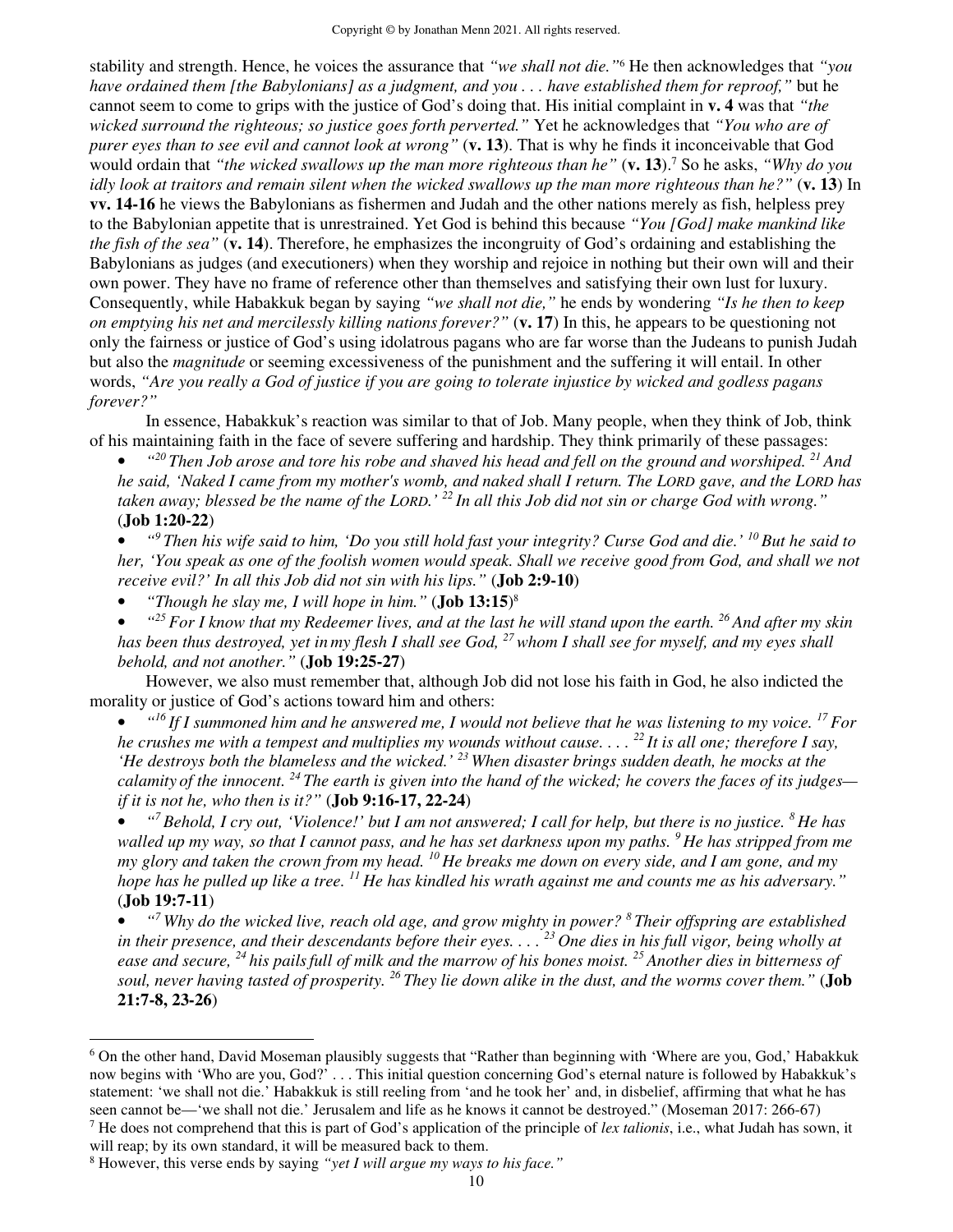• *"* <sup>20</sup>*I cry to you for help and you do not answer me; I stand, and you only look at me.* <sup>21</sup>*You have turned cruel to me; with the might of your hand you persecute me. <sup>22</sup>You lift me up on the wind; you make me ride on it, and you toss me about in the roar of the storm. <sup>23</sup>For I know that you will bring me to death and to the house appointed for all living."* (**Job 30:20-23**)

C. S. Lewis, whose wife died of cancer, had a similar reaction. Lewis said, "Not that I am (I think) in much danger of ceasing to believe in God. The real danger is of coming to believe such dreadful things about Him. The conclusion I dread is not 'So there's no God after all,' but 'So this is what God's really like. Deceive yourself no longer.'" (Lewis 1961: 9-10)

# Our situation compared to Habakkuk's

We need to *know* that God is holy, just, good, faithful, loving, and sovereign, particularly when we are faced with great injustice, suffering, evil, and loss. Habakkuk would have been able to look back at Israel's great deliverance from slavery in Egypt, the visible pillar of cloud by day and fire by night, the manna in the wilderness, the water from the rock, the defeat of the Canaanites, and the establishing of the nation of Israel in the land as signs of God's sovereign power, justice, and loving redemption. We are in a much better position than Habakkuk was in. **Rom 8:28** says, *"We know that for those who love God all things work together for good, for those who are called according to his purpose."* How could Paul, who suffered imprisonments, scourgings, stonings, and shipwrecks (see **2 Cor 11:23-33**), be confident of God's goodness, faithfulness, justice, and love? He answers that question in **Rom 8:31-32** when he says, *" <sup>31</sup>What then shall we say to these things? If God is for us, who can be against us? <sup>32</sup>He who did not spare his own Son but gave him up for us all, how will he not also with him graciously give us all things?"* As Allred points out, "Paul's certainty is rooted in the cross. Jesus Christ crucified and risen: this is the basis of Paul's confidence in the goodness, wisdom, and justice of God's providence, his assurance that everything works for good for those who love God and are called by him, regardless of present circumstances. And it is our confidence as well. In an often perplexing, confusing, painful, seemingly senseless, random world, do you want to know that God is just? Look to the crucified and risen Christ. Do you want to know that God is wise? Look to the crucified and risen Christ. Do you want to know that God is faithful? Do you want to know that God is good? Do you want to know that God is loving? Look to the crucified and risen Christ. Rather than interpreting God through the lens of our present circumstances, faith holds fast to what we know is true about him from his revelation and interprets our circumstances through the lens of the atonement. In Jesus, God has given us a clear demonstration of his goodness, his justice, his faithfulness, and his love, regardless of how our current circumstances might appear." (Allred 2017: 180)

# • **2:1:** *I will take my stand at my watchpost and station myself on the tower, and look out to see what he will say to me, and what I will answer concerning my complaint.*

#### Habakkuk as a watchman

In **v. 1** Habakkuk waits, looking for God's answer to his complaint. The image of a watchman and watchtower are often used by the prophets to show an attitude of expectation (**Isa 21:8, 11; Jer 6:17; Ezek 3:17**). The imagery of *"stand[ing] at my watchpost and station[ing] myself on the tower, and look[ing] out to see"* is typically applied to "sentries or watchmen on city walls (2 Sam 18:24-27; 2 Kings 9:17-18, 20), who were to warn the citizens of danger or other happenings outside (Isa 21:6; 52:8; Ezek 33:2-6). The verb is applied figuratively to the prophets, who as Israel's watchmen were to see the Lord's purposes and communicate them to the people (Hos 9:8; cf. Isa 56:10-11; Jer 6:17; Ezek 3:17; Mic 7:4, 7)." (Armerding 1985: 509)

This imagery implies at least three aspects of what "waiting on the Lord" entails. First, waiting and watching requires patience, perseverance, and obedience. The text does not tell us how long Habakkuk had to wait before God responded to him. It may have been a considerable time (we will talk about this in more detail later). A sentry or watchman is not free to leave his post if the wait is a long one or he is uncomfortable. Persevering means to remain faithful all the way to the end, in hard times as well as good times, as a number of Jesus' parables stress (see **Matt 24:42-51; 25:14-30; Luke 12:35-48; 19:12-27**). As we will see, in **Hab 2:4b**, persevering in faith is the core of what God is telling Habakkuk and us.

Second, standing at a watchpost on the tower gives a watchman a perspective that someone on the ground does not have. This also relates to hard times and perseverance. **Rom 5:3-5** and **Jas 1:2-4** speak of the depth of character that persevering in faith through trials and tribulations brings. Paul developed that perspective when he was able to say, in **Rom 8:18**, *"I consider that the sufferings of this present time are not worth*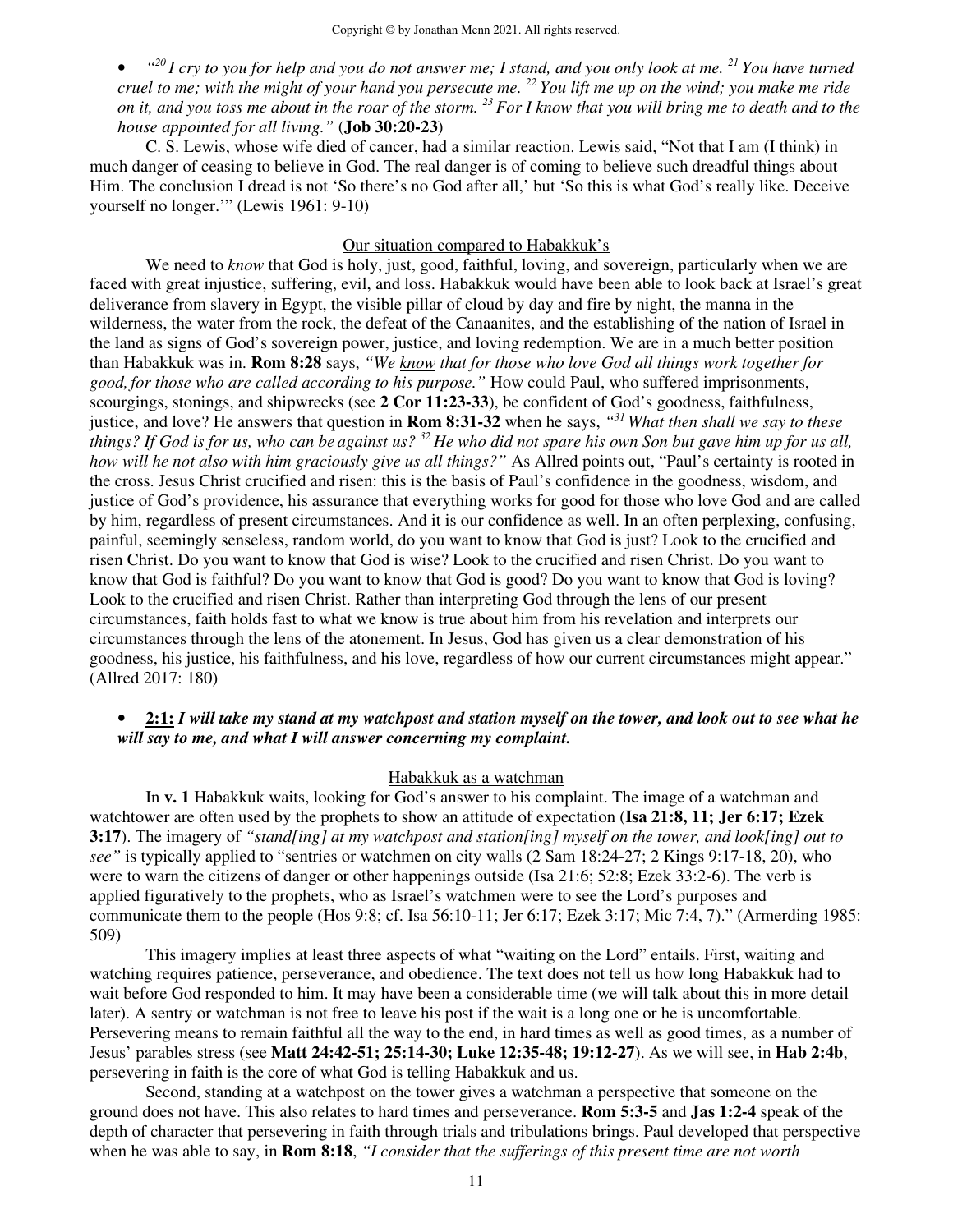*comparing with the glory that is to be revealed to us.*" Asaph developed "the other side of the coin" of that perspective beginning in **Ps 73:17** when he saw that all the wealth of the ungodly is nothing compared to the end they will face. We will see in **chapter 3** that Habakkuk's own perspective did radically change.

Third, to "wait on the Lord" implies waiting on "the Lord," not on the things he may give us. This, again, relates to hard times. Satan's accusation against Job was, *"Does Job fear God for no reason? Have you not put a hedge around him and his house and all that he has, on every side? You have blessed the work of his hands, and his possessions have increased in the land. But stretch out your hand and touch all that he has, and he will curse you to your face."* (**Job 1:9-11**) That is a question everyone who claims to love or follow the Lord must face: Do I love God for who he is in himself or for what I expect him to give me? Hard times reveal whether we are serving the Lord because we love him or are really expecting him to serve us. On the other hand, hard times also give us the opportunity to turn a false, exploitative, selfish relationship into a true love relationship. The amazing thing is that if we faithfully wait on and serve the Lord our whole lives now, in **Luke 12:37** Jesus actually promises to serve us for all eternity: *"Blessed are those servantswhom the master finds awake when he comes. Truly, I say to you, he will dress himself for service and have them recline at table, and he will come and serve them."*

There are three other aspects of Habakkuk's waiting and watching we need to consider. First, by waiting and watching, Habakkuk was implicitly admitting that he did not know everything. The same is true of us. "There is more to the picture than what any of us see. We don't have all the pieces of the puzzle. Based on the limited information I possess, I am hardly competent to accurately judge the wisdom, goodness, or justice of God's plans or the instruments and methods he uses to accomplish those plans based upon present circumstances alone. While we can't deny that God allows sin and employs aspects of the curse to bring about his sovereign plan – and that human pain and suffering are often part of that plan – this doesn't serve to refute the ultimate goodness or wisdom of God." (Allred 2017: 180)

Second, the fact that Habakkuk was looking *"to see what he will say to me, and what I will answer concerning my complaint"* shows us that he was expecting that God *would* answer him. He was still in communication and relationship with God. Although the translation ends **v. 1** by saying that Habakkuk was looking for *"what I will answer concerning my complaint,"* the Hebrew actually says *"what I will return against my reproof."* Does "my reproof" refer to Habakkuk's reproof of Yahweh or Yahweh's reproof of Habakkuk? "The Hebrew supports either reading, which may be intentional. Verses 12-17 could certainly constitute a reproof of Yahweh by the prophet. Likewise, given the intensity of Habakkuk's consternation and indignation in verses 12-17, the prophet could reasonably expect a divine reproof in response." (Moseman 2017: 268) That he is literally not looking to respond "to" but "against" divine reproof highlights the full significance of **v. 1**: "That Habakkuk expects an answer from Yahweh allows Habakkuk to continue to affirm God's faithfulness and sovereignty and what he has essentially always understood and believed about God. That Habakkuk expects to be reproved for challenging Yahweh likewise affirms his understanding of God as righteous and holy. Finally, that Habakkuk intends to respond 'against' God's correction reflects Habakkuk's personal struggle and outrage, as revealed in verses 2-4 and 12-17 in particular." (Ibid.: 269)

Third, beginning in **v. 2**, we know that God did answer Habakkuk but, as stated earlier, the text does not tell us how long Habakkuk had to wait before God responded to him. Similarly with respect to the question which opened the book—*O LORD, how long shall I cry for help, and you will not hear?*—the text does not tell us "How long" Habakkuk had to keep crying for help. If we look to history, we know that King Nebuchadnezzar of Babylon conducted more than one operation against Jerusalem, beginning in 598 BC and ending with the destruction of Jerusalem and the temple in 586 BC and the carrying away of the Judeans to exile in Babylon. They were finally permitted to return by the Decree of Cyrus in 538 BC. Thus, depending on when Habakkuk wrote his book, the situation about which he complained existed for approximately 70 years. However, if we go back to the beginning of Manasseh's reign in Judah (697 BC), the total time period of injustice, violence, and evil until the return from exile in Babylon lasted approximately 160 years.

# Our situation compared to Habakkuk's

This should tell us that, when we are faced with very difficult circumstances and cry out to the Lord for relief or at least for some insight or answer, there may be no apparent answer for a very long time. We may have to keep praying and crying out to the Lord for *decades*. In fact, it is possible that we may *never*, at least in this lifetime, receive a specific answer from the Lord. If we do receive a specific answer, it may not be the answer we were hoping for (as was the case with Habakkuk). That was the case with the apostle Paul. He wrote, *" <sup>7</sup>A thorn was given me in the flesh, a messenger of Satan to harass me, to keep me from becoming conceited. <sup>8</sup>Three times I pleaded with the Lord about this, that it should leave me. <sup>9</sup>But he said to me, 'My grace is*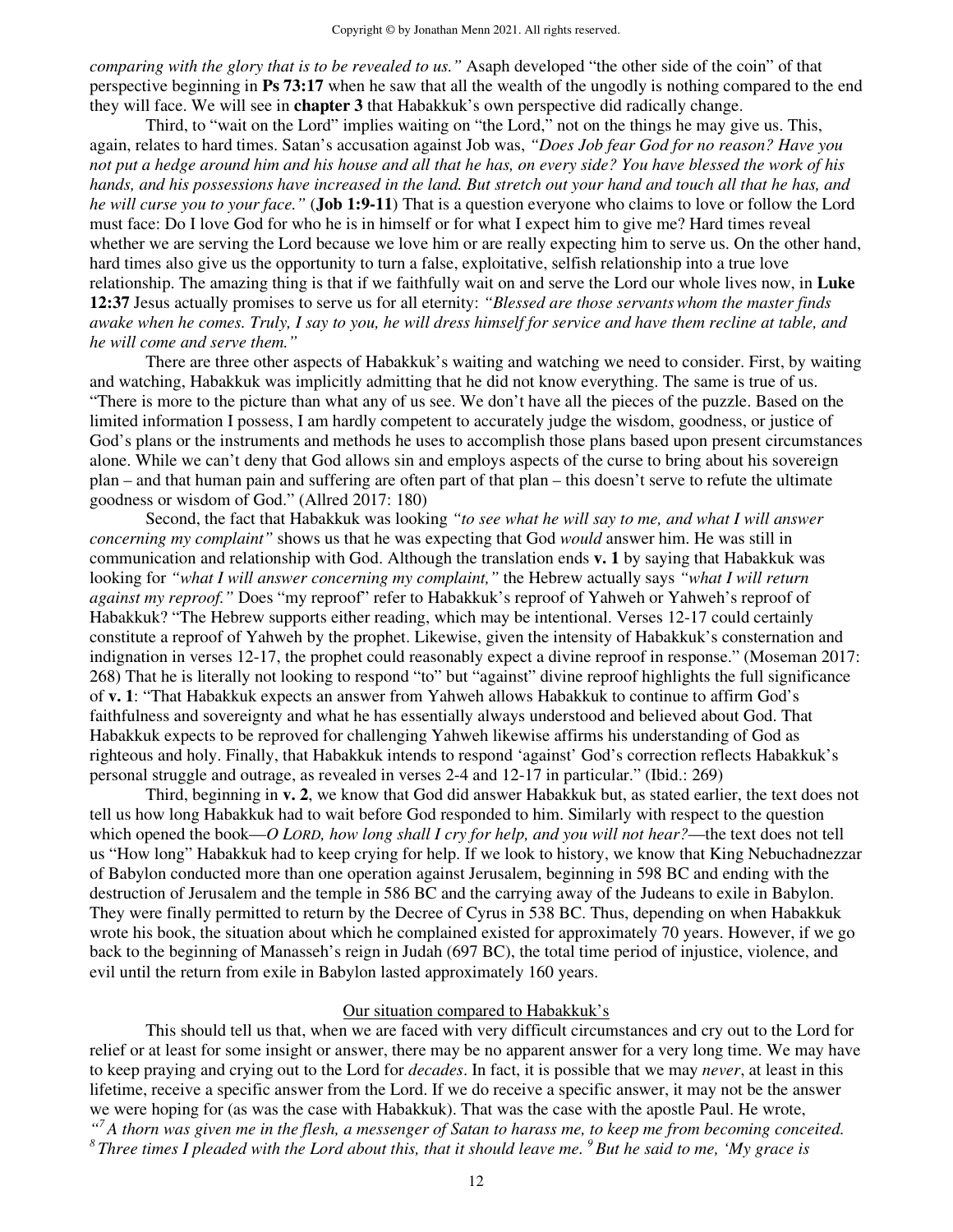*sufficient for you, for my power is made perfect in weakness.' Therefore I will boast all the more gladly of my weaknesses, so that the power of Christ may rest upon me. <sup>10</sup>For the sake of Christ, then, I am content with weaknesses, insults, hardships, persecutions, and calamities. For when I am weak, then I am strong."* (**2 Cor 12:7-10**)

No one likes *"weaknesses, insults, hardships, persecutions, and calamities."* Yet everyone experiences them. Paul learned to be content in them and could even boast of them, because in doing so the power of Christ rested upon him. Indeed, even from the very beginning of his conversion to Christ, God said, *"I will show him how much he must suffer for the sake of my name"* (**Acts 9:16**). In **2 Cor 11:23-33**, Paul recounts the many hardships—both external and internal—that he suffered. Yet, again, he could conclude, *"If I must boast, I will boast of the things that show my weakness."* (**2 Cor 11:30**). These are hard lessons. They go against our natural desires and inclinations. They are contrary to the mindset of much of the world and even a certain theology, which says that life is all about maximizing one's health, wealth, and happiness. Yet these lessons are biblical. *"Weaknesses, insults, hardships, persecutions, and calamities"* happen to everybody—not to the same extent or degree—but they happen to everybody.

What is most important is how we *respond* when we are the subjects of such suffering, evil, and injustice or when we see others being subjected to such suffering, evil, and injustice. As we stated earlier, when iniquity is around us and we finally notice it, that is for a reason. God is causing it to register with us so that we will do something about it. We are to be God's agents of redemption, not just passively lament the iniquity surrounds us (or the iniquity that we experience ourselves). A key to properly responding to suffering, evil, and injustice to ask ourselves: Are these circumstances driving me away from God or closer to him? Am I letting God use these circumstances to mature me and make me more like Christ so that I can comfort others who are also suffering? That is one of the reasons why God sends *"weaknesses, insults, hardships, persecutions, and calamities"* into our lives—so that we can relate to fellow sufferers with the love of Christ. Paul himself indicated that when he said, *" <sup>3</sup>Blessed be the God and Father of our Lord Jesus Christ, the Father of mercies and God of all comfort, <sup>4</sup>who comforts us in all our affliction, so that we may be able to comfort those who are in any affliction, with the comfort with which we ourselves are comforted by God. <sup>5</sup>For as we share abundantly in Christ's sufferings, so through Christ we share abundantly in comfort too. <sup>6</sup>If we are afflicted, it is for your comfort and salvation; and if we are comforted, it is for your comfort, which you experience when you patiently endure the same sufferings that we suffer."* (**2 Cor 1:3-6**)

# • **2:2-3:***<sup>2</sup>And the LORD answered me: "Write the vision; make it plain on tablets, so he may run who reads it. <sup>3</sup>For still the vision awaits its appointed time; it hastens to the end—it will not lie. If it seems slow, wait for it; it will surely come; it will not delay."*

At some point God did answer Habakkuk. He commanded that the vision be written down so that it would be preserved for others, including future generations (see **Rom 15:4**).<sup>9</sup> God had done this in the past with other prophets (see, e.g., **Exod 17:14; 34:27; Isa 8:1; 30:8; Jer 30:2; 36:2, 28; Ezek 43:11**). The specific reason for writing the vision is given in **v. 3**: God's answer to Habakkuk would take place in the future, so it needed to be preserved to be available for those people alive when it actually came to pass. **Verse 3** indicates that God has a plan that he will certainly bring to completion at the *"appointed time."* However, his timing is not necessarily our timing; hence, it may seem to us to be delayed and slow in coming, but *"it will surely come."* Therefore, we can run the race marked out for us with confidence and perseverance. Because we are not able to see the entire course of the race, we "must lay hold of the future that God has revealed, waiting for it with an eager faith and hope that surpass the apparent obstacles to its realization" (Armerding 1985: 512).

As to the "vision" itself, Sweeney believes that **vv. 2-4** form the vision itself, with **v. 4** as its core; he believes that **vv. 5-20** constitute Habakkuk's own explanation of the meaning of God's response (Sweeney 1991: 71-72). "A better view regards the first two stanzas [**vv. 2-3, 4-5**] as constituting the introduction to the vision, which is the series of five woes in the following five stanzas (vv. 6-20). . . . According to v. 3 the vision is about the (eschatological) future, about an event that is coming. Verses 4 and 5 do not deal with the future. But the five woes do deal with the future." (Clendenen 2014: 506)<sup>10</sup>

<sup>&</sup>lt;sup>9</sup> The meaning of "so he may run who reads it" is unclear. L. E. H. Stephens-Hodge says this is a Hebrew idiom meaning "that he may read it quickly (whoever sees it)." (Stephens-Hodge 1970: 770). Armerding maintains that "such reading might plausibly be done by a herald, whose role would then be to 'run' with the message" (Armerding 1985: 511). Youssouf Dembele suggests, "The vision must be written down so clearly on clay or wooden tablets that those who read it will recognize that they need to run for their lives." (Dembele 2006: 1065).

<sup>10</sup> On the other hand, Andersen thinks it is unclear whether the vision is **Habakkuk 3** or the "woe" oracles of **chapter 2**. He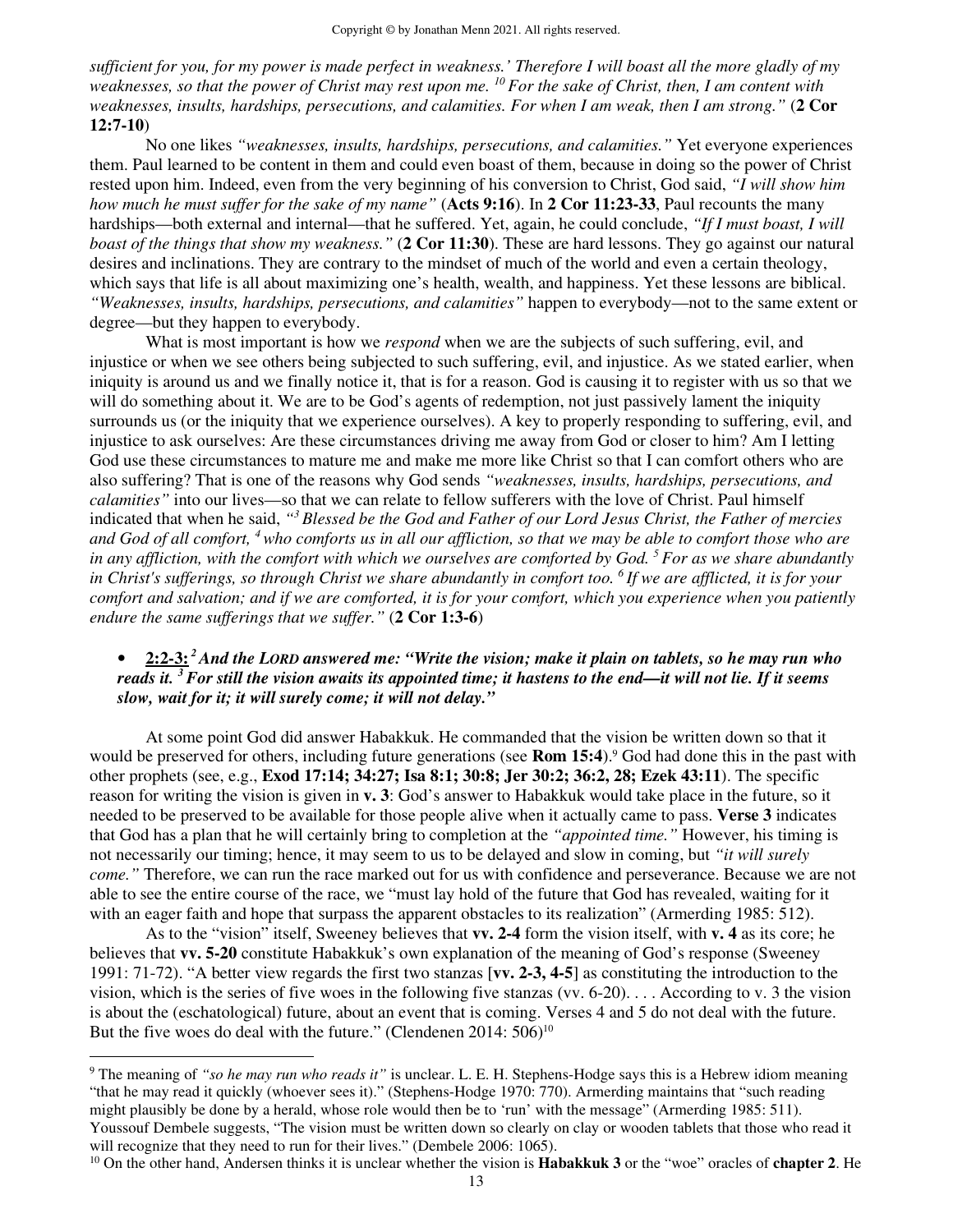Writing and preserving the vision suggest the importance of the vision. That certainly proved to be true; the destruction of Jerusalem and the temple by the Babylonians and the carrying away of Israel to exile in Babylon were of crucial importance in the history of Israel, but its importance extended far beyond the nation of Israel. Although the Jews in exile had been permitted to return to Israel in 538 BC, the vast majority of them did not return. This "diaspora" (the dispersed Jews outside of Israel) proved to be important in salvation history. "Early Christianity first spread in those areas where there was a Jewish presence. That is, it spreads in Egypt, it spreads in Syria, it spreads in Asia Minor, it spreads in Greece and Italy. These are precisely areas where we know there were Jewish communities, there were Jewish synagogues and there were Jews in number scattered throughout all these areas." (Cohen 1995-2014: "The Jewish Diaspora") The primary reason for the rapid spread of Christianity in these areas was that these diaspora Jewish communities introduced pagans around the Roman Empire to the Bible and the biblical God. Many pagans were attracted to this, having experienced the spiritual emptiness of paganism. These pagan "god fearers" are the people who then went on to find their true spiritual rest in Christ and Christianity. The reason why these "god-fearing" pagans so readily converted to Christianity is that "because they were already in some sense familiar with Jewish scriptural traditions through their contact with the synagogue, they could understand the significance of terms like 'messiah' or 'David' or 'Jerusalem' or 'Kingdom' that articulated the gospel message. Their synagogue context enabled them to listen, to understand, and to respond." (Fredriksen 2018: 153) The diaspora Jews were able to introduce the Greek-speaking, Gentile pagans to the Bible and the biblical God because they could relate to the Gentiles, since they were largely "Hellenized" Jews, i.e., Jews who spoke Greek and had adopted many Greek ideas and aspects of Greek culture (see "Spread of Christianity" 2020: Missionary activity).<sup>11</sup> While many of the early Christians were Jews, it was the "god-fearing" pagans who formed the bulk of the early converts to Christ. None of that could have been foreseeable by Habakkuk. Indeed, the important role played by these "Hellenized," diaspora Jews in being the link between pagans and Christ did not take place until over 600 years after Habakkuk wrote.

This tells us that we cannot legitimately judge God by our own time frame. God knows *"the end from the beginning and from ancient times things not yet done, saying, 'My counsel shall stand, and I will accomplish all my purpose'"* (**Isa 46:10**). In his eyes, *"one day is as a thousand years, and a thousand years as one day."* (**2 Pet 3:8**; see also **Ps 90:4**). Recall that, as we discussed with respect to **2:1**, above, even God's "direct" answer to Habakkuk's two complaints took anywhere from approximately 70-160 years to be fulfilled. Here, we see that an important aspect of the reason why God acted as he did, i.e., to "fill the earth with the knowledge of the glory of the Lord" (**2:14**), ultimately was related to the coming into the world of Jesus Christ and the coming to faith of people *"from every tribe and language and people and nation"* (**Rev 5:9; 7:9**), which didn't begin until 600 years after Habakkuk wrote. As we will discuss in connection with **2:5-19** and **chapter 3**, God's responses to Habakkuk ultimately are eschatological, involving all people and the restoration of the entire world. Therefore, while Habakkuk's complaints were legitimate, his frame of reference was too small. The same tends to be true of us. Our concerns and complaints to God may be legitimate, but our frames of reference are very limited, and we do not have the insight of the "big picture" of what is really happening, why it is happening, and what God is intending and is doing through it.

# • **2:4:** *Behold, his soul is puffed up; it is not upright within him, but the righteous shall live by his faith.*

This verse is not the whole of God's second answer to Habakkuk but forms its core. In **v. 4a**, the *"puffed up"* one whose soul *"is not upright within him"* appears to relate back to the wicked man of **1:12-17**. "In the context of the preceding material, v. 4a refers to the Chaldeans and v. 4b refers to Judah." (Sweeney 1991: 76) Specifically, however, the "righteous" could not be Judah *per se*, since it was the violence, sin, and injustice within Judah itself that occasioned Habakkuk's crying out to God. Hence, "In the context of v. 3, 'the righteous one' is part of a believing remnant who believes the vision, who is waiting on God's deliverance from the wicked" (Clendenen 2014: 508). The characteristics of the "puffed up" or arrogant man are described in **v. 5**, which provides the background for the five "woe" oracles that begin in **v. 6**.

states, "The best we can do is to identify the visionary component of the book (Habakkuk 3) as the vision and the oracular component (the 'woe oracles') as the message" (Andersen 2001: 207).

<sup>&</sup>lt;sup>11</sup> They were called "Hellenists" from a word meaning "Greek" or "Greek-speaking." To "Hellenize" is to adopt Greek culture and ideas. Hellenistic Jews consisted of those who were scattered among the Gentiles, spoke the Greek language, and used the Greek translation of the Old Testament, the Septuagint. They are mentioned in **Acts 6:1** and **9:29**.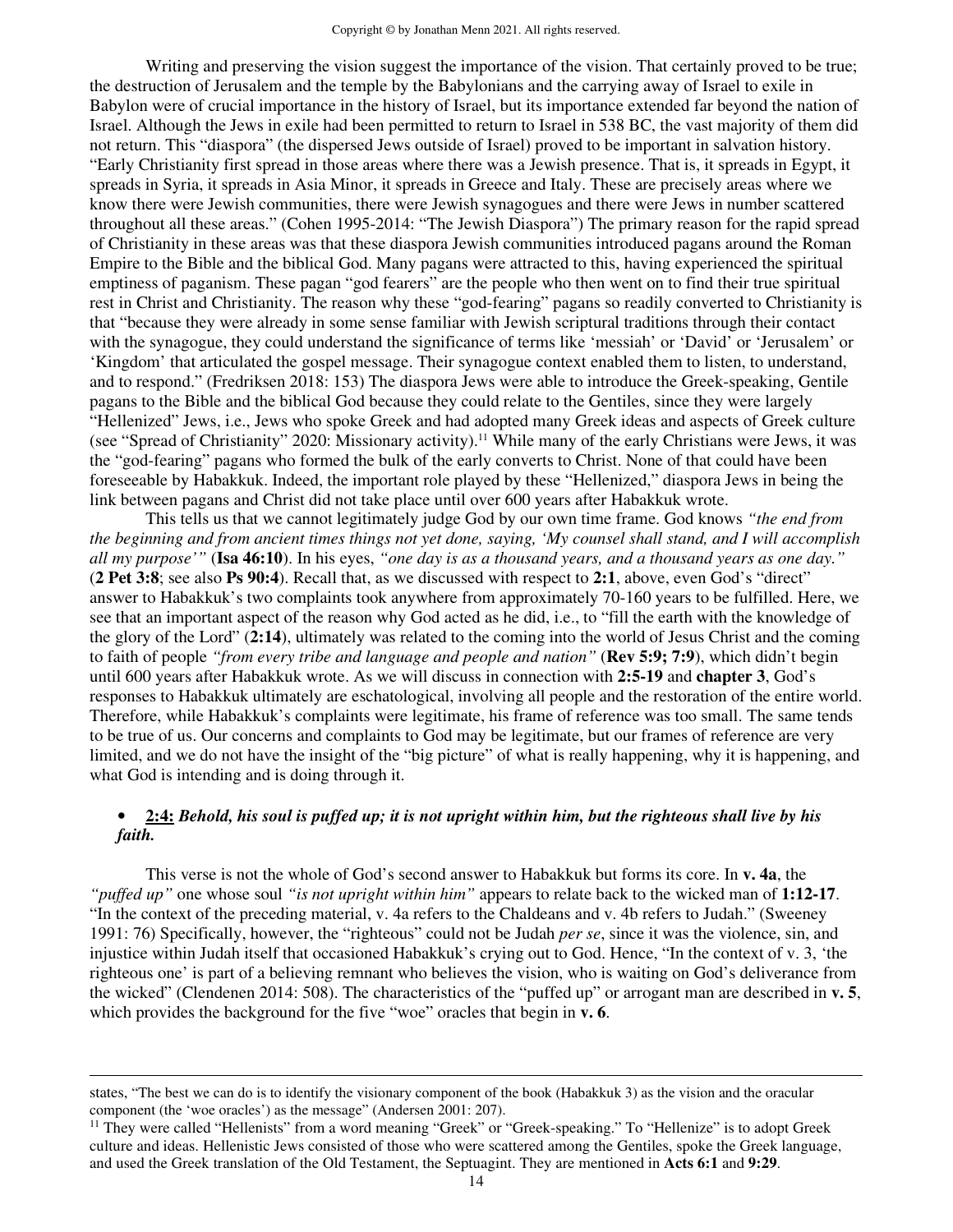# Overview of **Hab 2:4b**

The importance of **v. 4b** (*"the righteous shall live by his faith"*) was recognized in Judaism. The *Babylonian Talmud,* compiled from the third to the fifth centuries AD, is the central text of Rabbinic Judaism and the primary source of Jewish religious law and theology. Tractate Makkot 24a says, "R[abbi] Simlai when preaching said: Six hundred and thirteen precepts were communicated to Moses. . . . Isaiah came and reduced them to six [principles], as it is written, [i] He that walketh righteously, and [ii] speaketh uprightly, [iii] He that despiseth the gain of oppressions, [iv] that shaketh his hand from holding of bribes, [v] that stoppeth his ear from hearing of blood, [vi] and shutteth his eyes from looking upon evil; he shall dwell on high. . . . Micah came and reduced them to three [principles], as it is written, It hath been told thee, O man, what is good, and what the Lord doth require of thee: [i] only to do justly, and [ii] to love mercy and [iii] to walk humbly before thy God. . . . Again came Isaiah and reduced them to two [principles], as it is said, Thus saith the Lord, [i] Keep ye justice and [ii] do righteousness [etc.]. Amos came and reduced them to one [principle], as it is said, For thus saith the Lord unto the house of Israel, Seek ye Me and live. . . . But it is Habakkuk who came and based them all on one [principle], as it is said, But the righteous shall live by his faith."<sup>12</sup>

When **v. 4b** says that the righteous shall "live" by his faith, the issue is what does the word "live" mean in this context? Debbie Hunn states, "In the 279 uses of the verb [*hāyāh*] in the Old Testament outside Hab. 2.4, there are no examples where it means 'to behave' or 'to conduct life in a given manner'. . . . The context of Habakkuk also supports the meaning 'be alive' rather than 'conduct life' because the prophet's concern was that the righteous were being slain (Hab.1.13-17)." (Hunn 2009: 229) The next issue regarding "live" is: "Live how long?" or "Live when?" In historical context, Habakkuk was concerned that the Babylonians would continue their slaughter indefinitely (**1:17**); but the Lord assures him that there will be survivors (**2:4b**). Thus, for the righteous to "live" implies life after the Babylonian invasion. The vision itself promises more than just surviving the invasion only to die in exile. Consequently, "Most scholars understand Habakkuk to speak of eschatological life. . . . Habakkuk's use of apocalyptic metaphors and ideas points in the direction of the eschaton. In 2.14 he speaks of the earth being filled with the knowledge of the glory of the Lord. In 3.3-15 he depicts the Lord's coming with bold images: Yahweh's radiance is like the sunlight (3.4); pestilence goes before him and plague after him (3.5); mountains are shattered and hills collapse (3.6); he cleaves the earth with rivers (3.9) and tramples nations (3.12). . . . Habakkuk himself will walk on high places [3.19] *after* God delivers him and the rest of his people from their enemies (3.13-14). In other words, the one who was to wait for the vision, would see it fulfilled. If, as 2.1-4 suggests, the people were to wait for the vision, it is because they, like Habakkuk, would see it fulfilled. . . . Aside from the improbable event that they were all quite young when they heard the prediction of 2.3, some of the righteous would have died before 539 BCE; and since they were to live to see the fulfillment of the vision, the life they would live must be resurrection life. The text thus speaks of the eschaton." (Ibid.: 230, 231; see also Clendenen 2014: 506-07, 509) Hence, although Judah was destroyed and exiled by Babylon, and some of the people lived to see the destruction of Babylon by the Medo-Persians and return from exile, the ultimate fulfillment of the vision extends far beyond Judah and Babylon.

There also has been some dispute as to the meaning of "faith" in **v. 4b**. Clendenen states, "In its 49 uses, the semantic range of *'ĕmũnâ* [the Hebrew word translated as "faith"] has three foci: faithfulness or trustworthiness, integrity or honesty, and reliability or truthfulness. About half of the uses describe Yahweh and his Torah." (Clendenen 2014: 509) Consequently, "several modern English translations render *'ĕmũnâ* in Hab 2:4 as 'faithful(ness), fidelity' (NJPSV, REB, TEV, GW, NLT, NIV [2011], NET) or 'honestly' (CEB). Some scholars interpret Habakkuk as even saying the opposite of what Paul says, that righteousness comes through keeping the law. Other scholars interpret Habakkuk as saying that the righteous shall live because of God's (or the vision's) faithfulness." (Ibid.: 505-06)

#### **Hab 2:4b** in the NT

**Verse 4b** became a central tenet of Christianity, being quoted in **Rom 1:17; Gal 3:11;** and **Heb 10:38** as *"the righteous shall live by faith."*<sup>13</sup> Some commentators think that Paul did not correctly interpret **v. 4b** and that Paul's meaning has been "read into" the interpretation of Habakkuk. However, the distinction between

<sup>&</sup>lt;sup>12</sup> It was Rabbi Nahman bar Yitzhak who substituted Habakkuk for Amos, saying, "There is no proof that the verse in Amos is establishing all the mitzvot [i.e., commandments by God to be performed as a religious duty] upon one; say that Amos is saying: Seek Me throughout the entire Torah, as the verse does not specify the manner in which one should seek the Lord. Rather, say: Habakkuk came and established the 613 mitzvot upon one, as it is stated: 'But the righteous person shall live by his faith.'" (Makkot 24a, *The William Davidson Talmud,* n.d.: 27)

<sup>&</sup>lt;sup>13</sup> In Romans, Galatians, and Hebrews the pronoun "his" before the word "faith" is omitted. Hebrews also reverses the order of **Hab 2:4a** and **4b** and adds the word "my" (i.e., *"My righteous one shall live by faith"*).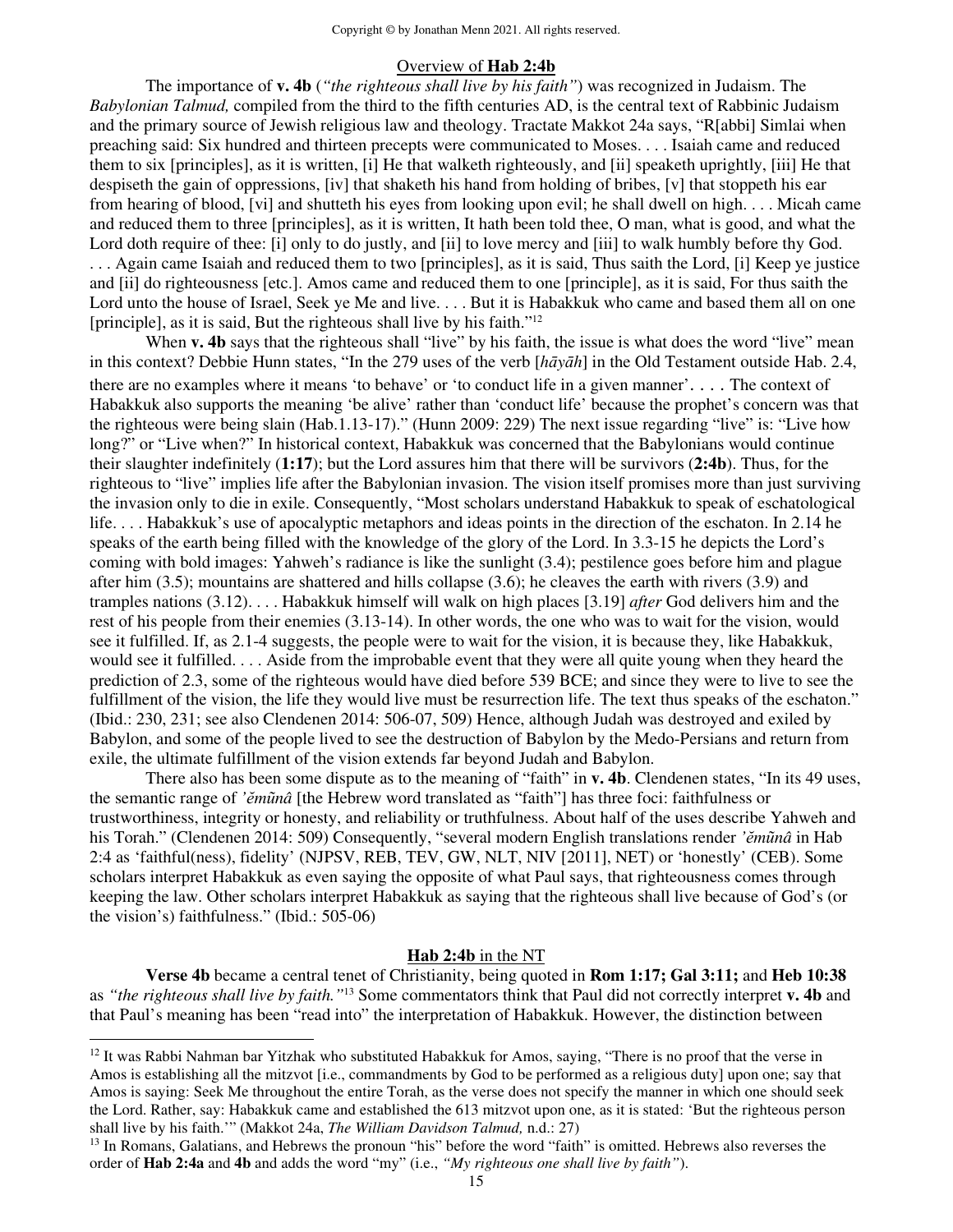"faith" and "faithfulness" is more apparent than real. If we take seriously the doctrine of progressive revelation and the fact that the NT properly interprets the OT, then "faith" is the correct interpretation. The context in all three NT quotations of **Hab 2:4b** makes that clear:

• In **Romans 1** faith is not a human virtue but is revealed by God. <sup>14</sup> In other words, people cannot work themselves into a state of righteousness by faithfully obeying the requirements of the law. **Gen 15:6** records that Abram *"believed the LORD, and he counted it to him as righteousness"* (see also **Gal 3:6**). **Hab 2:4b** appears be dealing with the same thought—the nature of true, saving faith: "The prophet [Habakkuk] was exhorting the people of Judah to follow in the footsteps of Abraham, whose faith was not a momentary act, but rather a whole life of persevering obedience (see esp. Gen. 22, which is the basis for James 2:21-24). Faith involves waiting for fulfillment and thus is always in danger of being shaken; therefore, steadiness and constancy are of its essence. In other words, for Habakkuk there was no such distinction between faith and faithfulness as we often assume." (Silva 2007: 802) In **Romans 4** Paul elaborates the significance of Abraham's faith. Thus, "Far from manipulating the Habakkuk citation as a convenient prooftext for a view that contradicted the prophet, Paul was genuinely indebted to that text as a source for his teaching; moreover, his own theological formulations strengthened and advanced the prophetic message." (Ibid.)

• In **Galatians 3** faith is contrasted with the Law by which *"no one is justified"* (**Gal 3:11**) and which *"is not of faith"* (Gal 3:12); Paul adds that righteousness does not come through the law, and the law does not impart life (**Gal 2:21; 3:21**). That is even suggested by Habakkuk's first complain in **Hab 1:2-4** which indicates that the law failed to bring about righteousness. The reason why the law does not bring righteousness or impart life is not because the law was paralyzed, perverted, or not fully kept by everyone. A person could steadfastly obey the law yet not have life because he or she did not possess faith. "It was when Peter started *keeping* the dietary laws that Paul said he was out of sync with the gospel and transgressing the law [**Gal 2:11-16**]. It was when the Judaizers wanted to *keep* the command to circumcise Titus in 2:3 that Paul said the truth of the gospel was about to be compromised. The problem with the Judaizers is not their failure to follow the detailed statutes of the law; the problem was that they missed the larger lesson of the law, namely, that without a new heart (Deut. 30:6, 7) and without the enablement of God (Deut. 4:30, 31; 5:29; 29:4) and without faith (Ex. 14:31; Num. 14:11; 20:21; Deut. 1:32) all efforts to obey the law would simply be legalistic strivings of the flesh." (Piper 1983: n.p.)

• In **Hebrews 10** the context is maintaining one's faith that God's kingdom and the rewards he has for his people will surely come when Christ returns. "Faith" is *"the assurance of things hoped for, the conviction of things not seen"* (**Heb 11:1**). **Hebrews 11** goes on to give multiple OT examples of people who were looking forward, through faith, to the fulfillment of God's promises. They were *"commended through their faith*" even though they "*did not receive what was promised*" (**Heb 11:39**). Similarly, we are to look for the sure coming of Christ, live out our faith, and not fall back. The same was true in Habakkuk. "The single application of faithfulness demanded in the context [of **Hab 2:4b**] is the command to Habakkuk to 'wait' . . . for the vision. And when v. 2 speaks of others reading the words of the vision, it is evident that the Lord does not intend the vision for Habakkuk alone. Others are to hear the message, and the righteous, like Habakkuk, are to exercise [*'ĕmũnâ*] by waiting for the fulfillment. Now people who wait for the vision wait because they believe it will come, and people who believe God's vision of freedom will wait expectantly for it. In this context, [*'ĕmũnâ*] does not require action because Yahweh himself will bring salvation. It only requires faith in the certainty of the vision." (Hunn 2009: 227; see also Clendenen 2014: 511) Thus, Andersen concludes, "The oracle [in Habakkuk] is addressed to God's people and will evoke disbelief or trust. Only those who have faith (or who trust in the reliability of God or of his word) will live. To that extent, the Greek versions, including Heb 10:38, have the gist of it." (Andersen 2001: 215)

Paul's quoting **Hab 2:4b** in **Rom 1:17** and **Gal 3:11** reflects the fact that God's revelation was given progressively and also the fact that the events of OT Israel were "types" and "shadows" that were pointing forward to future, New Covenant, spiritual realities (**Gal 4:21-31; Col 2:16-17; Heb 8:5; 9:15-10:22; 12:18- 24**).<sup>15</sup> "In Habakkuk, the content of faith is the vision of destruction of the wicked and deliverance of the righteous. Chapter 3 fills in some particulars, most notably that it is Yahweh himself who comes to rescue his people. Paul, however, recognizes the death of Christ as necessary to rescue God's people from the present evil age (Gal. 1.4). But although the death of Christ precedes Yahweh's coming, it does not pre-empt it; rather, is

 $14$  This is reflected in the Septuagint (LXX), the Greek translation of the Hebrew Bible, which was completed over a hundred years before Christ came into the world. It substitutes the word "my" for "his" immediately before the word "faith" (i.e., *"the righteous one will live by my faith"*).

<sup>15</sup> This is discussed in detail in Menn 2018: 4-6, 26-93.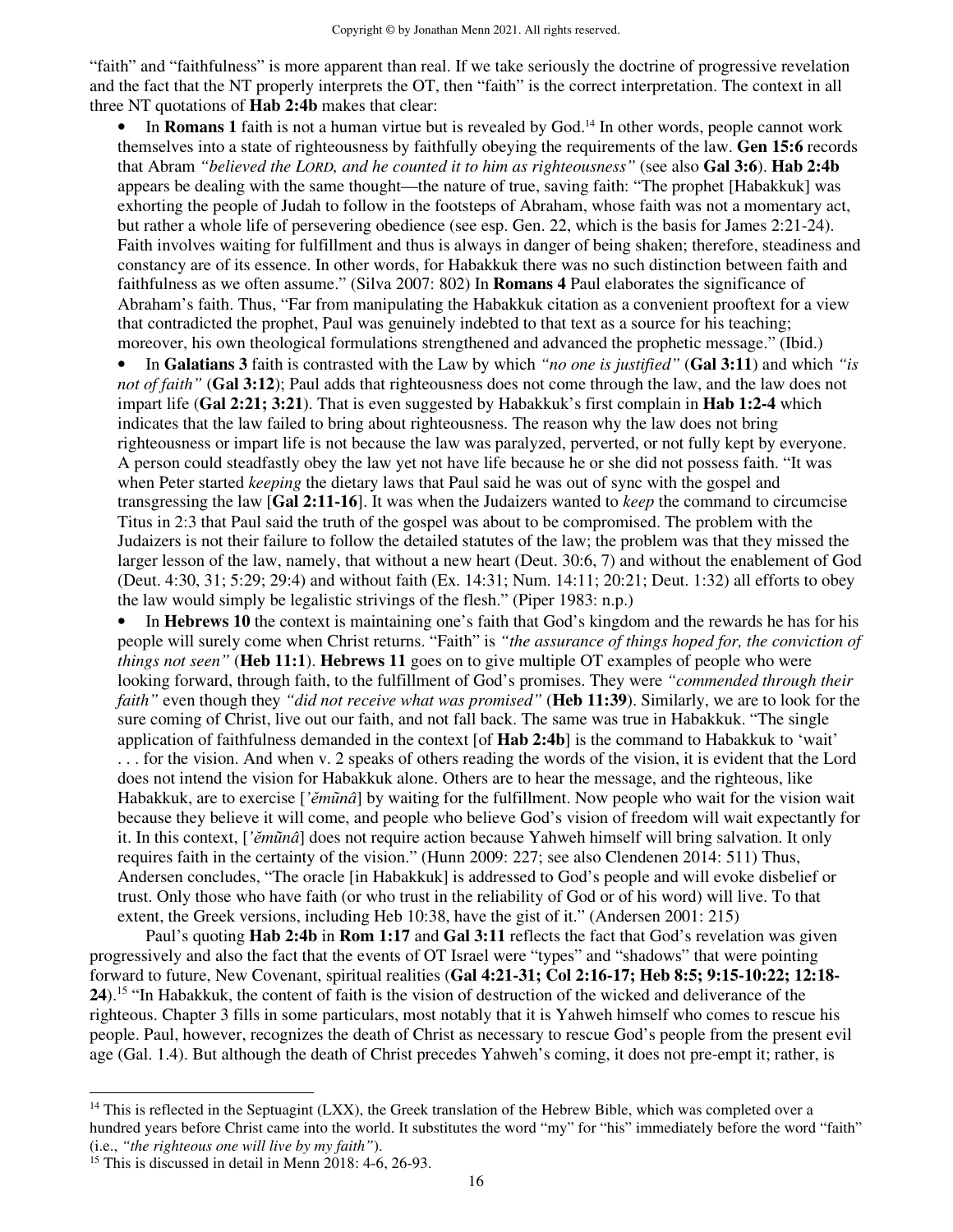necessary for it (1 Cor. 15). Yahweh will yet come in the person of Christ to deliver his people. Paul does not replace Habakkuk's vision but supplies detail from later revelation." (Hunn 2009: 228)

# The "righteous," "faith," and "faithfulness"

The coming of Christ clarifies and reveals the ultimate meaning of, and relationship between, the "righteous," "faith," and "faithfulness." The crucial thing to realize is that, on a person's own, *"None is righteous, no, not one"* (**Rom 3:10**). On the other hand, God is perfectly holy and cannot abide in the presence of sin (see **Ps 5:4-6; Hab 1:13; Rom 1:18**). The standard to make a person "righteous" is, *"You therefore must be perfect, as your heavenly Father is perfect."* (**Matt 5:48**). We cannot achieve this righteousness or perfection on our own (see **Isa 64:6**). That is why Christ came and did for us what we cannot do for ourselves. He, and he alone, lived a perfectly sinless life. That qualified him to "step into our shoes" and, on the cross, pay the penalty for our sins that otherwise we would have to pay. Our sins were imputed to him. At the same time, his righteousness is imputed to us when we have faith in him. This is the doctrine of "imputed righteousness," i.e., "When we place our faith in Christ, God ascribes the perfect righteousness of Christ to our account so that we become perfect in His sight. . . . By having the righteousness of Christ imputed, or attributed, to us, we can be seen as sinless, as Jesus is sinless. We are not righteous in ourselves; rather, we possess Christ's righteousness applied to our account. It is not our perfection, but Christ's that God sees when He brings us into fellowship with Himself. We are still sinners *in practice*, but the grace of God has declared us to have righteous standing before the law." ("Why does Christ's righteousness" 2002-2020: n.p.; see **2 Cor 5:21**). The doctrine of imputed righteousness goes all the way back to Abraham (**Gen 15:6**).<sup>16</sup> This is the key lesson Martin Luther learned, specifically, "A person becomes *righteous* only by having *faith,* an implicit trust in God. It was through this *faith,* and through *faith* alone, that Luther learned that he was 'declared' to be *righteous* by God, and that, as a result, enabled him to *live*, to live an eternal life." (Morledge 2016: n.p.).

What, then, is the relationship between faith and faithfulness (i.e., living out our faith)? Patterson summarizes this: "To the Hebrew mind no dichotomy existed between faith and faithfulness. The truly righteous person is the one whose faith is demonstrated in faithful deeds." (Patterson 1979: 670) In other words, "For man to be faithful in righteousness entails dependent trust in relation to God. . . . And 'faith' (*pistis*) implies obedient commitment no less than trust." (Armerding 1985: 513) The apostle James put it this way: *"Show me your faith apart from your works, and I will show you my faith by my works"* (**Jas 2:18**). It is the faithfulness of our lives—our not falling back into sin and unbelief, but maintaining our belief and trust in God and demonstrating that belief and trust by the nature of how we live and what we do—that demonstrates that our faith is real, not simply "lip-service."<sup>17</sup>

The principle that *"the righteous shall live by (his) faith"* was particularly important in Habakkuk's context of being in the presence of evil, injustice, and oppression and living in the fearful prospect of being invaded by an even more evil and oppressive people. Walter Rast says, "The declaration 'but the righteous one will live through his steadfast faith' must consequently be seen as a new kind of challenge to holding on before the vision was fulfilled and the oppressor dealt with. This holding on would be the most genuine expression of

<sup>16</sup> **Gen 15:6** says, *"And he [Abraham] believed the LORD, and he counted it to him as righteousness."* Abraham was a "type" or "shadow" pointing forward to the New Covenant realities that find their fulfillment in Christ and the church. <sup>17</sup> The *order* of faith and faithfulness has profound practical implications. Timothy Keller points out, "Religion [i.e., any religion except Christianity] operates on the principle 'I obey—therefore I am accepted by God.' But the operating principle of the gospel is 'I am accepted by God through what Christ has done—therefore I obey.'" (Keller 2008: 179-80) While we cannot work our way to heaven but are saved only by God's grace through faith in Christ (**John 3:16-18; 6:28- 29; Rom 2:16-17; 10:8-13; Eph 2:8-9; Gal 3:1-14**); nevertheless, we are saved for a *purpose*: *"For we are His workmanship, created in Christ Jesus for good works, which God prepared beforehand so that we would walk in them"* (**Eph 2:10**). Faith in Christ does not leave us on our own to do the "good works" he has prepared for us. Just as we are "in Christ," so he is in us. When one comes to Christ, he or she receives a new heart (**Ezek 36:26; 2 Cor 3:3**), the mind of Christ (**1 Cor 2:16**), and the Spirit from Christ (**Ezek 36:26; John 14:17**). He actively works in us in us and through us to change our values, priorities, attitude, and will to make us just like himself (**Rom 8:29**). Consequently, Paul can tell us to *"work out your own salvation with fear and trembling, for it is God who works in you, both to will and to work for his good pleasure"* (**Phil 2:12-13**). The works we do after we receive Christ by faith "are an index of the spiritual condition of a person's heart. . . . The judgment is not a balancing of good works over bad works. Rather, works are seen as unmistakable evidence of the loyalty of the heart; they express belief or unbelief, faithfulness or unfaithfulness. The judgment will reveal whether or not people's loyalties have been with God and the Lamb or with God's enemies." (Ngundu 2006: 1576; see **Matt 6:19-21; 24:45-51; 25:31-46; Luke 12:42-48; Phil 2:12-13; 1 Tim 6:18-19; Heb 6:10-12; 1 John 4:7-21**) Thus, lack of faithfulness amounts to *disbelief* in Jesus Christ.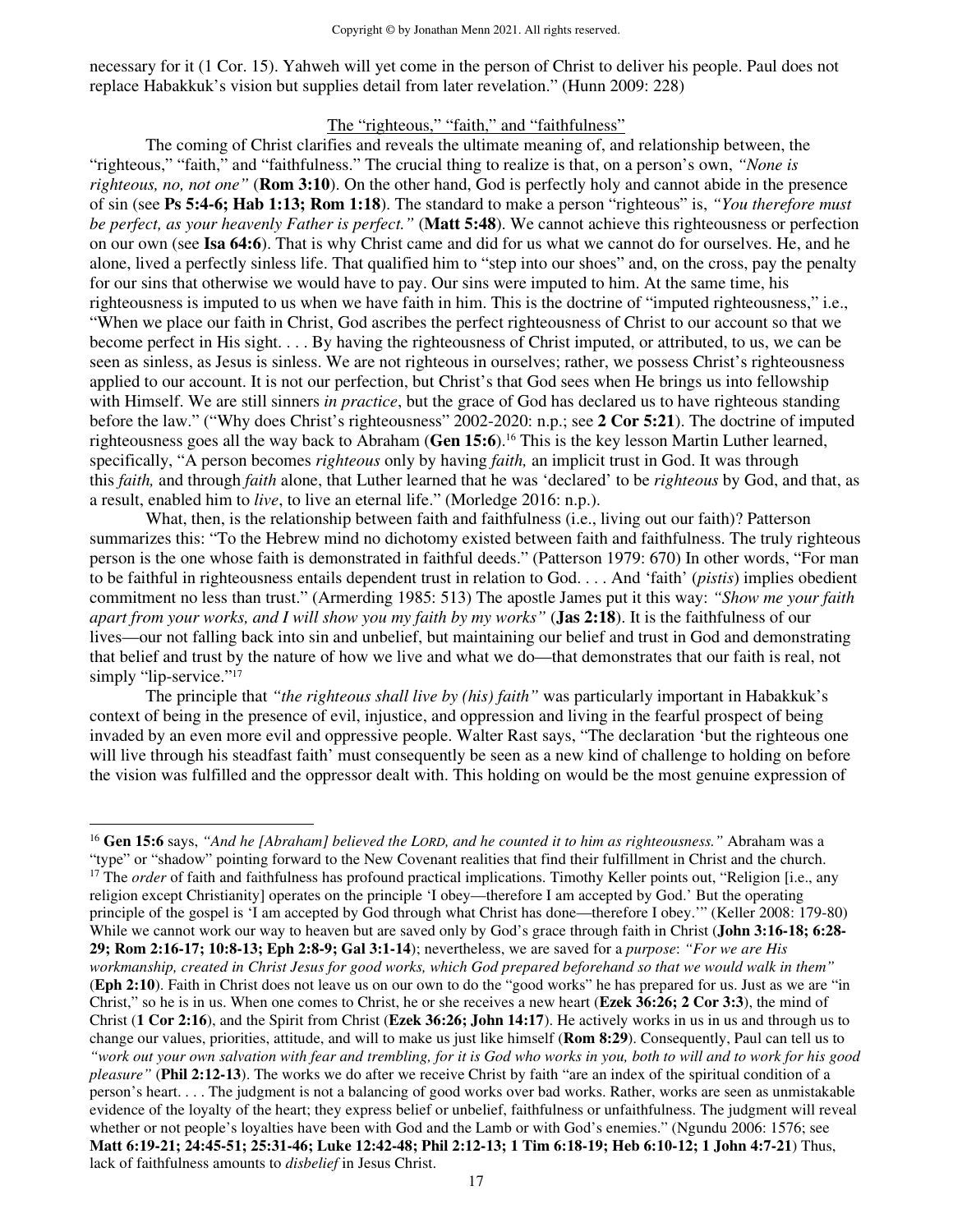the righteous one's life" (Rast 1983: 173)<sup>18</sup> "Holding on" to faith and continuing to live out one's faith in the face of great stress, evil, anxiety, and injustice are just as important and necessary for believers in any time and place.

In short, while Habakkuk's prophecy arose out of a specific historical situation, it depicts universal principles that extend far beyond Judah and Babylon. The "wicked" as depicted by Habakkuk included both Jews (**1:2-4**) and Gentiles (the Chaldeans, **1:6-17**). Because the vision depicts universal and eschatological realities, the wicked, while encompassing both Jews and Gentiles, have become generalized beyond the Judeans and Chaldeans of Habakkuk's time.

The same is true for the "righteous." In **Hab 1:5** God told Habakkuk to *"Look among the nations."* **Hab 1:13** speaks of the wicked swallowing up *"those more righteous than they"*; in **vv. 14-16** the fishing analogy (another metaphor for "swallowing up") encompasses people generally, not merely Jews; **v. 17** explicitly speaks of the wicked *"emptying his net and mercilessly killing nations"*; that is confirmed in **2:5** which speaks of the wicked person who *"gathers for himself all nations and collects as his own all peoples."* In other words, the righteous include Gentiles as well as Jews. The context of Paul's quoting **Hab 2:4b** in **Rom 1:17** and **Gal 3:11** makes this explicit (see **Rom 1:16; Gal 3:28**; see also **Acts 10:34-35**; **Rev 5:9; 7:9**). "Paul then sees the eschaton in Habakkuk, because whether or not Habakkuk saw it, that is what follows from his prophecy. . . . In line with this, the Lord does not say that the righteous will not die. Rather, he promises Habakkuk that they, too, will live by their faith in the Lord's salvation, that is, by waiting for the vision. When Paul, therefore, applies Hab. 2.4 to both Jews and Gentiles because they receive eternal life by faith apart from the law, he remains squarely within the framework of Habakkuk." (Hunn 2009: 232, 239)

• **2:5-19:** *<sup>5</sup>Moreover, wine is a traitor, an arrogant man who is never at rest. His greed is as wide as Sheol; like death he has never enough. He gathers for himself all nations and collects as his own all peoples." <sup>6</sup>Shall not all these take up their taunt against him, with scoffing and riddles for him, and say, "Woe to him who heaps up what is not his own—for how long?—and loads himself with pledges!" <sup>7</sup>Will not your debtors suddenly arise, and those awake who will make you tremble? Then you will be spoil for them. <sup>8</sup>Because you have plundered many nations, all the remnant of the peoples shall plunder you, for the blood of man and violence to the earth, to cities and all who dwell in them. <sup>9</sup>"Woe to him who gets evil gain for his house, to set his nest on high, to be safe from the reach of harm! <sup>10</sup>You have devised shame for your house by cutting off many peoples; you have forfeited your life. <sup>11</sup>For the stone will cry out from the wall, and the beam from the woodwork respond. <sup>12</sup>"Woe to him who builds a town with blood and founds a city on iniquity! <sup>13</sup>Behold, is it not from the LORD of hosts that peoples labor merely for fire, and nations weary themselves for nothing? <sup>14</sup>For the earth will be filled with the knowledge of the glory of the LORD as the waters cover the sea. <sup>15</sup>"Woe to him who makes his neighbors drink—you pour out your wrath and make them drunk, in order to gaze at their nakedness! <sup>16</sup>You will have your fill of shame instead of glory. Drink, yourself, and show your uncircumcision! The cup in the LORD's right hand will come around to you, and utter shame will come upon your glory! <sup>17</sup>The violence done to Lebanon will overwhelm you, as will the destruction of the beasts that terrified them, for the blood of man and violence to the earth, to cities and all who dwell in them. <sup>18</sup>What profit is an idol when its maker has shaped it, a metal image, a teacher of lies? For its maker trusts in his own creation when he makes speechless idols! <sup>19</sup>Woe to him who says to a wooden thing, Awake; to a silent stone, Arise! Can this teach? Behold, it is overlaid with gold and silver, and there is no breath at all in it.*

In this passage, **v. 5** picks up the reference in **v. 4a** to the "puffed up" man and expands on it; **v. 5** then provides the basis for the taunt against him (**v. 6**) and the fives "woes" (**vv. 6, 9, 12, 15, 19**). In context, the person being spoken against is Babylon. However, as we saw above, the description in these verses is general enough to encompass God's judgment against all evildoers, not just Babylon.

#### The "wine" metaphor

The reference to "wine" in **v. 5** seems to be out of place, but it is appropriate in this context. In a parallel prophecy of the destruction of Babylon, Jeremiah compares Babylon to wine: *"Babylon was a golden cup in the LORD's hand, making all the earth drunken; the nations drank of her wine; therefore the nations went mad"*  (**Jer 51:7**). Additionally, in the Bible, wine is frequently a metaphor for God's judgment (see **Ps 75:8; Isa** 

<sup>&</sup>lt;sup>18</sup> Rast finds the translation "steadfast faith" an "excellent solution" to the problem of "trying to find a term encompassing both faith and faithfulness" (Rast 1983: 169n.1).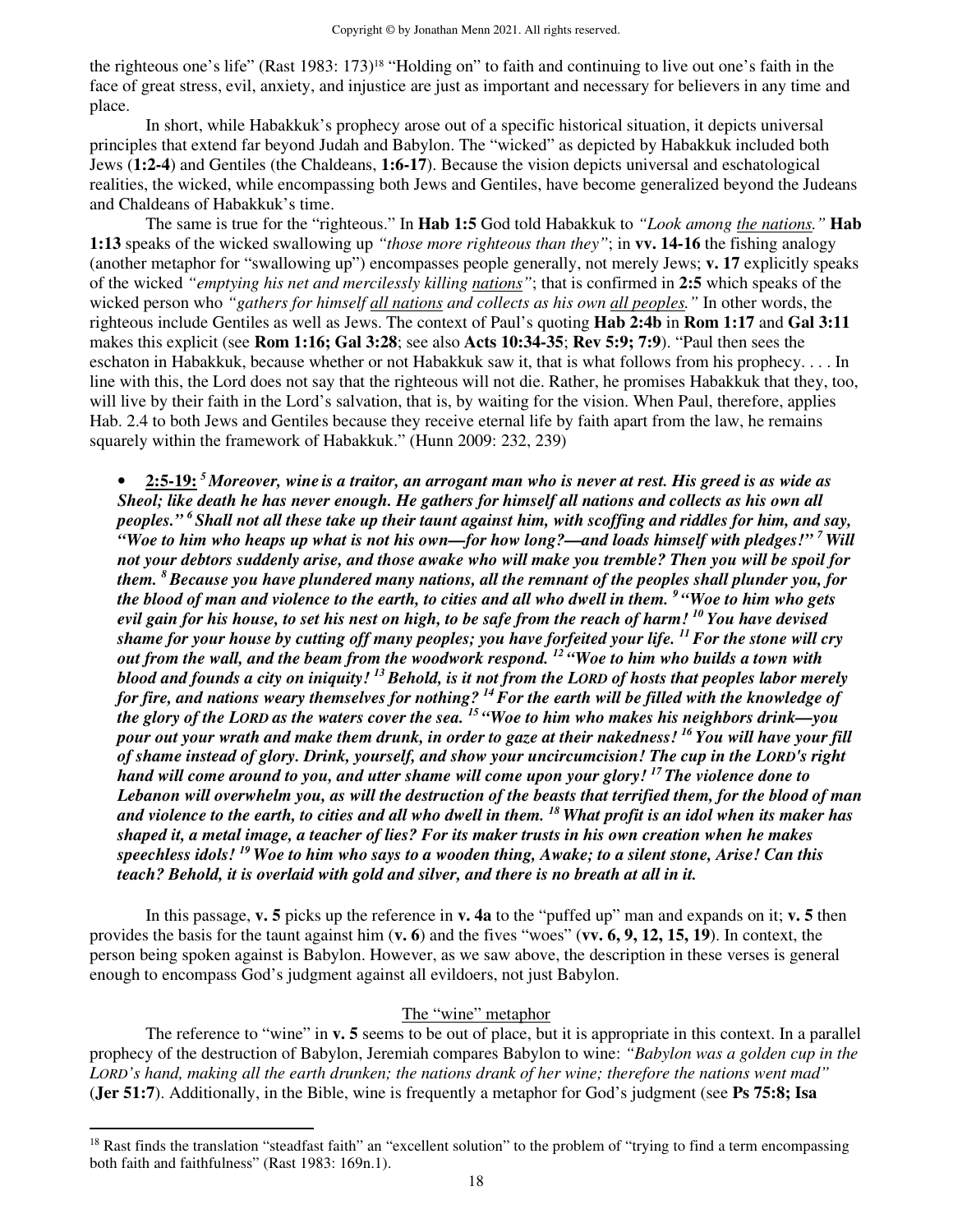**51:17, 21-22; 63:1-6; Jer 13:12-14; 25:17-29; Lam 1:15; Rev 14:9-10, 17-20; 16:19; 19:15**). Since God was using Babylon as his instrument to judge Judah, wine is an excellent metaphor here.

This section also is telling us that God will judge Babylon. **Hab 2:5a** "effectively characterizes the Chaldean as one who is drunk with his own power" and, although "the imagery in 2:5c-f recognizes the force of Habakkuk's description in 1:14-16, it re-interprets that description by the effective use of a number of conventional wisdom motifs, to show that the very power and greed of the Chaldean will be his undoing." (Janzen 1982: 407). **Verses 15-16** use the metaphor of drinking for God's judgment against it. When **vv. 15-16** say *"Woe to him who makes his neighbors drink—you pour out your wrath and make them drunk. . . . Drink, yourself, and show your uncircumcision! The cup in the LORD's right hand will come around to you, and utter shame will come upon your glory!"* God is saying, as he said in response to Habakkuk's first complaint in **chapter 1**, that he will judge and repay them "according to their deeds": an eye for an eye; what a person or nation sows, it will reap; by its own standard, it will be measured back to them. *"The cup in the LORD's right hand"* came around to Babylon literally, because Babylon was overthrown when the its king and his leaders and concubines were drinking wine out of the gold and silver vessels which Nebuchadnezzar had taken from the temple in Jerusalem (**Dan 5:1-31**). The warning against idolatry in **vv. 18-19** also was brought home to Babylon when it was overthrown. Daniel the prophet spoke to king Belshazzar and the Babylonian leaders the night Babylon was overthrown. One of the things he said was, *"You have lifted up yourself against the Lord of heaven. And the vessels of his house have been brought in before you, and you and your lords, your wives, and your concubines have drunk wine from them. And you have praised the gods of silver and gold, of bronze, iron, wood, and stone, which do not see or hear or know, but the God in whose hand is your breath, and whose are all your ways, you have not honored."* (**Dan 5:23**)

Earlier we saw that God's responses to Habakkuk ultimately are universal and eschatological and that he measures back to people and nations by the standard they themselves have used. The wording of **v. 16** (*"You*  will have your fill of shame instead of glory. Drink, yourself, and show your uncircumcision! The cup in the *LORD's right hand will come around to you, and utter shame will come upon your glory!"*) shows an ironic application of this. Twice in this verse God is telling the Babylonians—and all people—that, although they seek glory, they will instead receive shame. It is through Jesus Christ that *"the earth will be filled with the knowledge of the glory of the LORD"* (**v. 14**). It was Christ who, *"though he was in the form of God, did not count equality with God a thing to be grasped, <sup>7</sup>but emptied himself, by taking the form of a servant. . . . <sup>8</sup>And being found in human form, he humbled himself by becoming obedient to the point of death, even death on a cross."* (**Phil 2:6- 8**) It was Christ who *"for the joy that was set before him endured the cross, despising the shame"* (**Heb 12:2**).<sup>19</sup> In other words, the gospel turns everything upside down. Humanity seeks glory and glorifies itself but ends up only with shame and death. Christ took our shame onto himself so that, when we come to him, we will receive the glory (*"the glory of the LORD"*) that belongs to him. As Christ said, *"Whoever would save his lifewill lose it, but whoever loses his life for my sake will find it"* (**Matt 16:25**; see also **Matt 10:39; Mark 8:35; Luke 9;24; John 12:25**)

## The "woe" oracles

With respect to the "woes" of **vv. 6-19**, "woe" is commonly used by the prophets to indicate a judicial indictment (e.g., **Isa 3:9; 5:8, 11, 18, 20-22; Jer 22:13; 23:1; Amos 6:1**). Jesus used the same language of "woe" when condemning the lack of repentance and belief, hypocrites, and those who hinder others from coming to faith (e.g., **Matt 11:21; 18:7; 23:13-16, 23, 25, 27, 29; 26:24**).

 $<sup>19</sup>$  Jerome Neyrey points out, "In the cultural world of the New Testament, Jesus' death by crucifixion was acknowledged as</sup> a most shameful experience. . . . But the gospel, while it records these actions and gestures of shame, tells quite a different story. In the evangelist's eyes, Jesus' shame and humiliation is truly the account of his glory: 'Ought not the Christ suffer and so enter into his glory' (Luke 24:26; see Acts 14:22; Heb 2:10). Indeed, in the Fourth Gospel, his death is regularly described as glory and glorification (John 7:39; 12:28; 17:5; see 21:19). Or, to paraphrase Paul, foolishness, weakness and shame in human eyes are wisdom, strength and honor in God's eyes (1 Cor 1:20, 25). Thus the story of Jesus' shame is ironically understood by his disciples as his 'lifting up,' his exaltation, his enthronement, in short, his honor. The issue might be rephrased: Who gets to judge whether the crucifixion is honor or shame? If the public verdict rests with the Judeans, then Jesus is shamed. But if God gives a riposte or if Jesus demonstrates power by his death, then the community of believers renders Jesus a verdict of honor." (Neyrey 1994: 115, 118-19) What Christ accomplished on the cross is doubly ironic in that **Hab 2:16** was referring to the Babylonians, yet in fact it was the Judeans themselves who demanded that Christ—a fellow Jew!—be crucified. In doing that, they "showed their own uncircumcision" and demonstrated that they, like everyone, were as corrupt and idolatrous at heart as were the Babylonians.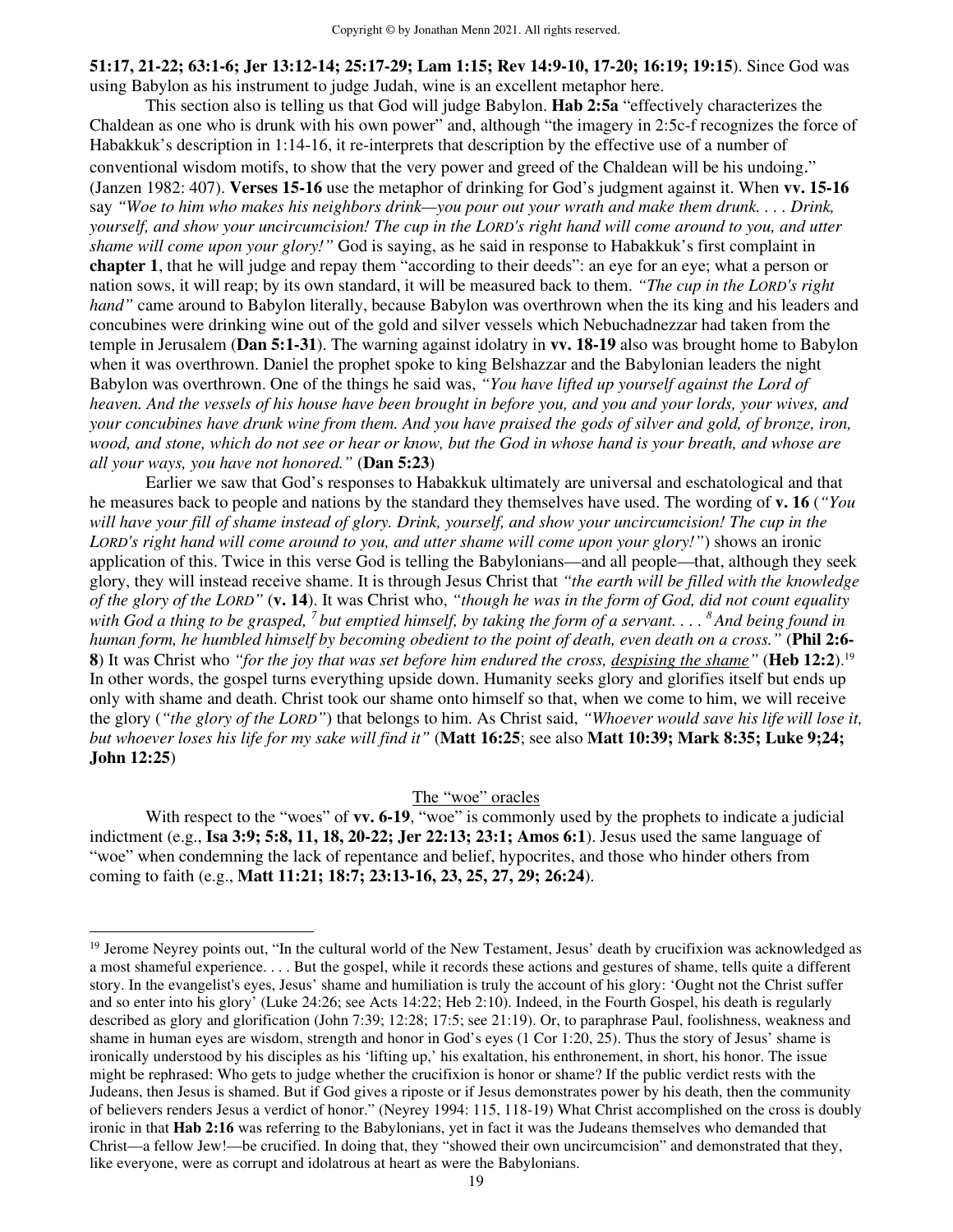In Habakkuk, Marvin Sweeney notes, "Various statements in the woe oracles indicate that an international situation is presupposed, including references to peoples and nations (vv. 6a, 8a, 10b, 13b), the earth, humankind, and the sea (vv. 8b, 14, 17b), and the violence of Lebanon (v. 17a). With regard to the last point, Nebuchadnezzar reports taking Lebanon and transporting its wood back to Babylon to build a palace. This act corresponds to the concerns raised in Habakkuk's woe oracles which speak of extortion and plunder of nations (vv. 6b-8), unjust gain used for protecting one's house (vv. 9-11), bloodshed to build a city (vv. 12-14), and the ravaging of a land (vv. 15-17). Finally, the prophet's assertion that the reason for the oppressor's crimes is its idolatry (vv. 18-20) corresponds to the portrayal of the Chaldeans in i 11, 16 (cf. ii 13a)." (Sweeney 1991: 77-78)

Just as God repeated Habakkuk's own words in his response to Habakkuk's first complaint, he does the same thing in answer to Habakkuk's second complaint. "The first woe [**v. 6**] takes up the twice-uttered question of Habakkuk (1:2, 17) and, in the mouth of the nations, turns it mockingly upon the head of the Chaldean—'for how long?' The placement of this mocking question upon the lips of the erstwhile victims effectively gives the lie to the pretended everlastingness of arrogant power." (Janzen 1982: 407) Additionally, **vv. 7-8** say, *"Will not your debtors suddenly arise, and those awake who will make you tremble? Then you will be spoil for them. Because you have plundered many nations, all the remnant of the peoples shall plunder you, for the blood of man and violence to the earth, to cities and all who dwell in them."* That is exactly what happened to Babylon; it fell to its former victims (its "debtors"), the Medes and the Persians (**Isa 13:17-19; Jer 51:11; Dan 5:28-31**).<sup>20</sup> Finally, "The Chaldean thought his power was divine [**1:11**]. 2:13 establishes Yahweh as God, in relation to whom the labor of the Chaldean (and all the nations) is seen to lead only to the fire of judgment and to futility (*rîq*) and weariness (*yā'ap*). These last two terms answer Habakkuk's earlier charges concerning the weakness of God's *tôrâ* [law]/*mispāt* [justice]." (Ibid.)

#### "The earth will be filled with the knowledge of the glory of the Lord"

**Verse 14** states God's underlying purpose behind the "woes" and the judgment they entail: *"For the earth will be filled with the knowledge of the glory of the LORD as the waters cover the sea."* "God's abiding intent is that his 'glory' should fill the whole earth as it has filled his house (cf. Num 14:21; Pss 57:5, 11; 72:19; Exod 40:34-35; 1 Kings 8:11), and that man should know it fully—a 'knowledge' . . . that will be as the 'sea' in its length, breadth, and depth" (Armerding 1985: 517-18). John Piper points out that the term "glory of God" generally "refers to the visible splendor or moral beauty of God's manifold perfections. It is an attempt to put into words what cannot be contained in words—what God is like in His magnificence and excellence." (Piper 2003: 308) The centrality of the glory of God is seen throughout the Bible:

- God created us for his glory (**Isa 43:6-7**)
- He chose his people for his glory (**Eph 1:4-6**)
- Jesus suffered and died for the glory of God (**John 12:27-28**)
- Jesus receives us into his fellowship for the glory of God (**Rom 15:7**)
- Everything we do is to be for the glory of God (**1 Cor 10:31**)
- In the New Jerusalem, the glory of God replaces the sun (**Rev 21:23**)

That *"the earth will be filled with the knowledge of the glory of the LORD as the waters cover the sea"*  (**2:14**) reveals an eschatological purpose of the vision. This is further indicated in the Septuagint's (LXX) translation of **2:3**. While the Masoretic (Hebrew) text reads, *"For still the vision awaits its appointed time; it hastens to the end—it will not lie. If it seems slow, wait for it; it will surely come; it will not delay,"* the Septuagint changes the last portion of that verse to read *"though he should tarry, wait for him; for he will surely come, and will not tarry."* In other words, it is not just that the vision will surely come, but that the deliverer will surely come. That gives the vision a distinctly messianic connotation. In the NT, "he who is coming" is applied to Jesus, the Messiah (see **Matt 3:11; 11:3; 21:9; Luke 7:19; 19:38; John 1:15, 27; Rev 1:4**). Indeed, the LXX version of **Hab 2:3** was quoted in **Heb 10:37**. The context there was enduring in one's faith as we wait for the second coming of Christ. As applied in Hebrews, the quotation from Habakkuk weds Christology, Christian living, and eschatology.

#### Idolatry

**Verses 18-19** are the "other side of the coin" of **v. 14**. Whereas **v. 14** says that God's purpose is that the earth will be filled with the knowledge of the glory of God, **vv. 18-19** indicate the reason why God has

<sup>20</sup> **Verse 8** (*"Because you have plundered many nations, all the remnant of the peoples shall plunder you"*) is yet another instance of God's applying the principle of "what you have sown, so shall you reap."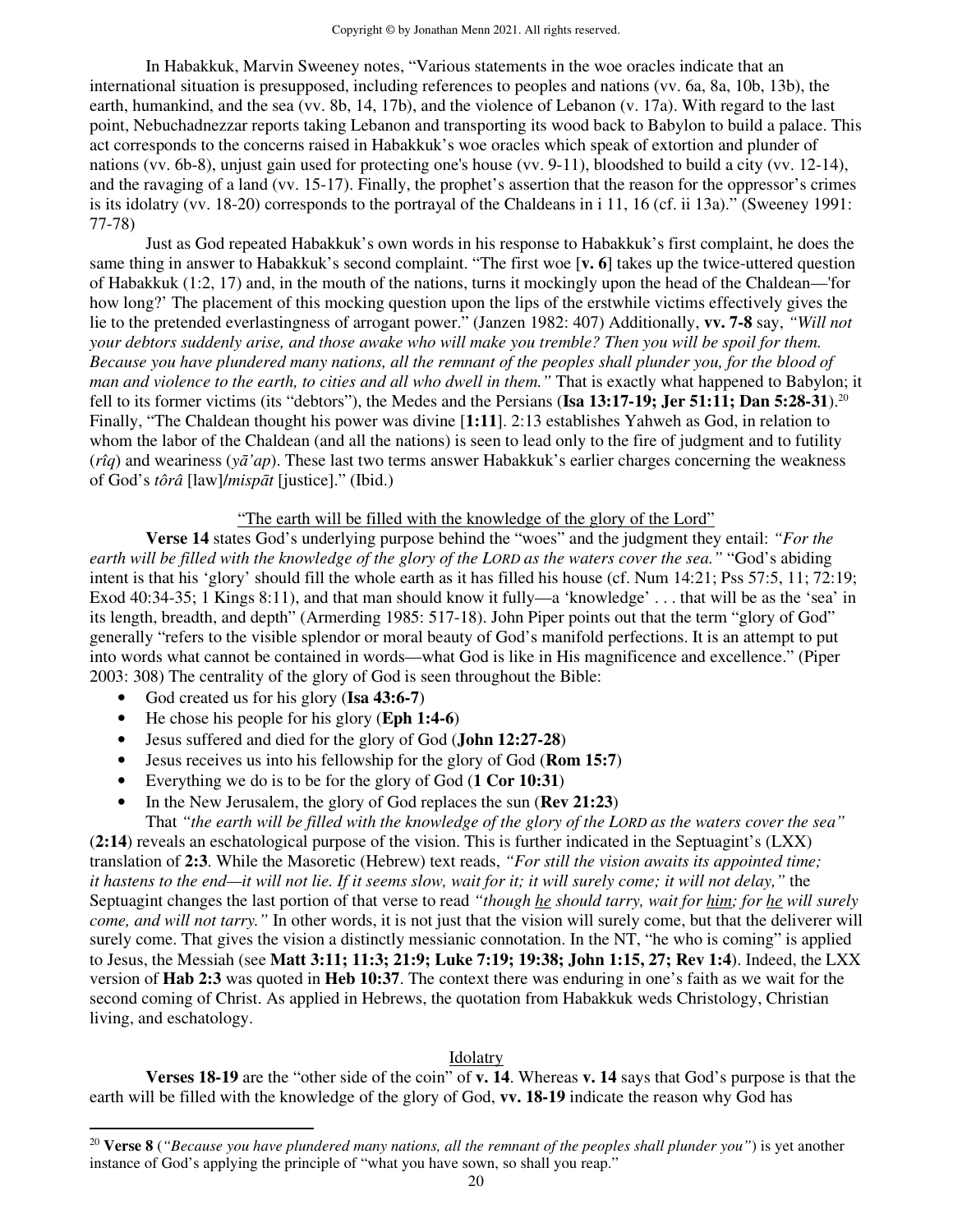pronounced the "woes" and is bringing judgment: the root of all the greed, violence, and oppression against which the "woes" are pronounced is *idolatry*. In fact, the passage began in **v. 5** by talking about the Babylonians' arrogance and insatiable greed. Yet arrogance amounts to self-deification which is idolatry, and greed is explicitly defined to be idolatry in **Eph 5:5** and **Col 3:5**. Thus, from beginning to end, the source of the evil was idolatry. While idolatry characterized the Chaldeans, Moseman points out that the idolatry referred to cuts both broader and deeper than that: "The final oracle, the oracle against idolatry, is significant. . . . Given its placement at the end and the fact that its form, no doubt a rhetorical device, is different than the others in this series, the oracle seeks to attract the audience's attention. Does it suffice to interpret this oracle as condemning only the idolatrous Babylonians, or should one also perceive the accusation of idolatry against the Judeans as well? In light of (1) the previous discussion, (2) Habakkuk's initial complaint against his fellow Judeans, and (3) pervasive support of Judean idolatry elsewhere in the Old Testament, one is hard pressed to see the difference between the idolatry of the Judeans and that of the Babylonians. Also worth remembering is that the oracles are issued in Yahweh's dialogue with Habakkuk. Generally, interpreters tend to skim over them as not pertaining to Habakkuk himself but as words that he is to deliver to others. But they are part of the divine response to Habakkuk's complaint. Is Habakkuk above the accusation of idolatry? Admittedly, he does not physically fashion idols. Nonetheless, Habakkuk's 'Where are you, God?' and 'Who are you, God?' and his bold reproof of God do reveal that Yahweh does not fit the mental image of Yahweh that he has fashioned." (Moseman 2017: 271)

The idolatry talked about here indeed applied to Judah as well as to Babylon. That is confirmed in that Isaiah and Jeremiah also prophesied the destruction of both Judah and Babylon. In both cases, they are compared to Sodom and Gomorrah (Babylon—**Isa 13:19, Jer 50:40;** Judah—**Jer 23:14; Lam 4:6**). In **Ezek 16:49-50**, God compared Judah to Sodom and defined what Sodom's great sin was: *"Behold, this was the guilt of your sister Sodom: she and her daughters had pride, excess of food, and prosperous ease, but did not aid the poor and needy. They were haughty and did an abomination before me. So I removed them, when I saw it."* It is those very things that characterized both Babylon and Judah.

Moseman's point is broader than he stated. As we have already seen, the book appears to be designed for all people in all times and all places. In our discussion of **Hab 2:4b**, the "wicked" included both Jews (**1:2-4**) and Gentiles (the Chaldeans, **1:6-17**). Because the vision depicts universal and eschatological realities, the wicked, including both Jews and Gentiles, have become generalized beyond the Judeans and Chaldeans of Habakkuk's time to become universal. This implicates the issue of idolatry because it may be said that idolatry is the root of *all* sin. It is therefore no surprise that in the Ten Commandments the first commandment is specifically directed against *idolatry,* i.e., elevating anything or anyone over God (**Exod 20:1-6; Deut 5:7**).<sup>21</sup> Martin Luther explained, "All those who do not at all times trust God and do not in all their works or sufferings, life and death, trust in His favor, grace and good-will, but seek His favor in other things or in themselves, do not keep this [the first] Commandment, and practise real idolatry, even if they were to do the works of all the other Commandments, and in addition had all the prayers, fasting, obedience, patience, chastity, and innocence of all the saints combined. For the chief work is not present, without which all the others are nothing but mere sham, show and pretense, with nothing back of them." (Luther 1520: X) Timothy Keller puts it like this, "According to the Bible, the primary way to define sin is not just the doing of bad things, but the making of good things into *ultimate* things. It is seeking to establish a sense of self by making something else more central to your significance, purpose, and happiness than your relationship to God." (Keller 2008: 162)

What Luther and Keller are saying implicates Habakkuk himself and us: none of us is above the accusation of idolatry, because we all tend to make good things into *ultimate* things; at various times in our lives we place certain people or family or career or success or money or other things—most especially ourselves above our love, trust, obedience, and devotion to God. That is idolatry. **Ezek 14:1-8** speaks of this when it speaks of *"idols in the heart."* In other words, idolatry is first and foremost an internal problem in our hearts, the worship of ourselves and other things. The greed, violence, injustice, oppression, and other sins lamented by Habakkuk are simply the outward, visible signs of a previous, internal defection from love, devotion, and

<sup>&</sup>lt;sup>21</sup> Elevating anything or anyone over God (idolatry) is another way of saying that a person is not seeking the "glory of God" but instead is seeking his or her own glory or is finding glory in someone or something else (see **Rom 1:21-23**). The equivalence between idolatry and not seeking the glory of God was noted in the *Life Application Bible, New International Version:* "Such is the essence of idolatry – asking the gods we make to help us get all we want. The essence of Christianity is asking the God *who made us* to help us give all we can in service to him. The goal of idolatry is self-glory; the aim of Christianity is God's glory." (*Life Application Bible, New International Version* 1991: 1589n.1:11) Not seeking the glory of God makes faith impossible (**John 5:44**). This is a universal problem, since *"all have sinned and fall short of the glory of God"* (**Rom 3:23**). As a result, all are under God's judgment.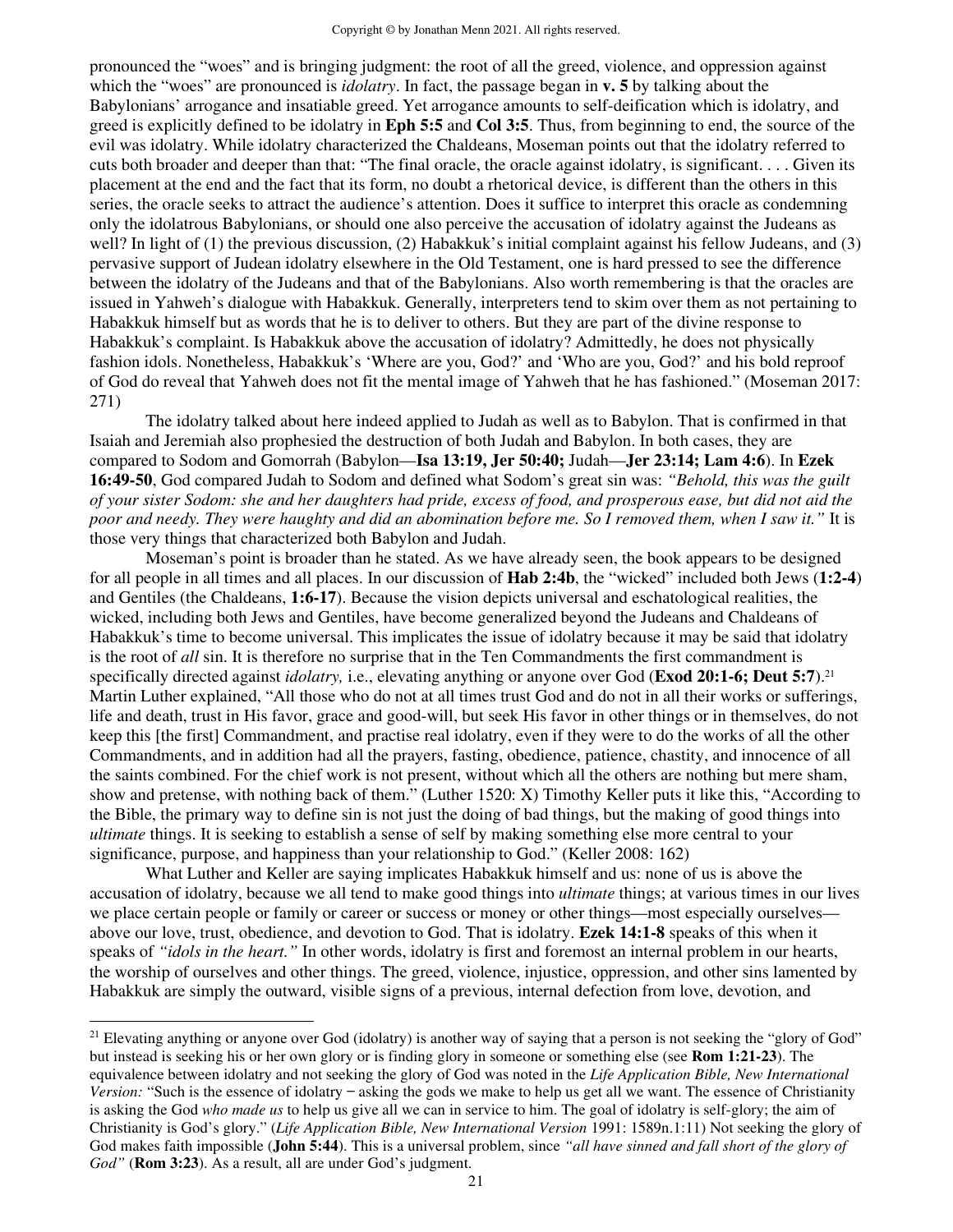worship of God (see Powlison 1995: 35-36). As Jesus said, *"It is not what goes into the mouth that defiles a person, but what comes out of the mouth; this defiles a person. . . . But what comes out of the mouth proceeds from the heart, and this defiles a person."* (**Matt 15:11, 18**) "The Bible, then, does not consider idolatry to be one sin among many (and a rare sin found only among primitive people). Rather, all our failures to trust God wholly or to live rightly are at root idolatry—something we make more important than God. There is always a reason for a sin. Under our sins are idolatrous desires." (Keller 2007: n.p.) The problem of idolatry is universal.

#### Summary

To summarize, in his answer to Habakkuk's complaints, God is saying: First, because of Judah's own sin, he will punish Judah by raising up a foreign power, as Moses had warned the people would happen even before they entered the land and as God had done in the past. Second, God did not break the covenant he made with the people (**Exod 24:1-8**), but because Judah was not "righteous" and did not *"live by faith"* (compare **Hab 1:2-4** and **2:4b**), Judah itself broke the covenant; therefore, God properly administered justice in condemning Judah. Third, since the Chaldeans were, indeed, "less righteous" than Judah (see **Hab 1:13**), they also would be judged and punished for their sins and evil; as they have sown, so shall they reap. In short, God "equitably judges all offenders of whatever degree, whether they are his chosen people or not" (Scott 1985: 340).

## • **2:20:** *But the LORD is in his holy temple; let all the earth keep silence before him.*

This is the capstone of God's answer to Habakkuk. The word "But" draws a contrast with the events taking place on the earth, as narrated in **vv. 5-19**. It is telling Habakkuk and us that, despite what we may see occurring in the world, God is on the throne and is sovereignly ruling the world, testing the righteous and the wicked (see **Ps 11:4-7**). God has a plan and even now he is implementing that plan. God knows *"the end from the beginning . . . and I will accomplish all my purpose'"* (**Isa 46:10**). One day, *"the earth will be filled with the knowledge of the glory of the LORD as the waters cover the sea"* (**Hab 2:14**).

God had already said that *"the vision awaits its appointed time; it hastens to the end—it will not lie. If it seems slow, wait for it; it will surely come; it will not delay"* (**Hab 2:2**). "In 2:5-17 assurance is given that the wicked will not ultimately prosper, tyranny will fail, and idols will be revealed as nothing. God's justice will be made apparent. But Habakkuk himself must accept this by faith, given the lack of visible justice in his situation." (Whitehead 2016: 275) The same is true for us as we observe and confront injustice, evil, and oppression in this world. "One day the justice, purity, wisdom, and goodness of God and his purposes will be plain and clear" (Allred 2017: 181). That day is not now. Until that day comes, "the times when God's justice, purity, faithfulness, wisdom, goodness, and love are not evident to us can feel like an oppressively dark valley through which to walk. But there is a way for the righteous to navigate the fog. Habakkuk teaches us that we can deal honestly with God and give voice to our perplexity. We can hold fast to what we know is true of God and view our circumstances through the lens of the cross and resurrection. Anchored by God's love for us in Christ Jesus, we can humbly wait upon the LORD as we acknowledge all we don't yet know, see, or understand. And we can live in hope for the promise of the future in which the love, wisdom, justice, and goodness of our Heavenly Father's providential dealings are no longer cloaked in mystery but shine forth clearly for all to see to the praise of his glory." (Ibid.: 182)

That perspective shows us the necessity and wisdom of the last half of **v. 20**: *"let all the earth keep silence before him"* (see also **Zeph 1:7; Zech 2:13**). The truth of that was brought home to Job, who faced tests as great or greater than those faced by Habakkuk and by us. After God appeared to him and questioned him, Job said, *"I know that you can do all things, and that no purpose of yours can be thwarted. . . . Therefore I have uttered what I did not understand, things too wonderful for me, which I did not know. . . . Therefore I despise myself, and repent in dust and ashes."* (**Job 42:1-6**)

#### **DISCUSSION QUESTIONS**

1. How do you respond to people who say something like "I could never believe in a god who allows such evil, injustice, and suffering to occur"?

2. In the face of great evil, injustice, and suffering, how do we *know* that God, nevertheless, is holy, just, good, faithful, loving, and sovereign?

3. How Can we reach out to people who had professed to be Christians but left their faith because terrible things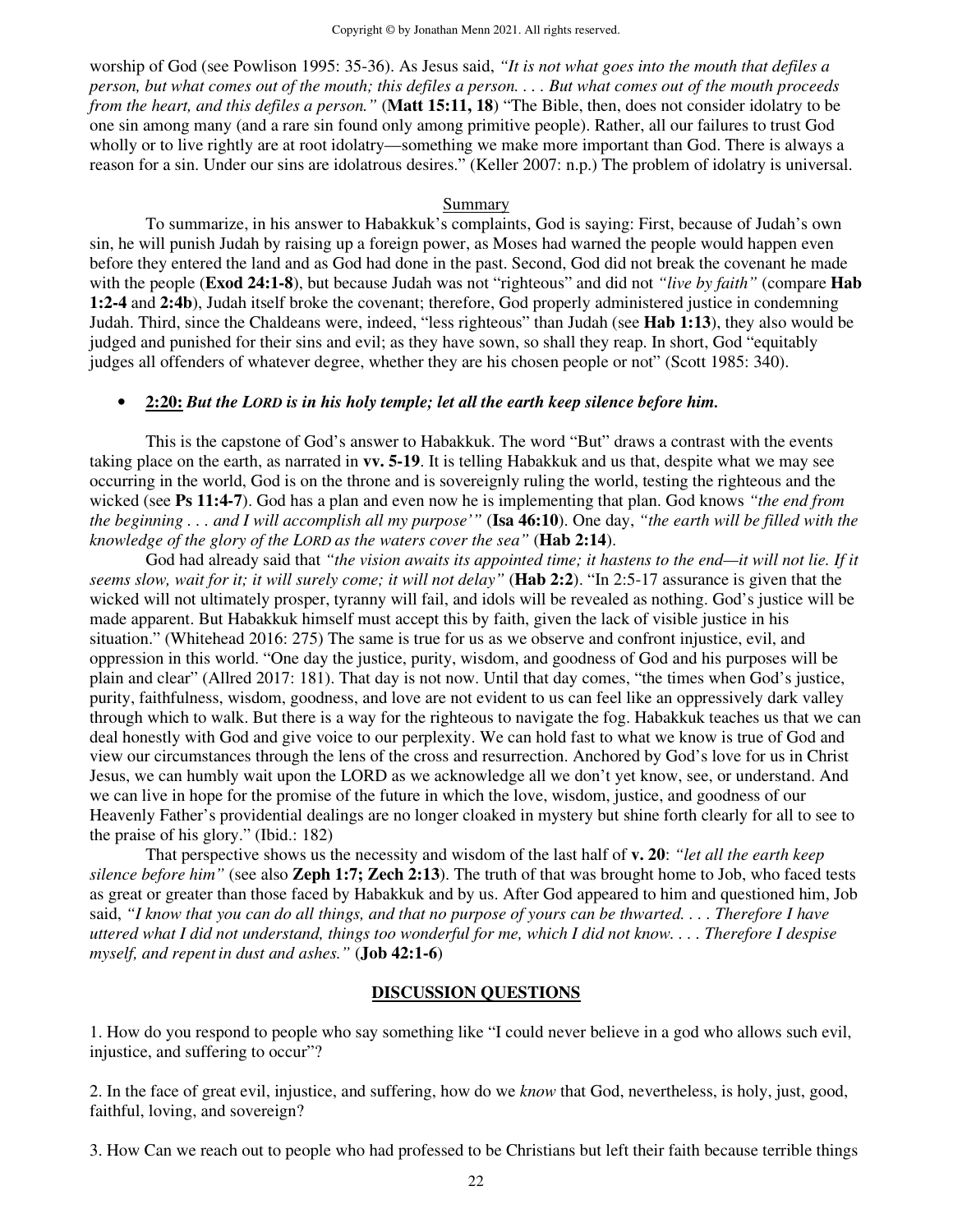happened to them or to people they loved?

4. How do people tend to react when things go from bad to worse, even though they have prayed about the situation? How should we react in those circumstances?

5. Have you faced a situation in which you have prayed or cried out to the Lord for something for a very long period of time (weeks, months, years, decades) but received no answer?

- How have you dealt with that situation?
- How should we deal with that situation?
- How should we counsel others who are going through that situation?

6. Paul could boast in his weaknesses, insults, hardships, persecutions, and calamities "so that the power of Christ may rest upon me . . . for when I am weak then I am strong" (2 Cor 12:10). This goes against our natural inclinations.

• How do you see other Christians and the church as a whole reacting when they face weaknesses, insults, hardships, persecutions, and calamities?

- How do you react when you face weaknesses, insults, hardships, persecutions, and calamities?
- How can the church as a body help its members face weaknesses, insults, hardships, persecutions, and calamities like Paul did?

• How can the ministry of helping others deal with weaknesses, insults, hardships, persecutions, and calamities be strengthened?

7. How can the church teach and equip its members to be God's agents of redemption in the face of suffering, evil, and injustice, instead of just passively bemoaning the suffering, evil, and injustice that surrounds us?

8. What does "waiting on the Lord" involve?

9. Reflect on the fact that: (A) in Hab 2:1, by waiting for God's answer, Habakkuk essentially was admitting that he does not know everything; and (B) the destruction of Judah by the Babylonians led to the phenomenon of Hellenistic diaspora Jews being instrumental in leading to the rapid spread of Christianity over 600 years later. What do these facts suggest to you concerning such things as: (A) our relationship with God; (B) our trust in God; and (C) our response when we are praying for something and don't get the answer we want?

10. Discuss the meaning of "the righteous shall live by faith." What is the relationship between "faith" and "faithfulness"?

11. What is "the glory of God"?

12. Everything we do is to be for the glory of God (1 Cor 10:31). How can we do everything for the glory of God?

13. What is idolatry?

14. Discuss the idea that the root of *all* sin is *idolatry*. Are we all idolaters at heart?

15. How can we have faith in God's goodness and justice when evil and injustice are so rampant in the world?

# **C.** *Habakkuk's Prayer (3:1-19)*

 "The third chapter . . . is the climax of the book, the result of the prophet's dialogue with his Lord, and his understanding of that revelation. Chapter 3 is titled a prayer (3:1), yet packaged and apparently presented to the people for use as a psalm in public worship (see 3:19c). The intended audience was not limited to the doomed residents of Judah, but included any who would face similar, stark circumstances from the hand of the Lord." (Bissett 2016: 17)<sup>22</sup> This is also indicated by the use of the term "Selah" (**vv. 3, 9, 13**). "Selah" is found

 $^{22}$  A psalm is a sacred song or hymn or a sacred poem meant to be sung. Bissett, Sweeney, and others have characterized **Habakkuk 3** as a psalm.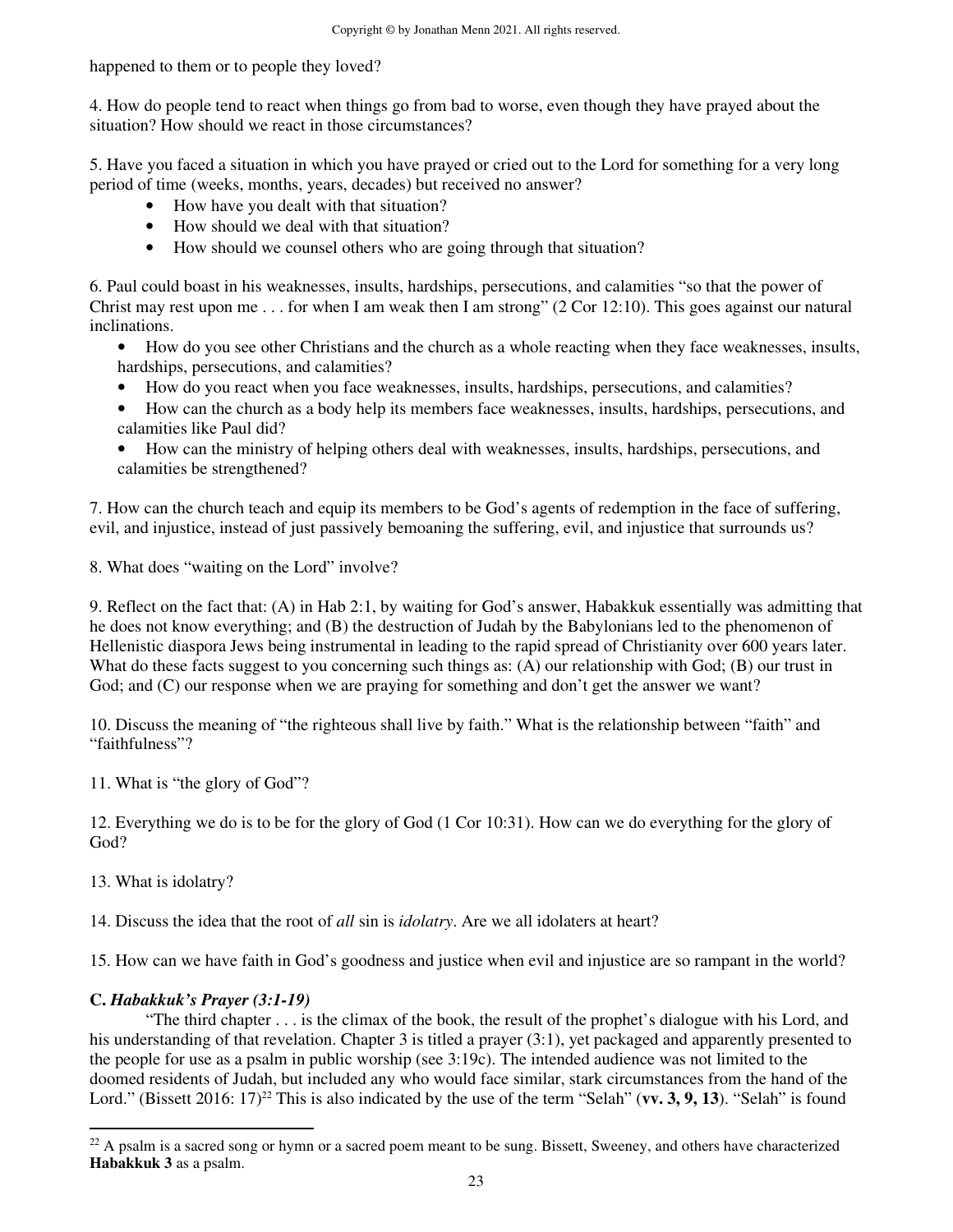71 times in 39 of the Psalms, the only other book where it appears in the Bible. "Some scholars believe that Selah was a musical notation possibly meaning 'silence' or 'pause;' others, 'end,' 'a louder strain,' 'piano,' etc. Still others think it is similar to a musical interlude, 'a pause in the voices singing, while the instruments perform alone.'" (Noyes 2019: Selah Definition) **Habakkuk 3** was read during the Feast of Weeks when the giving of the Torah was celebrated (Fishbane 2002-2020: n.p.).

Structurally, **chapter 3** is linked, sometimes by contrast, with **chapter 1** and with the rest of the book.<sup>23</sup> As Michael Thompson says, "Chapter 3 may be regarded as the expression of faith for which 2:2-5 has led the way. It is to be observed that 3:2 specifically links up with 2:2-5, and that chapter 3 provides the development and resolution of Habakkuk's struggle expressed in chapters 1 and 2." (Thompson 1993: 41-42)

# • **3:1:** *A prayer of Habakkuk the prophet, according to Shigionoth.*

As he did in **Hab 1:1**, Habakkuk identifies himself as *"Habakkuk the prophet."* **Hab 3:1** states that **chapter 3** is *"a prayer . . . according to Shigionoth."* A "shigionoth" has been variously described as: "a musical term that relates to how a psalm should be performed" (Mansfield 2017: Shigionoth); "indicating the musical setting for the prayer" (*Africa Study Bible,* Hab 3:1, note); and "a highly emotional poetic form" (*New American Standard Bible,* Hab 3:1, note). Further, **Hab 3:19** concludes by stating that it is *"for the choir director, on my stringed instruments."* This "indicates that he owned instruments: only a Levite was authorized to use an instrument to accompany his songs in the Temple" (Hirsch 2002-2011: Habakkuk).

Sweeney adds, "The *tĕpillâ*, 'prayer', is a typical title for psalms of lament which petition God for deliverance [see **Pss 17:1; 86:1; 90:1; 102:1; 142:1**]. The Hebrew term *siggäyon* likewise refers to lamentation as indicated by its appearance in Ps. vii, a song of lament, and the cognate Akkadian term *segu*, 'song of lament'. These terms correspond to the general situation of distress presupposed throughout the psalm." (Sweeney 1991: 78)

# • **3:2:** *O LORD, I have heard the report of you, and your work, O LORD, do I fear. In the midst of the years revive it; in the midst of the years make it known; in wrath remember mercy.*

This is Habakkuk's invocation (i.e., a petition for God's help). He begins by looking back to God's deeds in the past as the basis for his appeal for God's help in the present.<sup>24</sup> This is in keeping with what God himself had instructed Joshua to do when Israel crossed the Jordan river and entered the land God had promised to them (**Josh 4:1-7**; see also **Exod 32:13; Ps 44:1-26; 77:1-20; 90:1-17**). He ends the invocation by saying *"in wrath remember mercy."* This is the counterpart to his question in **Hab 1:17**, *"Is he then to keep on emptying his net and mercilessly killing nations forever?"* It is also in keeping with God's own character (see **Exod 34:6- 7; Ps 86:1-5, 14-15; Jonah 4:2**). The invocation prefigures the entire prayer: **vv. 3-15** focus on God's power, wrath, and his magnificent and fearsome deeds; **vv. 16-19** end with Habakkuk recognizing his own smallness in relation to the greatness of God, yet at the same time rejoicing in God who is his strength.

• **3:3-15:** *<sup>3</sup>God came from Teman, and the Holy One from Mount Paran. Selah His splendor covered the heavens, and the earth was full of his praise. <sup>4</sup>His brightness was like the light; rays flashed from his hand; and there he veiled his power. <sup>5</sup>Before him went pestilence, and plague followed at his heels. <sup>6</sup>He stood and measured the earth; he looked and shook the nations; then the eternal mountains were scattered; the everlasting hills sank low. His were the everlasting ways. <sup>7</sup>I saw the tents of Cushan in affliction; the curtains of the land of Midian did tremble. <sup>8</sup>Was your wrath against the rivers, O LORD? Was your anger against the rivers, or your indignation against the sea, when you rode on your horses, on your chariot of salvation? <sup>9</sup>You stripped the sheath from your bow, calling for many arrows. Selah You split the earth with rivers. <sup>10</sup>The mountains saw you and writhed; the raging waters swept on; the deep gave forth its voice; it lifted its hands on high. <sup>11</sup>The sun and moon stood still in their place at the light of your arrows as they sped, at the flash of your glittering spear. <sup>12</sup>You marched through the earth in fury; you threshed the nations in anger. <sup>13</sup>You went out for the salvation of your people, for the salvation of* 

 $^{23}$  This is similar to the book of Revelation, which completes the entire Bible. The last two chapters of Revelation clearly are linked, often by contrast, with the first three chapters of Genesis (see Menn 2017: 79-80).

<sup>&</sup>lt;sup>24</sup> "Presumably the intended reference is to past acts of deliverance, in particular the 'exodus events'. On the grounds that this is what he has done in the past, the prophet prays that in his own day Yahweh will revive such works. 'In the midst of the years' is intended presumably in the sense 'in our own time'." (Thompson 1993: 42)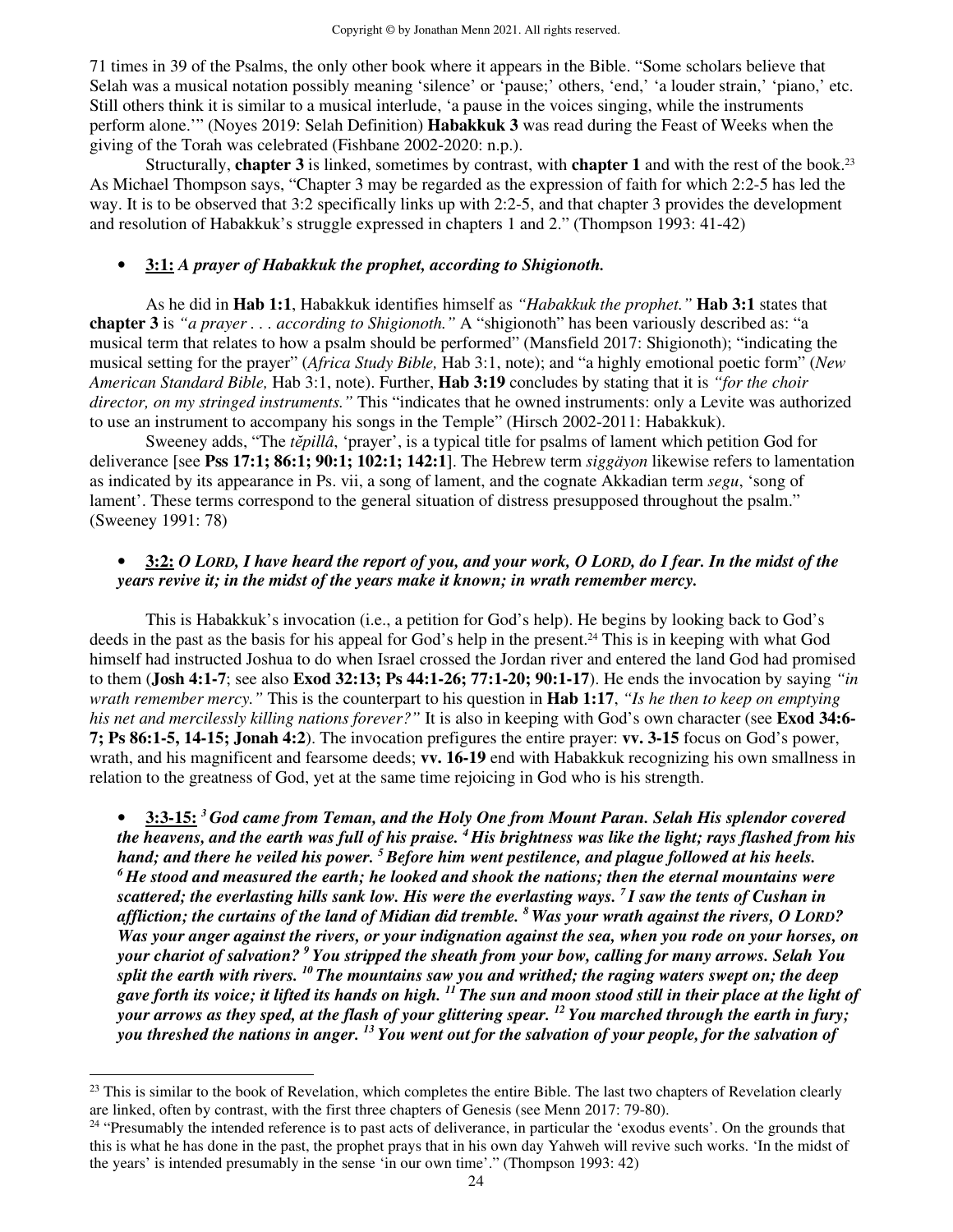*your anointed. You crushed the head of the house of the wicked, laying him bare from thigh to neck. Selah <sup>14</sup>You pierced with his own arrows the heads of his warriors, who came like a whirlwind to scatter me, rejoicing as if to devour the poor in secret. <sup>15</sup>You trampled the sea with your horses, the surging of mighty waters.* 

#### **Overview**

This section describes a theophany (i.e., a manifestation or appearance of God in the world to people). This theophany likely occurred to Habakkuk in a vision. Theophanies often involve awesome displays of God's power and magnificence, such as thunder, lightning, fire, smoke, clouds, earthquakes, etc. (e.g., **Exod 19:16-24; Deut 33:2; Judg 5:4-5; Isa 30:27-30**). The language Habakkuk uses in **vv. 6, 9, 10, 11,** and **15** also is like that of other OT prophets who frequently described political crises and regime changes—including events involving Judah and Babylon—metaphorically as cosmic upheavals or the overthrowing of creation itself, e.g., **Isa 13:10, 13** (the Medes' defeat of Babylon); **Isa 34:4** (judgment against Edom); **Jer 4:23-28** (judgment against Judah by Babylon); **Ezek 32:7-8** (Babylon's defeat of Egypt); **Amos 5:20; 8:9** (Israel's defeat by Assyria); **Zeph 1:15**  (Babylon's destruction of Jerusalem). Similar figurative language of physical or cosmic destruction is found at **Ps 18:7-15; 114:3-6; 144:5-7; Isa 5:25; 64:3; Mic 1:4-6; Hag 2:6-7, 21-22**. "This is simply the way regular Jewish imagery is able to refer to major socio-political events and bring out their full significance" (Wright 1996: 361). Similar language is used with respect to the greatest theophany of all, namely, the second coming of Christ (see **Matt 24:29; Mark 13:24-25; Luke 21:25-26; Rev 6:12-17; 8:5, 10-12; 11:13-19; 16:8-21**).<sup>25</sup>

This section links itself with God's response to Habakkuk's first complaint in **Hab 1:5-11**. Both are highly militaristic in their descriptions. Both accounts use some of the same words to describe the advance of the human/divine army: "come" (**1:8; 3:3**); "march" (**1:6; 3:12**); "horses" (**1:8; 3:8, 15**). Both refer to the Babylonians' desire to "devour" their enemies (**1:8; 3:14**). Both specify the geographical origin of the invading army: *"their horsemen come from afar"* (**1:8**); *"God came from Teman, and the Holy One from Mount Paran"*  (**3:3**). Nevertheless, "The two descriptions also stand in intentional and instructive contrast, with the forces of Yahweh purposely depicted as more powerful. The Babylonian force is described first, and it seems formidable; it overwhelms dwellings, kings, and fortified cities. But Yahweh's power is portrayed as vastly superior. Yahweh overwhelms the heavens, earth, mountains, hills, sea, nations—and the forces of Babylon! This contrast is partially accomplished by designing the description of Yahweh's terrifying approach to be twice as long as the description of the approaching Babylonian army." (Dorsey 1999: 307)

Throughout the prayer the past tense is used. This also has been called the "prophetic perfect" tense. "In the Hebrew and Aramaic idiom in which the Bible [OT] was written, when something was absolutely going to happen in the future, it is often spoken of as if it had already occurred in the past." ("The Prophetic Perfect" 2013: n.p.) Other examples of this include **Gen 6:18; 15:18; 18:26; 41:30; Job 19:27; Isa 5:13; 11:1-2**. Most translations translate the verbs in the future tense, but in the Hebrew they are in the past or perfect tense.<sup>26</sup>

#### Structure and imagery

Linguistically, this section is in two parts: **vv. 3-7** and **vv. 8-15**. **Verses 3-7** are framed by the only geographical references in **chapter 3** (two in **v. 3** and two in **v. 7**), and in this unit God is not addressed directly. **Verses 8-15** do not include specific geographical references but do include images of water ("rivers"; "sea"; "raging waters"; "the deep"; "mighty waters") and military imagery ("horses"; "chariot"; "sheath"; "bow"; "arrows"; "glittering spear"; "march"; "warriors") which were absent in **vv. 3-7**; also, in **vv. 8-15**, unlike **vv. 3- 7**, God is addressed directly as "You."

Much of the imagery of Habakkuk's prayer is derived from God's powerful work at the time of the exodus and Mount Sinai. That the events of the exodus and Sinai form the background of this theophany are likely inasmuch as Habakkuk in **v. 2** was looking back to God's great, historic work (*"I have heard the report of you, and your work, O LORD, do I fear"*). The use of the past tense throughout this section suggests this. God's great, historic work in the exodus and at Sinai would have reminded Habakkuk of God's covenantal relationship with Israel and his promise not to cut off his people forever (e.g., **Jer 5:10-18; 30:1-22; 31:35-37; Amos 9:8-12**). Consequently, Habakkuk could pray in **v. 2** that God would "revive" his work. In **v. 3**, the reference to

<sup>&</sup>lt;sup>25</sup> With respect to the second coming of Christ, although the description of the signs in the sky and earth may be figurative, it is likely that they are literal. For example, D. A. Carson concludes that the signs which accompany the second coming "are probably meant to be taken literally, because of the climactic nature of the Son of Man's final self-disclosure" (Carson 1984: 505).

<sup>26</sup> *Young's Literal Translation of the Holy Bible* correctly gives the proper tenses. It is available online: https://www.biblegateway.com/versions/Youngs-Literal-Translation-YLT-Bible/.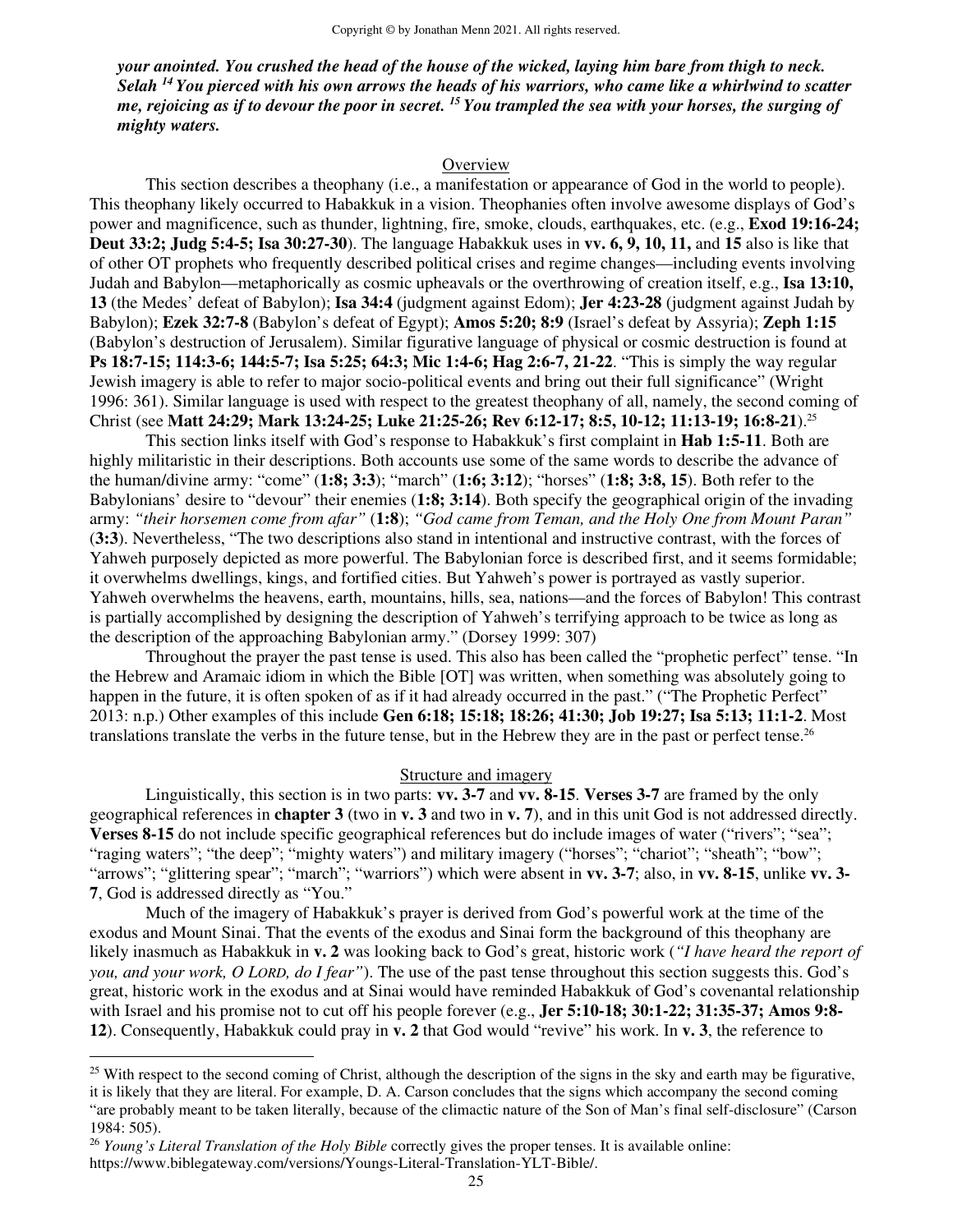God's coming from Teman and Mount Paran clearly alludes to **Deut 33:2**, which was Moses's final blessing to the people at the end of the exodus, just before they entered the promised land.<sup>27</sup> God's *"splendor covered the heavens, and the earth was full of his praise"* corresponds to **2:14** which says that *"the earth will be filled with the knowledge of the glory of the LORD as the waters cover the sea."* The Hebrew word in **v. 3** translated as "splendor" is similar to "glory" and refers to "weight, power, splendor, majesty" (Koehler and Baumgartner 2001: *hōhd,* 1:241). This splendor, coupled with the reference in **v. 4** to God's "brightness," "light," and the "rays" which *"flashed from his hand"* portray the Lord as "illuminating the world . . . with the awe-inspiring radiance that characterized his descent on Mount Sinai—a light as brilliant as the lightning that accompanied that event, incandescent with his glory" (Armerding 1985: 526). "Pestilence" and "plague" as signs of God's judgment (**v. 5**) certainly would connote the plagues by which God judged Egypt at the time of the exodus.

# Habakkuk's changed perspective and question to God

This prayer reveals that Habakkuk's perspective has changed. He has had a theophanic vision; his eyes have been opened to God's awesome presence and power. In **chapters 1** and **2** the emphasis was on the human agents whom God uses in the outworking of his plan; in **chapter 3** the emphasis is on God himself. In **chapter 1** Habakkuk's perspective was grounded in the specific situation that confronted Judah. God's answer to Habakkuk, particularly in **2:5-19**, assured him that Babylon would be judged. But God's perspective extended beyond that to be universal and eschatological. Now, in his prayer, Habakkuk himself has a universal and eschatological perspective. Thus, **vv. 6-7** make clear that God's judgment is not against only one nation (either Egypt at the time of the exodus or Babylon now) but is against the entire earth; it is the "earth" which he measured and the "nations" which he "shook" (**v. 6**). That is confirmed in the statement *"then the eternal mountains were scattered; the everlasting hills sank low. His were the everlasting ways."* Habakkuk is seeing that God is not just dealing with Judah and Babylon but is seeing something of God's "everlasting" nature and ways. Further, **v. 6** is using language that anticipates the eschatological second coming of Christ which brings with it the judgment, destruction, and renewal of the earth, i.e., **Rev 6:14** (*"every mountain and island were moved out of their places"*), **16:20** (*"every island fled away, and the mountains were not found"*), and **20:11**  (*"earth and heaven fled away, and no place was found for them"*).

**Verse 8** is the third instance of Habakkuk questioning God. The first set of questions is in **1:2-3**: *"O LORD, how long shall I cry for help, and you will not hear? Or cry to you 'Violence!' and you will not save? Why do you make me see iniquity, and why do you idly look at wrong?"* The second instance of questioning is in **1:12**: *"Are you not from everlasting, O LORD my God, my Holy One?"* In both of those instances, Habakkuk essentially was questioning God's character. Now in **v. 8**, his question is of a different nature. To ask *"Was your wrath against the rivers, O LORD? Was your anger against the rivers, or your indignation against the sea, when you rode on your horses, on your chariot of salvation?"* essentially is to ask *"What was the purpose of it all?"*  The answer, already hinted at by the reference to *"your chariot of salvation,"* is found in **v. 13**: *"You went out for the salvation of your people, for the salvation of your anointed. You crushed the head of the house of the wicked, laying him bare from thigh to neck."* God's twin purposes are the salvation of his people and judgment of the unrighteous. The result of the sweeping away of the wicked and the salvation of God's people is that *"the earth will be filled with the knowledge of the glory of the LORD as the waters cover the sea"* (**Hab 2:14**). Although we may not see how the events transpiring in the world contribute to these ends, they do. God has a plan, and everything he does is designed to effectuate that plan (**Rom 8:28**).

# God's universal plan of judgment and salvation

That God has a comprehensive plan is corroborated by the multiple references to the "sun," "moon." "earth," "mountains, "rivers," "sea," "raging waters," and "mighty waters" in **vv. 8, 9, 10, 11, 12,** and **15**. This reveals God's sovereignty and power over the entire created order. These references evoke God's questions to Job in **Job 38-39**. That God is actively working to effectuate his plan is indicated by the military imagery pertaining to God ("horses"; "chariot"; "sheath"; "bow"; "arrows"; "glittering spear"; "march") in **vv. 8, 9, 11, 12, 14,** and **15**. This imagery reveals God to be the Lord of Hosts ("hosts" is a translation of the Hebrew word *sabaoth*, meaning "armies"). In **1 Sam 17:45**, just before his battle with Goliath, David invokes this name of God. In doing so, David was claiming that God is the universal, omnipotent ruler over every force in the universe, whether in heaven or on earth.

<sup>&</sup>lt;sup>27</sup> Teman was located in Edom (Seir) south and east of the Dead Sea. Paran refers to main desert in the eastern Sinai peninsula. Some scholars view Mount Paran as "synonymous with Mt. Sinai, while others look for a separate Mt. Paran at a site called Jebel Fārān, a place mentioned by some travelers, but not located by others." ("Paran" 2008: n.p.)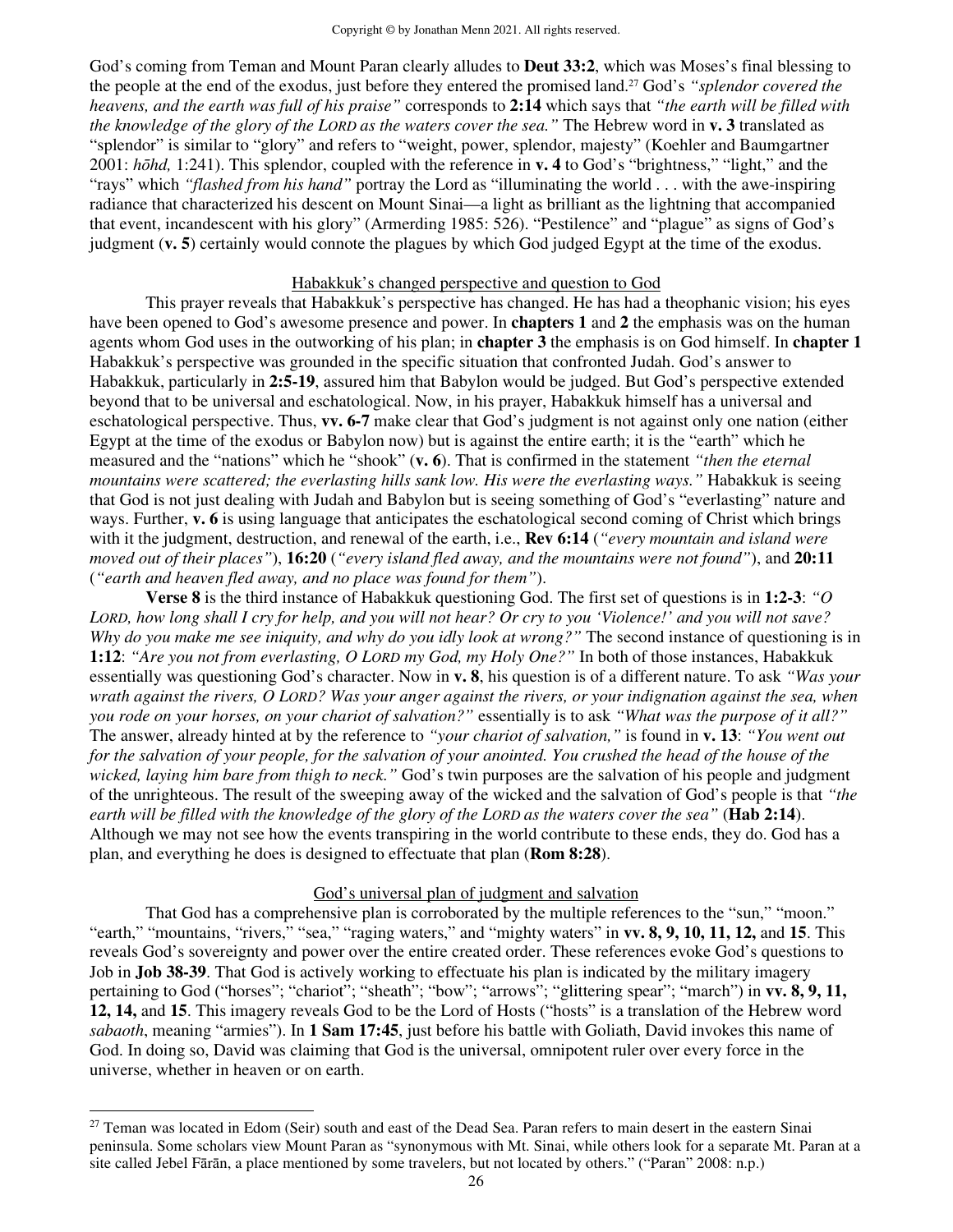"Splitting the earth" (**v. 9**) and the mountains "writhing" (**v. 10**) suggest massive earthquakes, which are a sign of a theophany (**Isa 64:1; Mic 1:3-4**) and of God's eschatological judgment and the second coming of Christ (see **Zech 14:4; Rev 8:5; 11:19; 16:18-20**). Just as the sun and the moon stood still to give Joshua and Israel victory over the Amorites at Gibeon (**Josh 10:12-13**), so the sun and moon standing still (**v. 11**) indicates an interruption of the cosmic order which also is a sign of God's eschatological judgment and the vindication of his people at the second coming of Christ (see **Isa 13:10; 24:23; Matt 24:29; Mark 13:24-25; Luke 21:25-26; Rev 6:12-14; 8:10-12**). **Verse 12** (*"You marched through the earth in fury; you threshed the nations in anger"*) reiterates what had been said in **v. 6** and again shows the comprehensiveness of God's judgment by including both the "earth" and the "nations." That also is consistent with God's eschatological judgment at the second coming of Christ, which entails the judgment of all people, believers and unbelievers alike (see **Matt 7:21-23; 10:32-33 (Mark 8:38); Matt 13:24-30, 36-51; 16:27; 24:42-51; 25:10-13, 14-30, 31-46; Luke 12:35-48; 17:22-37; 19:12-27; 21:26-28; John 5:25-29; Acts 17:31; Rom 2:5-16; 14:10-12; 1 Cor 4:5; 2 Cor 5:10; 2 Thess 1:6-10; 2 Tim 4:1; Heb 6:2; Jas 5:7-9; 2 Pet 3:7-13; Rev 11:18; 14:14-20; 19:11-21; 20:11-15; 22:12**) and the destruction or cleansing of the present world and the restoration of creation (see **Ps 96: 11-13a; Acts 3:19-21; Rom 8:17-25; 2 Pet 3:3-13; Rev 11:17-18; 20:11-15**).

The recurrent imagery of "rivers," "sea," "raging waters," "the deep," and "mighty waters" may also be symbolic of judgment. For example, Isaiah prophesied the destruction of Israel by the Assyrians, conflating "the River" (i.e., the Euphrates) with the Assyrians themselves: *" <sup>6</sup>Because this people has refused the waters of Shiloah that flow gently, and rejoice over Rezin and the son of Remaliah, <sup>7</sup>therefore, behold, the Lord is bringing up against them the waters of the River, mighty and many, the king of Assyria and all his glory. And it will rise over all its channels and go over all its banks, <sup>8</sup>and it will sweep on into Judah, it will overflow and pass on, reaching even to the neck, and its outspread wings will fill the breadth of your land, O Immanuel."* (**Isa 8:6-8**) In the book of Revelation, the sea and rivers (including, specifically, the Euphrates) are depicted as the recipients and/or instruments of God's eschatological judgment (see **Rev 8:8-10; 9:14; 12:15; 16:3-4, 12**).

The Euphrates was central to Babylon. Isaiah and Jeremiah had prophesied that judgment on Babylon would include the drying up of the Euphrates (**Isa 11:15; 44:27-28; Jer 50:38; 51:36**). The prophecies were fulfilled by Cyrus's diversion of the water (see **Isa 44:27-28**). That allowed Cyrus's army to enter Babylon unexpectedly and defeat it (Beale 1999: 827). The drying up of the Euphrates and God's judgment of Babylon followed the pattern of the drying up of the Red Sea and the Jordan River at and following the exodus (see **Exod 14:21-22; Josh 3:16; 4:23**). This same pattern is followed in **Rev 16:12** regarding God's eschatological judgment where the sixth angel poured out its bowl of God's wrath on the Euphrates to dry it up. Greg Beale discusses this, "As at the exodus and especially at the fall of historical Babylon, the drying up of the Euphrates again marks the prelude to the destruction of latter-day Babylon. And just as Babylon has been universalized and become symbolic, so the Euphrates cannot be a literal geographical reference to the Euphrates in modern Iraq, Syria, and Turkey but must be figurative and universal, despite those who contend that the reference is literal. This is indicated by [Rev] 17:1, where the Babylonian harlot 'sits on many waters,' which is another way of referring to 'the Euphrates and its water' (16:12) The 'many waters' of 17:1 are figuratively interpreted as 'peoples and multitudes . . . and nations and tongues' in 17:15. . . . Therefore, the drying up of the Euphrates' waters is a picture of how the multitudes of Babylon's religious adherents throughout the world become disloyal to Babylon [see **Rev 17:15-18**]." (Ibid.: 828) William Milligan concludes that, in Revelation, the Euphrates "is simply a symbol of judgment; and the four angels which had been bound at it, but were now loosed, are a token—four being the number of the world—that the judgment referred to . . . reaches men over the whole surface of the globe." (Milligan 1896: 151) Given the universal and eschatological aspects of Habakkuk, it appears that the river and water imagery is anticipating similar imagery in Revelation.

Additionally, the statement in **v. 8** about *"your indignation against the sea"* and **v. 15**, *"You trampled the sea with your horses, the surging of mighty waters,"* reinforce the theme of judgment and, again, anticipate similar imagery in Revelation. The OT portrays the sea as the abode of chaos and evil (**Job 38:8-11; Ps 74:12- 15; 89:9-10; 104:5-9; Prov 8:27-29; Isa 27:1; 51:9-10; Ezek 32:2**). Ungodly and rebellious people are also compared to the sea (**Isa 17:12-13; 57:20; Jer 6:23; 50:41-42; Jude 13; Rev 17:15**). Just as the beasts of **Dan 7:2-8** (great, non-believing empires) arose out of the sea, so the beast of **Rev 13:1** (the worldwide, anti-Christian culture and society) arose out of the sea. Yet God will *"trample the sea"* (**Hab 3:15**). The completeness of God's ultimate triumph over the forces of chaos, evil, unbelief, and rebellion is indicated by **Rev 21:1** which says that, in the new heavens and new earth *"there is no longer any sea."* "The sea as the source of satanic evil opposing God's throne has been eliminated and replaced by the river of redemption, which has its source in the throne [**Rev 22:1**]" (Beale 1999: 328). Habakkuk's prayer is reiterating and reinforcing, in symbolic, universal, and even eschatological terms, God's promises of judgment and salvation that he gave to Habakkuk in **2:5-19**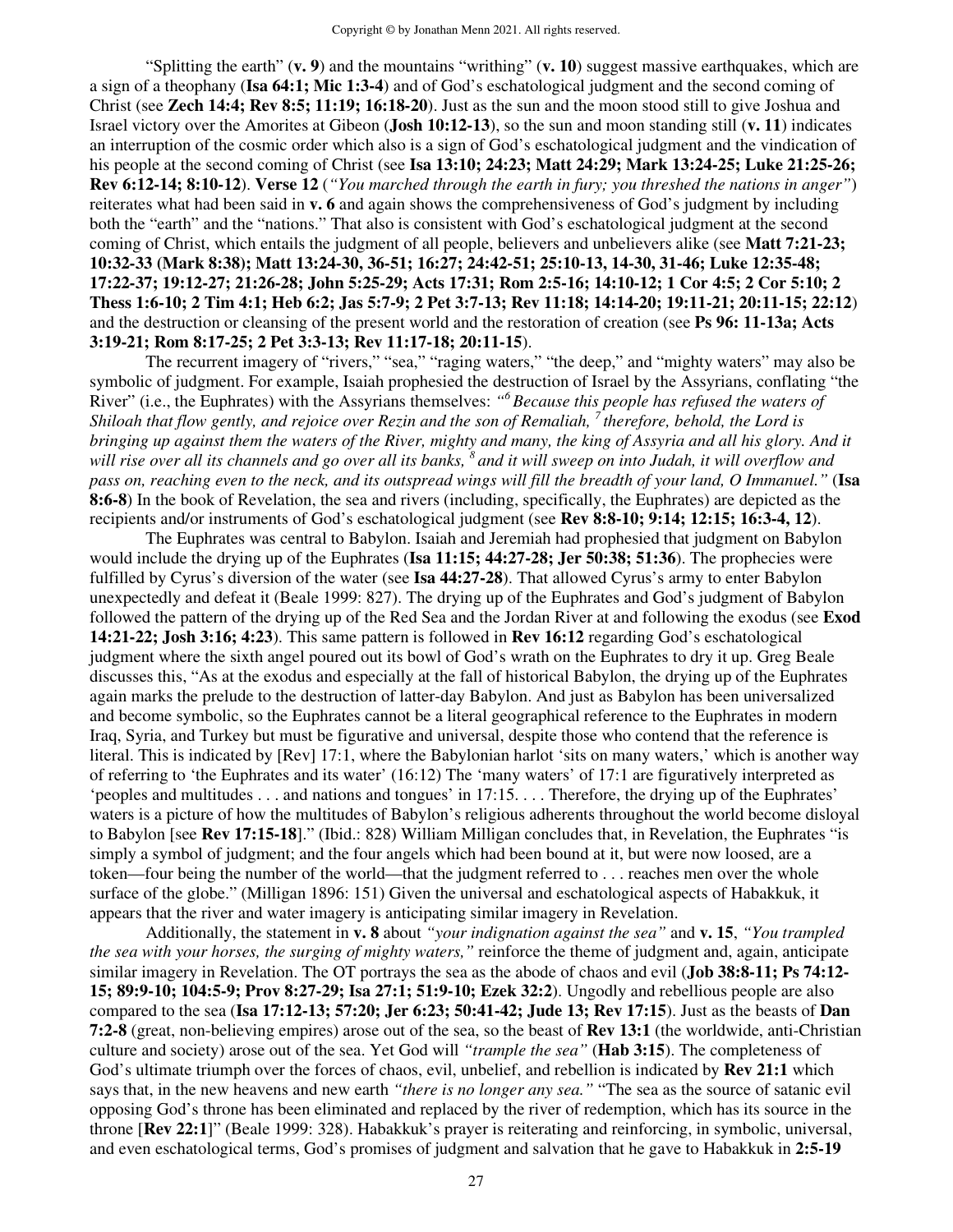and anticipating the events symbolically revealed in Revelation.

**Verse 13** (*"You went out for the salvation of your people, for the salvation of your anointed"*) shows the other side of the coin of judgment of the wicked, namely, salvation of the righteous. God does not just go forth in anger, but in righteous anger: he *"crushed the head of the house of the wicked"* (**v. 13**) in order to save his people. Again, the imagery recalls the events of the exodus. Habakkuk had complained that God was silent in the face of evil and even was using a more evil power to destroy Judah. However, this verse reveals that "Yahweh—far from ignoring wrongdoing (1:2-4) or allowing corruption to go unpunished (1:12-17)—comes to save (ys) his people, that is, rescue them from their present evil plight, deliver them from their present imprisoning circumstances (13a)." (Thompson 1993: 43) In context here, *"your anointed"* appears to be parallel to *"your people*," *i.e.*, Yahweh's covenant people, in the first part of the verse.<sup>28</sup> The term similarly appears to be used in the collective sense in **Pss 28:8; 84:9; 89:38, 51; 105:15; 132:10-12**.

On the other hand, the word for "anointed" (*mashiach* = messiah) typically is used of an anointed individual. Consequently, many see this as referring to the leaders God used—Moses and Joshua at the time of the exodus, or the Davidic king, the representative of the people in Habakkuk's time—and, ultimately, the prophesied Messiah. That may be indicated in the Hebrew, since the word (את' êth), which may be translated "with," occurs immediately before *"your anointed"* but not before *"your people."* Matthew Henry picks up on this by stating that God's saving of his people at the time of and after the exodus was "a type and figure of the redemption of the world by Jesus Christ. It is *for salvation with thy anointed*, with Joshua, who led the armies of Israel and was a figure of him whose name he bore, even Jesus our Joshua.<sup>29</sup> What God did for his Israel of old was done with an eye to his anointed, for the sake of the Mediator, who was both the founder and foundation of the covenant made with them. It was for salvation *with him*, for in all the salvations wrought for them, *God looked upon the face of the anointed,* and did them by him." (Henry 1991: 1556; see also Jamieson, Fausset, and Brown 1961: 832 who are of the same opinion) If this is the intended reference, it again reveals the eschatological perspective of this prayer. It also reveals God's ironic answer to Habakkuk's prayer in **v. 2**, *"in wrath remember mercy*": God's wrath was poured out on Christ so that we would receive his mercy.

The next statement in **v. 13**, *"You crushed the head of the house of the wicked,"* would have similar applications as does *"your anointed."* Given the apparent historical references to the exodus, the *"head of the house of the wicked"* would connote the Pharaoh of Egypt. Given the specific context of God's plan to destroy Babylon, the *"head of the house of the wicked"* would suggest the head of the Babylonians. But the universal and eschatological aspect of this prayer and God's answers to Habakkuk indicates that the ultimate *"head of the house of the wicked"* is Satan himself. This takes us all the way back to **Gen 3:15** where God made the first announcement of his plan for the salvation of the world: *"And I will put enmity between you and the woman, and between your seed and her seed; He shall bruise you on the head, and you shall bruise him on the heel."*  **Gen 3:15** has been called "the *protoevangelium* (the 'first gospel') because it was the original proclamation of the promise of God's plan for the whole world." (Kaiser 1995: 37) According to this prophecy, an individual from among the woman's seed (subsequently identified as Christ) will deal a death blow to Satan at the cross, while Satan will bruise Christ's heel, or cause Him to suffer.

That is exactly what happened. Satan's fall described in **Rev 12:10** (*"now . . . the accuser of our brethren has been thrown down"*) corresponds to **John 12:31** (*"now the ruler of this world will be cast out"*). In **John 12.** Jesus says that his being "lifted up" on the cross means that "the inaugurated judgment of the devil is to be executed decisively" (Beale 1999: 660). The result for believers is an important change in status and security, even though it may not appear so to the naked eye. External hardships are no indication of God's disfavor or of spiritual insecurity. "Satan's defeat in heaven signifies that his power has been broken in the affairs of man in history, so that even if he does intensify his efforts to control the nations and destroy the work of God, the extent of his influence is limited (he has for example no power over the Church), and his days are numbered (vv. 13ff.)" (Beasley-Murray 1974: 202). As Beale concludes, "the devil's fall means that the salvation of Jesus' followers is secure from Satanic threat, and their power over demons is an initial indication of the devil's defeat and their salvific security" (Beale 1999: 660).

<sup>28</sup> That is particularly evident in the Septuagint's (LXX) translation of **v. 13a**: *"Thou wentest forth for the salvation of thy people, to save thine anointed."* 

<sup>&</sup>lt;sup>29</sup> In the Bible, Joshua is a "type" of Christ. In Hebrew, "Joshua" is "Yehoshua" or "Yeshua"; the same name in English is "Jesus." Further, **Heb 4:4, 8** use the same Greek word, *Iēsous,* for both Joshua and Jesus. Just as Joshua led the people to victory over their enemies and entered the promised land, on the cross, Jesus defeated the greatest enemies of all—sin, death, and Satan—and led his people to the promised land of salvation and eternal life; when he comes again, Jesus will bring with him the ultimate promised land of the new heaven and new earth.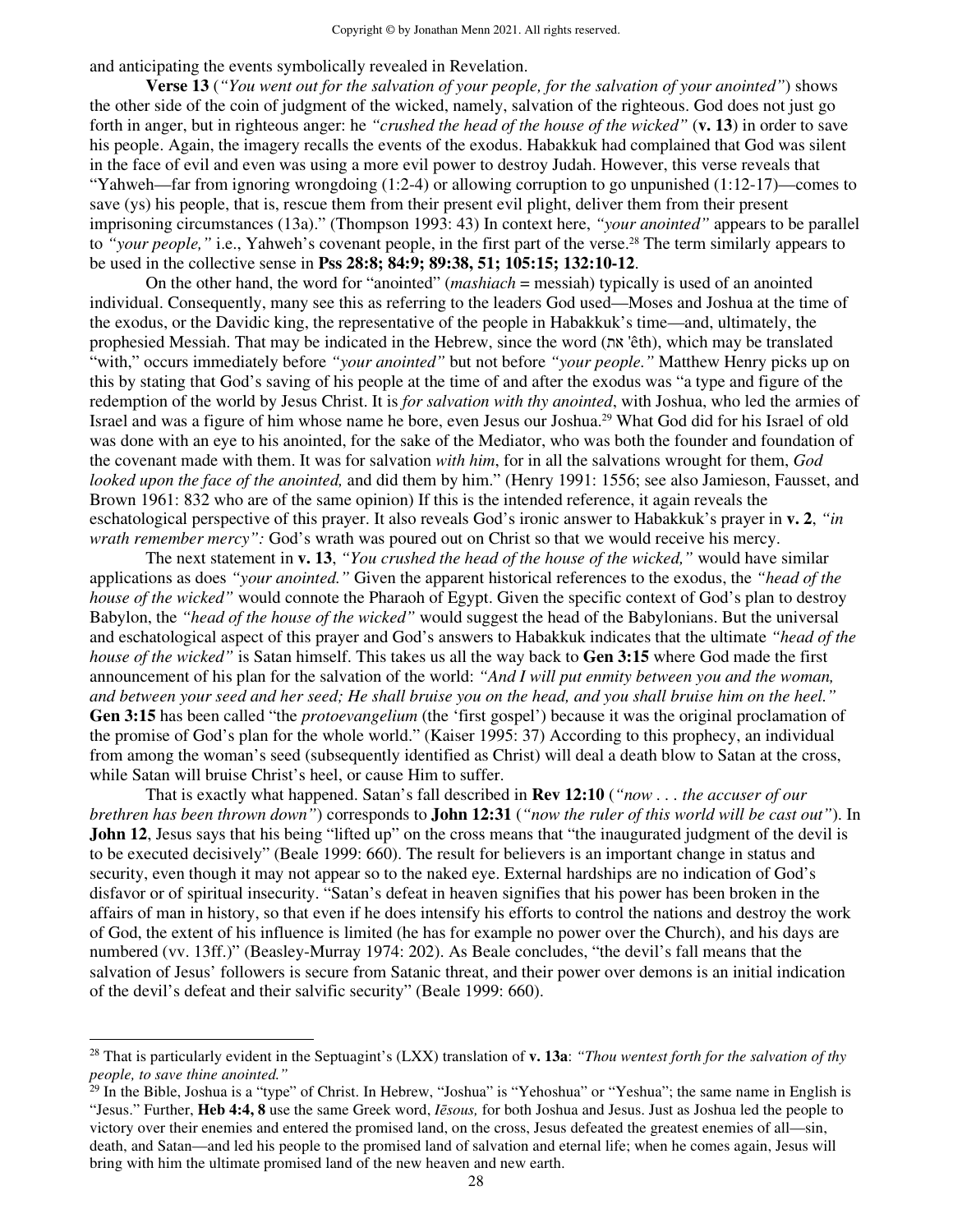In **v. 14**, *"You pierced with his own arrows the heads of his warriors"* returns to the fact that God's judgment is fair and righteous altogether: the instruments of evil used by the Babylonians and all the wicked are turned against them or, "what you have sown, so shall you reap." Consequently, the unrighteous can have no just complaint against their own judgment. By repeating the words *"the sea"* and *"your horses,"* **v. 15** is echoing the words of **v. 8**, thus linguistically showing **vv. 8-15** to be a unit.

• **3:16-19:** *<sup>16</sup>I hear, and my body trembles; my lips quiver at the sound; rottenness enters into my bones; my legs tremble beneath me. Yet I will quietly wait for the day of trouble to come upon people who invade us. <sup>17</sup>Though the fig tree should not blossom, nor fruit be on the vines, the produce of the olive fail and the fields yield no food, the flock be cut off from the fold and there be no herd in the stalls, <sup>18</sup>yet I will rejoice in the LORD; I will take joy in the God of my salvation. <sup>19</sup>GOD, the Lord, is my strength; he makes my feet like the deer's; he makes me tread on my high places. To the choirmaster: with stringed instruments.*

#### **Overview**

As with the other parts of **Habakkuk 3**, this final section links with what came earlier in the book. This final section of Habakkuk's prayer links itself with Habakkuk's first complaint (**Hab 1:2-4**). Both feature firstperson ("I" . . . "me") discourse. In **1:2** he asks God, *"How long shall I cry for help . . . and you will not save?"*  Now, in **3:16-18**, he finds resolution to this question: *"I will quietly wait. . . . Though the fig tree should not blossom . . . yet I will rejoice in the LORD; I will take joy in the God of my salvation."* Further, "The two verbs by which Habakkuk expresses his distress to God, 'I *call out* for help' and 'I *cry out* to you,' which occur in his opening complaint (1:2), are balanced in the closing unit by two opposite verbs expressing his joy toward God: 'I *will be joyful* in Yahweh, I *will rejoice* in God my Savior' (3:18)" (Dorsey 1999: 307). Finally, the verb "hear" appears in the introductory lines of both units (**1:2; 3:16**) but plays significantly different roles. "In the opening unit Habakkuk complains that Yahweh does not hear his cries for help (1:2)—and Habakkuk is very disturbed by this. In the closing unit we have the other side of the coin: Habakkuk hears the thunderous, mighty sound of Yahweh arriving to save his people, and as a result his inner struggle is resolved." (Ibid.)

 In **v. 16**, Habakkuk's fear evidently is his anticipation of the coming invasion by the *"dreaded and fearsome"* nation who all *"come for violence"* (**1:7, 9**). He knows Judah will not be spared, and there is nothing he or anyone else can do about it. Yet, because of what God revealed to him in **chapter 2**, he also knows that the Chaldeans, in turn, will be destroyed. Therefore, he can *"quietly wait for the day of trouble to come upon people who invade us."* **Verse 17** identifies the bases of Judah's agricultural economy. Its prosperity depended on its obedience to the covenant God had established (**Lev 26:3-13; Deut 28:1-14**). However, as Habakkuk himself knew (**1:2-4**), Judah had violated the covenant and therefore rightly faced God's judgment. That judgment involved being invaded by an ungodly, pitiless people which would probably entail agricultural breakdown, economic devastation, famine, and poverty.

 In keeping with the eschatological nature of God's perspective, which Habakkuk has now developed, the reference in **v. 17** to *"Though the fig tree should not blossom"* may have eschatological significance. Specifically, it may point forward to Christ's cursing the fig tree in **Matt 21:19; Mark 11:13-14**. That was an acted out parable of judgment on Israel which had rejected its Messiah. Gary DeMar points out that, not only the fig tree in this parable, but "every instance of a leaves-only tree in the gospels is a sign of Israel's judgment, a judgment that came in A.D. 70" (DeMar 1999: 402). Jesus underscored his rejection of the nation of Israel as his vehicle for spreading the gospel in the parable of the landowner and the vine-growers when he said, *"The kingdom of God will be taken away from you and given to a people producing its fruits"* (**Matt 21:43**).<sup>30</sup> Thus, ultimately, the issues of most importance to God, of which Habakkuk may at least have had a glimmer, are not economic or military, but are spiritual.

# A new focus

These final verses reveal a changed focus or perspective, which results in transformation of Habakkuk.

at n.17, above, and accompanying text).

<sup>30</sup> Interestingly, when Jesus cursed the fig tree, he stated, *"May no fruit ever come from you again!"* (**Matt 21:19**). He likewise spoke of the kingdom being given to a people *"producing its fruit"* (**Matt 21:43**). The reason may be that, although Habakkuk says *"though the fig tree should not blossom"* (**Hab 3:17**), technically, fig trees do not "blossom": "The fruit is the blossom — and it's actually an inverted flower. At maturity, the interior of the fig contains only the remains of the flower, including the small, gritty structures we usually refer to as seeds." (Marks 2016: n.p.) God is interested in our fruitfulness, i.e., our faithfulness (see the discussion of faith and faithfulness in connection with **Hab 2:4b**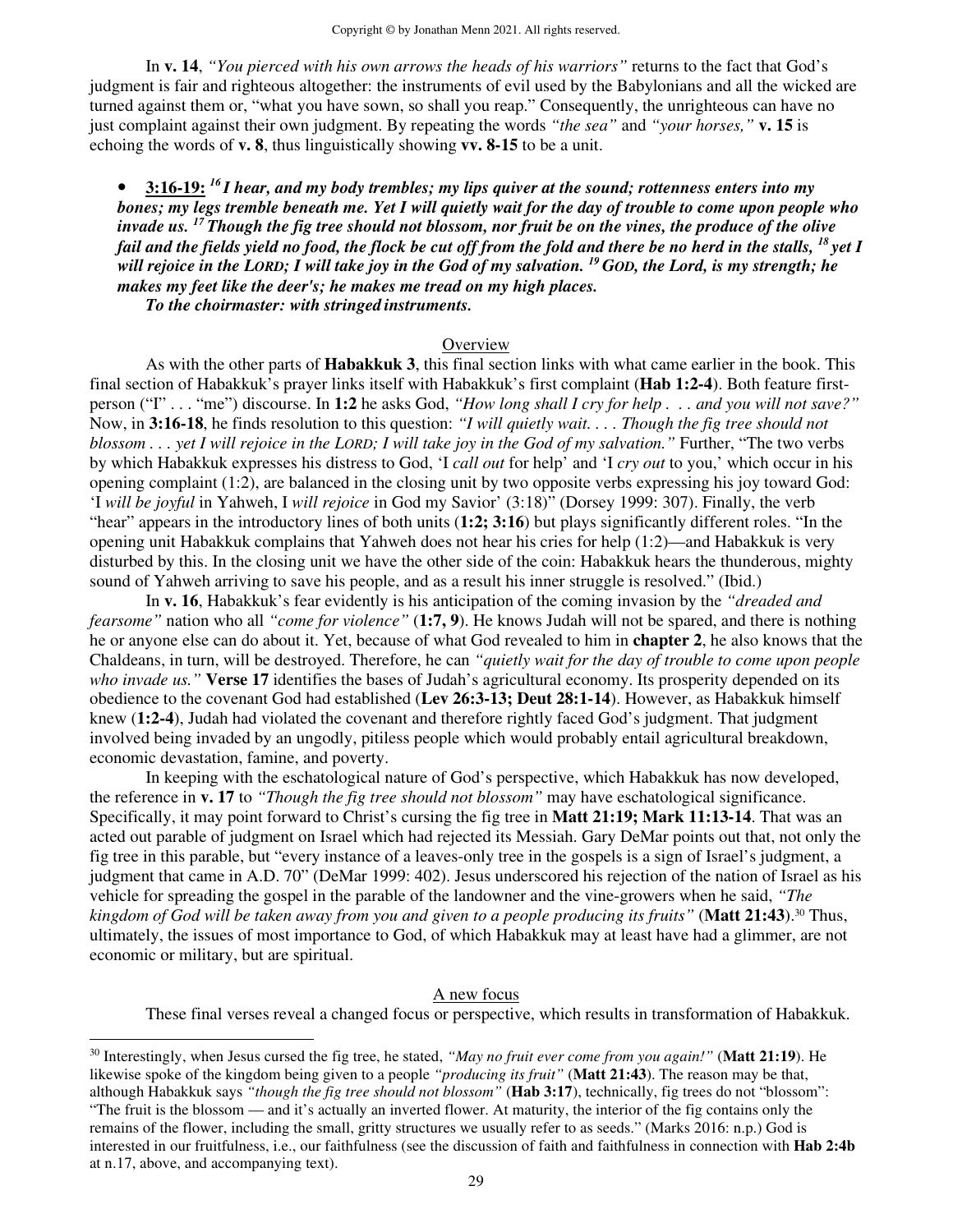This whole book had dealt with people—both Jews and Gentiles—who had not sought the glory of the Lord, but only their own glory. Now, Habakkuk looks, not to other people or the evil circumstances that surround him, but to the Lord himself. He is *"the God of my salvation"* (**3:18b**). It is God—not Habakkuk's circumstances or the situation facing the nation—who *"is my strength"* and raises him up (**v. 19**; see **Ps 42:1; Isa 40:29-31**). Therefore, despite the coming invasion and likely economic devastation, Habakkuk nevertheless can *"rejoice in the Lord"* (**v. 18a**). Even the word translated that he will *"quietly wait"* for the day of trouble to come (**v. 16**) really has the meaning of being at "rest" and having a "secure repose" (Koehler and Baumgartner 2001: *nooagh,*  1:679). This may be one reason why Habakkuk's prayer is filled with imagery derived from God's historic work in the exodus and at Sinai. By getting these things deeply into his heart and mind, Habakkuk is able to trust God because he knows the Lord is trustworthy; he is reminded of God's covenantal relationship with his people and now knows that the Lord's salvation will establish righteousness and will fill the entire world with his glory. This enables Habakkuk to rest and rejoice in the Lord *at the same time* he is trembling and dreading the coming invasion. This represents a complete turnaround in Habakkuk's perspective and attitude from when he began the book in **1:2-4**. "These final words provide a fitting conclusion, for they celebrate Yahweh who has brought Habakkuk to this point, the same God who is using the Chaldeans to punish the Judeans, Chaldeans for whom Habakkuk now quietly waits." (Moseman 2017: 273)

"Though the book concludes with this resounding note of faith, it is a faith mixed with fear. One could certainly attribute Habakkuk's fear to the imminent invasion. Perhaps, however, his fear has more to do with his new understanding of God and would best be understood as awe. In 3:2 and 3:16, Habakkuk confesses his fear, which is preceded in both cases by the claim that he has heard. In the first instance, he has heard the report about/of Yahweh. In the second, it is noteworthy that he has just experienced a theophany. Both occurrences point to Yahweh as the source of fear. And likewise, Yahweh is the source and object of faith. Significantly in the second, Habakkuk no longer asks God to do anything. He simply affirms that he will wait quietly. . . . Thus, Habakkuk has arrived at a more complete understanding of and appreciation of who Yahweh is. As he has always done, Habakkuk can still affirm the righteousness, sovereignty, and faithfulness of Yahweh, but he now understands these in a new way." (Ibid.)

#### Our situation compared to Habakkuk's

Habakkuk was drawing on the imagery of the exodus to give him the reassurance he needed to face the coming invasion. Christians are actually in a better position than Habakkuk to be able to have an inner peace and *"rejoice in the Lord always"* (**Phil 4:4**), even during times of great stress, injustice, suffering, and evil. Although the exodus was a real historical event, and the most important event in Israel's history, in many respects it was simply a type or shadow pointing to Jesus Christ. Hebrews describes how Christ is like Moses but is infinitely greater than Moses (**Heb 3:1-6**): Christ *"is worthy of more glory than Moses, by just so much as the builder of the house has more honor than the house"* (**Heb 3:3**). Moses led his people out of physical slavery in Egypt; Jesus leads his people out of the far greater slavery to sin, Satan, and death. Moses and the old Covenant could never give his people eternal life; Jesus and the New Covenant give his people eternal life. Luke even reports that on the Mount of Transfiguration Jesus, Moses, and Elijah were discussing Jesus' own *"exodus"* (the Greek term translated as "departure" in **Luke 9:30-31**).

In Christ we have been given a new heart (**Ezek 36:26; 2 Cor 3:3**), the mind of Christ (**1 Cor 2:16**), and the Spirit from Christ (**Ezek 36:26; John 14:17**). He actively works in us in us (**Phil 2:12-13**) and will never leave us or forsake us (**Matt 28:20; Rom 8:31-39; Heb 13:5**). He also gives us his peace: *"Peace I leave with you; My peace I give to you; not as the world gives do I give to you. Do not let your heart be troubled, nor let it be fearful."* (**John 14:27**) His peace *"surpasses all understanding"* (**Phil 4:7**). If we are in Christ we can *"rejoice that your names are written in heaven"* (**Luke 10:20**) because, like Habakkuk, we are rejoicing *"in the LORD . . . in the God of my salvation"* (**Hab 3:18**). Our circumstances change; so if our focus is on our circumstances, when they get bad we will not be able to rest or rejoice. But Christ does not change (**Heb 13:8**); so the focus of our lives should be on him. We *know* that Christ is trustworthy, because he gave up everything for us—even to the point of being forsaken by the Father—so that we will never be forsaken, and he did it all for us. When Christ and these truths of the gospel become a part of us and remain our focus even during times of great stress, anxiety, and suffering, we will be able to face even the worst situations with a peace and joy that are unavailable anywhere else.

#### **DISCUSSION QUESTIONS**

1. Why do you think Habakkuk (and other OT prophets) used symbolic language for such events as military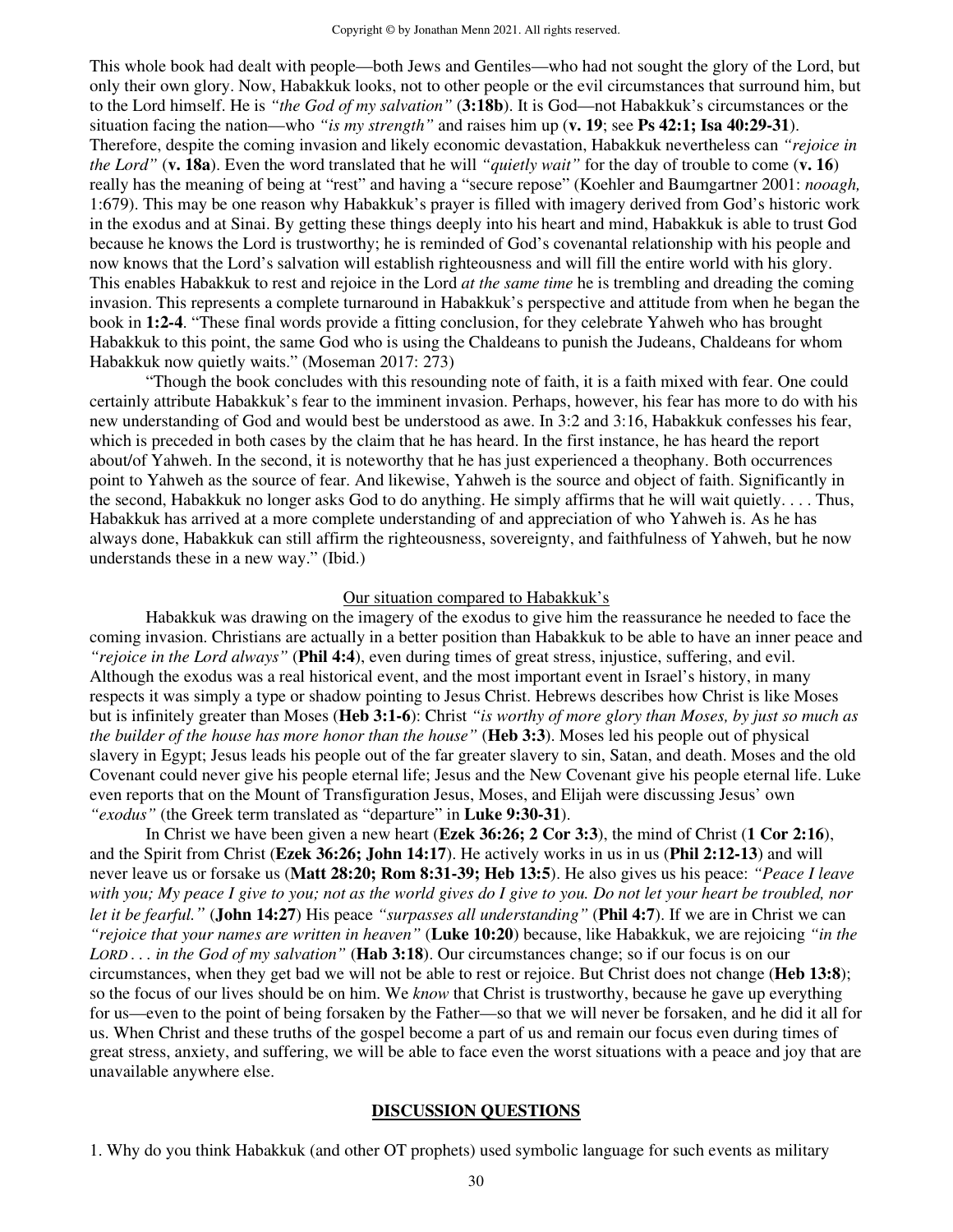takeovers, regime changes, and God's appearances (theophanies)?

2. Why do you think that the imagery in chapter 3 probably is derived from what happened at the exodus and Mount Sinai?

3. What is the "prophetic perfect" tense? Why is its use important in Habakkuk 3?

4. How has Habakkuk's perspective changed in chapter 3 compared to chapters 1 and 2? What, if anything, does that say to us?

5. How is Habakkuk's question to God in 3:8 different from his questions in 1:2-3 and 1:12? What, if anything, does that say to us?

6. What is God's answer to Habakkuk's question in 3:8? What does that tell us?

7. Discuss the significance of the different types of imagery used in chapter 3.

8. In 3:16-19 Habakkuk clearly is afraid of the invasion he knows is coming and the terrible devastation he knows it will cause. Nevertheless, he is able to "rejoice."

- Have you ever faced a fearful event yet been able to rejoice?
- How can we develop our faith (and that of our people) to be able to face fearful events and respond as Habakkuk does in these verses?

9. How do God's answers to Habakkuk and Habakkuk's prayer point to Jesus Christ?

10. How does the book of Habakkuk deal with the "problem of evil"?

# **III. Conclusion**

 We began by observing that the subject matter of Habakkuk is the problem of evil and the issue of theodicy: how can God, who is good and just, allow evil, unjust people to prosper and "righteous" people to suffer? The same issue was raised in **Psalm 73**. Michael Thompson notes that the psalmist (Asaph) "failed to come to a satisfying intellectual solution to the problem (Ps. 73:16). But the great turning moment in that psalm comes in verse 17 when the psalmist 'went into the sanctuary of God': in the setting of worship, in 'the place of the nearness of God', there came to him a new realisation that he was held in Yahweh's care, and thus he came to a sense of peace." (Thompson 1993: 52) Job confronted a similar situation: "Argumentation and the propounding of doctrine, however sound, as articulated by Job's friends fails to satisfy the sufferer. Satisfaction and peace come through the revelation of Yahweh in the speeches of the Lord (Job 38:1–40:2; 40:6–41:34)." (Ibid.) So here, "there is no intellectual solution, any more than there is in Psalm 73 or the book of Job or elsewhere. Nevertheless Habakkuk, like Job, can continue to pray to Yahweh in the reality of a relationship with God." (Ibid.: 53) Habakkuk raises the issue of the "problem of evil," but it does not purport to give a detailed philosophical theodicy. Instead, God answers Habakkuk's complaints essentially by saying, "I have a comprehensive plan; I know exactly what is going on; I am a God of justice, and what I do will be seen to be just; all people and nations will be held to account; evil will be punished, the righteous will be vindicated, and my glory will fill the earth." Since this may not occur in our lifetime, the answer to the "problem of evil" and the issue of theodicy ultimately come down to one's personal faith. "Does Habakkuk receive an answer to his initial questions of 'how long' and 'why'? Not directly. . . . However, the book of Habakkuk may be read as reorienting the question toward the future, and thus allowing for a 'deferred' theodicy. On such a view, evil and suffering are not wholly inscrutable, but serve a divine purpose. However, since the purpose may not be known (or necessarily knowable) to the believer, the justice of God in doing so must be accepted by faith." (Whitehead 2016: 279-80)

In short, Habakkuk has seen, as did Asaph in **Ps 73:17**, that the doom of the corrupt, the violent, the unjust has already been sealed. "Yet the righteous will live by their faithfulness and steadfastness, and to them Yahweh's vindication—which cannot adequately be expressed apart from in terms of the language of worship and cult—will eventually be known. In that day it will be made plain to them that Yahweh in his saving presence is with them. Thereby will they be given strength for even greater and more fundamental problems and sufferings. That at least is the experience to which Habakkuk himself comes. It may be significant that whereas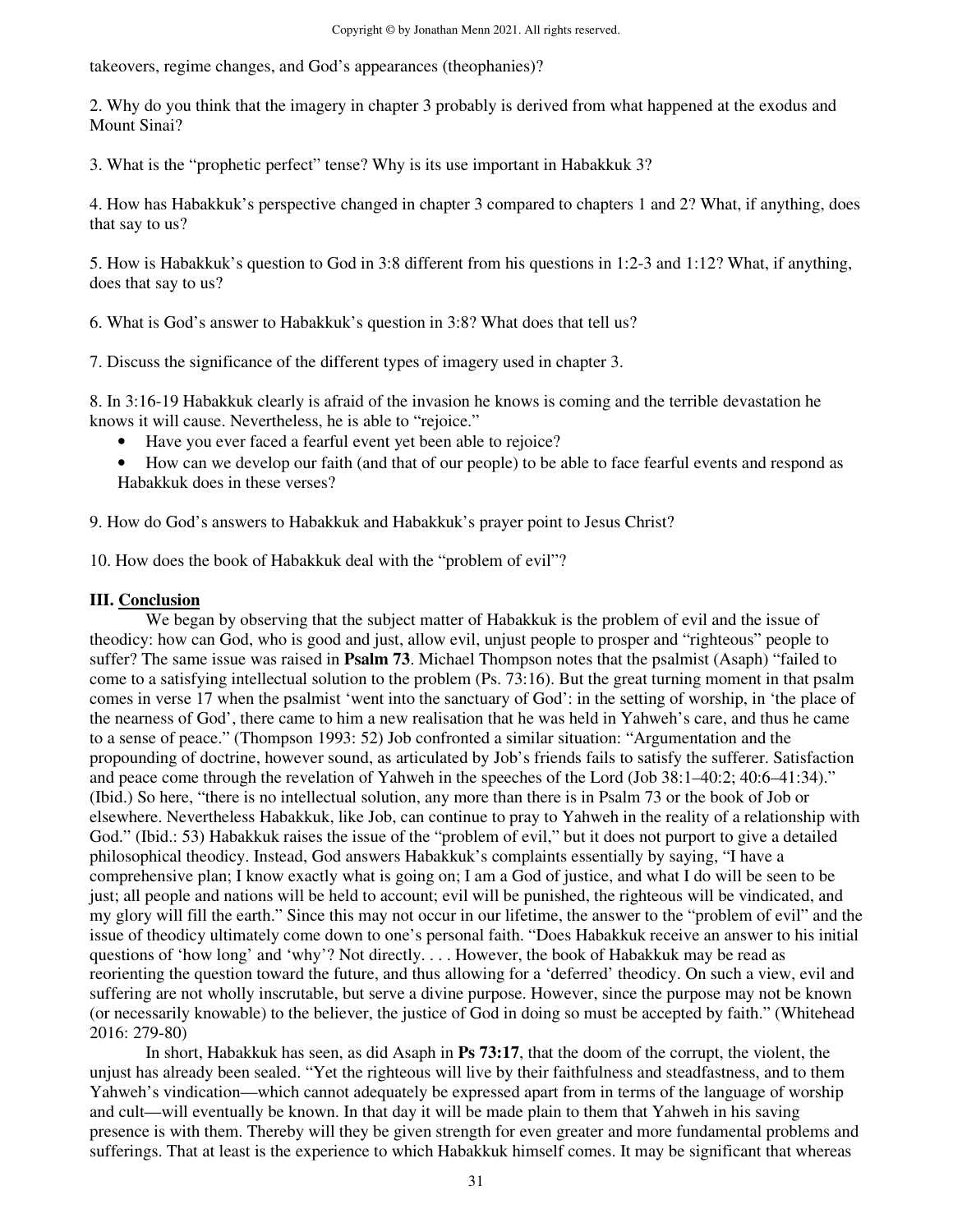earlier Habakkuk has spoken on behalf of his people, his closing expression of confidence is personal, expressed in the singular, 'yet I will rejoice in the Lord...' (3:17-19)." (Thompson 1993: 52-53)

David Dorsey puts it similarly. The structure of Habakkuk, "beginning with the negative and closing with the positive, suggests that the purpose of the book is to take the audience from confusion and despair to clarification and hope. . . . The matching of the two vivid descriptions of the approaching forces of Babylon and Yahweh [**Hab 1:5-11; 3:3-15**] invites the audience to compare the two. The similarities are striking; but the contrast between the two forces is even more striking. Yahweh is vastly superior to Babylon; and he will destroy it. The point is clear. There are powerful human forces out there, and Yahweh may use some of these forces to do his destructive work of punishment. But do not fear them. Rather, place your trust in Yahweh, whose power is vastly superior to any human force. Faith in almighty Yahweh is well-placed faith." (Dorsey 1999: 309)

#### **APPENDIX 1— THE PROBLEM OF EVIL: GOD'S SOVEREIGNTY, HUMANITY'S RESPONSIBILITY, AND THE EXISTENCE OF SIN AND EVIL**

In his *Dialogues Concerning Natural Religion,* David Hume stated the classic "problem of evil" concerning God: "Is he willing to prevent evil, but not able? then is he impotent. Is he able, but not willing? then is he malevolent. Is he both able and willing? whence then is evil?" (Hume 1779: part 10, 186) Or, to put it in the form of a logical syllogism: "[1] If God exists, then he is omnipotent and perfectly good; a perfectly good being would eliminate evil as far as it could; there is no limit to what an omnipotent being can do; therefore, if God exists, there would be no evil in the world; [2] there is evil in the world; [3] therefore, God does not exist." (Sherry 2017: "The problem"; see also Erlandson 1991: "The Anti-theist Cannot Generate")<sup>31</sup> This leads to the issue of theodicy or "justifying God," i.e., explaining how God can be perfectly good, omniscient, and omnipotent and yet ordain and permit evil.<sup>32</sup>

We have seen that the book of Habakkuk raises the issue of the problem of evil but does not, directly at least, provide a comprehensive theodicy. What the book shows is that God knows exactly what is going on. He

be noted that some writers use the term "theodicy" to refer both to full theodicies and to defenses.

 $31$  This is what is known as the logical problem of evil. Leading atheist spokesman William Rowe admits, however, that "no one, I think, has succeeded in establishing such an extravagant claim. Indeed, . . . there is a fairly compelling argument for the view that the existence of evil is logically consistent with the existence of the theistic God." (Rowe 1996: 10n.1) Other prominent atheists agree: Draper 1996: 26n.1 ("I agree with most philosophers of religion that theists face no serious logical problem of evil"); Gale 1996: 206 ("Almost everyone now believes that adequate defenses have now been devised to neutralize this challenge"); Mackie 1982: 150 ("There is no explicit contradiction between the statements that there is an omnipotent and wholly good god and that there is evil"), 154 ("The problem of evil does not, after all, show that the central doctrines of theism are logically inconsistent with one another"). Patrick Sherry notes that the logical argument against God "does not recognize cases in which eliminating one evil causes another to arise or in which the existence of a particular evil entails some good state of affairs that morally outweighs it. Moreover, there may be logical limits to what an omnipotent being can or cannot do. Most skeptics, therefore, have taken the reality of evil as evidence that God's existence is unlikely rather than impossible." (Sherry 2021: "The problem") This latter view, known as the "inductive" or "evidential" problem of evil, claims that the existence of evil, while not logically incompatible with the existence of an omnipotent and good God, is evidence that God "probably" does not exist. "It is now acknowledged on (almost) all sides that the logical argument is bankrupt, but the inductive argument is still very much alive and kicking" (Alston 1996: 97).  $32$  Technically, "a theodicy purports to offer the actual reason God has for allowing evil in our world. A defense is much less pretentious, for it claims to offer only a possible reason God might have for not removing evil. As long as that possible explanation does remove the alleged inconsistency internal to the theist's system, the theist meets the demands of the logical form of the problem of evil." (Feinberg 1994: 19) "Most Christian thinkers and philosophers . . . have increasingly (and to my mind, rightly) recommended that believers not try to formulate theodicies but rather simply mount a *defense*. . . . A defense simply seeks to prove that the argument against God from evil fails, that the skeptics have failed to make their case." (Keller 2013: 95) In such a case, the heaviest burden of proof is on the atheist, since he or she began the debate by attacking and trying to prove something about theism; on the other hand, if the theist attempts to prove a full theodicy, he or she will bear a heavier burden than simply mounting a defense (Feinberg 1994: 205, 283-84; Keller 2013: 95-96). It should

From a biblical standpoint, however, the entire "problem of evil" is actually backwards. The real issue is not "How can God's allowing sin and evil be justified to people?" but "How can sinful, evil people be justified to a holy God?" God's holiness is foundational. Sin is incompatible with his holiness. Indeed, "God is not indifferent to our immoral thoughts and behaviour. On the contrary, his holy nature is deeply offended by such things. As a perfect God, he cannot ignore anything evil. The smallest lie is an offense to the One who is truth. The tiniest feeling of animosity towards another person is repulsive to the One who is love. Due to his holy and perfect nature God cannot turn a blind eye to perverse human behaviour as if it does not matter." (Alexander 2008: 130) Consequently, God will judge all evil and evildoers (see **Rom 2:16; 2 Cor 5:10; Heb 9:27; Rev 20:10-15**)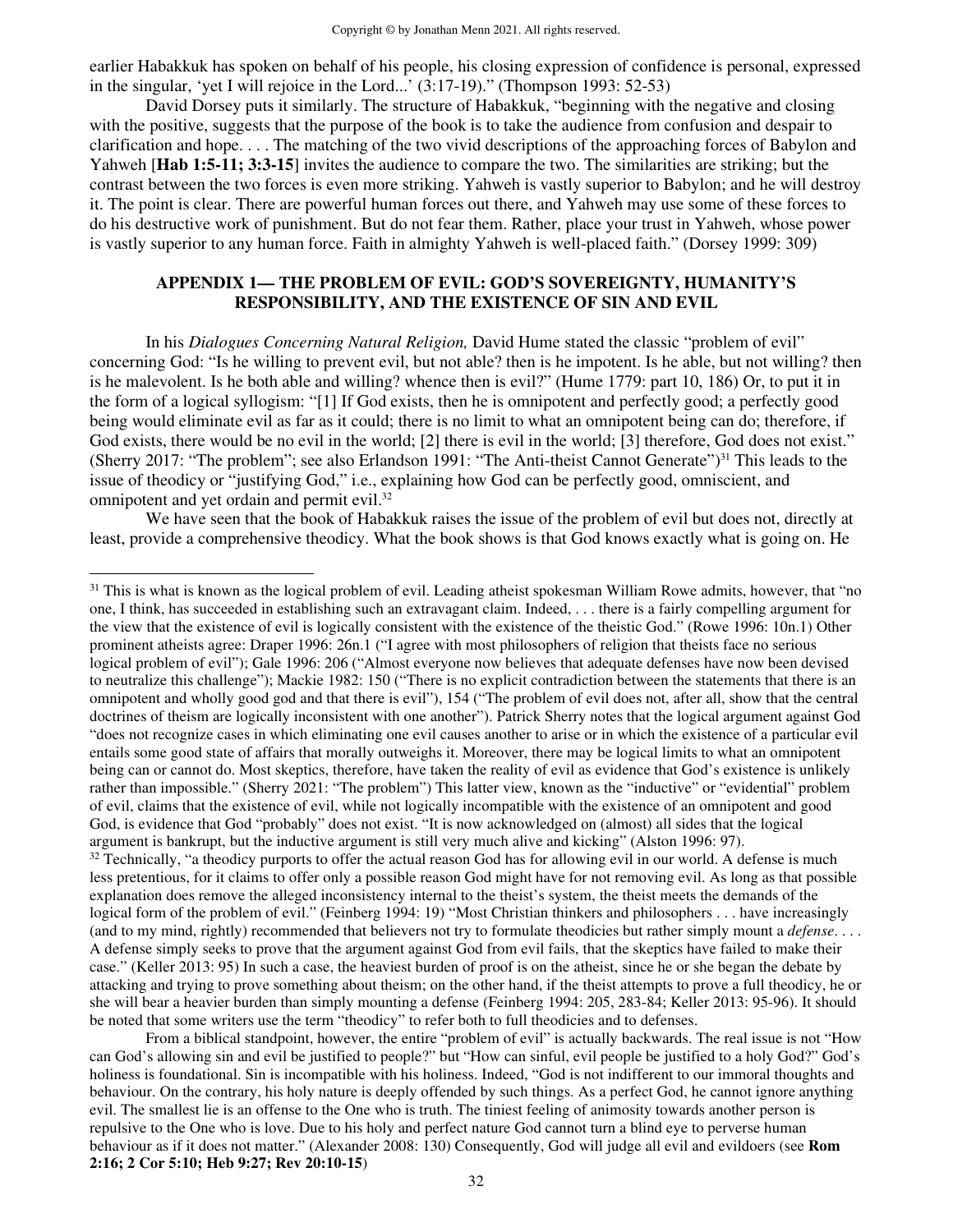has a comprehensive plan. He is using everyone, all nations, the choices we make and actions we take—whether righteous or evil—to accomplish his plan. Whether we see it or not, everything is contributing to *"the earth [being] filled with the knowledge of the glory of the LORD as the waters cover the sea"* (**Hab 2:14**).

Further, he is a God of justice, and every individual and nation will be held accountable for what we do. Not only will all evil be judged, but through everything God is working *"for the salvation of your people, for [or with] the salvation of your anointed"* (**Hab 3:13**). In fact, he himself came to earth in the person of Jesus Christ and personally experienced injustice, suffering, and evil. Although we may think that he is silent or doesn't care or is not doing anything, all of those perceptions or conclusions of ours are false.

God is sovereign over all of creation; he is omniscient and infinitely wise. Therefore, he knows infinitely more than we do about how everything is fitting together. Since he is eternal and his plan takes everything into account, his timeframe and scope of reference are vastly greater than ours. Consequently, the book of Habakkuk deals with the problem of evil from a somewhat different starting point and direction than do nonbelieving philosophers who deal with the issue. They start with the fact of rampant evil and ask, "How can God—if there is a God—ordain or allow this?" Even raising the "problem of evil" indicates that the person has abandoned orthodox Christian beliefs for an essentially secular worldview. Indeed, "the argument from evil never had anything like popular appeal and broad attraction until some time after the Enlightenment. . . . When people inside the [secular and naturalistic worldview] consider evil and God, the skeptical conclusion is already largely inherent in the premises." (Keller 2013: 86-87; see also Erlandson 1991: Countering Objections: ["The only way in which evil provides counter-evidence to the God of the Bible is through prior acceptance of antitheistic presuppositions."])

Habakkuk asked the same questions nonbelieving philosophers ask, but he did not add the clause "if there is a God." Instead, Habakkuk began from a position of faith. He knew that God exists, and he knew that God is good, wise, glorious, the creator and sustainer of all things, and has a comprehensive plan for the world. By putting God first—and by putting *what we know to be true about God* as our starting point—we (like Habakkuk in the end) can understand, by faith-based-on-fact, that God's existence, omnipotence, omniscience, wisdom, and goodness are all still intact and are not affected by the existence of widespread evil, suffering, and injustice. That being said, let us deal with the problem of evil and the issue of theodicy in somewhat more detail, since these are profoundly important issues.

#### **I. A good, omnipotent God is necessary to even talk coherently about good and evil**

 God is holy, just, righteous, and good (**Gen 18:25; Exod 34:6-7; Lev 11:44; Job 34:10-12; Ps 5:4; 136:1; 145:17; Hab 1:13; Rom 1:18; Jas 1:13**), yet sin and evil exist. Many people find it difficult to reconcile how God can be entirely good and absolutely sovereign yet reign over a world containing sin and evil. However, the argument against God assumes that some things are, in fact, objectively evil: "To say something is evil is to make a moral judgment, and moral judgments make no sense outside of the context of a moral standard. . . . Evil can't be real if morals are relative. Evil is real, though. That's why people object to it. Therefore, objective moral standards must exist as well." (Koukl 2013: "The presence of evil") With respect to the different possible *sources* of moral standards, good and evil, "a morally perfect God is the only adequate standard . . . that makes sense of the existence of evil to begin with" (Koukl 2009: 138; see also Koukl 2013: "One remaining Answer"; Lewis 1996: 45-46; Craig 1997: 9-12). In other words, there needs to be an adequate standard for determining whether something is good or evil, right or wrong, moral or immoral—and the only adequate ground and standard is God.<sup>33</sup>

Even atheist, Marxist, existentialist philosopher Jean-Paul Sartre recognized this: "The existentialist . . . finds it extremely embarrassing that God does not exist, for there disappears with Him all possibility of finding values in an intelligible heaven. There can no longer be any good *a priori* [i.e., a general truth valid in the mind independent of observation or experience], since there is no infinite and perfect consciousness to think it. It is nowhere written that 'the good' exists, that one must be honest or must not lie, since we are now upon the plane where there are only men. Dostoevsky once wrote: 'If God did not exist, everything would be permitted'.... Everything is indeed permitted if God does not exist, and man is in consequence forlorn, for he cannot find anything to depend upon either within or outside himself. He discovers forthwith, that he is without excuse. For . . . one will never be able to explain one's action by reference to a given and specific human nature. . . . Nor, on

<sup>&</sup>lt;sup>33</sup> On the other hand, prolific author and atheist professor Richard Dawkins frankly states that "nature is not cruel, only pitilessly indifferent. This is one of the hardest lessons for humans to learn. We cannot admit that things might be neither good nor evil, neither cruel nor kind, but simply callous—indifferent to all suffering, lacking all purpose." He adds, "The universe we observe has precisely the properties we should expect if there is, at bottom, no design, no purpose, no evil and no good, nothing but blind, pitiless indifference." (Dawkins 1995: 96, 133)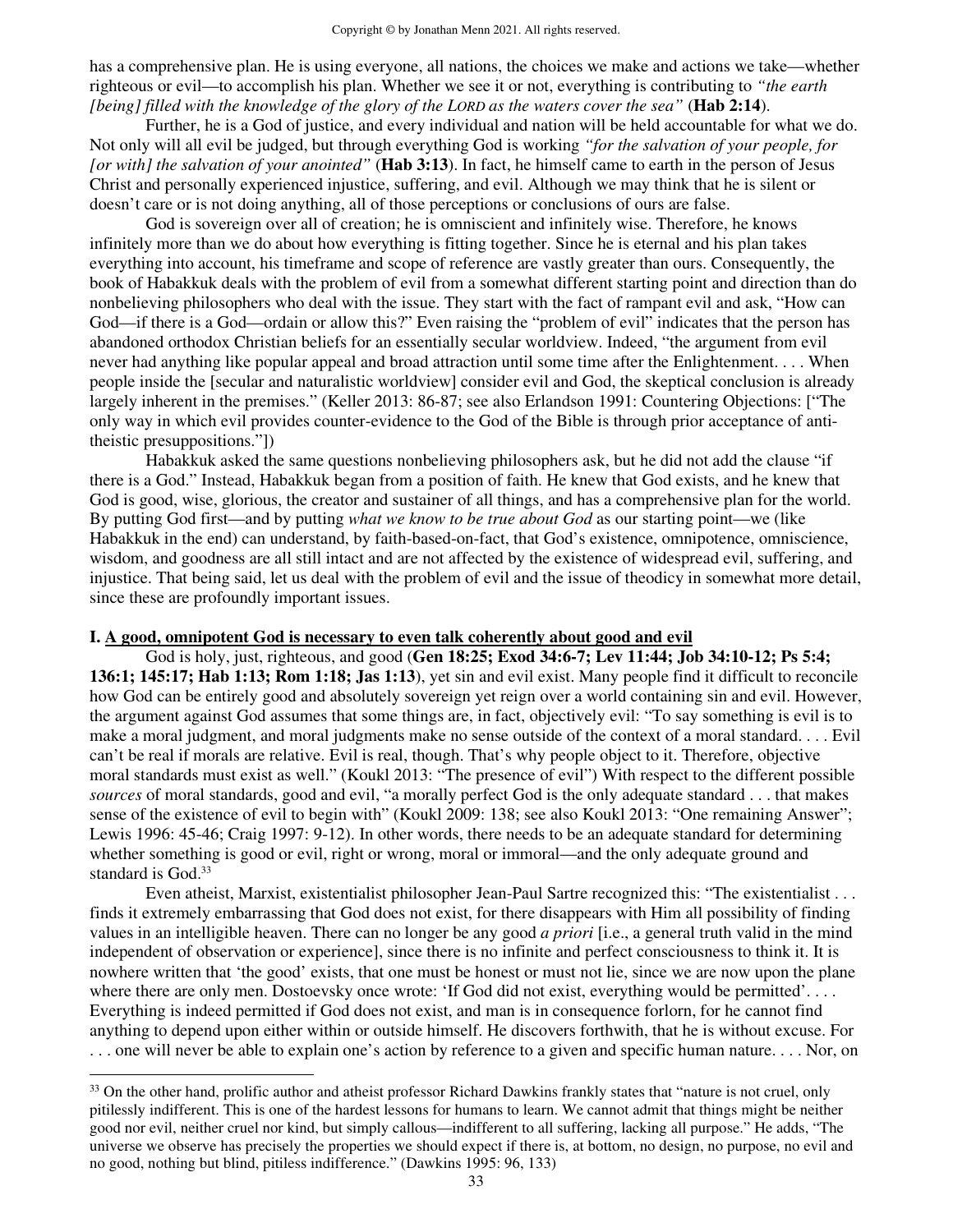the other hand, if God does not exist, are we provided with any values or commands that could legitimise our behaviour. Thus we have neither behind us, nor before us in a luminous realm of values, any means of justification or excuse." (Sartre 1946: n.p.) Non-Christian philosopher and ethicist Richard Taylor similarly admits, "The modern age, more or less repudiating the idea of a divine lawgiver, has nevertheless tried to retain the ideas of moral right and wrong, without noticing that, in casting God aside, they have also abolished the conditions of meaningfulness for moral right and wrong as well. . . . The concept of moral obligation [is] unintelligible apart from the idea of God." (Taylor 1985: 2-3, 84)

The consequences of this are twofold: (1) By casting aside God and his Word, i.e., the only adequate basis for right and wrong and moral obligation, we have brought sin and evil on ourselves, and God rightly holds us accountable for it. (2) The "problem of evil" is a far greater problem for atheists and other unbelievers in the God of the Bible than it is for Christians. Nonbelievers have no rational, adequate, and coherent [i.e., internally consistent; not self-contradictory] basis to claim that *any* human law or action is truly, objectively, or universally unjust, wrong, or evil—however much they oppose it and however harmful, exploitative, selfish, or deadly such a law or action may be. Greg Bahnsen puts it like this: "On the one hand, he [an unbeliever] believes and speaks as though some activity (e.g., child abuse) is wrong in itself, but on the other hand he believes and speaks as though that activity is wrong only if the individual (or culture) chooses some value which is inconsistent with it (e.g., pleasure, the greatest happiness of the greatest number, freedom). When the unbeliever professes that people determine ethical values for themselves, the unbeliever implicitly holds that those who commit evil are not really doing anything evil, given the values which they have chosen for themselves. In this way, the unbeliever who is indignant over wickedness supplies the very premises which philosophically condone and permit such behavior, even though at the same time the unbeliever wishes to insist that such behavior is not permitted  $-$  is 'evil.'

What we find, then, is that the unbeliever must secretly rely upon the Christian worldview in order to make sense of his argument from the existence of evil which is urged against the Christian worldview! Antitheism presupposes theism to make its case. The problem of evil is thus a logical problem for the unbeliever, rather than the believer. As a Christian, I can make perfectly good sense out of my moral revulsion and condemnation of child abuse. The non-Christian cannot. This does not mean that I can explain why God does whatever He does in planning misery and wickedness in this world. It simply means that moral outrage is consistent with the Christian's worldview, his basic presuppositions about reality, knowledge, and ethics. The non-Christian's worldview (of whatever variety) eventually cannot account for such moral outrage. It cannot explain the objective and unchanging nature of moral notions like good or evil. Thus the problem of evil is precisely a philosophical problem for unbelief." (Bahnsen 1991: Part 2, "Does the Unbeliever Take")<sup>34</sup>

Paradoxically, therefore, the existence of evil actually is an argument for the existence of God. In a debate with an atheist, William Lane Craig put this in the form of a logical syllogism: "1. If God does not exist, objective moral values do not exist. 2. Objective moral values do exist. 3. Therefore, God exists." (Craig and Sinnott-Armstrong 2004: 19) Christian philosopher Alvin Plantinga summarizes, "A naturalistic way of looking at the world . . . has no place for genuine moral obligation of any sort; a fortiori, then, it has no place for such a category as horrifying wickedness. . . . Accordingly, if you think there really is such a thing as horrifying wickedness (that our sense that there is, is not a mere illusion of some sort), and if you also think the main options are theism and naturalism, then you have a powerful theistic argument from evil [i.e., that God exists]." (Plantinga 1993: 73)

C. S. Lewis recognized that this issue goes far beyond atheism's inability to account for the existence of

<sup>&</sup>lt;sup>34</sup> C. S. Lewis pointed out that even dualism, i.e., two equal, uncreated powers, one good and the other bad, does not provide an adequate ground for objective right and wrong, good and evil, and moral obligation. "The moral difficulty is that Dualism gives evil a positive, substantive, self-consistent nature, like that of good. . . . In what sense can the one party be said to be right and the other wrong? If evil has the same kind of reality as good, the same autonomy and completeness, our allegiance to good becomes the arbitrarily chosen loyalty of a partisan. A sound theory of value demands something different. It demands that good should be original and evil a mere perversion . . . that good should be able to exist on its own while evil requires the good on which it is parasitic in order to continue its parasitic existence. . . . The difference between the Christian and the Dualist is that the Christian thinks one stage further and sees that if Michael is really in the right and Satan in the wrong this must mean that they stand in two different relations to somebody or something further back, to the ultimate ground of reality itself." (Lewis 1970a: 22-24) W. Gary Crampton adds, "In actuality, the philosophic system called dualism is absurd. If there were two co-eternal and co-equal deities, we could not say that one was good and one evil. That is, without a superior standard to determine what is good and evil, good and evil cannot be predicated of anything. But if there is such a superior standard (that is, something above the two deities), then there is no ultimate dualism." (Crampton 1999: 2n.6) Only Christian monotheism provides an adequate basis for good and evil.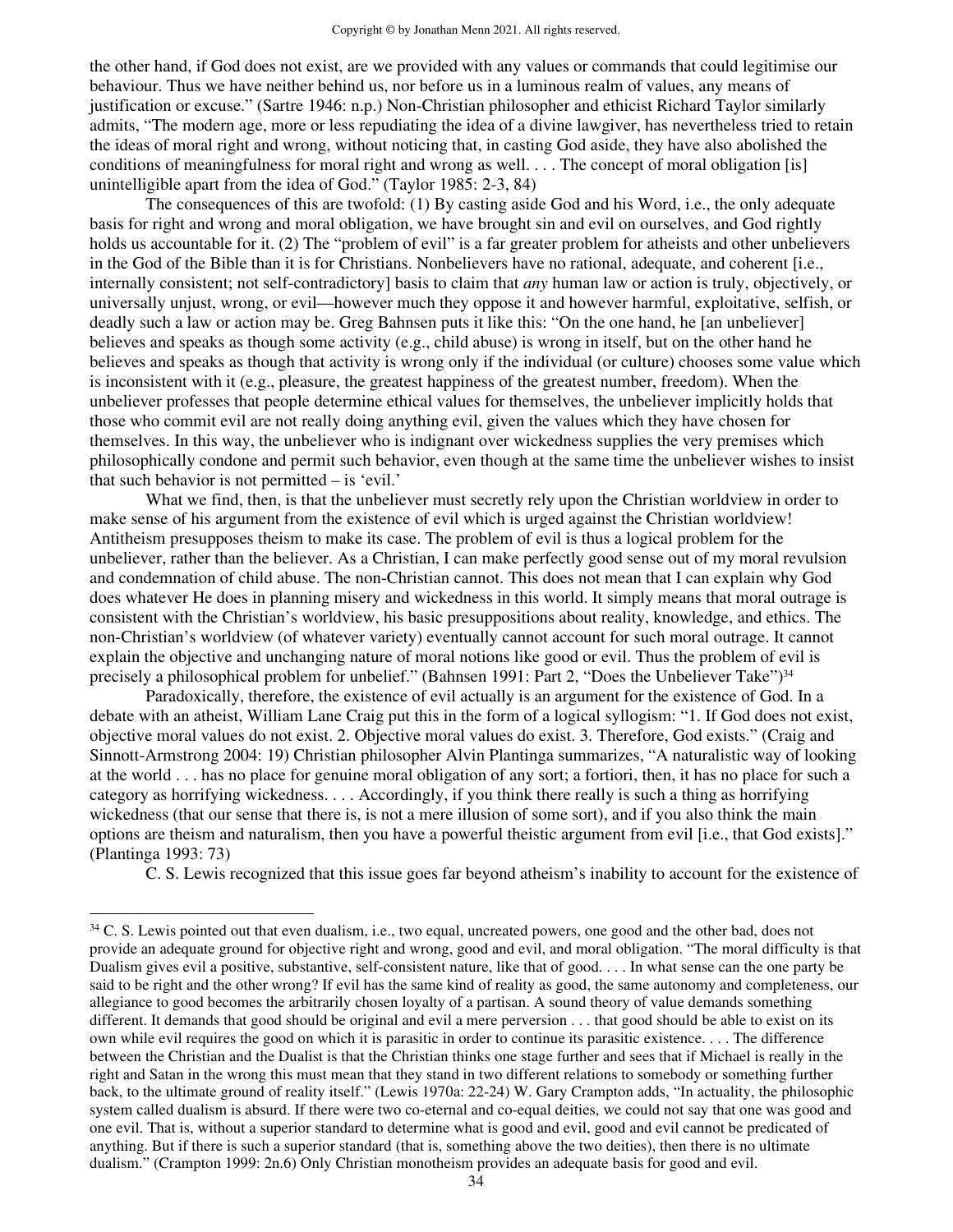right and wrong, good and evil, and moral obligations but strikes at the very heart of atheism itself. In *Mere Christianity* Lewis (himself a former atheist) wrote, "My argument against God was that the universe seemed so cruel and unjust. But how had I got this idea of *just* and *unjust?* A man does not call a line crooked unless he has some idea of a straight line. . . . Of course I could have given up my idea of justice by saying it was nothing but a private idea of my own. But if I did that, then my argument against God collapsed too—for the argument depended on saying that the world was really unjust, not simply that it did not happen to please my private fancies." (Lewis 1996: 45-46) Thus, atheism is self-refuting.

If there is no supernatural existence, i.e., if the physical universe is all there is and we are merely products of physical and chemical reactions (usually called naturalism, materialism, or physicalism) $35$ —which atheism inherently entails—then this view of existence "breaks down at the problem of knowledge. If thought is the undesigned and irrelevant product of cerebral motions, what reason have we to trust it?" (Lewis 1970a: 21) He elaborated that elsewhere: "If naturalism were true then all thoughts whatever would be wholly the result of irrational causes. Therefore, all thoughts would be equally worthless. If it is true, then we can know no truths. It cuts its own throat." (Lewis 1970b: 137; see also Lewis 1960: 12-24) Similar views have been expressed by others, including notable Christian and non-Christian scientists and philosophers (see Lucas 1970: 114-16 [see 116n.1 for others who have articulated the same point]; Moreland 1987: 77-103; Nagel 2012: 71-95; Polanyi 1964: 389-90; Reppert 2003: *passim*; Willard n.d.: n.p.).

## **II. The invalidity of the atheistic arguments from the existence of evil**

 The Christian can have confidence that the existence of evil is not evidence against either God's existence *or his goodness,* because God has a morally sufficient reason for ordaining and permitting every act of evil even though he may not have revealed that reason to us. Greg Bahnsen states, "If the Christian *presupposes* that God is perfectly and completely good  $-$  as Scripture requires us to do  $-$  then he is committed to evaluating everything within his experience in the light of that presupposition. Accordingly, when the Christian observes evil events or things in the world, he can and should retain consistency with his presupposition about God's goodness by now *inferring* that God has a *morally good reason* for the evil that exists. God certainly must be all-powerful in order to be God; He is not to be thought of as overwhelmed or stymied by evil in the universe. And God is surely good, the Christian will profess – so any evil we find must be compatible with God's goodness. This is just to say that God has planned evil events for reasons which are morally commendable and good." (Bahnsen 1991: Part 2, "Resolving the Alleged Paradox") Or, as Doug Erlandson puts it, "A being is not morally culpable in allowing preventable evil if he has a 'morally sufficient reason' for so doing" (Erlandson 1991: "The Anti-theist Cannot Generate"). Thus, the answer to David Hume's and similar logical syllogisms is: (1) A totally good God will prevent all the evil he can *unless he has a morally sufficient reason* for permitting its existence; (2) Evil exists; (3) Therefore, God has a morally sufficient reason for permitting the existence of evil. Abraham had this view when he said, *"Shall not the Judge of all the earth do right?"* (**Gen 18:25,** KJV) Paul had the same view when he said *"Let God be found true, though every man be found a liar"* (**Rom 3:4**).

In light of this and in light of certain defenses that various Christians have proposed, we have already seen (see n.31 above) that even atheists admit that "the existence of evil is logically consistent with the existence of the theistic God" (Rowe 1996: 10n.1; see also Draper 1996: 26n.1; Gale 1996: 206; Mackie 1982: 150, 154). This admission is also fatal to the so-called inductive or evidential problem of evil. John Feinberg observers, "Theists and atheists alike agree that evil's existence is *consistent* with God's existence. Since theists have offered reasons God might have for including evil in the world, reasons that remove the alleged *inconsistency* between God's and evil's existence, how likely is it that evil can be compelling evidence that God's existence is improbable? . . . Moreover, when an atheist admits that a theist's defense can link without contradiction the existence of God and the existence of evil; i.e., it shows that God and evil can fit together, it seems that a stronger inferential case can be made for the view that an omnipotent, all-loving God who has a morally sufficient reason for evil exists than for the view that there is no God. Having admitted that evil *can* fit with God, how can the atheist hope to show that evil *does not* fit with God and thus is evidence that makes His existence improbable?" (Feinberg 1994: 164, 290)

Atheists typically point to the great quantity of evil in the world, the intensity of much evil (e.g., torture; extremely painful diseases), the apparent gratuitousness (pointlessness) of much evil (e.g., a fawn dying in a forest fire; the rape and murder of a child), and/or natural evils (floods; earthquakes; diseases) in making their

 $35$  J. P. Moreland defines naturalism as follows: "The three major components to naturalism are 1) scientism — the belief that scientific knowledge is either the only form of knowledge or a vastly superior form of knowledge; 2) the belief that the atomic theory of matter and the theory of evolution explain all events; and 3) the belief that non-physical things don't exist and that the world isn't here for any purpose." (Moreland 2004: n.p.)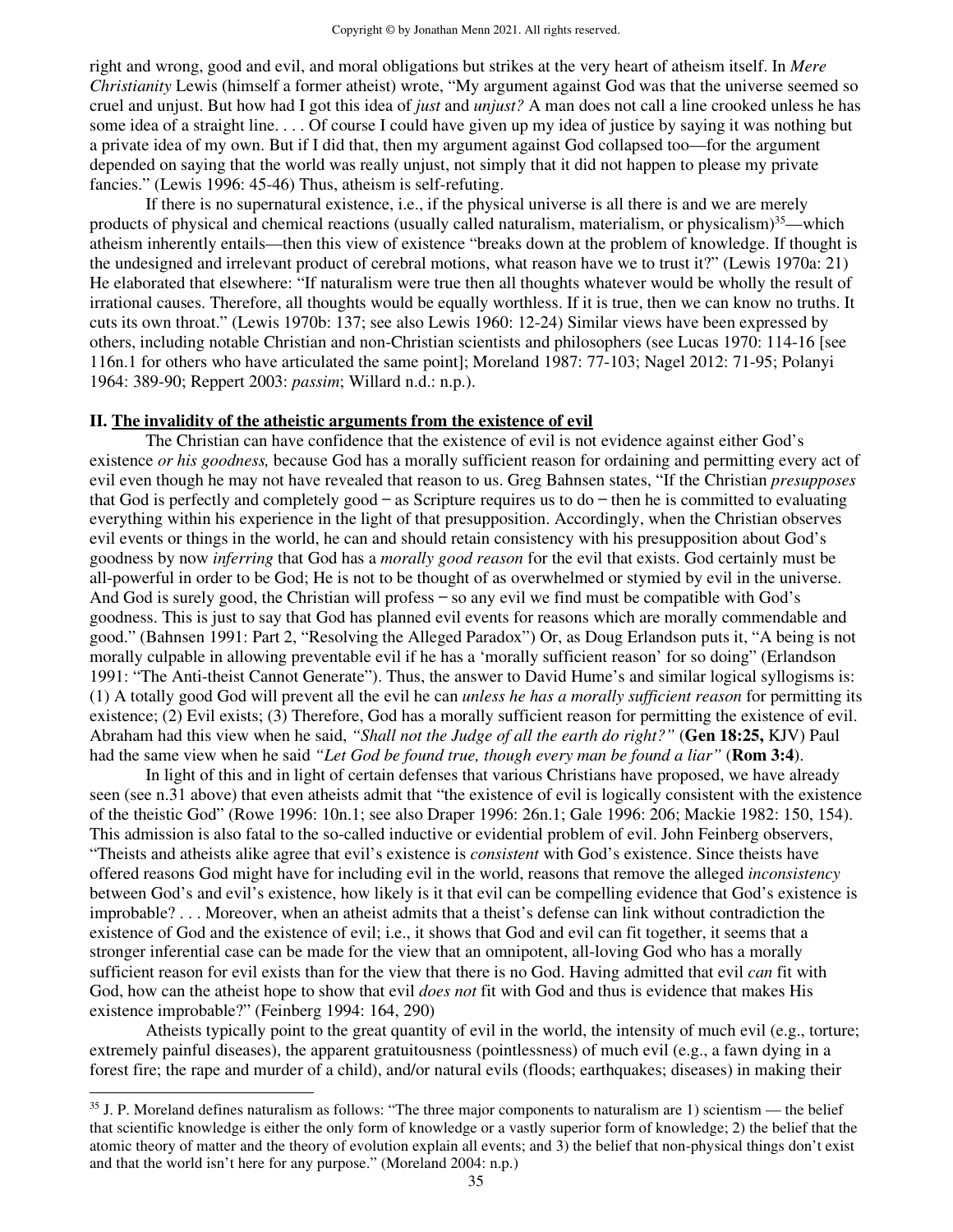inductive or evidential arguments for the improbability of God's existence. The problem, however, is that the atheists' arguments are based on the hidden premise that God does not have a morally sufficient reason for allowing these sorts of evil, but that is just an assertion that cannot be proven. Further, there is "another implicit assumption *inside* the first hidden premise. The assumption is—'if *I* can't see any reasons God might have for permitting that evil . . . then probably he doesn't have any.' But that premise is obviously false. . . . A God who is infinitely more powerful than us would also be infinitely more knowledgeable than us. So the rejoinder to the skeptic is 'If God is infinitely knowledgeable—*why* couldn't he have morally sufficient reasons for allowing evil *that you can't think of*?' To insist that we know as much about life and history as all-powerful God is a logical fallacy." (Keller 2013: 97-98) Since atheists are unable to prove that God has *no* morally sufficient reasons for allowing various evils, their inductive or evidential "probability" arguments of necessity must fail. A multitude of other reasons show that these inductive or evidential arguments cannot get off the ground:

In making any inductive argument or judgment as to the probability of something (i.e., the existence of God), "one must base it [the argument or judgment] on total evidence relevant to the theory" (Feinberg 1994: 290). Indeed, "it is impossible to calculate the probability of a given hypothesis without incorporating background information" (Ibid.: 164). This is crucial since "what may be improbable on one piece or set of evidence may be probable on another" (Ibid.: 213). In other words, "anyone who uses an inductive argument . . . against theism, must offer good reasons *apart from evil's existence* that God doesn't exist. . . . Without it, appeal to evil's existence alone accomplishes nothing more than reinforcing a foregone conclusion." (Ibid.: 182, emph. added) This fact essentially renders the atheist's argument from evil invalid, because atheists do *not* incorporate background information or evidence relevant to God's existence. Instead, their argument "appeals to only one kind of evidence [the existence of evil itself] in making its assessment" (Ibid.: 290).

The background information or evidence that is needed in order to make a valid argument or probability judgment concerning God's existence, would include but not be limited to: the uniqueness of the Bible; the implausibility of the universe coming into existence by itself; the implausibility of life coming from nonliving matter; the implausibility of mind and consciousness coming from non-sentient beings; the inability of non-sentient forces to account for abstract universals like logic, truth, values, right and wrong; evidence of design throughout the universe; fulfilled prophecy; the resurrection of Jesus Christ; evidence of miracles; and experiences of divine and supernatural encounters. Feinberg concludes, "It may well turn out that something in that background information makes the probability that theism is correct so high that the fact of evil cannot make it improbable" (Ibid.: 164). However, the atheists' failure to factor in any of this evidence and background information makes it impossible to even begin an argument concerning the probability of the existence of God. The fact of evil, standing alone, has no evidential value whatsoever in trying to assess the probability of God's existence.

The importance of considering background evidence concerning God's existence in answering the problem of evil is relevant for another important reason. John Feinberg points out that "when the atheist charges that evil is evidence against the probability that God exists, the theist should ask, 'Evidence against which God?' Until the atheist specifies which conception of God is under attack, and until the theist specifies which God he is defending, it will be very difficult, if not impossible, to assess the success of either the attack or the defense." (Feinberg 1994: 285) In answering the atheist's attack, it is therefore legitimate to look to the Bible and the data contained in the Bible concerning both God and evil. This is particularly true since the atheist's contention has its source, at least in part, in biblical revelation (i.e., the concept of an omnipotent, omniscient, and good God). K. Scott Oliphint states, "Since the objector presents the problem as one intrinsic to Christianity, there is no fallacy or logical breach if one answers the objection from the same source in which the alleged problem itself, including the characteristics of God, is found" (Oliphint 2013: 174-75).<sup>36</sup> The objector's own beliefs about what he or she thinks God is like and what he or she thinks God would or should do about evil are completely irrelevant (Feinberg 1994: 18; Oliphint 2013: 175).

• The atheist's argument is also invalid for a related reason: it is nothing but an assertion of what God would or should do, or, to put it another way, it postulates that, if God exists, reality would or should be

<sup>&</sup>lt;sup>36</sup> It is for that reason that K. Scott Oliphint proposes the proposition, "Adam responsibly and freely chose to disobey God, to eat the forbidden fruit, after which time he and all of creation fell," to resolve the alleged incompatibility between the existence of an omnipotent, omniscient, good God and the existence of evil, instead of the more generic proposition, "God has a morally sufficient reason for allowing evil" (Oliphint 2013: 172). The Westminster Confession of Faith speaks of Adam's ability to freely choose as follows: "Man, in his state of innocency, had freedom, and power to will and to do that which was good and well pleasing to God; but yet, mutably, so that he might fall from it." (Westminster 1647: 9.2)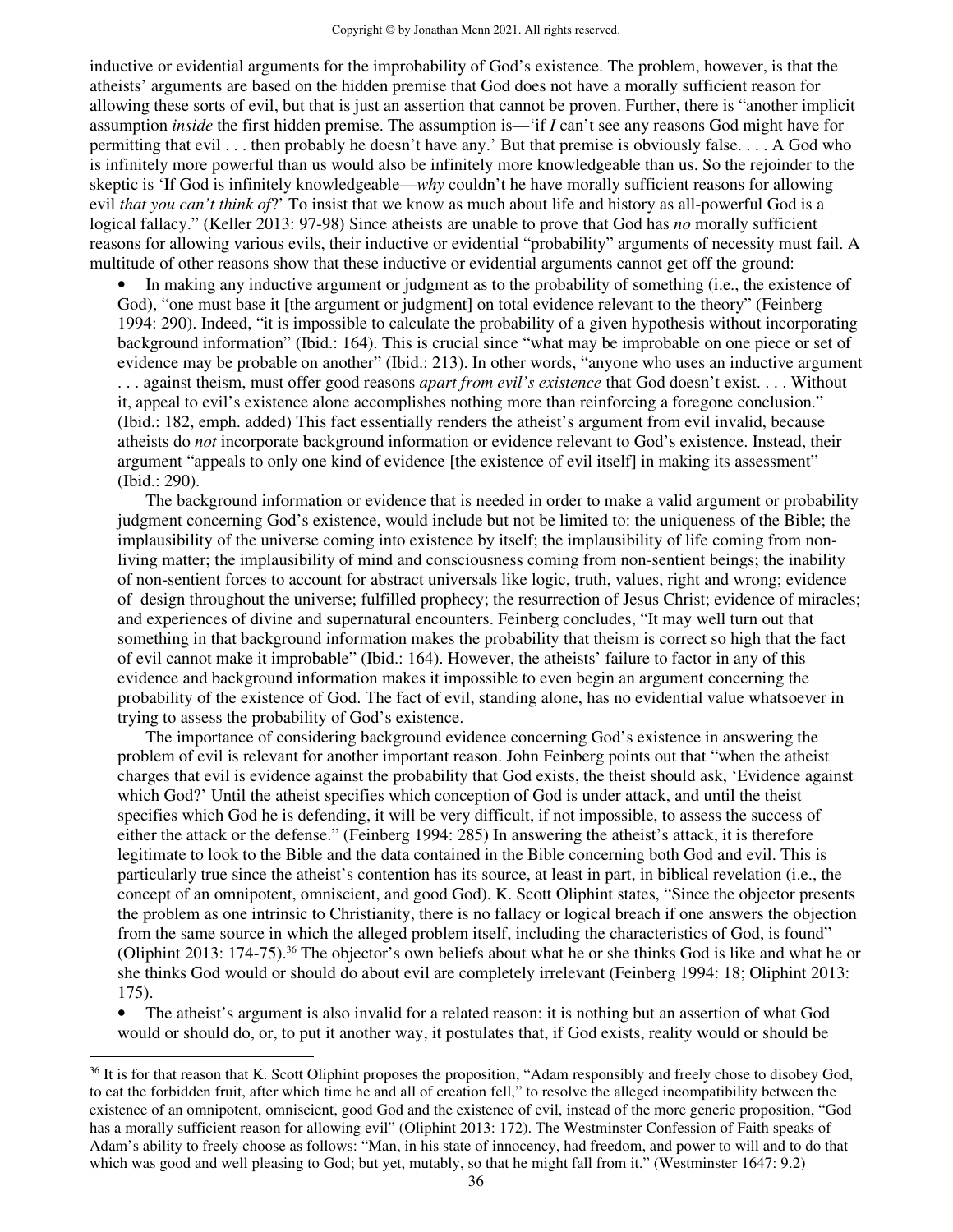considerably different from what it is. None of that is based on any empirical or observed data at all. Although we can observe many different kinds, amounts, and intensities of evil in the world, "our common experience does not include information about all the interconnections of the evil in question to other evils or goods. . . . Empirically, we can observe many evils, but we cannot observe the evaluation of them, nor can we observe God's relation to them, whatever it is. Hence, if we proceed solely from empirical data, it appears that the most we can conclude by this sort of inductive argument is that there will likely be more instances of evil. But clearly, that inductive generalization proves nothing about God and/or His relation to evil in our world. . . . The only empirical data appealed to are instances of evil. Those instances in themselves do not contain empirical evidence of how they should be evaluated (too much, gratuitous, etc.) or how they relate to God." (Feinberg 1994: 269, 288) The atheist's position amounts to the assumption that "one knows what God should and would think and do, just because one thinks she knows what she would think and do if she were God" (Feinberg 1994: 178). As Bruce Reichenbach puts it, "The atheologian's argument seems to proceed along the illicit lines that since *we* could have prevented the suffering, *God* could have prevented the suffering" (Reichenbach 1982: 37-38). The arrogance of such a claim is astounding, particularly since "they cannot provide the evidence needed to show that God could have prevented the suffering without losing a greater good." (Ibid.: 37). In short, the entire atheistic argument amounts to a hypothesis of what the atheist thinks God would or should do and various auxiliary assumptions the atheist assumes to be true (e.g., there is too much evil; there is pointless or gratuitous evil; God should remove evil; God could remove evil without forfeiting a greater good or causing greater harm). The atheist's hypothesis and auxiliary assumptions are all inherently subjective and inferential and none of them is based on any empirical facts or known truths at all!

• The fact is, God has *infinitely* greater knowledge than we have, has an *infinitely* greater vision and frame of reference, and is *infinitely* wiser than we are. Stephen Wykstra analogized our understanding of God's reasons for allowing evil and suffering to the likelihood of a one-month-old infant trying to understand his parents' purposes in allowing him to experience pain, which is to say it is not likely at all. The gap between our abilities and understanding compared to God's is actually infinitely greater than that between a onemonth-old infant and his or her parents. Wykstra's point is that "the disparity between our cognitive limits and the vision needed to create a universe gives us reason to think that if our universe is created by God it is expectable that . . . if there are God-purposed goods [connected to evil and suffering], they would often be beyond our ken" (Wykstra 1996: 139-40; see also Plantinga 1996: 75-76 ["An evil is *inscrutable* if it is such that we can't think of any reason God (if there is such a person) could have for permitting it. . . . If theism is true we would expect that there would be inscrutable evil. Indeed, a little reflection shows there is no reason to think we could so much as grasp God's plans here, even if he proposed to divulge them to us. But then the fact that there is inscrutable evil does not make it improbable that God exists."]). Biblically, this is certainly true inasmuch as *"the secret things belong to the Lord our God"* (**Deut 29:29**), now *"we walk by faith, not by sight"* (**2 Cor 5:7**), and *"now we see in a mirror dimly, but then face to face; now I know in part, but then I will know fully just as I also have been fully known"* (**1 Cor 13:12**).

William Alston elaborates this; after discussing many possible reasons why God might allow evil and suffering, he states, "Even if we were fully entitled to dismiss all the alleged reasons for permitting suffering that have been suggested, we would still have to consider whether there are further possibilities that are undreamt of in our theodicies. Why should we suppose that the theodicies thus far excogitated, however brilliant and learned their authors, exhaust the field? . . . Since it is in principle impossible for us to be justified in supposing that God does not have sufficient reasons for permitting E [evil] that are unknown to us, and perhaps unknowable by us, no one can be justified in holding that God could have no reasons for permitting the Bambi [William Rowe's postulated fawn who dies in a fire] and Sue [the rape, beating, and murder of a five-year-old girl] cases, or any other particular cases of suffering. . . . Even if . . . my opponent could definitively rule out all the specific suggestions I have put forward, she would still face the insurmountable task of showing herself to be justified in supposing that there are no further possibilities for sufficient divine reasons. That point by itself would be decisive." (Alston 1996: 119) Timothy Keller observes, "If an all-powerful and all-wise God were directing all of history with its infinite number of interactive events toward good ends, it would be folly to think we could look at any particular occurrence and understand a millionth of what it will bring about" (Keller 2013: 101). In short, "theists need not have any hypothesis about why God would permit evil in order to be rational. They can say that God has a reason but it is beyond us. That would be consistent with Christianity's belief that God's knowledge is far beyond ours. It is not irrational thinking either, because we often rationally continue to believe something without knowing how to explain it. For example, one may reasonably trust the laws of chemistry, even if a particular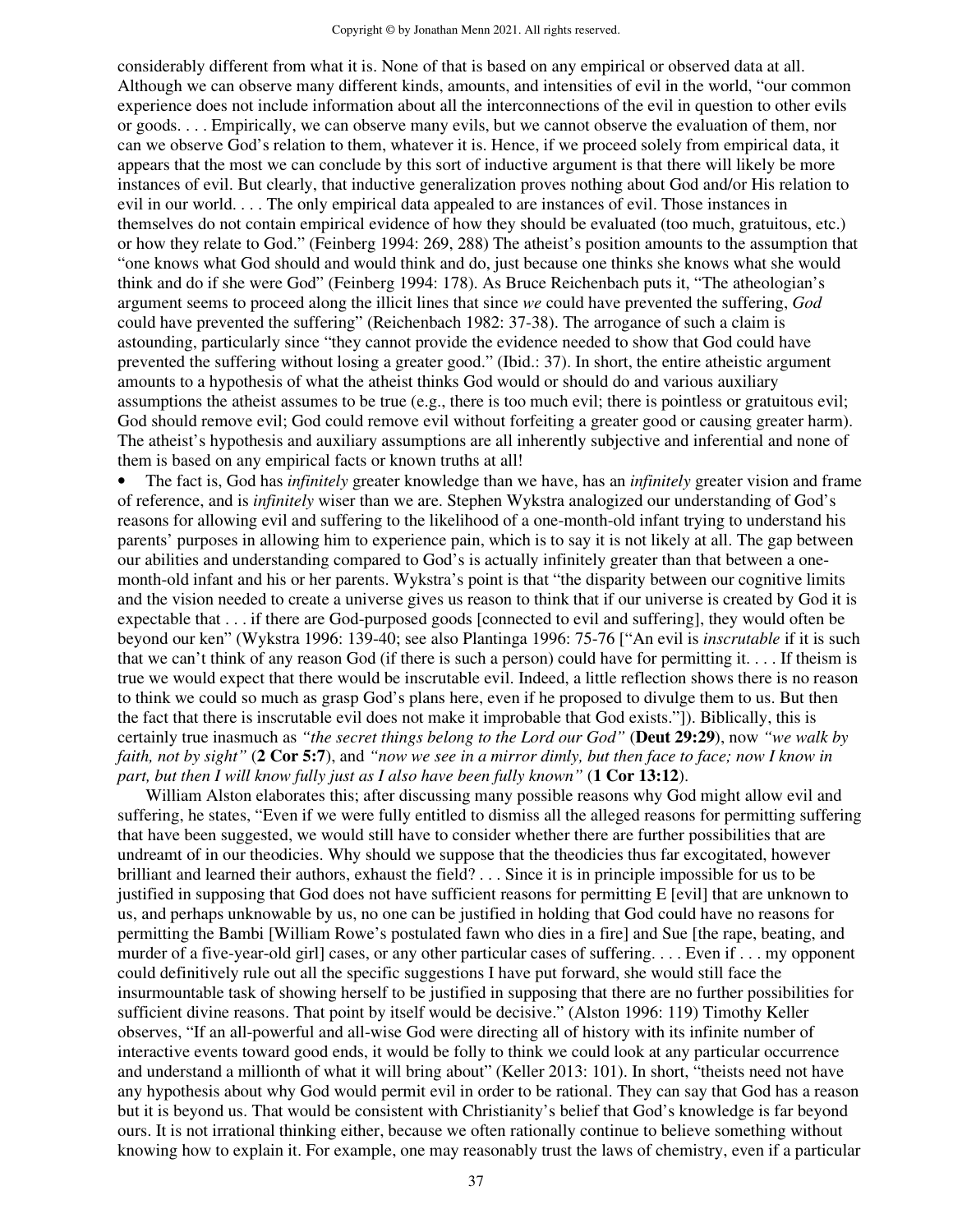experiment went awry and one cannot explain why." (Feinberg 1994: 220)

Even David Hume, the originator of the modern "problem of evil," admitted that it is likely we would *not* know God's reasons for allowing evil and suffering: "such a limited intelligence must be sensible of his own blindness and ignorance, and must allow, that there may be many solutions of those phenomena [evil and suffering], which will for ever escape his comprehension" (Hume 1779: part 11, 200). The book of Job alone should tell us that "it is both futile and inappropriate to assume that any human mind could comprehend all the reasons God might have for any instance of pain and sorrow, let alone for all evil" (Keller 2013: 95). Since that is the case, it is impossible for an atheist to make a valid argument that the existence, quantity, intensity, and apparent gratuitousness of evil renders God's existence improbable.

• Concerning natural evils (e.g., earthquakes, floods, genetic malfunctions, diseases), ultimately the natural order went awry because of humanity's fall into sin (**Gen 3:17-19; Rom 8:20-22**). John Frame states, "Natural evil is a curse brought upon the world because of moral evil. It functions as punishment to the wicked and as a means of discipline for those who are righteous by God's grace. It also reminds us of the cosmic dimensions of sin and redemption [see **Col 1:20**]." (Frame 2008: 142) In other words, neither human beings nor the natural order are in the "very good" state in which God made them (**Gen 1:31**) but are corrupted and disordered because of humanity's disobedience to God. It is, therefore, disingenuous to blame God for natural evils and disasters.

Beyond that, God created a world in which human beings and other creatures can live and function adequately. The world is run by various natural processes that fit the creatures God placed in it. Sometimes these natural processes produce harmful effects. However, "it is foolish to jettison processes that work well most of the time for the sake of the relatively few times they malfunction and result in evil, especially when we have no idea of what we might get in their place" (Feinberg 1994: 149). Richard Swinburne also points out, "There must be naturally occurring evils (i.e. evils not deliberately caused by men) if men are to know how to cause evils themselves or are to prevent evil occurring. And there have to be *many* such evils, if men are to have knowledge, for as we saw, sure knowledge of what will happen in future comes only by induction from many past instances. . . . Suppose that men are to have the choice of building cities along earthquake belts, and so risking the destruction of whole cities and their populations hundreds of years later, or of avoiding doing so. How can such a choice be available to them unless they know where earthquakes are likely to occur and what their probable consequences are? And how are they to come to know this, unless earthquakes have happened due to natural and unpredicted causes, like the Lisbon Earthquake of 1755? . . . The evils which have naturally befallen animals provide a huge reservoir of information for men to acquire knowledge of the choices open to them, a reservoir which men have often tapped—seeing the fate of sheep, men have learnt of the presence of dangerous tigers; seeing the cows sink into a bog, they have learnt not to cross that bog, and so on." (Swinburne 1979: 207, 208, 209)

Further, the very thing that is beneficial about natural phenomena can also be detrimental, e.g., water is necessary for life but one can drown in it; gravity is necessary but can result in injury or death when someone falls or avalanches occur. The beneficial aspects are so essential to life as we know it that to change these phenomena and processes would fundamentally change life and the world itself. Bruce Reichenbach notes, "What would it entail to alter the natural laws regarding digestion so that arsenic or other poisons would not negatively affect the human constitution? Would not either arsenic or the human physiological composition or both have to be altered such that they would, in effect, be different from the present objects which we now call arsenic or human digestive organs? To change the actual world sufficiently to eliminate natural evils, and therefore to instantiate a possible world with different natural laws, would necessarily entail a change in existing objects themselves. They would have to be different in some essential respects, such that with different essential properties they would become different things altogether. Fire would no longer burn or else many things would have to be by nature non-combustible; lightning would have to have a lower voltage or else a consistent repulsion from objects; wood would have to be penetrable so that limbs or trees would not injure. . . . The introduction of different natural laws affecting human beings in order to prevent the frequent instances of natural evil would entail the alteration of human beings themselves." (Reichenbach 1982: 110-11)

• Concerning the apparent gratuitousness or pointlessness of much evil (e.g., Rowe's Bambi and Sue examples), Reichenbach observes, "The atheologian's argument claims that instances of suffering which are seemingly or apparently pointless are in fact or likely pointless, for we do not know of any higher good to which they are a means. But this constitutes an appeal to ignorance; that we know of no higher good does not entail that there is no higher good or that one is unlikely. . . . He argues that even if the fawn's suffering is not really pointless, it is not reasonable to hold this to be the case in all instances of apparently pointless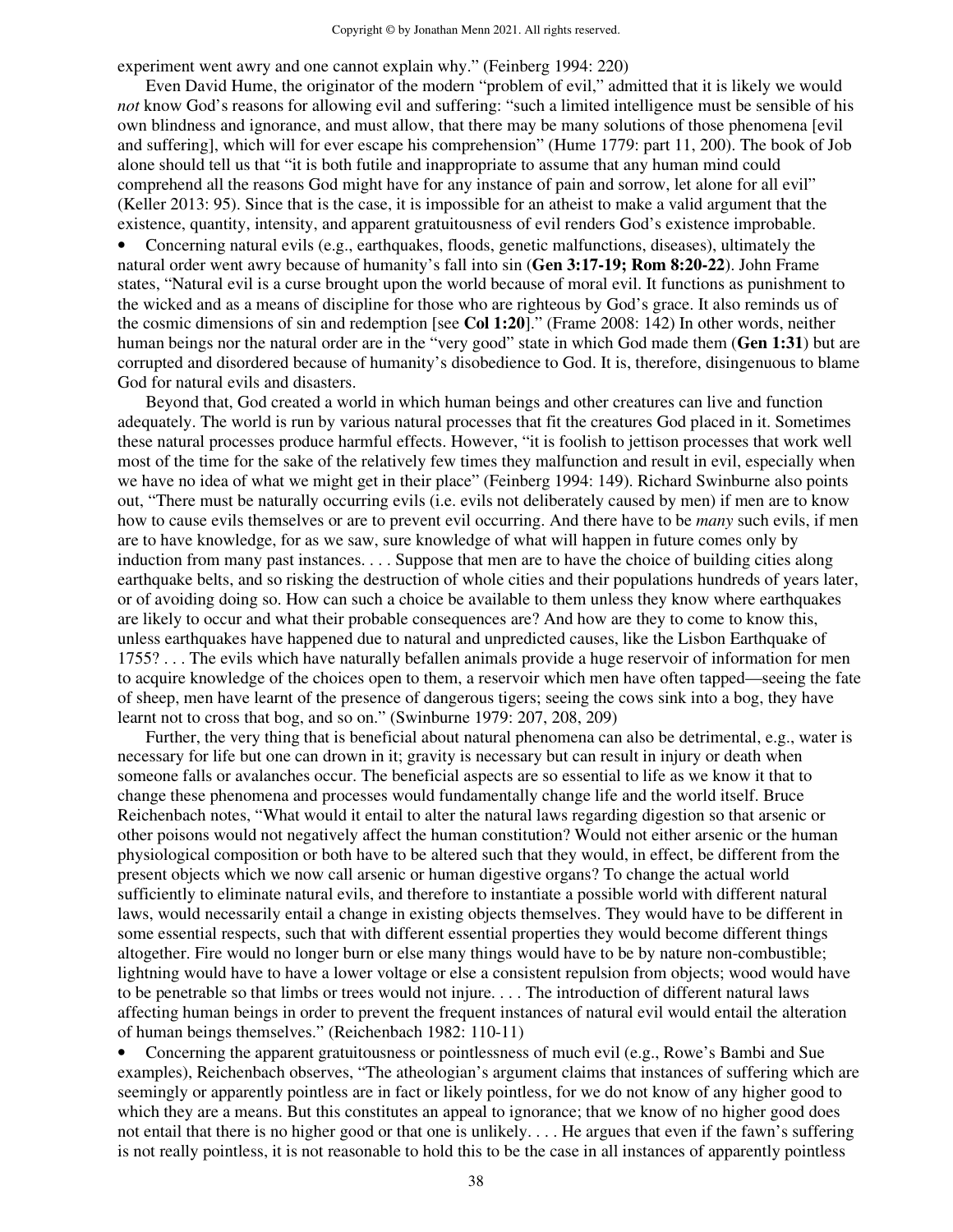suffering. But this begs the question; what needs to be shown is that there are such cases." (Reichenbach 1982: 38; see also Trau 1986: 485-89) Feinberg adds, "One must first show that there are *any* cases of *genuinely* pointless suffering before we can believe that some of the many instances of *apparently* pointless suffering are really pointless. . . . That will be a hard challenge to meet, especially because of our limited knowledge. Atheists will not likely do better than produce some evidence that a specific evil is probably genuinely pointless, but 'probably pointless' is not enough to answer Reichenbach's objection about question begging." (Feinberg 1994: 180)<sup>37</sup>

Timothy Keller notes, "In the field of chaos theory, scientists have learned that large, macroscopic systems—such as weather—can be sensitive to the tiniest changes. The classic example is the claim that a butterfly's fluttering in China would be magnified through a ripple effect so as to determine the path of a hurricane in the South Pacific. Yet no one would be able to calculate and predict the actual effects of the butterfly's flight. . . . If even the effects of a butterfly's flight . . . are too complex to calculate, how much less could any human being look at the tragic, seemingly 'senseless' death of a young person and have any idea of what the effects in history will be?" (Keller 2013: 100-01) Even atheist William Rowe admits, "It would seem to require something like omniscience on our part before we should lay claim to knowing that there is no greater good connected to the fawn's suffering in such a manner that an omnipotent, omniscient being could not have achieved that good without permitting that suffering or some evil equally bad or worse" (Rowe 1996: 4).

• Concerning the quantity of evil, "Judgments of how much evil is too much for a good God to allow depend on personal value judgments, not on demonstrative proof. Thus, it is impossible to prove there is too much gratuitous evil. Those predisposed against theism will think there is too much, whereas theists will think the amount acceptable. None of this, however, proves there is too much evil, nor can it. Hence, the opinions that there is too much or just enough cannot count as *evidence* against or for theism. If so, they present no problem for theism." (Feinberg 1994: 265)<sup>38</sup> As with the assertion that some evils are "pointless," given our cognitive finiteness (especially compared to God), the assertion that there is "too much" evil is just that—an assertion, not evidence, that permits no inference against the existence of a justifying reason that God may have. Hence, it is no evidence against the probability that God exists. From our perspective, less evil might seem possible and preferable, but from God's perspective and with his knowledge and wisdom of "how evil fits into God's overall plans and purposes and of how it interconnects with goods and other evils, we cannot be sure we would create any different world than the one we have. . . . If judgments are made about too much evil in ignorance of why things are as they are, it is dubious that we can make a convincing case that there really is too much evil." (Ibid.: 308) Further, different instances of evil of the same kind might be justified in entirely different ways. "We should not assume for two similar evils that God's purpose in allowing them is identical. . . . The consequence of it is that evils we think are surplus or too much may not at all be, because they may have a different purpose and explanation than we think." (Ibid.: 308-09)

• Finally, "God was not required to actualize any world at all, for His own existence is the highest good. . . . [A theist] does not need to show that our world is better than others or the best. . . . He merely explains that ours is one of those good possible worlds God could have created." (Feinberg 1994: 36, 142) Michael Peterson states, "Let us ponder for a moment whether our moral structures can condemn the very being who makes it possible for us even to exist, to be able to apprehend moral values in the first place, and to have the

 $37$  Keith Yandell states, "That there are evils whose morally sufficient points, ends, or purposes, if any, are not apparent does not entail that they have no such point, end, or purpose, because it is false that if they have such ends that fact would be apparent to us. It does not entail that they probably have no such point, for it is not the case that if they had a point, that fact probably would be apparent to us. It does not follow that it is reasonable to believe that they do not have a point, because it is false that it is reasonable to believe that they have no point because it is the case that it is not apparent to us that they have one." (Yandell 1989: 19-20)

<sup>&</sup>lt;sup>38</sup> There is a related point concerning the quantity and intensity of pain and suffering. "While in imagination we may attempt to add up all the pains of the animal and human populations in the world, in all places and at all times, such a sum of suffering does not and cannot exist. Pain is not accumulable . . . for that composite pain cannot be found in anyone's consciousness. There is no such thing as 'a sum of suffering' for the simple reason that no one suffers it." (Boyd 1999: 98- 99) The only one who suffers the sum of the anguish of this world "is God Himself; for He knows each of His children and all of His creatures with an immediacy more instant and acute than their own consciousness of themselves, and feels their suffering more deeply than they do in their own person. . . . If there is a sum of suffering, it is not made by a human mind, nor is it known in any human experience, but in the mind and heart of God. Only He can know the pain of this world, and only He can bear it. Yet it is we who complain of it! We hold it against Him as a reason for unbelief while all the time it is He who carries it in love and redeems it by an infinite compassion." (Ibid.: 99; see **Isa 53:3-12**)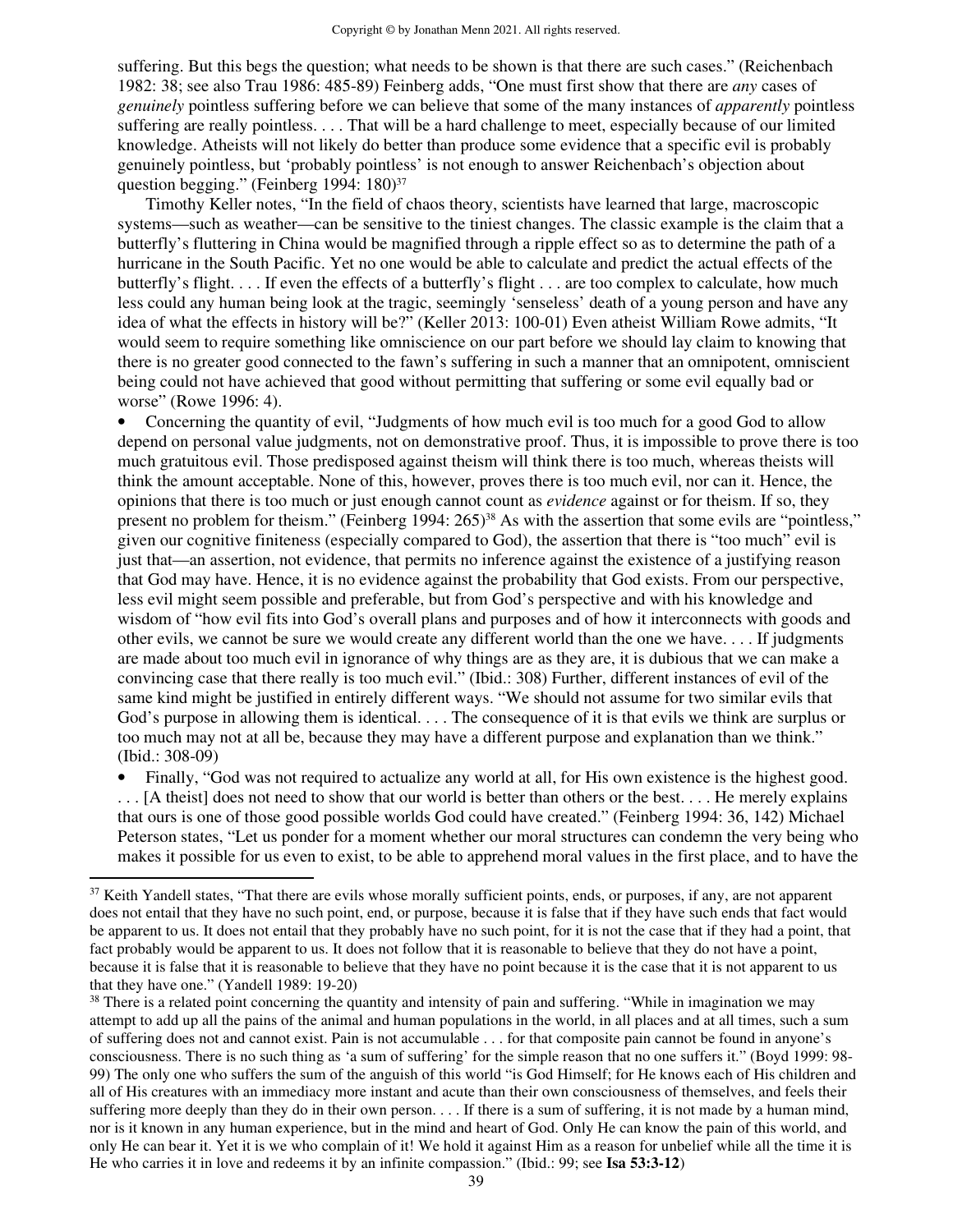significance of life which is lived within their ambit. Of course, we morally condemn those who lie, steal, and murder, but it is not at all clear that we must likewise condemn God for creating the context in which such evils can happen. Surely it accords with the very spirit of morality for God to create a moral context and a plurality of finite beings living within it." (Peterson 1982: 127) When moral or natural evils occur, "it is because we live in a sinful, fallen world. . . . His grace, which keeps more evil from happening than does, evidences His goodness since that grace is not owed." (Feinberg 1994: 148) We must remember, "God's power and love do not obligate Him to do every good thing that is possible. They only necessitate that whatever He does must be good and that if He fails to do something good that He apparently should do [e.g., remove evil], He must have a morally sufficient reason for not doing it." (Ibid.: 178) However, God is under no obligation, moral or otherwise, to tell us why he decides to do or not do something.

The Bible indicates that one day God will create a world in which there is no longer any pain, suffering, evil, death, or curse (**Rev 21:1, 4; 22:3**). So why didn't he start with that world since that world would be better than ours? Feinberg answers: "But better for what purpose? Presumably, God had many things He wanted to accomplish when He decided to create a world. There is no way for us to know that this other world would have accomplished those goals better than our world. Moreover, even if we think God's only purpose is to bring Himself glory, we do not know that dispensing with our world in favor of that future world would bring God more glory than He receives from this world plus the next." (Ibid.: 142) Since God evidently intended to create a world populated by non-glorified human beings (not superhumans or subhumans or "glorified" humans) and put them in a world where they could function, to prevent moral evil would probably require vast changes in the nature of human beings, and to prevent natural evil would probably entail significant changes in the natural order, such that God's plan of creating human beings like us in a natural world such as ours would be thwarted (see Feinberg 1994: 130-36, 149-54, 309-10). "Was God wrong to have these other goals? Only if they are evil themselves, and they are not." (Ibid.: 142) Therefore, "if God cannot conjointly remove evil and accomplish His other goal(s) for our world (i.e., it is logically impossible to do both), then He is not obligated to do both [i.e., he is not obligated to remove evil]" (Ibid.: 125). John Hick concludes that, by focusing on the amount of evil in the world, "Such critics as Hume are confusing what heaven ought to be, as an environment for perfected finite beings, with what this world ought to be, as an environment for beings who are in process of becoming perfected" (Hick 1977: 293-94).

#### **III. The relationship between a good God and the existence of sin and evil**

 There are several facets to God's relationship with sin and evil which must be borne in mind when we consider that God is omnipotent, omniscient, and totally good, yet has ordained and permitted sin and evil to exist.

## **A.** *God is sovereign over everything, and is actively at work accomplishing his plan*

The Bible depicts God as sovereign over everything and actively involved in all aspects of the life of the world; his plan is absolute and comprehensive, and he decrees and acts to bring that plan to completion (see **1 Chron 29:11-12; Job 12:13-25; Ps 103:19; Isa 40:21-26; 46:9-11; Dan 4:35; Acts 4:27-28; Rom 9:14-24; Eph 1:11; Rev 17:14-17**). This is known as the doctrine of God's *providence,* i.e., "that continued exercise of the divine energy whereby the Creator preserves all His creatures, is operative in all that comes to pass in the world, and directs all things to their appointed end" (Berkhof 1949: 181). For example, He creates mountains, creates wind, and makes dawn into darkness (**Amos 4:13**); He makes wind blow and water flow (**Ps 147:18**); He governs the sun, moon, and stars, and stirs up the sea (**Jer 31:35**); He governs the growth of plants (**Isa 41:19- 20**); He governs the animals (**Job 39**). God is also sovereign over and active in the affairs of people. For example, He is ultimately in charge of life and death, including birth defects, sickness, and death, including death of the "innocent" (**Gen 20:17-18; Exod 4:11; 2 Sam 12:15; Neh 9:6; Job 12:9-10; Isa 44:24; Ezek 24:15-18**); He raises some up and puts others down (**1 Sam 2:7**); He rules over the nations (**2 Chron 20:6; Ps 33:10-11; Isa 40:23-25**); He stirs up people's spirits, puts thoughts in their minds, and turns their hearts (**Ezra 6:22; Neh 2:12; 7:5; Ps 105:25; Isa 44:28; Hag 1:14**). His sovereignty includes sovereignty even over the sinful decisions of people (**Gen 45:5-8; Luke 22:22; Acts 2:23-24; 4:27-28; 13:27; Rev 17:17**). Consequently, the Bible tells us, *"Whatever the Lord pleases, he does, in heaven and in the earth"* (**Ps 135:6**). God states that he *"declare[s] the end from the beginning, and from ancient times things which have not been done, saying, 'My purpose will be established and I will accomplish my good pleasure. . . . Truly I have spoken; truly I will bring it to pass. I have planned it, surely I will do it.'"* (**Isa 46:10-11**)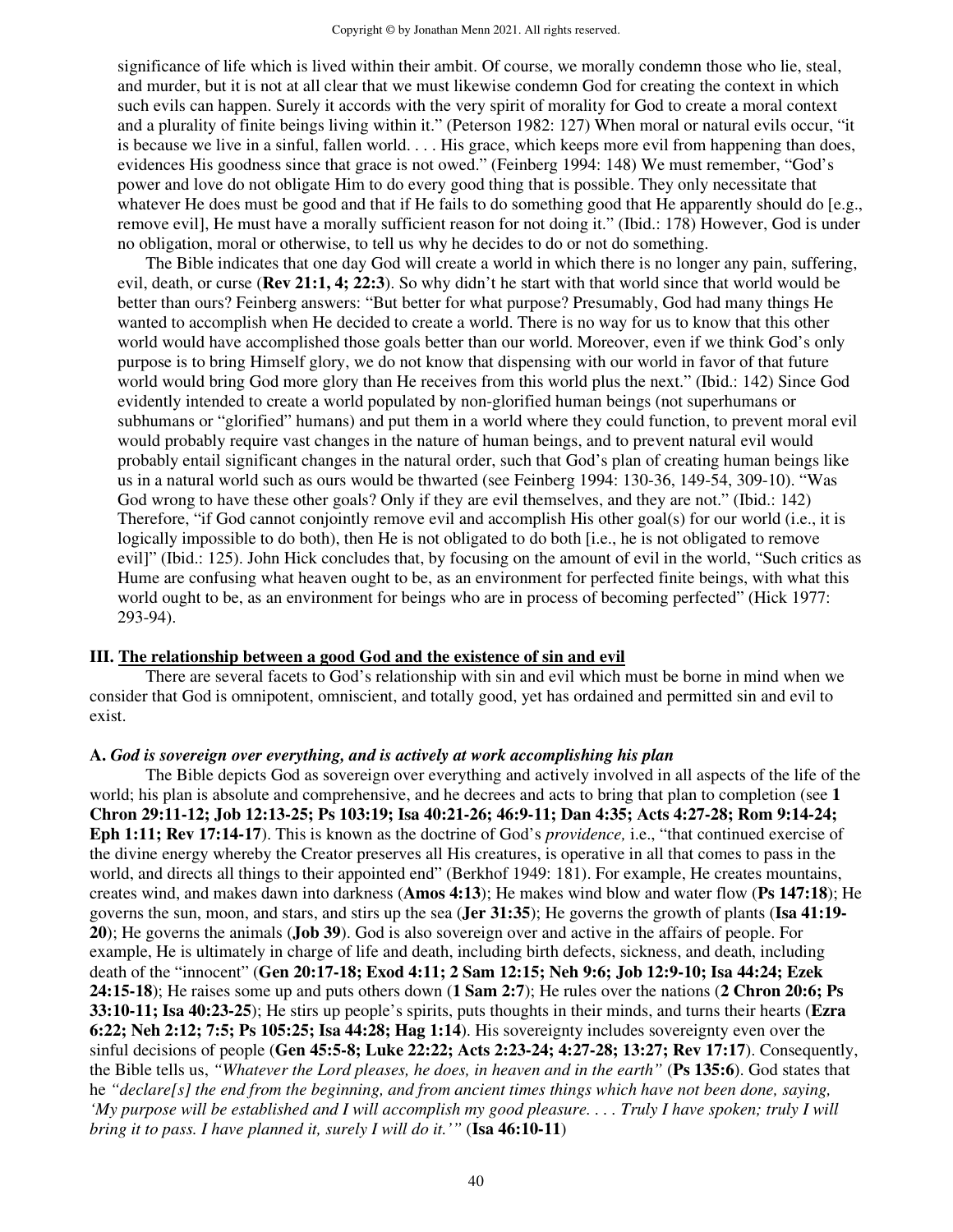## **B.** *God's sovereignty over events includes His sovereignty over sin and evil but not in a way that makes Him sinful or evil*

Many people try to shield God from *any* involvement with sin or evil (they attribute all evil either to Satan or to individual sin). However, the Bible presents a more nuanced and complex picture. On one hand, "Moral evil is not something God created when he created other things. It is not a substance at all. God created substances, including the world and the people in it. God intended that we could act, for he made us able to act. But he neither made our actions nor does he perform them. Hence, we cannot say that God intended there to be moral evil because we have it in our world. God intended to create and did create agents who can act; he did not make their acts (good or evil)." (Feinberg 2001: 788; see also Adams 1991: 59 ["He has decreed the existence of sin in such a way that men themselves freely (i.e., uncoerced and in accord with their own natures) become the authors of their sin"]; Koukl 2012: n.p.) In other words, God respects people's integrity *as human beings*. He does not control people as if they were puppets or program them as if they were robots. People are able to think their own thoughts and make real choices.

As mentioned above, "God's relationship with the world is comprehensive in scope: God is present and active wherever there is world. God does not create the world and then leave it, but God creates the world and enters into it, lives within it, *as God.* . . . God is present on every occasion and active in every event. From the macrocosmic to the microcosmic, there is no getting beyond the presence of God. God cannot be evicted from the world or from any creature's life. At the same time, God's presence does not mean either divine micromanagement or a divine will that is irresistible.<sup>39</sup>  $\dots$  The world retains its integrity as creature even while filled with the presence of the Creator. . . . God—who is other than the world—works relationally from within the world, and not on the world from without. . . . That is, both God and the creatures have an important role in the creative enterprise, and their spheres of activity are interrelated in terms of function and effect. . . . But, even more, God gives human beings powers and responsibilities in a way that *commits God* to a certain kind of relationship with them. This commitment entails a divine constraint and restraint in the exercise of power within the creation. For example, God will not do the procreating of animals or the bearing of fruit seeds in any unmediated way. More ominously, human beings have been given the freedom to destroy themselves, though this stands against the will of God for them. This commitment to give power and responsibility over to the creature results in an ongoing divine dependence upon creatures<sup>40</sup> in and through whom God will work in the life of the world." (Fretheim 2005: 23-24, 26, 27; see also Berkhof 1949: 188-90) In keeping with this dual explanation of events, Paul tells Christians to *"work out your salvation with fear and trembling, for it is God who is at work in you, both to will and to work for His good pleasure"* (**Phil 2:12-13**).

Given God's comprehensive sovereignty, plan, and his active involvement in the world while at the same time humans retain their integrity as human beings, the Bible repeatedly presents a *dual explanation* for events: God is sovereign and has ordained all events (that, in one sense, is a full explanation for all events); yet that is compatible with and does not in any way diminish people's responsibility for the choices they make and the things they do (that, in another sense, is also a full explanation for all events).<sup>41</sup> This is known as the doctrine of *concurrence,* i.e., "the co-operation of the divine power with all subordinate powers, according to the preestablished laws of their operation, causing them to act and to act precisely as they do" (Berkhof 1949: 187). This doctrine implies two things: "(1) That the powers of nature do not work by themselves, that is, simply by their own inherent power, but that God is immediately operative in every act of the creature. This must be maintained in opposition to the deistic position. (2) That second causes are real, and not to be regarded simply as the operative power of God. . . . This should be stressed over against the pantheistic idea that God is the only

<sup>&</sup>lt;sup>39</sup> There are different senses to the meaning of God's "will." His revealed or preceptive will may, indeed, be resisted by people; however, his secret or decretive will cannot be resisted (see paragraphs III. B.-E.).

 $^{40}$  When Fretheim speaks of God's "dependence" on creatures, it must be understood that he is referring only to the fact that God acts *through* his creatures, not immediately and directly: "There is no absolute principle of self-activity in the creature, to which God simply joins His activity. In every instance the impulse to action and movement proceeds from God. There must be an influence of divine energy before the creature can work. . . . God causes everything in nature to work and to move in the direction of a pre-determined end. So God also enables and prompts His rational creatures, as second causes, to function, and that not merely by endowing them with energy in a general way, but by energizing them to certain specific acts." (Berkhof 1949: 189)

<sup>&</sup>lt;sup>41</sup> K. Scott Oliphint remarks, "It is difficult to see how one thing, like God's condescending providence, could bring together both the decree of God and the free act of Adam as a part of that decree. But surely, in a world in which God, in Christ, takes on a human nature all the while remaining God, it is no conceptual stretch to assert such a thing of God and his providence. That is, just as the person of Christ combines the divine and human without losing the essential properties of each, so also providence combines the divine (decree) and human (decision) in such a way that no essential properties are lost in each of them." (Oliphint 2006: 301)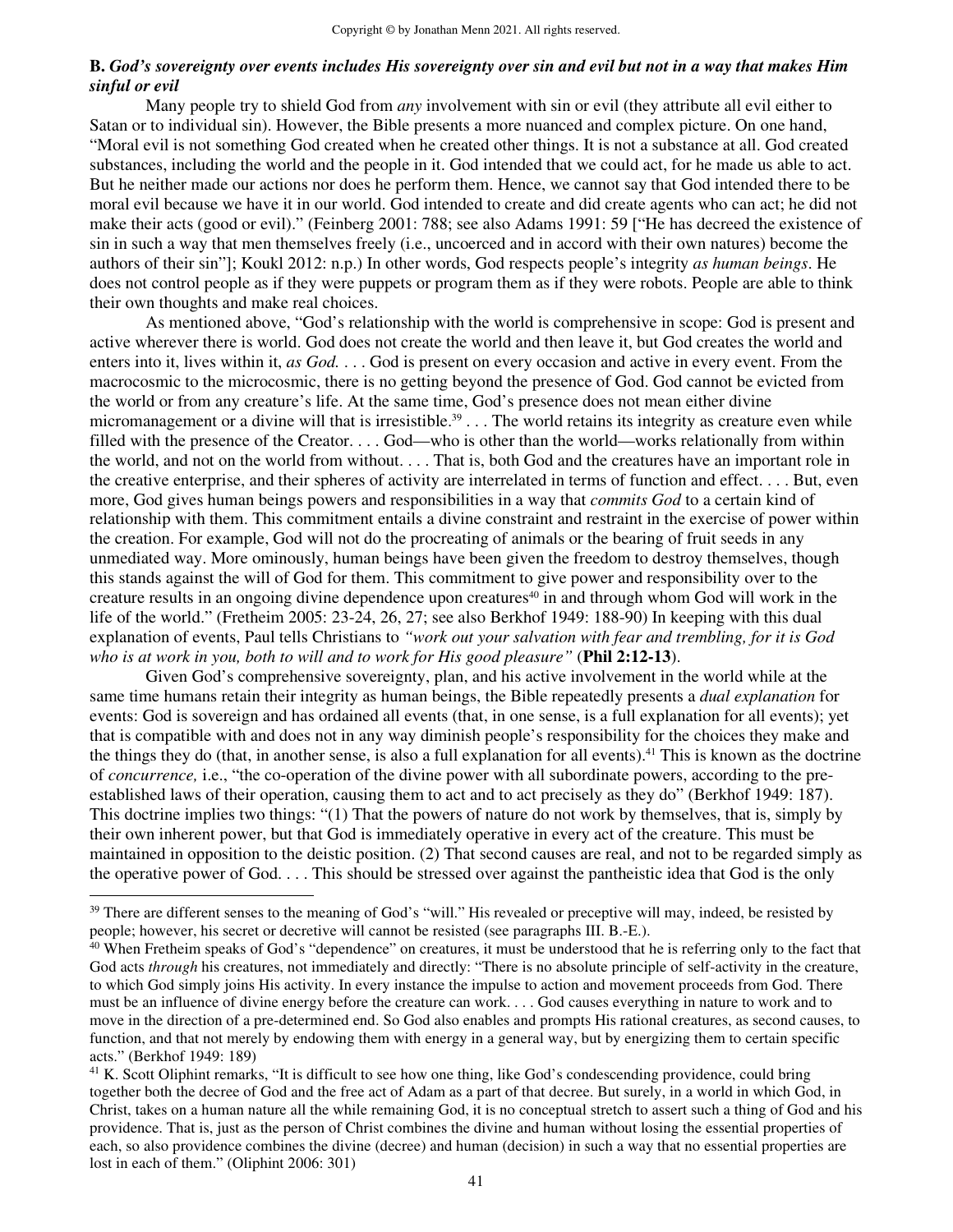agent working in the world." (Ibid.) $42$ 

The Westminster Confession of Faith (1647) summarizes the situation this way: "3.1. God from all eternity, did, by the most wise and holy counsel of His own will, freely, and unchangeably ordain whatsoever comes to pass; yet so, as thereby neither is God the author of sin, nor is violence offered to the will of the creatures; nor is the liberty or contingency of second causes taken away, but rather established. . . . 5.2. Although, in relation to the foreknowledge and decree of God, the first Cause, all things come to pass immutably, and infallibly; yet, by the same providence, He orders them to fall out, according to the nature of second causes, either necessarily, freely, or contingently. . . . 5.4. The almighty power, unsearchable wisdom, and infinite goodness of God so far manifest themselves in His providence, that it extends itself even to the first fall, and all other sins of angels and men; and that not by a bare permission, but such as has joined with it a most wise and powerful bounding, and otherwise ordering, and governing of them, in a manifold dispensation, to His own holy ends; yet so, as the sinfulness thereof proceeds only from the creature, and not from God, who, being most holy and righteous, neither is nor can be the author or approver of sin." (Westminster 1647: 3.1; 5.2, 4)

Let us explain this. Given this relationship that God has with people and the world, the Bible's writers "do not shy away from making Yahweh himself in some mysterious way (the mysteriousness of which safeguards him from being himself charged with evil) the 'ultimate' cause of many evils. . . . God does not stand behind evil action in precisely the same way that he stands behind good action. . . . A certain distance is preserved between God and his people when they sin. . . . In short, although we may lack the categories needed for full exposition of the problem, *nevertheless we must insist that divine ultimacy stands behind good and evil asymmetrically.*" (Carson 1994: 28, 36-37) This interdependent divine-human interrelationship entails at least two things: (1) "This is a relationship of unequals; it is an asymmetrical relationship. God is God and we're not." (Fretheim 2005: 16) This means there is a difference in metaphysical level and status between God as creator and us as creatures. This difference between levels might be analogized to the difference between a playwrite and a character in a play. In "Macbeth," Macbeth killed Duncan. "Shakespeare wrote the murder into his play. But the murder took place in the world of the play. . . . We sense the rightness of Macbeth paying for his crime. But we would certainly consider it very unjust if Shakespeare were tried and put to death for killing Duncan. . . . Indeed, there is reason for us to praise Shakespeare for raising up this character, Macbeth, to show us the consequences of sin." (Frame 2008: 162-63) Because of the different levels of reality between God and us, God's prerogatives as "playwrite" (e.g., creator, sustainer, lawgiver, judge, savior) are far greater than ours. While this analogy is not exact (we, after all, are real while Macbeth is not), this metaphysical difference in levels between God and us suggests a moral difference, which "may explain why the biblical writers, who do not hesitate to say that God brings about sin and evil, do not accuse him of wrongdoing" (Ibid.: 163).<sup>43</sup> (2) It is a paradox that defies complete definition or understanding. Nevertheless, given the existence of an omnipotent, omniscient, omnipresent God who has a plan for the world, is sovereign, and is actualizing His plan, and given creatures who have the ability to make real choices and take real actions for which they are responsible, the relationship between God and His creatures as described above *could not be otherwise*.

God ultimately is responsible for evil in that He is sovereign over everything, declares *"the end from the beginning"* (**Isa 46:10**), and has ordained an all-comprehensive plan for the whole of creation, including the evil, that He is accomplishing (**Prov 16:4; Isa 46:8-11**). However, God's "asymmetric" relationship behind good and evil means that "God stands behind evil in such a way that not even evil takes place outside the bounds of his sovereignty, yet the evil is not morally chargeable to him: it is always chargeable to secondary agents, to secondary causes. On the other hand, God stands behind good in such a way that it not only takes place within the bounds of his sovereignty, but it is always chargeable to him, and only derivatively to secondary agents." (Carson 1990: 213) In other words, God is not responsible for evil in such a way that He is the author of the *evilness* of the evil or the *sinfulness* of sin. Thus, Dennis Johnson states that "although the destructive judgments revealed in the trumpet cycle [of Revelation] come from the heavenly altar by the purpose of God [**Rev 8:1-19**], the blame for the earth's destruction falls not on the holy Creator but on those who seduce human beings into resisting him and his Christ, sowing seeds of avarice, suspicion, competition, and hostility that violate the world and its inhabitants [**Rev 8:20-21**]" (Johnson 2001: 154n.13; see also **Gen 4:1-7; Isa 10:5- 16; Hab 1:1-11; Hag 1:5-11; Acts 2:22-24**).

Berkhof puts it like this: "There is not a single moment that the creature works independently of the will

 $42$  Appendix 2 is a table showing multiple examples from the Bible of the same events being attributed both to God and to secondary agents.

<sup>43</sup> In light of the fundamental metaphysical difference in *levels* between God and us, and therefore the fundamentally different *roles* God and we play in the drama of existence, Keith Yandell states, "What God can allow compatible with his goodness is not what we can allow compatible with ours" (Yandell 1989: 30).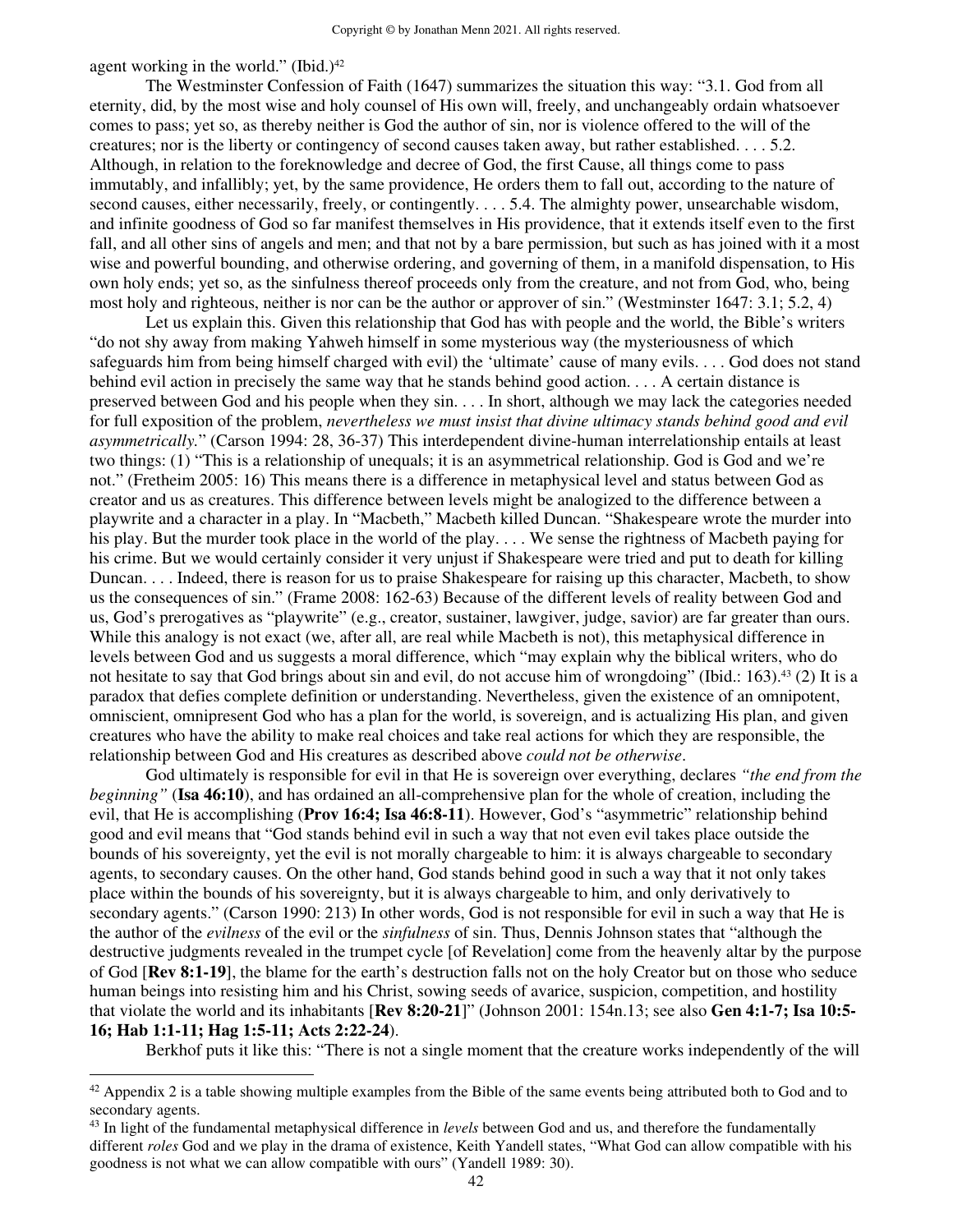and the power of God. It is in Him that we live *and move* and have our being, Acts 17:28. This divine activity accompanies the action of man at every point, but without robbing man in any way of his freedom. The action remains the free act of man, an act for which he is held responsible. This simultaneous concurrence does not result in an identification of the *causa prima* [primary cause] and the *causa secunda* [secondary cause]. In a very real sense the operation is the product of both causes. Man is and remains the real subject of the action. Bavinck illustrates this by pointing to the fact that wood burns, that God only causes it to burn, but that formally this burning cannot be ascribed to God but only to the wood as subject" (Berkhof 1949: 189)

**James 1** describes how sin arises. **Jas 1:2, 12** commend people who encounter and persevere in various "trials." **Jas 1:13-15** then states, *"Let no one say when he is tempted, 'I am being tempted by God'; for God cannot be tempted by evil, and He Himself does not tempt anyone. But each one is tempted when he is carried away and enticed by his own lust. Then when lust has conceived, it gives birth to sin; and when sin is accomplished, it brings forth death."* The words "trial" and "tempt" are cognates, i.e., the noun and verb forms of the same root Greek word (*peirasmos* [trial] and *peirazō* [tempt]). The context provides the distinction: God places us in circumstances to test or try us—including circumstances where we may be tempted to sin and circumstances where he knows we will, in fact, sin—*yet he does not induce us to sin*. Rather, the temptation to sin comes from within man or from a secondary source such as Satan, and the willing to sin comes from within man: "Morally evil deeds stem from human desires. Desires in and of themselves are not evil nor do they perform the evil . . . but when they are aroused so as to lead us to disobey God's prescribed moral norms, then we have sinned. Desires are not the only culprit, however, for will, reason, and emotion, for example, enter into the process. But James says temptation and sinful deeds start with our desires." (Feinberg 2001: 789)

We see this when we consider how sin and evil entered the world. God created the world without sin or evil in a state that was *"very good"* (**Gen 1:31**). God created human beings *"in the image of God"* (**Gen 1:26- 27**). He gave them the ability to reason and have emotions, desires, intentions, the ability to choose, and the capacity for bodily movement, all of which we may use for good (or evil). He blessed the man and woman (**Gen 1:28**), spoke to them, had fellowship with them (**Gen 1:28-30; 2:16-17, 19; 3:8-9**), and placed them in an ideal environment (**Gen 2:8-15**). God specifically told Adam not to eat from the tree of the knowledge of good and evil and even warned him of the consequences if he did (**Gen 2:16-17**). Sin entered the world when Adam and Eve disobeyed God and rebelled against him by eating the fruit (**Gen 3:1-6**). **Gen 3:6** recounts how sin sprang from Adam's and Eve's desire: *"When the woman saw that the tree was good for food, and that it was a delight to the eyes, and that the tree was desirable to make one wise, she took some of its fruit and ate; and she also gave some to her husband with her, and he ate."* This is known as "the Fall" of mankind.<sup>44</sup> Since Adam and Eve represented and had been placed in charge of the entire creation, the Fall affected not only them but the rest of humanity and the created order (**Gen 3:14-19; Rom 5:12-19; 8:20-22**). "Suffering and death in general is a natural consequence and just judgment of God on our sin" (Keller 2013: 115). In short, the original design for creation has been broken and is now abnormal. Despite the Fall, people still have the capacities for reason, choice, etc. that God created humanity with, although now we are predisposed and inclined to sin and rebel against God (see **Rom 3:9-18**). "The Christian doctrine of the Fall and its consequences on mankind and our world means that all of us are ultimately responsible through our sin for these [moral and natural] sorts of evils. God is not guilty, for He does not do the evil." (Feinberg 1994: 148)

God permits and ordains sin, not for the evilness or sinfulness of the sin itself, but for "wise, holy, and most excellent ends and purposes" (Edwards 1984, *Freedom,* §IX: 76; see also Piper 2000: 107-31). In this regard, Randy Alcorn states that God "intended from the beginning to permit evil, then to turn evil on its head, to take what evil angels and people intended for evil and use it for good. . . . It is possible to plan for something you know is coming without forcing that thing to happen. God didn't *force* Adam and Eve to do evil, but he did create them with freedom and permitted Satan's presence in the garden, fully knowing they would choose evil and knowing that what he would do in his redemptive plan would serve a greater good." (Alcorn 2009: 226-27)

Indeed, people may have one motive for what they do (e.g., to bring about evil), but God may have another motive for ordaining the very same event (e.g., to bring about good). God is able to work in and through his creatures without forcing them to act against their own will or desires (even when his own desire or motive is different from theirs) and without himself sinning (even when his creatures do, in fact, sin) (see **Prov 16:2**). The selling of Joseph into slavery (**Gen 45:4-8; 50:20; Ps 105:17**), the defeat of Judah by Israel (**2 Chron 28:1-15**), the invasion of Israel by Assyria (**2 Kgs 19:20-31; Isa 10:5-16**), the destruction of Judah by Babylon (**Ezek** 

<sup>&</sup>lt;sup>44</sup> The Bible clearly implies that Satan "fell" before the sin of Adam and Eve, since Satan is the one who tempted Adam and Eve and lied to them about the nature and consequences of eating the fruit of the knowledge of good and evil (compare **Gen 2:16-17** and **Gen 3:1-4**).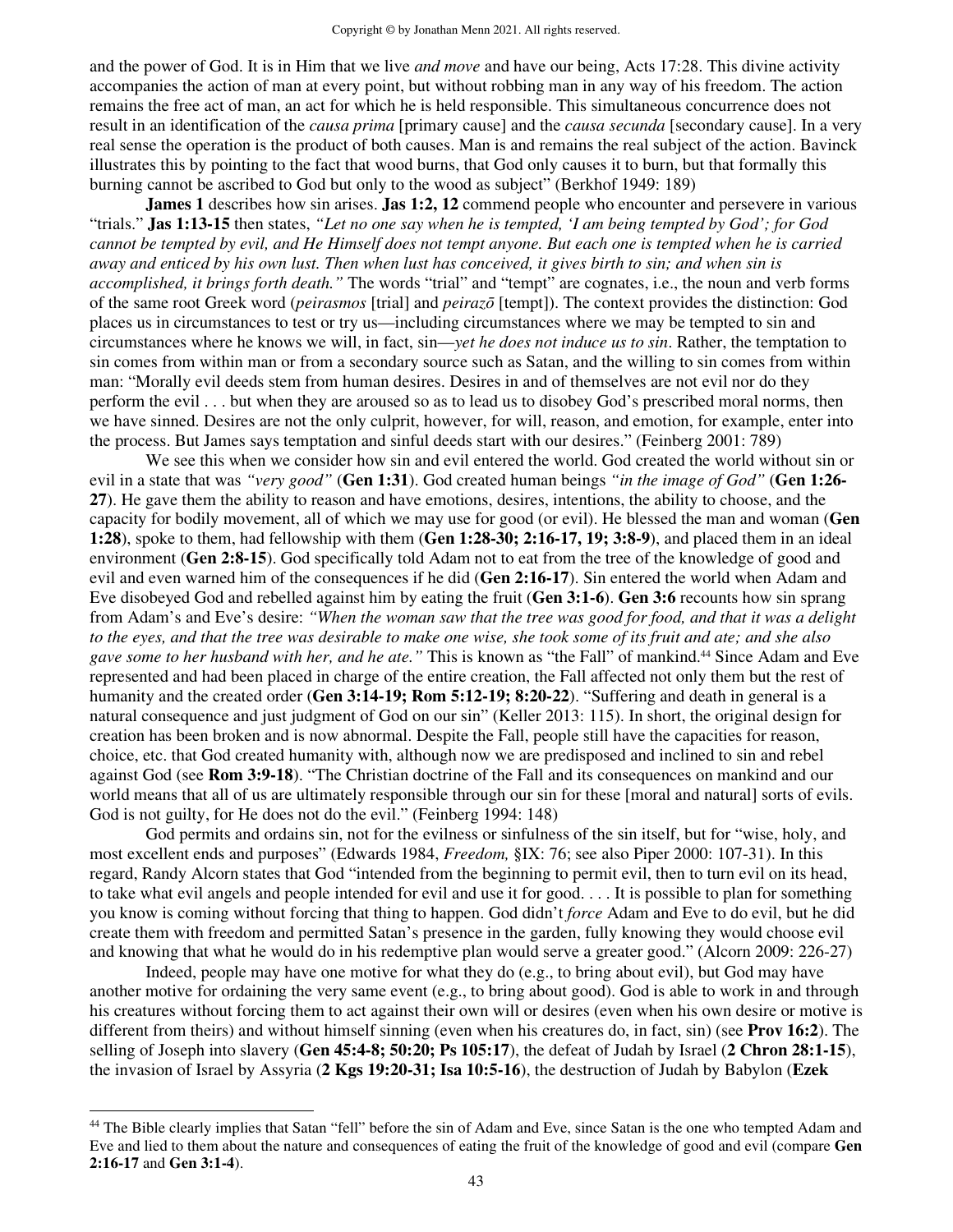**11:5-12; Hab 1:5-11**), the betrayal of Jesus by Judas (**Matt 26:20-24; John 6:64)**, the conspiracy by Caiaphas, the chief priests, and the Pharisees to kill Jesus (**John 11:47-53**), and the crucifixion of Jesus by Herod, Pilate, the Gentiles, and the people of Israel (**Isa 53:3-10; Acts 2:22-23; 4:27-28**) are examples of this.

This is a mystery that cannot be fully understood by us, because God's relationship—as infinite, omniscient, omnipotent creator—with finite creatures is unique (i.e., there is nothing else like it) and is not the same as one creature's relationship with another creature (Talbot 2005: audio message).<sup>45</sup> Further, God exhaustively knows the entire future—including its end and all the short-term and long-term, direct and indirect, effects of every word, deed, and other events. Everything is part of God's overall plan. He is therefore uniquely qualified to know when to ordain or permit evil and suffering and when not to. Consequently, he alone can be good in allowing evil and suffering that a good human being (who does not have God's exhaustive knowledge) would try to prevent.

# **C.** *Although sin and evil are part of God's overall plan, he stands against sin and evil*

Perhaps of greatest importance is that, although the existence of sin and evil are part of God's plan, God stands *against* sin and evil. This stems from his nature as holy, just, righteous, and good. **Hab 1:13** says that God is *"too pure to approve evil, and You cannot look on wickedness with favor."* We may think that sin is a relatively trivial matter and that the punishment and consequences (diseases, suffering, death) far outweigh the crime. "But that only underscores how far we are from God's perspective on these things. . . . From the perspective of an absolutely perfect God, who has nothing to do with sin, it must be atrocious." (Feinberg 1994: 331) We see this in **John 11:1-44** concerning the death of Lazarus, whom Jesus raised from the tomb. Death, of course, entered the world as a result of sin (**Gen 2:17; Rom 5:12-14**). **1 Cor 15:26** calls death *"the last enemy."*  When Jesus approached Lazarus's tomb, **John 11:38** says that he was *"deeply moved"* (or *"groaning in Himself,"* NKJV). Timothy Keller points out that "these translations are too weak. The Greek word used by the gospel writer John means 'to bellow with anger.' It is a startling term." (Keller 2013: 136; see Zodhiates 1993: *"embrimaomai,"* 574 ["to roar, storm with anger"]) Keller continues, "So Jesus is furious at evil, death, and

 Some philosophers and theologians have proposed a defense to the problem of evil called the "free will defense," which is based on another view of free will called libertarian or incompatibilistic free will. The leading proponent of this is Alvin Plantinga. Although the free will defense does counter the logical problem of evil, the notion of incompatibilistic free will is not biblical. Plantinga defines free will as follows: "If a person is free with respect to a given action, then he is free to perform that action and free to refrain from performing it; no antecedent conditions and/or causal laws determine that he will perform the action, or that he won't. It is within his power, at the time in question, to take or perform the action and within his power to refrain from it. . . . Now God can create free creatures, but He can't *cause* or *determine* them to do only what is right." (Plantinga 1974: 29) This means that "in order for libertarian freedom to be affirmed, a full-orbed sovereignty must be denied with respect to God" (Oliphint 2006: 275). That is unbiblical, since "Scripture seems to represent God as determining the choices of human creatures, and yet holding them fully responsible for their choices, good and bad (cf. Ge 50:20; Isa 10:5-15; Lk 22:22; Ac 2:23, 4:27-28; 13:48; Php 2:12-13; 1 Ki 8:58, 61; Ex 4:21, 7:3, 10:20, 10:27). In other words, it doesn't seem that Scripture shares the distinctive assumption of the FWD." (Erlandson 1991: n.10) Indeed, in **Rom 9:19-21** Paul appeals to the difference between God as the potter and us as the clay to counter the problem of evil. John Frame points out, "This answer to the problem of evil turns entirely on God's sovereignty. It is as far as could be imagined from a free will defense." (Frame 2008: 164) Related to this is another issue: "If an omniscient God foreknows what I shall do – and surely, it seems, He must – then I cannot act other than I do and, consequently, I do not act freely [in the libertarian sense]. Hence, the insistence that God is omniscient seems logically incompatible with the free will defense against the problem of evil." (Runzo 1981: 131) Feinberg concludes, "If compatibilism is correct, then, any theology incorporating the free will defense with its incompatibilism should be rejected" (Feinberg 1994: 65). Other problems also exist with the idea of libertarian freedom and the free will defense from a biblical standpoint, but we need not address them here (see Keller 2013: 90-93; Feinberg 1980: 149-50; Frame 2002: 135-45; "Compatibilism" 2018: Resources).

<sup>&</sup>lt;sup>45</sup> Philosophically, the term that describes the God-human relationship is "compatibilism": God is absolutely sovereign, but His sovereignty never functions in such a way that human responsibility is minimized or eliminated (i.e., human beings are not turned into robots or puppets); likewise, human beings are morally responsible creatures who can make real choices and actions, including rebelling against the revealed will of God, and are rightly held accountable for such choices and actions, but this never functions so as to make God absolutely contingent. In other words, God is able to foreordain all things with certainty; human beings do what they want and choose to do (i.e., God does not force them to act against their desires and wills), but they do not have the *absolute* power to act contrary to God's foreordained plan (see Carson 1994: 163-67, 201- 22; Carson 1990: 199-227; Feinberg 2001: 625-796; Alcorn 2009: 258-69). As Feinberg states, "Each person, though causally determined to do what she does, still has the ability and opportunity to choose otherwise than she has. And when she chooses evil, she does so in accord with her wishes. Compatibilistic freedom is still freedom; it is not compulsion." (Feinberg 1994: 138)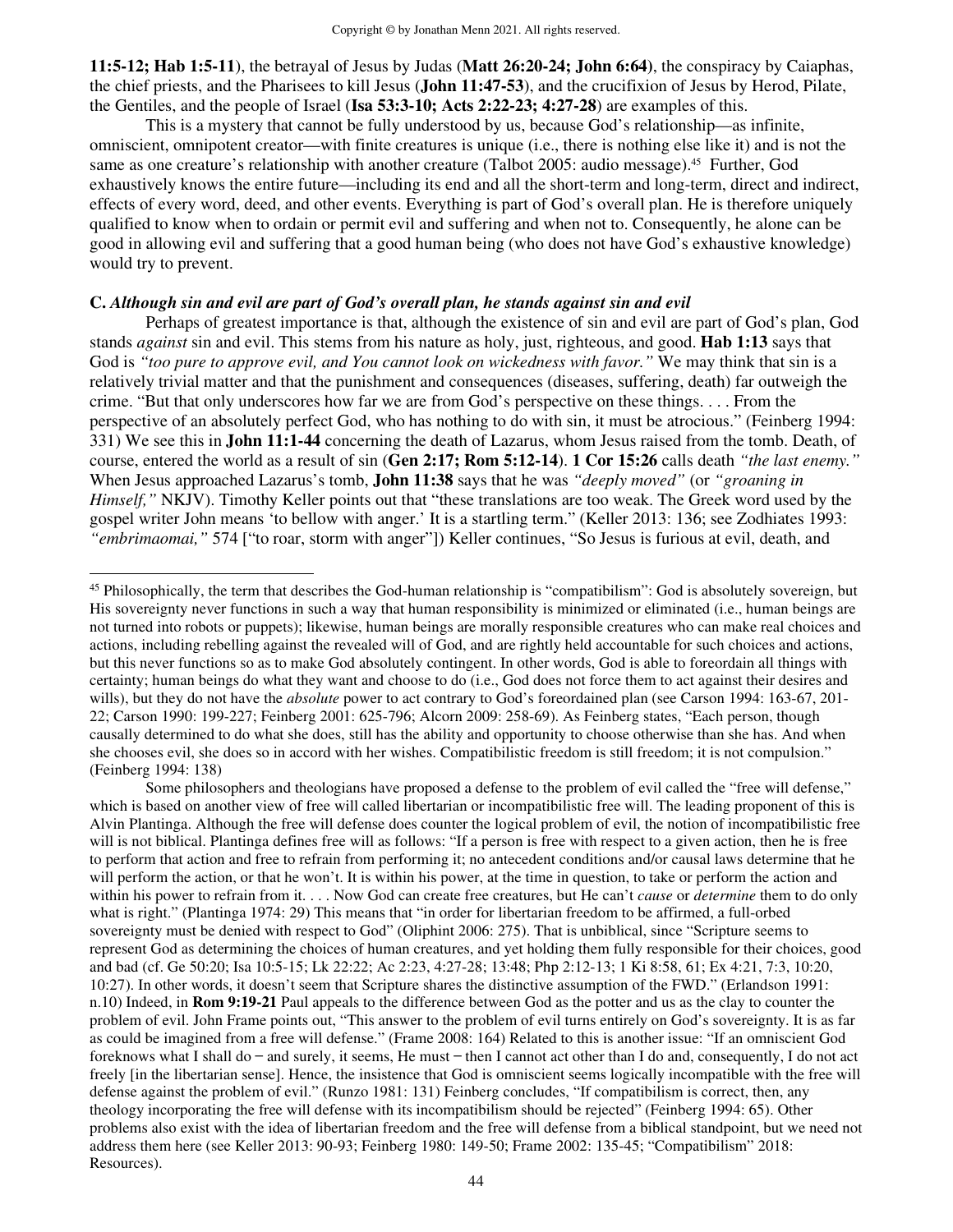suffering and, even though he is God, he is not mad at himself. This means that evil is the enemy of God's good creation, and of God himself. And Jesus' entire mission was to take evil on and end it." (Keller 2013: 137) D. A. Carson adds that God "stands over against it [sin; evil; moral wickedness], so much so that the *logos* becomes the lamb of God who takes away the world's sin, and the wrath of God is manifest against it ([John] 1.29; 3.36)" (Carson 1994: 160-61). Ronald Rittgers points out the importance of both sides of God's relationship to suffering and evil: "A God who has no causal relationship to suffering is no God at all, certainly not the God of the Bible, who both suffers with humanity—supremely on the cross—and yet is in some sense also sovereign over suffering. Both beliefs were (and are) essential to the traditional Christian assertion that suffering ultimately has some meaning and that the triune God is able to provide deliverance from it." (Rittgers 2012: 261)

This is probably the greatest mystery regarding evil, suffering, and death—that God chose to come into the world and personally be subject to evil, suffering, and death in the person of Jesus Christ. Not only is it a mystery but it was a radical plan to himself bear evil in order to turn evil on its head, create a new people to stand against evil, and ultimately end evil without destroying the very people who commit evil. The reason for this radical program is that "evil is so deeply rooted in the human heart that if Christ had come in power to destroy it everywhere he found it, he would have had to destroy us too" (Keller 2013: 137). Yet God in Christ "takes on the rebellion that is not his, and he makes it his, so that those whose rebellion it is will not suffer eternally because of it, but will be counted as righteous before him (2 Cor. 5:21)" (Oliphint 2006: 340). John Stott summarizes, "The essence of sin is man substituting himself for God, while the essence of salvation is God substituting himself for man. Man asserts himself against God and puts himself where only God deserves to be; God sacrifices himself for man and puts himself where only man deserves to be. Man claims prerogatives which belong to God alone; God accepts penalties which belong to man alone." (Stott 1986: 160)

The depth of our sin and what it cost God to forgive us (i.e., *"His only begotten Son,"* **John 3:16**) is revealed by Jesus on the cross. "In Matthew 10:28 Jesus says that no physical destruction can be compared with the spiritual destruction of hell, of losing the presence of God. But this is exactly what happened to Jesus on the cross-he was forsaken by the Father (Matthew 27:46). . . . When he cried out that his God had forsaken him he was experiencing hell itself. But consider—if our debt for sin is so great that it is never paid off there, but our hell stretches on for eternity, then what are we to conclude from the fact that Jesus said the payment was 'finished' (John 19:30) after only three hours? We learn that what he felt on the cross was far worse and deeper than all of our deserved hells put together. . . . When Jesus was cut off from God he went into the deepest pit and most powerful furnace, beyond all imagining. He experienced the full wrath of the Father. And he did it voluntarily, for us." (Keller 2009: sec.4) In short, while atheists who raise the problem of evil may talk about the amount and intensity of pain and suffering, the suffering that Christ endured—on our behalf—is unfathomable; the worst suffering ever endured by any creature, whether human or animal, is infinitesimal compared to the suffering endured by Christ.

In light of the cross, Randy Alcorn reminds us, "One thing we must never say about God—that he doesn't understand what it means to be abandoned utterly, suffer terribly, and die miserably. . . . Some people can't believe God would create a world in which people would suffer so much. Isn't it more remarkable that God would create a world in which no one would suffer more than he?" (Alcorn 2009: 214-15)<sup>46</sup> Non-Christian Albert Camus recognized the unique answer to the "problem of evil" in what Christ accomplished on the cross: "Christ came to solve two major problems, evil and death, which are precisely the problems that preoccupy the rebel. His solution consisted, first, in experiencing them. The man-god suffers, too—with patience. Evil and death can no longer be entirely imputed to Him since He suffers and dies. The night on Golgotha is so important in the history of man only because, in its shadow, the divinity abandoned its traditional privileges and drank to the last drop, despair included, the agony of death. . . . Only the sacrifice of an innocent god could justify the endless and universal torture of innocence. Only the most abject suffering by God could assuage man's agony." (Camus 1956: 32, 34) To put it another way, "If God is the co-sufferer of each and every victim, then quite clearly the justice of his ways with men and women cannot be in dispute: what is meted out to them is no less

<sup>&</sup>lt;sup>46</sup> The crucifixion of Christ also perfectly illustrates that compatibilism has to be true if God is both sovereign and good and people are justly responsible for their actions. D. A. Carson explains: "If the initiative had been entirely with the conspirators, and God simply came in at the last minute to wrest triumph from the jaws of impending defeat, then the cross was not his plan, his purpose, the very reason why he sent his Son into the world—and that is unthinkable. If on the other hand God was so orchestrating events that all the human agents were nonresponsible puppets, then it is foolish to talk of conspiracy, or even of sin—in which case there is no sin for Christ to remove by his death, so why should he have to die? God was sovereignly at work in the death of Jesus; human beings were evil in putting Jesus to death, even as they accomplished the Father's will; and God himself was entirely good." (Carson 1990: 212)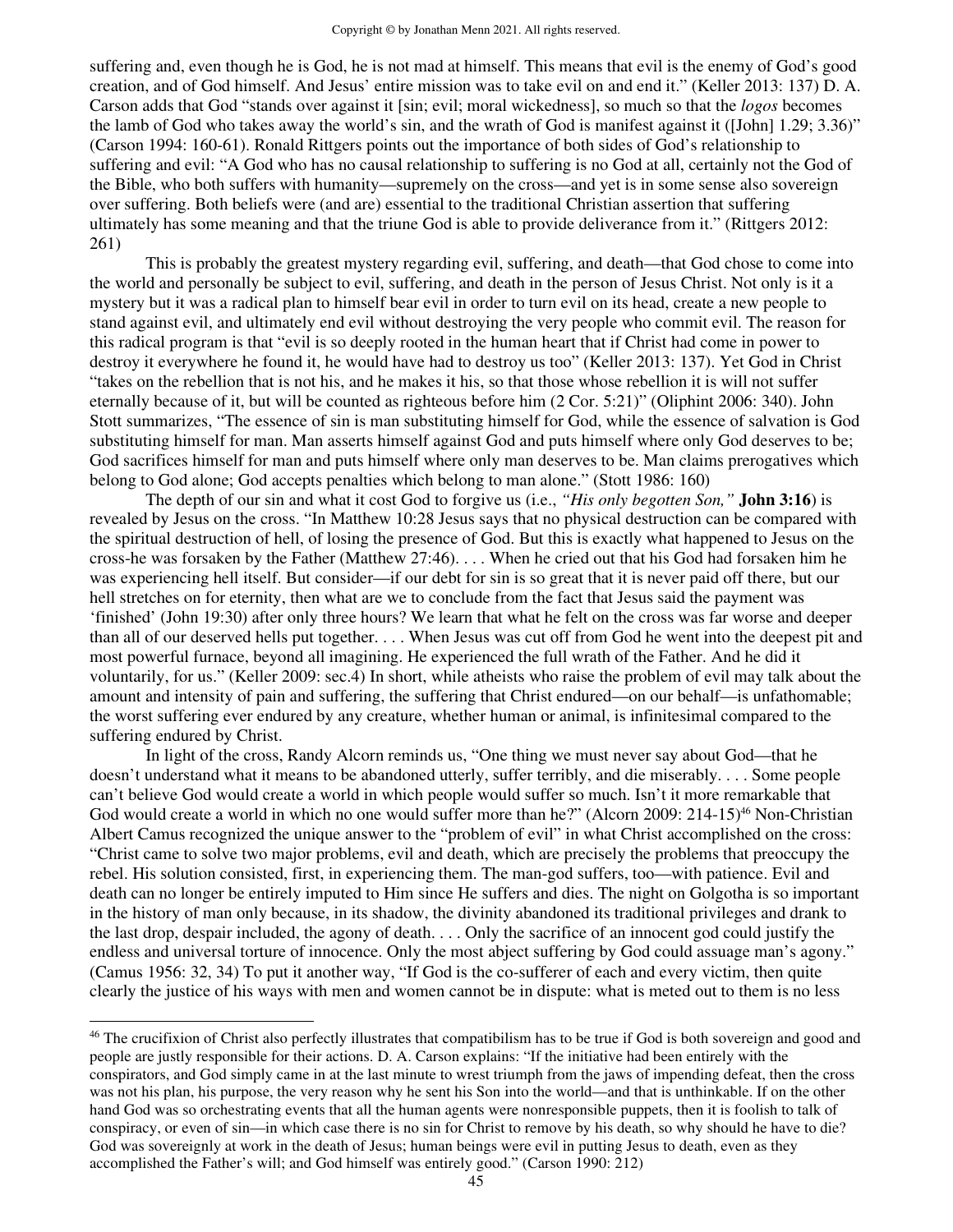than what God himself has to endure" (Surin 1986: 90). Since Christ bore the ultimate evil for us and used it for our forgiveness, salvation, and eternal life, can we not trust him in the remaining evils that we experience?

"Jesus did not come to earth the first time to bring justice but rather to bear it. . . . His death and resurrection created a people in the world who now have a unique and powerful ability to diminish the evil in their own hearts as well as a mandate to oppose and endure without flagging the evil they find in their communities and society. And it was all because the Son of God entered into human suffering to turn evil on its head and eventually end evil, sin, suffering, and death itself for good." (Keller 2013: 124) That "unique and powerful ability to diminish the evil" stems from the nature of the gospel and Christian conversion. The gospel involves a personal encounter with what Christ did for us on the cross. Sebastian Moore states that the gospel "presents us with the vision of Jesus, the man without evil in him, destroyed simply because he *is* without evil. It invites us, under the pressure of a new force called the Holy Spirit, to discover ourselves in that classic murder . . . to experience our evil as never before, at last unmasked, to experience our decent death-wish as murder, and *in* that experience to feel for the first time the love that overpowers evil." (Moore 1981: 14) Christian conversion then includes adoption into the family of God (**John 1:12; Rom 8:14-17, 23; 9:4; Gal 3:26; 4:5-7; Eph 1:5; 2:19; 1 John 3:1**), receipt of a new heart (**Ezek 36:26; 2 Cor 3:3**), the mind of Christ (**1 Cor 2:16**), and the Spirit from Christ (**Ezek 36:26; John 14:17**) who works in us and through us (**Phil 2:12-13**) to make us more like Christ himself (**Rom 8:29; Eph 4:11-16**). This is the authentically Christian response to the "problem of evil" and the only way to eradicate evil and thus solve the "problem" itself; "human beings are able to overcome sin only if they first receive from God to undergo a decisive transformation of self: without this prevenient grace [i.e., divine grace operating on the human will prior to its turning to God] creaturely beings cannot even begin their conquest of evil" (Surin 1986: 122).

That Christ's radical plan made a difference in people's lives was demonstrated historically: "Early Christian speakers and writers not only argued vigorously that Christianity's teaching made more sense of suffering, they insisted that the actual lives of Christians proved it. Cyprian recounted how, during the terrible plagues, Christians did not abandon sick loved ones nor flee the cities, as most of the pagan residents did. Instead they stayed to tend the sick and faced their death with calmness. Other early Christian writings, like Ignatius of Antioch's *To the Romans* and Polycarp's *Letter to the Philippians*, pointed to the poise with which Christians faced torture and death for their faith. . . . Writers such as Cyprian, Ambrose, and later Augustine made the case that Christians *suffered and died better*—and this was empirical, visible evidence that Christianity was 'the supreme philosophy.' The differences between the pagan and Christian population in this regard were significant enough to give real credibility to Christian claims." (Keller 2013: 41-42) Telford Work summarizes: "Jesus' career inaugurated a victory over natural corruption. His followers are not left wallowing in injustice until their Master's return. His victory continues to unfold in their proleptic colony of the coming order, whose sanctification anticipates and prepares for Jesus' return. Practices like evangelism, healing, mercy ministries, discipline and excommunication, almsgiving and redistribution of wealth, pacifism, obedience to governing authorities, and martyrdom presuppose affirmative answers to the questions posed by the problem of evil: Does God exist? Does God care about suffering? Is God going to act?" (Work 2000: 109-10)

Christ's incarnation and crucifixion are not the end of the story of God's dealing with the problem of sin and evil. Christ will return to the earth; at that time the dead will be raised and he will judge all evil and evildoers (**Rev 20:11-15**) and will inaugurate a new heaven and a new earth in which there will no longer be any natural evil (**Rom 8:21; 2 Pet 3:10**) or any moral evil, pain, suffering, death, or curse (**2 Pet 3:13; Rev 21:1, 4; 22:3**). Therefore, the issues of evil and suffering need to be viewed in the in the larger context of the total history of humanity which includes eternity, not just in the temporal context of this life on this earth. William Ferraiolo points out, "The most hideous embodied life that we can imagine is tantamount to no more than a pin prick by comparison with a postmortem eternity. No matter the severity or intensity of one's terrestrial suffering, one's subsequent eternal experience must, of mathematical necessity, dwarf the dissatisfaction accumulated from cradle to grave." (Ferraiolo 2005: "Eternal Selves") In light of this perspective, Jesus stated, *"Do not fear those who kill the body but are unable to kill the soul; but rather fear Him who is able to destroy both soul and body in hell"* (**Matt 10:28**). John Hick adds, "the 'good eschaton' will not be a reward or compensation proportioned to each individual's trials, but an infinite good that would render worth while any finite suffering endured in the course of attaining to it" (Hick 1977: 341).

More than that, the resurrection and the new heaven and new earth mean that, not only will evil and evildoers be judged and justice done, but evil will itself be undone. In the new heaven and new earth, people will have glorious, new, resurrection bodies (**1 Cor 15:20-22, 35-54**). "The resurrection of the body means that we do not merely received a consolation for the life we have lost but a restoration of it. We not only get the bodies and lives we had but the bodies and lives we wished for but had never before received. We get a glorious,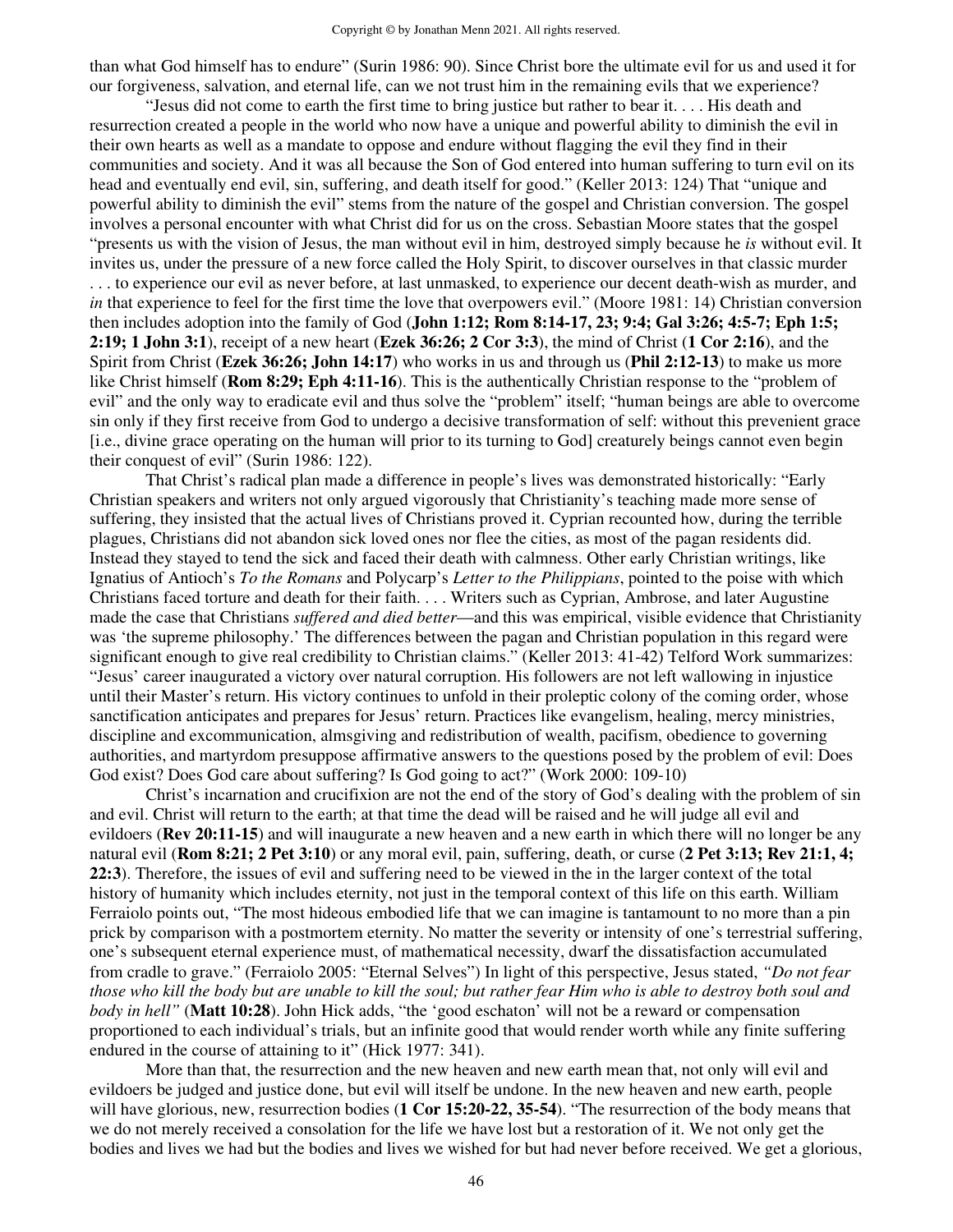perfect, unimaginably rich life in a renewed material world." (Keller 2013: 117) In fact, **1 Cor 15:54** says that, at Christ's return, when all is renewed, *"then will come about the saying that is written, 'Death is swallowed up in victory.'"* The language of "swallowing" suggests that death (and the sin and evil that occasioned it) will in some way be taken up into the new heaven and new earth and transformed, like food is swallowed and transformed to nourish the body. This suggests that "the eventual glory and joy we will know will be infinitely greater than it would have been had there been no evil. . . . If such is the case, that would truly mean the utter defeat of evil. Evil would not just be an obstacle to our beauty and bliss, but it will have only made it better. Evil would have accomplished the very opposite of what it intended." (Ibid.) Thus, "human suffering will be transfigured by God at the consummation of history, a consummation that has already been inaugurated by the event of the cross" (Surin 1986: 135).

As with Christian conversion, the prospect of Judgment Day and the new heaven and new earth have practical importance in being able to deal with evil, injustice, and suffering now. The prospect of Judgment Day "enables us to live with both hope and grace. If we accept it, we get hope and incentive to work for justice. For no matter how little success we may have now, we know that justice *will* be established—fully and perfectly. All wrongs—what we have called moral evil—will be redressed. But it also enables us to be gracious, to forgive, and to refrain from vengefulness and violence. Why? . . . If we know that no one will get away with anything, and that all wrongs will be ultimately redressed, then we can live in peace." (Keller 2013: 116) Miroslav Volf, a firsthand observer of the violence in his native Croatia, says, "The practice of nonviolence requires a belief in divine vengeance" (Volf 1996: 304), and "The certainty of God's just judgment at the end of history is the presupposition for the renunciation of violence in the middle of it" (Ibid.: 302).

The promise of God's just judgment and a new world proved to be a powerful, living hope that gave Christians the ability to endure terrible torture and suffering with grace and even joy: "We know that the early Christians took their suffering with great poise and peace and they sang hymns as the beasts were tearing them apart and they forgave the people who were killing them. And so the more they were killed, the more the Christian movement grew." (Keller 2013: 314) Howard Thurman adds that Christianity and its hope of Judgment Day and the new heaven and new earth served "to deepen the capacity of endurance and the absorption of suffering [of American slaves]. . . . What greater tribute could be paid to religious faith in general and to their religious faith in particular than this: It taught a people how to ride high in life, to look squarely in the face of those facts that argue most dramatically against all hope and to use those facts as raw material out of which they fashioned a hope that the environment, with all its cruelty, could not crush." (Thurman 1998: 71) J. Christiaan Beker, who himself had been a slave of the Nazis, concludes, "A biblical theology of hope views the present power of death in terms of its empty future and in the knowledge of its, not God's, sure defeat. It can tolerate, therefore, the agonizing presence of the power of death as 'on the way out,' and be confident that evil will not have the final say over God's creation. And this confidence enables Christians to devise strategies of hope under the guidance of the Spirit, strategies which not only confront the idolatrous scheme of our world, but also seek to roll back the onslaught of the power of death in our midst." (Beker 1987: 121-22)

In short, the gospel enables believers to answer Hume's questions: "'Is [God] willing to prevent evil, but not able? then is he impotent.' 'No,' answer the faithful, 'he will come again in glory to judge the living and the dead.' 'Is he able, but not willing? then is he malevolent.' 'On the contrary, he is merciful *towards* the malevolent, and willing that all come to repentance.' 'Is he both able and willing? whence then is evil?' 'Evil is everywhere, and nowhere more than on the cross, where God himself became its victim. He, more than anyone, bore the evil of his own justice and mercy. Yet it was on Calvary that evil was vanquished. We would have been vanquished along with it, if not for the time God has given for us (and you too?) to be numbered among the victors.'" (Work 2000: 110)

# **D.** *One can look at God's ordaining that sin and evil occur as something like the sun's relationship to darkness and cold*

"There is a great difference between God being concerned thus, by his *permission,* in an event and act, which, in the inherent subject and agent of it, is sin, (though the event will certainly follow on his permission,) and his being concerned in it by *producing* it and exerting the act of sin; or between his being the *orderer* of its certain existence, by *not hindering* it, under certain circumstances, and his being the proper *actor* or *author* of it, by a *positive agency* or *efficiency*. . . . As there is a vast difference between the sun being the cause of the lightsomeness and warmth of the atmosphere, and the brightness of gold and diamonds, by its presence and positive influence; and its being the occasion of darkness and frost, in the night, by its motion, whereby it descends below the horizon. The motion of the sun is the occasion of the latter kind of events; but it is not the proper cause, efficient, or producer of them; though they are necessarily consequent on that motion, under such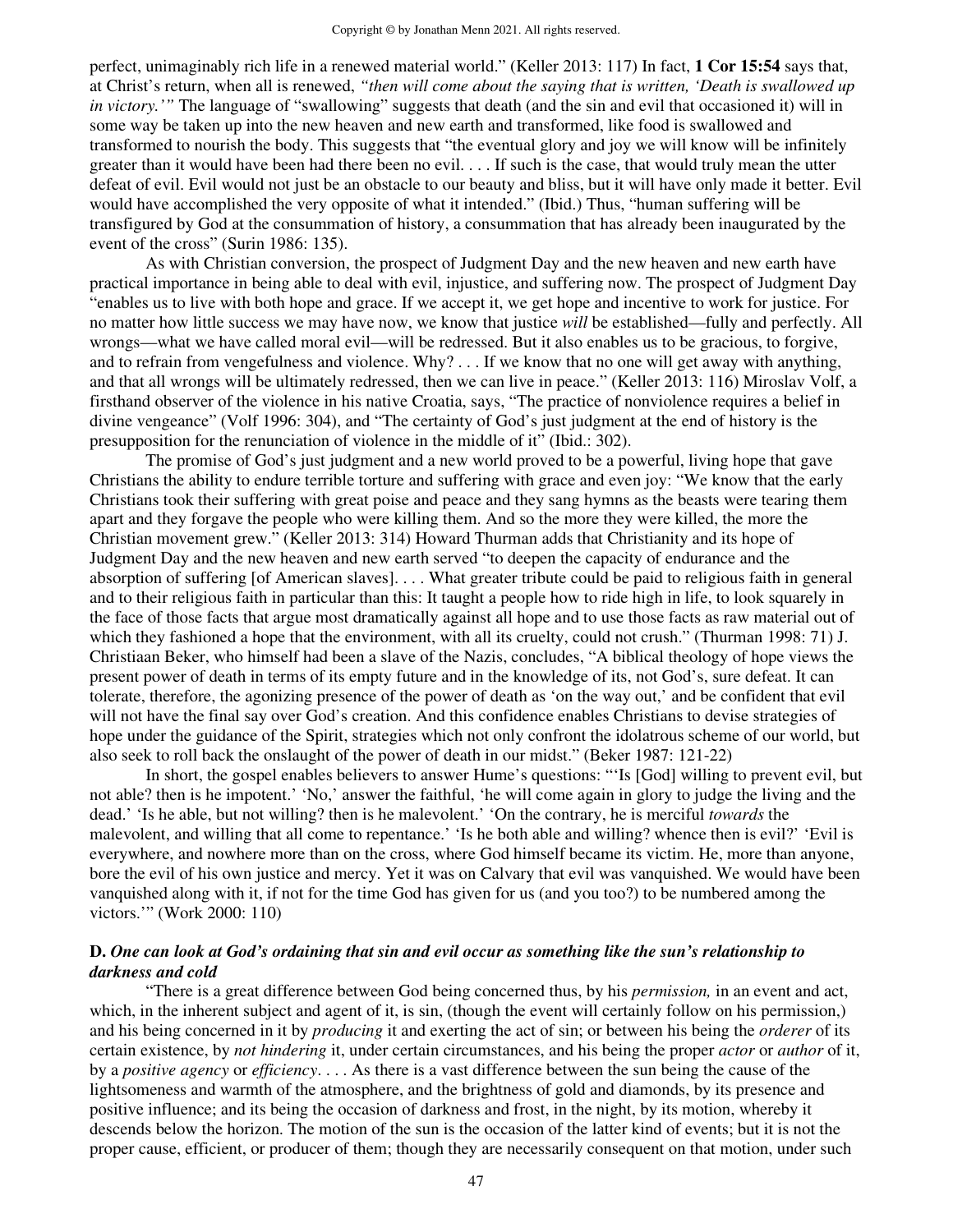circumstances: no more is any action of the Divine Being the cause of the evil of men's Wills. If the sun were the proper *cause* of cold and darkness, it would be the *fountain* of these things, as it is the fountain of light and heat: . . . and it might be justly inferred, that the sun itself is dark and cold, and that his beams are black and frosty. But from its being the cause no otherwise than by its departure, no such thing can be inferred, but the contrary; . . . and the more constantly and necessarily these effects are connected with and confined to its absence, the more strongly does it argue the sun to be the fountain of light and heat. So, inasmuch as sin is not the fruit of any positive agency or influence of the Most High, but, on the contrary, arises from the withholding of his action and energy, and, under certain circumstances, necessarily follows on the want of his influence; this is no argument that he is sinful, or his operation evil, or has any thing of the nature of evil; but, on the contrary, that he, and his agency, are altogether good and holy, and that he is the fountain of all holiness. It would be strange arguing, indeed, because men never commit sin, but only when God leaves them *to themselves,* and necessarily sin when he does so, that therefore their sin is not *from themselves,* but from God; and so, that God must be a sinful being: as strange as it would be to argue, because it is always dark when the sun is gone, and never dark when the sun is present, that therefore all darkness is from the sun, and that his disk and beams must needs be black." (Edwards 1984, *Freedom,* §IX: 77)

## **E.** *Because God can look at an event through both a "narrow lens" and a "wide-angle lens" at the same time, he may decree something by his secret (or "decretive") will which his revealed (or "preceptive") will forbids*

**Deut 29:29** says, *"The secret things belong to the Lord our God, but the things revealed belong to us and to our sons forever, that we may observe all the words of this law."* While some passages state that God *"desires all men to be saved"* (**1 Tim 2:4;** see also **Ezek 18:23; 2 Pet 3:9**), other passages affirm that *not* all people will be saved but God unconditionally elects only *some* (**Matt 11:27; John 1:12-13; 6:37-39, 44, 65; 10:25-29; Acts 13:48; Eph 1:4-5, 11; 2:8-9**). I. Howard Marshall says, "The fact that God wishes or wills that all people should be saved does not necessarily imply that all will respond to the gospel and be saved. *We must certainly distinguish between what God would like to see happen and what he actually does will to happen, and both of these things can be spoken of as God's will.*" (Marshall 1989: 56, emph. added) John Piper adds, "Affirming the will of God to save *all*, while also affirming the unconditional election of *some*, implies that there are at least 'two wills' in God, or two ways of willing. It implies that God decrees one state of affairs while also willing and teaching that a different state of affairs should come to pass. This distinction in the way God wills has been expressed in various ways throughout the centuries. It is not a new contrivance. For example, theologians have spoken of sovereign will and moral will, efficient will and permissive will, secret will and revealed will, will of decree and will of command, decretive will and preceptive will." (Piper 2000: 109)

Piper explains one aspect of this: "God has the capacity to look at the world through two lenses. He can look through a narrow lens or through a wide-angle lens*.* When God looks at a painful or wicked event through his narrow lens, he sees the tragedy or the sin for what it is in itself and he is angered and grieved. 'I do not delight in the death of anyone, says the Lord God' (Ezek. 18:32). But when God looks at a painful or wicked event through his wide-angle lens, he sees the tragedy or the sin in relation to everything leading up to it and everything flowing from it. He sees it in all the connections and effects that form a pattern or mosaic stretching into eternity. This mosaic, with all its (good and evil) parts he does delight in (Ps. 115:3)." (Piper 2000: 126)

Jonathan Edwards elaborates this and adds the important corollary that, because God can see the same thing through both the "narrow lens" and the "wide-angle lens," he may forbid and punish the "evil *as evil*" that people do even though he had ordained the event for his own good reasons. "There is no inconsistence in supposing, that God may hate a thing as it is in itself, and considered simply as evil, and yet that it may be his Will it should come to pass, considering all consequences. . . . Men do *will* sin as sin, and so are the authors and actors of it: they love it as sin, and for evil ends and purposes. God does not will sin as sin, or for the sake of any thing evil; though it be his pleasure so to order things, that, he permitting, sin will come to pass, for the sake of the great good that by his disposal shall be the consequence. His willing to order things so that evil should come to pass, for the sake of the contrary good, is no argument that he does not hate evil, as evil: and if so, then it is no reason why he may not reasonably forbid evil as evil, and punish it as such." (Edwards 1984, *Freedom,* §IX: 78-79; see also Piper 2000: 107-31; Edwards 1986, *Remarks,* ch. 3: 525-43) Examples of this include God's using Assyria to punish Israel for its sin but then punishing Assyria for its arrogance (**Isa 10:5-19**); raising up Babylon to destroy Israel but then holding Babylon guilty for its godlessness (**Hab 1:5-11**); and ordaining the betrayal and crucifixion of Christ but then pronouncing woe on the man who betrayed him (**Matt 26:24; Mark 14:21; Luke 22:22**). Timothy Keller points out, "It is a remarkable balance. On the one hand, evil is taken seriously as a reality. And yet there is an assurance that in the end, it can never triumph." (Keller 2013: 141)

A second important corollary is that God's secret or unrevealed decrees and the existence of sin and evil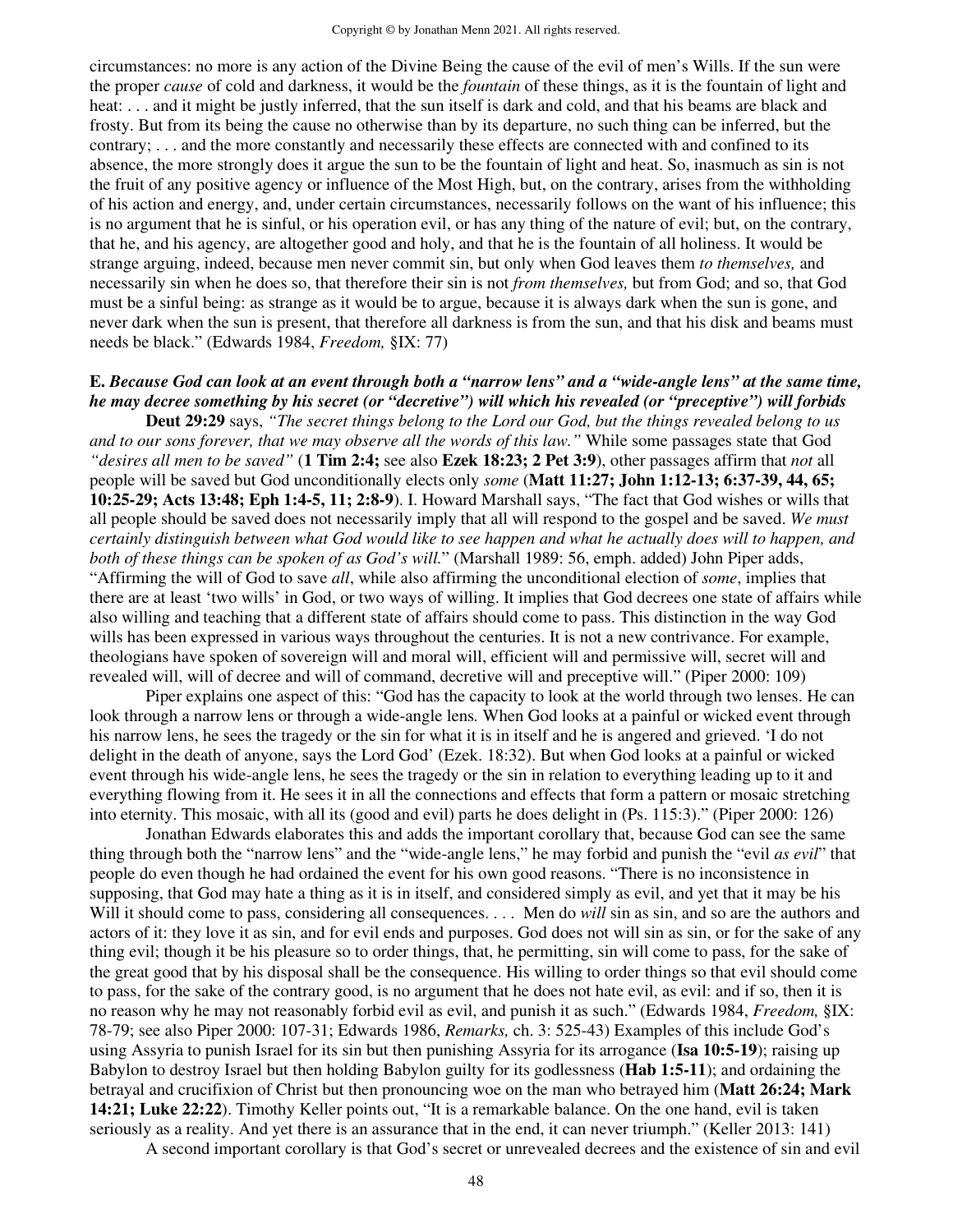in the world do not in any way counteract God's revealed will concerning how we should act. God's "two wills" therefore counteract the idea of fatalism. Randy Alcorn states, "If God permits racism, slavery, and child sex trafficking, then why should we battle them? Here's why: the Bible speaks much about God's sovereignty, yet constantly calls upon people to take action, and to speak up for and help the poor and needy (see, for example, Proverbs 31:8-9)—this is the polar opposite of fatalism." (Alcorn 2009: 263) In sum, for his own good reasons which in large part he has *not revealed* to us God has permitted and ordained that sin and evil will exist in this world until Christ returns to earth, but at the same time he *has revealed* to us *"what is good"* and what he requires of us: *"to do justice, to love kindness, and to walk humbly with your God"* (**Mic 6:8**; see also, e.g., **Deut 10:12-13; Matt 5:38-48; 6:14-15; 18:21-35; 22:36-40; 25:31-46; Mark 9:41-42; Luke 6:27-38; 12:33; Eph 4:25–5:21; 1 Tim 6:17-19; Jas 1:27**).

## **IV. Possible reasons why God has ordained the existence of sin and evil**

# **A.** *Because God is the greatest good that could possibly be, sin and evil are necessary in order that all aspects of God's nature and character are properly revealed*

"God is utterly unique. He is the only being in the universe worthy of worship." (Piper 2010: 51) He is the source of all perfections: love, goodness, truth, holiness, righteousness, justice, mercy, grace, etc. Consequently, his glory is greater than anything (see, e.g., **Isa 43:6-7; Hab 2:14; John 7:18; 14:13; Rom 11:36; 15:8-9; 9:22-23; 1 Cor 10:31; 1 Pet 4:11; Rev 21:23**). The "problem of evil" itself (along with many theodicies) is based on the implicit premise that humanity—our well-being and happiness—is central; that God created the world to bring about the best state possible for humanity. That assumption is incorrect. God did not create this world primarily for our benefit. Rather, the Bible states that *"by Him all things were created, both in the heavens and on earth, visible and invisible, . . . all things have been created through Him and for Him"* (**Col 1:16**). Ultimately, everything that God has ordained—including sin and evil—is part of a great plan, designed before the foundation of the world, to manifest the glory of God, the glory of Christ, and the glory of the grace of God in Christ (see, e.g., **Ps 24:1-10; 148:1-13; John 11:1-4; 13:31-32; 17:1-5, 22-24; Rom 5:12-21; 8:28- 29; 9:19-23; 11:32-36; Eph 1:3-6; Phil 2:6-11; 2 Tim 1:8-9; Heb 2:9-10; Rev 13:8; 15:3**). Charles Hodge states, "The knowledge of God is eternal life. It is for creatures the highest good. And the promotion of that knowledge, the manifestation of the manifold perfections of the infinite God, is the highest end of all his works. . . . The glory of God being the great end of all things, we are not obliged to assume that this is the best possible world for the production of happiness, or even for securing the greatest degree of holiness among rational creatures. It is wisely adapted for the end for which it was designed, namely, the manifestation of the manifold perfections of God." (Hodge 1981: 435-36; see also Erlandson 1991: "A Biblical Perspective" ["God has ordained evil in order to display to all creation, and in particular to humanity, His glory in a way otherwise impossible. Namely, He has ordained man's fall and the resulting evils to demonstrate His righteousness, justice, grace, and mercy as fully as possible."])

A number of passages give examples of God's ordaining sin and evil in order to demonstrate the different facets of his character:

• *Jesus answered, "It was not that this man sinned, or his parents, but that the works of God might be displayed in him."* (**John 9:3**)

• *Jesus said, "For judgment I came into this world, that those who do not see may see, and those who see may become blind."* (**John 9:39**)

- *For the Scripture says to Pharaoh, "For this very purpose I raised you up, to demonstrate My power in you, and that My name might be proclaimed throughout the whole earth."* (**Rom 9:17**)
- *What if God, although willing to demonstrate His wrath and to make His power known, endured with much patience vessels of wrath prepared for destruction? And He did so to make known the riches of His glory upon vessels of mercy, which He prepared beforehand for glory.* (**Rom 9:22-23**)
- *He predestined us to adoption as sons and daughters through Jesus Christ to Himself, according to the good pleasure of His will, to the praise of the glory of His grace.* (**Eph 1:5-6a**)

• *In Him we also have obtained an inheritance, having been predestined according to the purpose of Him who works all things in accordance with the plan of His will, to the end that we who were the first to hope in the Christ would be to the praise of His glory.* (**Eph 1:11-12**)

• *But the Scripture imprisoned everything under sin, so that the promise by faith in Jesus Christ might be given to those who believe.* (**Gal 3:22**)

• *You have heard of the endurance of Job and have seen the outcome of the Lord's dealings, that the Lord is full of compassion and is merciful.* (**Jas 5:11**)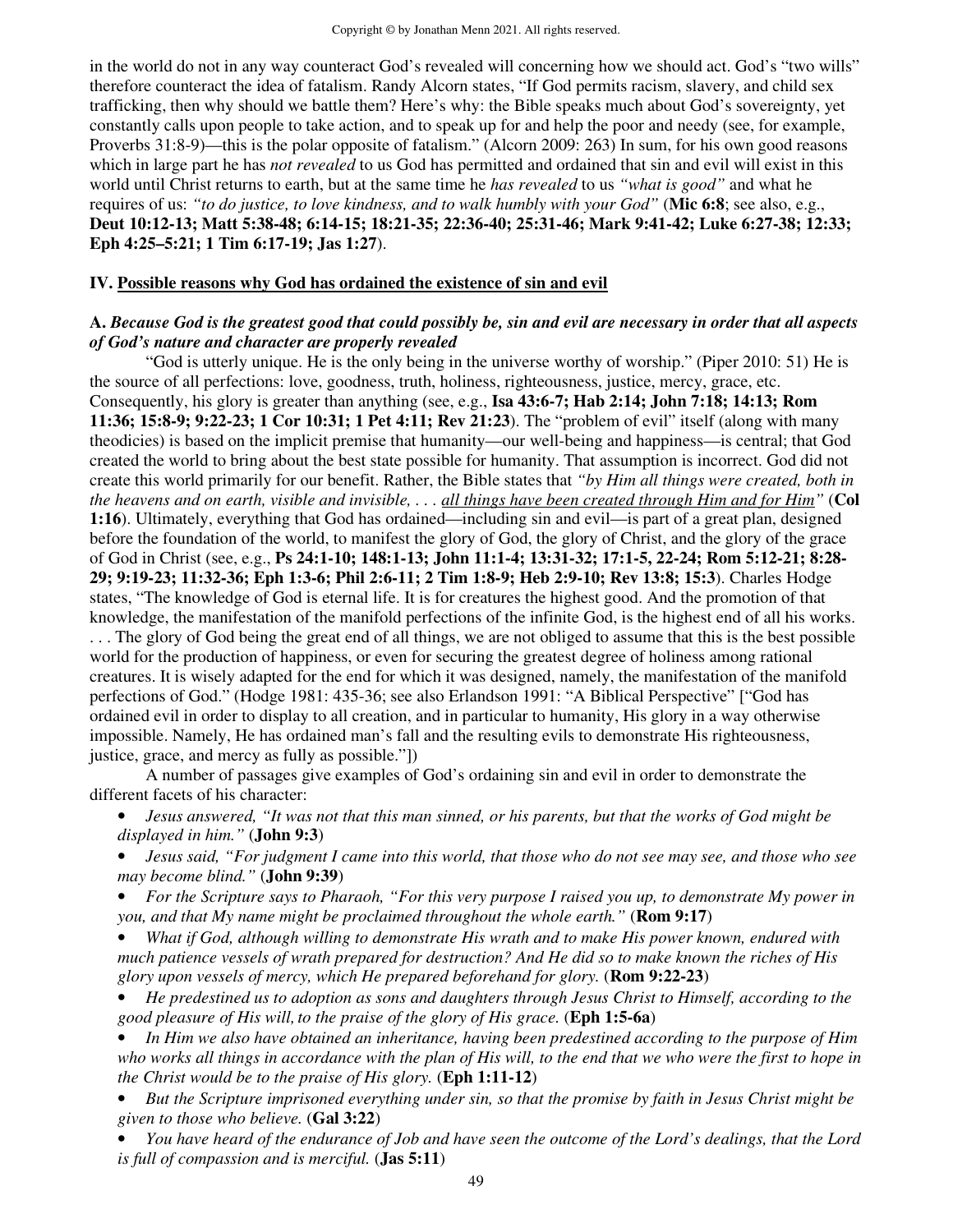In commenting on the Romans verses, Hodge states, "The punishment of the wicked is not an arbitrary act, having no object but to make them miserable; it is designed to manifest the displeasure of God against sin, and to make known his true character. On the other hand, the salvation of the righteous is designed to display the riches of his grace." (Hodge 1886: 319)

Jonathan Edwards discusses *why* the existence of sin and evil are necessary for all aspects of God's full nature to be manifest: "It is a proper and excellent thing for infinite glory to shine forth; and for the same reason, it is proper that the shining forth of God's glory should be complete; that is, that all parts of his glory should shine forth, that every beauty should be proportionably effulgent [brilliant; radiant; splendid], that the beholder may have a proper notion of God. It is not proper that one glory should be exceedingly manifested, and another not at all. . . . For the same reason it is not proper that one should be manifested exceedingly, and another but very little. . . . Thus it is necessary, that God's awful majesty, his authority and dreadful greatness, justice, and holiness, should be manifested. But this could not be, unless sin and punishment had been decreed. . . . If it were not right that God should decree and permit and punish sin, there could be no manifestation of God's holiness in hatred of sin, or in showing any preference, in his providence, of godliness before it. There would be no manifestation of God's grace or true goodness, if there was no sin to be pardoned, no misery to be saved from. . . . And as it is necessary that there should be evil, because the display of the glory of God could not but be imperfect and incomplete without it, so evil is necessary, in order to the highest happiness of the creature, and the completeness of that communication of God, for which he made the world; because the creature's happiness consists in the knowledge of God, and sense of his love. And if the knowledge of him be imperfect, the happiness of the creature must be proportionably imperfect." (Edwards 1986, *Remarks,* ch. 3: 528; see also Piper 1998: "2.2 Why Does God Ordain"; Erlandson 1991: "A Biblical Perspective" ["Righteousness and justice are more fully displayed when not only is good rewarded but evil punished. Mercy and grace are more perfectly manifested when the recipients are utterly unworthy. . . . Grace and mercy are also more wondrously displayed in a world in which man's fall resulted in spiritual *death*, not partial impairment. A spiritually *sick* person might claim a hand in restoring himself to God's favor. Only a once-dead person who has been restored to divine favor will see the *extent* of Gods mercy."]; Edwards 1984, *The End:* 94-121; Hodge 1981: 435 ["Sin, therefore, according to the Scriptures, is permitted, that the justice of God may be known in its punishment, and his grace in its forgiveness. And the universe, without the knowledge of these attributes, would be like the earth without the light of the sun."]; Piper 2003: 17-50; Piper 2010: 39-54)

It also should be remembered that the drama of existence—including the role of sin and evil, suffering and death—is being enacted on a stage far greater than what we can perceive or even imagine. God's glory and nature are demonstrated not just to people here on earth but throughout the universe, including the redeemed in heaven and the angels (see **2 Kgs 6:15-17; Ps 19:1; Matt 18:10; Luke 2:13-14; 15:7, 10; 1 Cor 4:9; Eph 3:8- 10; Col 2:15; 1 Tim 3:16; 1 Pet 1:12; Heb 12:1; Rev 1:1; 15:3-4; 17:1; 21:9**). And, as discussed earlier, these matters all have eternal, not merely temporal, implications.

 Finally, we earlier discussed the importance of the incarnation and the atonement for sin that Christ accomplished on the cross. The centrality of this is discussed throughout the NT:

- *Those whom He foreknew, He also predestined to become conformed to the image of His Son, so that*
- *He would be the firstborn among many brethren.* (**Rom 8:29**)

• *I pray that the eyes of your heart may be enlightened, so that you will know what is the hope of His calling, what are the riches of the glory of His inheritance in the saints, and what is the boundless greatness of His power toward us who believe. These are in accordance with the working of the strength of His might which He brought about in Christ, when He raised Him from the dead and seated Him at His right hand in the heavenly places, far above all rule and authority and power and dominion, and every name that is named, not only in this age but also in the one to come. And He put all things in subjection under His feet, and made Him head over all things to the church, which is His body, the fullness of Him who fills all in all.* (**Eph 1:18-23**)

• *Being found in appearance as a man, He humbled Himself by becoming obedient to the point of death, even death on a cross. For this reason also, God highly exalted Him, and bestowed on Him the name which is above every name, so that at the name of Jesus EVERY KNEE WILL BOW, of those who are in heaven and on earth and under the earth, and that every tongue will confess that Jesus Christ is Lord, to the glory of God the Father.* (**Phil 2:8-11**)

• *He is also head of the body, the church; and He is the beginning, the firstborn from the dead, so that He Himself will come to have first place in everything.* (**Col 1:18**)

W. Gary Crampton points out a probably little-thought of implication of this: "It is logically consistent that the Fall of mankind had to occur if God is to be ultimately glorified through the glorification of His Son. That is,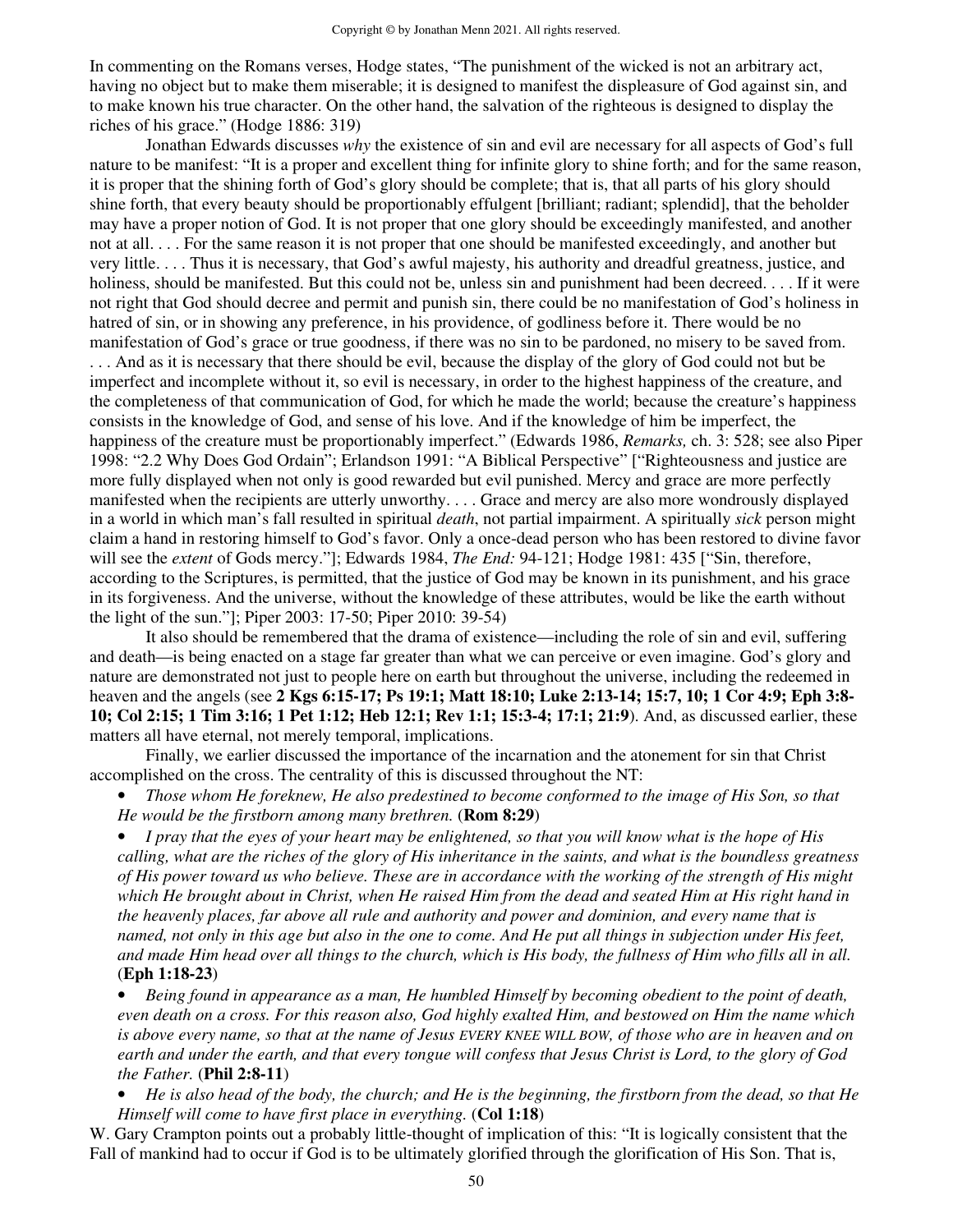God's foreordination of the Fall, and His providentially bringing it to pass, are necessary. He has purposed it for His own glory. . . . If Adam had successfully passed his probation in the Garden . . . he would have been confirmed by God in positive righteousness. . . . Adam's righteousness, then, would have been imputed to all of his descendants (that is, the entire human race). And all mankind would have gratefully looked to him, not Christ, as Savior. For all eternity, God would then share His glory with His creature: Adam. Ironically, the obedience of Adam would have led to idolatry. Therefore, that alternative would be logically impossible. Only the actual world, in which the fall of man occurred, is logically possible and redounds to the glory of God alone. Had Adam obeyed, Jesus Christ would have been denied His role as 'the first-born among many brothers' and the Lord of His church. And the Father would not receive the glory for His work through the Son." (Crampton 1999: 5-6)

## **B.** *God cannot eliminate evil without at the same time eliminating human beings and the world as we know it*

 John Feinberg argues that, in his goodness and wisdom God chose to create a world populated by human beings. There are several characteristics that define what it means to be human. These characteristics make humans different from superhuman or subhuman beings. Although they vary from individual to individual, humans have the ability to reason, emotions, a will, desires, intentions (formed on the basis of their desires), and the capacity for bodily movement. Further, God "intended for us to use these capacities to live and function in a world that is suited to beings such as we are. Hence, he created our world, which is run according to natural laws [see, e.g., **Job 38:25-27; Matt 5:45**]. . . . Finally, God intended to make beings who are finite both metaphysically and morally (as to the moral aspect, our finitude doesn't necessitate doing evil, but only that we do not have God's infinite moral perfection). In sum, God intended to create non-glorified human beings, not subhuman or superhuman beings or even gods." (Feinberg 2001: 788)

 God cannot actualize contradictions (e.g., make a square circle or create a rock too heavy for him to lift). Consequently, God cannot eliminate moral evil because "if God did what is necessary to rid our world of moral evil, he would either contradict his intentions to create human beings and the world as he has; cause us to wonder if he has one or more of the attributes ascribed to him; and/or do something we would not expect or desire him to do, because it would produce greater evil than there already is." (Ibid.: 789) Feinberg then details the many and constant ways in which God would have to constrain people's reason, emotions, will, desires or the objects of desire, intentions, and bodily movements, and/or interfere with the operation of natural laws, to prevent sin and evil from occurring (Ibid.: 789-95). Indeed, to bring even one person to the point of always and only freely choosing to do good would require significantly rearranging the lives of a host of others (Ibid.: 790). In short, there would no longer be a world as we know it or human beings as we know them. Further, "If there were not a stable, predictable natural order, deliberation and action would be tremendously hampered and possibly eliminated. In addition, God wants individuals to interact with one another, but such a social structure demands a natural order as the neutral context of common life." (Feinberg 1994: 265) Peter van Inwagen observes that, for God to miraculously or otherwise prevent cases of natural or moral evil would result in a world that is massively irregular. "And, of course, there is no sharp cut-off point between a world that is massively irregular and a world that is not. . . . There is, therefore, no minimum number of cases of intense suffering that God could allow without forfeiting the good of a world that is not massively irregular." (van Inwagen 1996: 173n.11) Again, to interfere with or change the natural laws and processes of the world would necessitate a different sort of world and thereby different sorts of creatures than human beings to populate that world.

Feinberg concludes, "Has God done something wrong in creating human beings? Not at all when we consider the great value man is and the great worth God places upon us. As an empirical fact, we can say that moral evil has come as a concomitant of a world populated by human beings. Still, it is one of those good possible worlds God could have created. God is a good God. Our world with human beings demonstrates His goodness." (Ibid.: 795) The point here is not that God uses evil for good (as in **Rom 8:28**) but that the existence of human beings in a world like this are "a value of the first order," i.e., a good in-an-of-itself, not a good that results from a pre-existing evil. Human beings are an antecedent good that is worth having despite the sin and evil we cause.

# **C.** *All the evil that God allows and ordains ultimately serves and brings about the greater good of creation itself*

Paul said, *"We know that God causes all things to work together for good to those who love God, to those who are called according to his purpose"* (**Rom 8:28**). *One* of the reasons why God ordains evil is that *sometimes* evil brings about a greater good for individuals—either the sufferers or others—*in this present age*.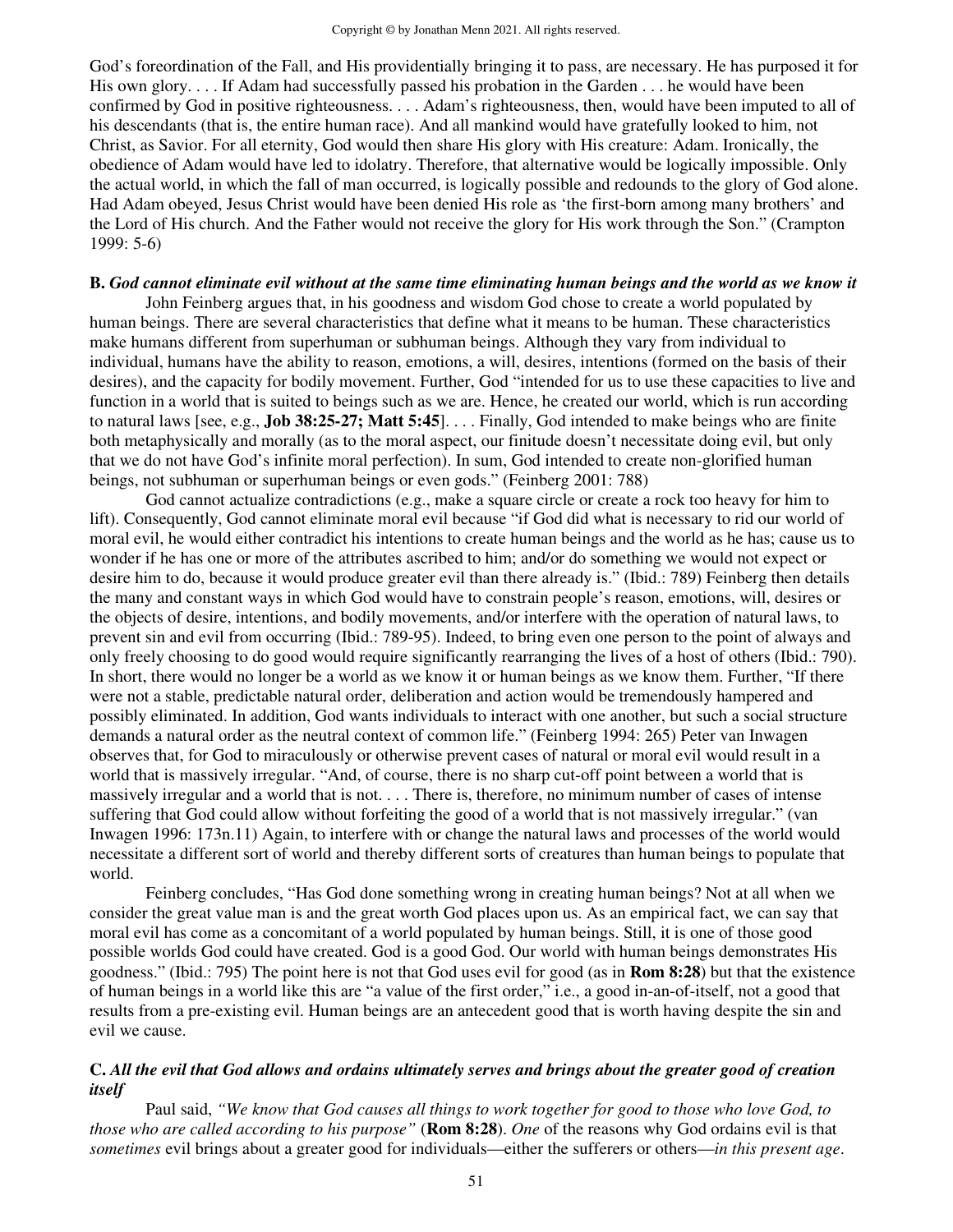Feinberg points out, "In any given case, God may intend to accomplish a whole series of things, rather than just one. And not just in the life of the sufferer alone. In allowing affliction, God may intend to accomplish something in the sufferer's life, something in the lives of those who know the sufferer, and something in regard to angelic and demonic forces." (Feinberg 1994: 339-40) There are an almost infinite number of examples of this. Here are just a few examples:

• "The amputation of a limb is an evil; but if necessary to save life, it is a good. Wars are dreadful evils, yet the world is indebted to wars for the preservation of civil and religious liberty, for which they are a small price. . . . Thus, if sin be the necessary means of the greatest good, it ceases to be an evil, on the whole, and it is perfectly consistent with the benevolence of God to permit its occurrence." (Hodge 1981: 432-33)

• Joseph was sold into slavery by his brothers but later told them, *"you meant evil against me, but God meant it for good in order to bring about this present result, to preserve many people alive"* (**Gen 50:20**).

• In the Bible, God uses evil to test his servants (**Job; 1 Pet 1:7; Jas 1:3**); to discipline them (**1 Cor 11:31-32; Heb 12:4-11**); to preserve their lives (**Gen 50:20**); to teach them patience and perseverance, develop character, and instill hope (**Rom 5:3-5; Jas 1:2-4**); to redirect their attention to what is most important (**Psalm 37**); to deepen their faith in Christ (**Phil 3:7-11**); to enable them to comfort others (**2 Cor 1:3-7**); to enable them to bear powerful witness to the truth (**Acts 7**); to give them greater joy when suffering is replaced by glory (**1 Pet 4:13**); to judge the wicked in history (**Deut 28:15-68**) and in the life to come (**Matt 25:41-46**); to bring reward to persecuted believers (**Matt 5:10-12**); and to display the work of God (**Exod 9:16; John 9:3; Rom 9:17**).

• Further, "God mercifully *withholds* the eschatological violence [i.e., the judgment] until every chance at repentance and forgiveness has passed. And this causes frustration, suffering, and even death for innocent victims who must wait. To the martyrs who cry, 'Sovereign Lord, how long?' God answers: 'A little longer! … until the number of your fellow servants and their brothers and sisters should be complete, who are to be killed as you yourselves have been'  $(Rev. 6: 10-11)$ ... And God's mercy is such that apparently even two thousand years' worth of martyrs – and even Crusades and Holocausts! – are not enough to exhaust it. The result of God's extraordinary mercy in withholding judgment is, of course, *the problem of evil*. Why does God wait while people wound and annihilate other people? Who could have thought he does it out of love? But God replies: 'Should I not pity Nineveh, that great city, in which there are more than a hundred and twenty thousand persons who do not know their right hand from their left, and also much cattle' (Jonah 4:11)?" (Work 2000: 107; see also **Rom 2:4; 1 Tim 2:4; 2 Pet 3:9; Rev 2:21**)

• Timothy Keller lists four categories of how God uses suffering: "First, suffering transforms our attitude toward ourselves. It humbles us and removes unrealistic self-regard and pride. . . . Suffering also leads us to examine ourselves and see weaknesses, because it brings out the worst in us. . . . Second, suffering will profoundly change our relationship to the good things in our lives. We will see that some things have become too important to us. . . . Third, and most of all, suffering can strengthen our relationship to God as nothing else can [see **2 Cor 4:7-18**]. C. S. Lewis's famous dictum is true, that in prosperity God whispers to us but in adversity he shouts to us. . . . Finally, suffering is almost a prerequisite if we are going to be of much use to other people, especially when they go through their own trials. Adversity makes us far more compassionate than we would have been otherwise [see **2 Cor 1:3-5**]." (Keller 2013: 190-92)

• John Feinberg discusses ten categories of things God may be accomplishing through suffering: "First, God may allow affliction for the same end as in the case recorded in John 9:1-3. In that situation, affliction *provided an opportunity for God to manifest His power*. . . . Second, God may use affliction to *remove a cause for boasting*. . . . [Third,] God allowed Job's afflictions at least in part to *demonstrate true or genuine faith to Satan*. . . . Fourth, at times God uses affliction as an opportunity to *demonstrate to believers and nonbelievers the body-of-Christ concept*. . . . [Fifth,] Scripture teaches a number of ways in which the affliction of the righteous *promote their sanctification*. . . . [Sixth,] sometimes God permits affliction into the life of the righteous because of the *ministry that is possible in suffering*. . . . [Seventh,] God also uses affliction to *prepare us for further trials*. . . . An eighth broad use off suffering in the life of the righteous is to *prepare them for judgment of their works for rewards* [see **1 Pet 1:7**]. . . . Ninth, God may use the afflictions of the righteous as a *basis for ultimately exalting them* [see **2 Cor 4:17**]. . . . Finally, God may use affliction as a *means to take a believer to be with Himself*." (Feinberg 1994: 340-46)

• Richard Swinburne states, "For acts of courage, compassion, etc., to be acts open to men to perform, there have to be various evils. Evils give men the opportunity to perform those acts which show men at their best. A world without evils would be a world in which men could show no forgiveness, no compassion, no self-sacrifice. And men without that opportunity are deprived of the opportunity to show themselves at their noblest." (Swinburne 1979: 214-15)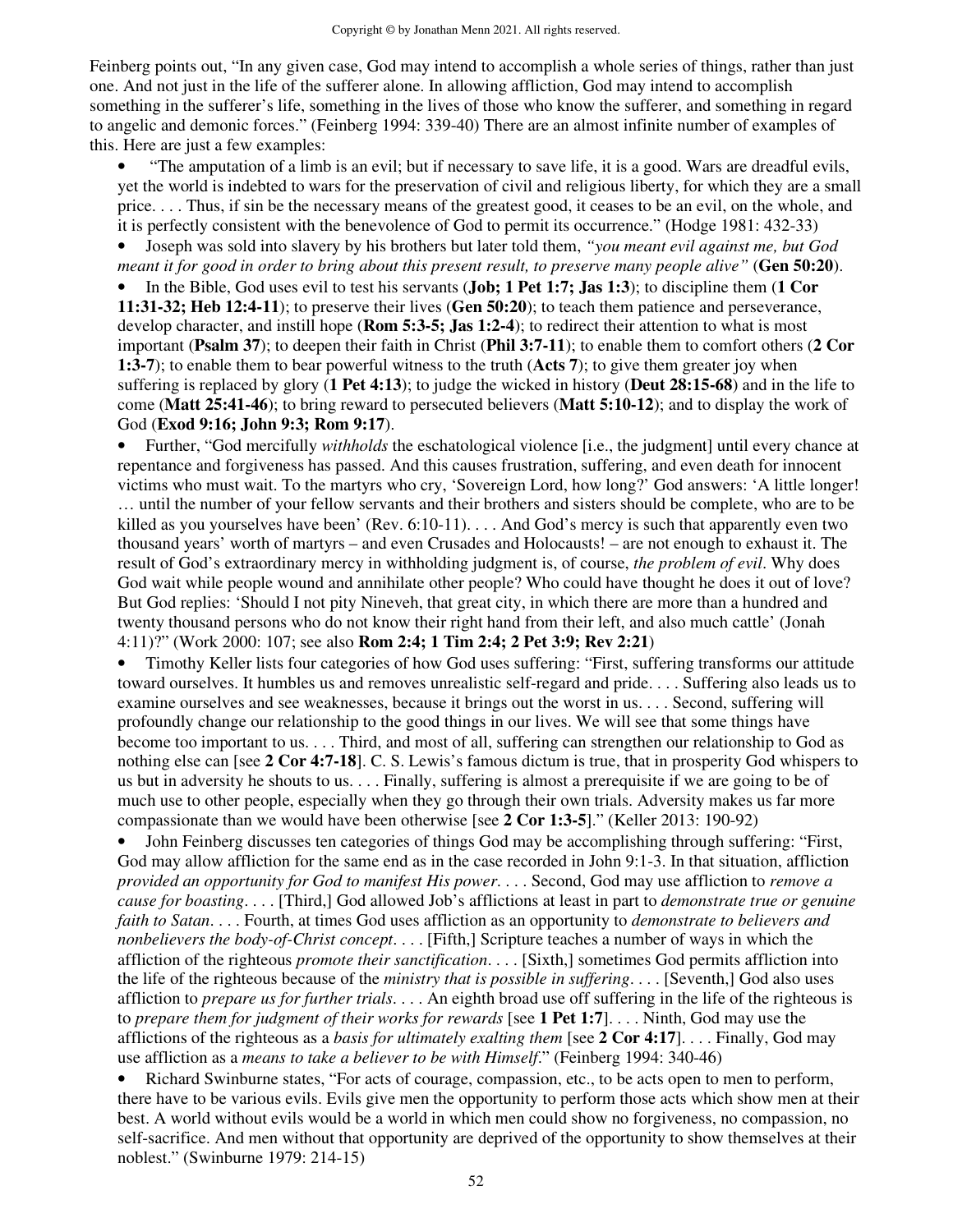• John Hick likens the world to a "vale of soul-making." He says, "If, then, God's aim in making the world is 'the bringing of many sons to glory' [**Heb 2:10**], that aim will naturally determine the kind of world he has created. . . . Certainly we seek pleasure for our children; but we do not desire for them unalloyed pleasure at the expense of their growth in such even greater values as moral integrity, unselfishness, compassion, courage, humour, reverence for the truth, and perhaps above all the capacity for love. We do not act on the premise that pleasure is the supreme end of life. . . . Rather, this world must be a place of soul-making." (Hick 1977:253, 256, 258, 259) He then quotes the poet John Keats who coined the phrase "vale of soul-making" and said, "Do you not see how necessary a World of pains and troubles is to school an Intelligence and make it a Soul?" (Ibid.: 259n.1)

• Some people reject God as a result of affliction and suffering. However, "Just as many people *find* God through affliction and suffering. They find that adversity moves them toward God rather than away. Troubled times awaken them out of their haunted sleep of spiritual self-sufficiency into a serious search for the divine. . . . In the darkness we have a choice that is not really there in better times. We can choose to serve God just because he is God." (Keller 2013: 5, 248) Elie Wiesel, himself a survivor of Nazi extermination camps, captures the different responses people may have to similar afflictions: "'And Auschwitz? What do you make of Auschwitz?' . . . Gregor was angry. 'After what happened to us, how can you believe in God?' With an understanding smile on his lips the Rebbe answered, 'How can you *not*  believe in God after what has happened?'" (Wiesel 1966: 192)

The great good that God is working even through evil is beginning now and applies at the individual level. Thus, God is with us in our suffering now (see, e.g., **Deut 31:6, 8; Ps 22:24; 23:4; 34:18; 94:14; Isa 41:10, 17; 43:2; 53:4; 63:9; John 14:16-20; Rom 8:35-39; 2 Cor 1:3-7; 4:8-10; 12:7-10; Phil 4:12-13; Heb 13:5; 1 Pet 4:12-19**). He knows what we are going through and enables us to withstand and even be refined by our suffering (see, e.g., **Ps 119:71; Matt 5:10-12; Acts 5:40-42; 1 Cor 10:13; 2 Cor 1:3-4; 4:16-17; Phil 3:10; 4:6-7; Jas 1:2-4; 1 Pet 1:6-7; 2:19-21; 5:10**). Christ so identifies with his people that he senses our sufferings as his own (**Acts 9:4-5**). In fact, God takes our grief and mourning and turns it into joy (**Ps 30:11; Jer 31:13; John 16:20**). But growth and transformation through the fire of affliction are not automatic. "We must recognize, depend on, speak with, and believe in God while in the fire. God himself says in Isaiah 43 that he will be *with* us, walking beside us in the fire. Knowing him personally while in our affliction is the key to becoming stronger rather than weaker in it." (Keller 2013: 229)

The Bible does *not promise* that *every* sin and evil will result in some greater good or "happy ending" *in this life.* Timothy Keller says, "Unlike believers in karma, Christians believe that suffering is often unjust and disproportionate. Life is simply not fair. People who live well often do not do well. . . . Suffering is so often random and horrific, and it comes upon people who seem to have done nothing to warrant it." (Ibid.: 29, 94) The problem with only looking to this life for the goodness, justice, and recompense we long for is that our perspective is too limited—because our lives do not end when we die. Instead, the Bible promises us new, resurrected bodies living on a new, redeemed earth, all guaranteed by the resurrection of Christ (**1 Cor 15:20- 26, 50-58**). "*That* is our future, and that mean[s] that . . . our personalities will be sustained, beautified, and perfected after death. And so our ultimate future is one of perfect, unhindered love—love with God and others." (Ibid.: 42-43) Then and for all eternity we will see that evil was not an obstacle to our everlasting bliss, "but it will only have made it better. Evil would have accomplished the very opposite of what it intended." (Ibid.: 117) Ironically, all of this is brought about by the greatest sin ever committed: the betrayal and crucifixion of the only perfect, holy, sinless person who ever lived—Jesus Christ; yet it was only by his submitting to this gross sin and evil that Christ was able to bear our sins and the punishment for those sins that we deserved in order to destroy the power of sin and evil, reconcile mankind to God, and transform our lives.

All of the suffering of this world cannot compare to the great, everlasting glory that God will bring about in the consummation (**Rom 8:18-21; 2 Cor 4:16-18; Rev 21:1-4**). "When we live peacefully on the New Earth, where joy will permeate the very air we breathe, we will look back at this present world and affirm not by faith but by sight that all the evil and suffering was worth it—and that Christ's incarnation and redemption have made the universe eternally better" (Alcorn 2009: 195; see also Willard 2002: n.p.). Indeed, for the redeemed, the eternal and therefore infinite experience of the new heaven and new earth not only will provide "a new perspective on the evaluation of life in the body" but will "dwarf the entirety of one's earthly sorrows—however great they may have seemed during the embodied lifetime" (Ferraiolo 2005: "Time Heals All Wounds"). In the consummation, God's justice, grace, mercy, and righteousness will be plain to everyone; no one will accuse him of wrongdoing. Rather, *"ALL THE NATIONS WILL COME AND WORSHIP BEFORE YOU, FOR YOUR RIGHTEOUS ACTS HAVE BEEN REVEALED"* (**Rev 15:4**).

We began this section with **Rom 8:28**, and that verse contains a key word which we need to bear in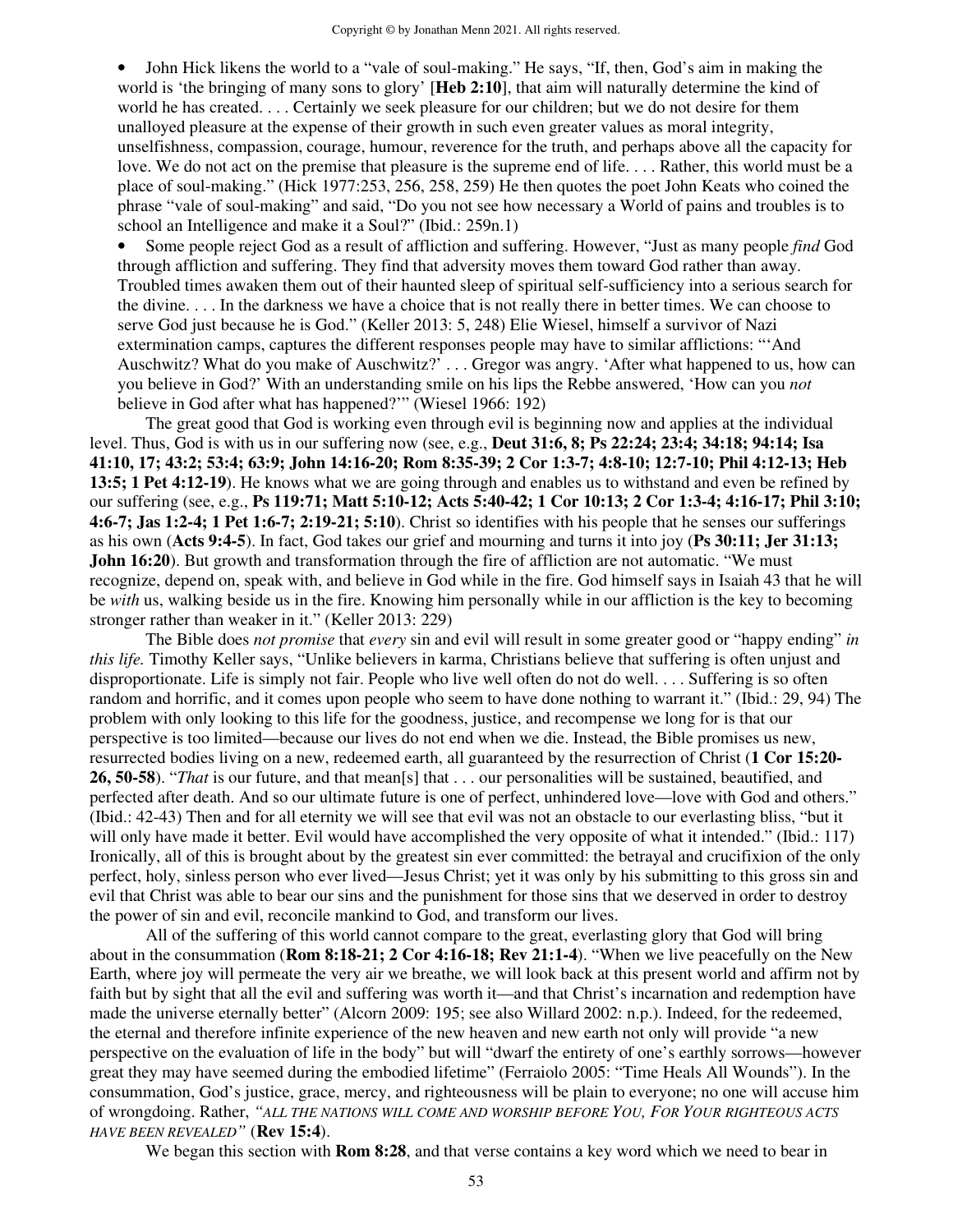mind. That word is "together." **Rom 8:28** is saying that "all things—even bad ones—will ultimately *together* be overruled by God in such a way that the intended evil will, in the end, only accomplish the opposite of its designs—a greater good and glory than would otherwise have come to pass. Only God now has that eternal perspective and vantage point from which he can see all things working together for our good and for his glory—but eventually we will occupy that place and will see it too." (Keller 2013: 301-302)

# **V. God's sovereignty, humanity's responsibility, and the existence of sin and evil: conclusion**

 People legitimately raise serious questions in the face of evil, particularly when evil they have not directly caused happens to them or to their loved ones and friends.<sup>47</sup> God has good and sufficient reasons for everything he has ordained and allows—including all the sin and evil—but he has not revealed all of those reasons to us and often does not reveal why any specific evil has occurred. **Deut 29:29** and the sufferings of Job demonstrate this. Feinberg observes, "From our perspective, there may appear to be no connection of certain evils to anything of value, but that does not necessarily prove there is none. Just as the child whose father won't let him stay up for [a] party does not have enough information to judge whether his father's refusal means his father does not love him, so we too are not in a position of knowing enough to make a judgment about whether there is just too much evil. . . . In the case of the child who wants to stay up for parties, we cannot assume that every time his father refuses, he does so for the same reason. One time he may refuse because the child has a cold, another time some guest may not want the child there, and another time he may refuse because the next morning the family must go somewhere and he wants his son have a good night's sleep. Similarly . . . we should not assume for two similar evils that God's purpose in allowing them is identical. They may serve different purposes." (Feinberg 1994: 308-309)

While people rightly are troubled by the existence and pervasiveness of sin and evil in the world, so is God. There is a certain disingenuousness to the "problem of evil." R. Maurice Boyd observes, "It is within our power to relieve many of the troubles we complain about, yet we choose not to. It is not God who does nothing, but we ourselves. God has placed in our own hands the means to assuage many of the evils we deplore. Yet for all the fierceness of our moral indignation, we are often unwilling to devote our time, or thought, or energy, or money to relieving the afflictions of others. It is easier to blame God for the distress of the world than to become an instrument of His goodness." (Boyd 1999: 107) On the other hand, God will justly judge the perpetrators of sin and evil who, in fact, already stand condemned and under God's judgment (**Gen 18:25; Num 14:18; Ps 7:8- 16; John 3:18; 16:11; Acts 10:42; Rom 2:12-16**). All the accounts will be balanced, and justice and righteousness will prevail. As Timothy Keller stated earlier, knowing that God's justice will prevail "enables us to live with both hope and grace. If we accept it, we get hope and incentive to work for justice. For no matter how little success we may have now, we know that justice *will* be established—fully and perfectly. All wrongs—what we have called moral evil—will be redressed. But it also enables us to be gracious, to forgive, and to refrain from vengefulness and violence." (Keller 2013: 116)

But God has done more than just assure us that he will justly judge humanity for the sins, wrongs, and evils they have committed: God himself came to earth in the person of Jesus Christ and was subject to sin and evil; he bore our sin and paid the price for our sin so that all those who turn to him will receive life instead of eternal death at the judgment. In light of all of this, Russian Christian novelist Fyodor Dostoevsky concluded, "I believe like a child that suffering will be healed and made up for. I believe that all the humiliating absurdity of human contradictions will vanish like a mirage, like the despicable fabrication of the impotent and infinitely small Euclidean mind of man. I believe that at the world's end, at the moment of eternal harmony, something so precious will come to pass that it will suffice for all hearts, for the comforting of all resentments, for the atonement of all the crimes of humanity, of all the blood that has been shed. I believe that it will not only be possible to forgive but to justify all that has happened." (Dostoevsky 1957: 217)

<sup>47</sup> Feinberg notes, "There is no such thing as *the* problem of evil. At best, the expression 'the problem of evil' stands for a series of different problems that confront theological systems." (Feinberg 1994: 14) The issues we deal with when bad things happen to us, our loved ones, and our friends, are what Feinberg calls the "religious problem of evil."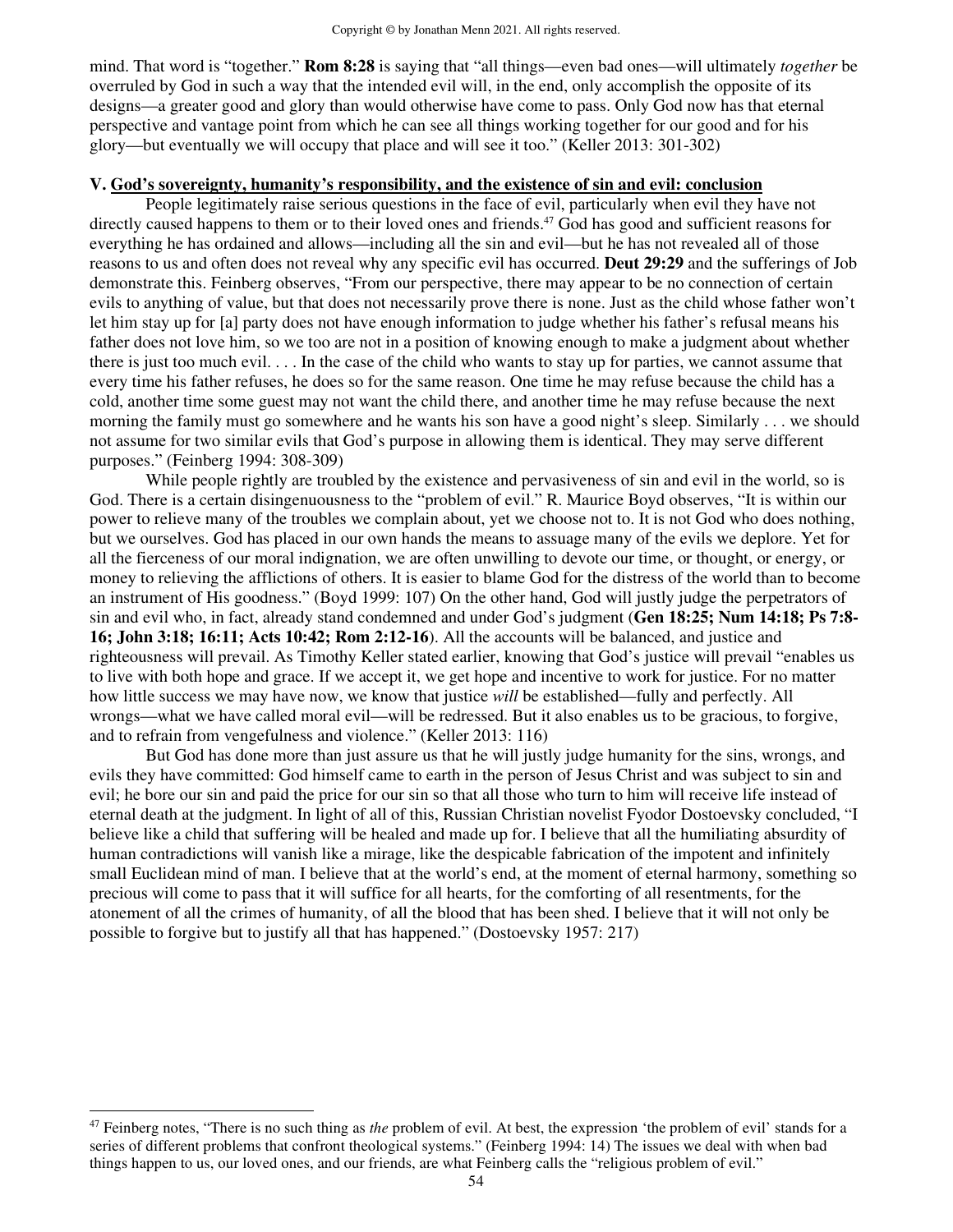# **APPENDIX 2—BIBLICAL EXAMPLES OF THE DOCTRINE OF CONCURRENCE**

The following biblical examples show how both God and secondary causes are involved in the same phenomena, including events involving sin and evil:

| <b>EVENT</b>                                     | <b>ATTRIBUTED TO GOD</b>                               | <b>ATTRIBUTED TO</b>                              |
|--------------------------------------------------|--------------------------------------------------------|---------------------------------------------------|
|                                                  |                                                        | <b>SECONDARY CAUSES</b>                           |
| Creation of animals                              | <b>Gen 1:25</b>                                        | <b>Gen 1:24</b>                                   |
| Abram's defeat of four kings                     | <b>Gen 14:20</b>                                       | Gen 14:14-16                                      |
| Sarah's conception & birth of Isaac              | <b>Gen 21:1</b>                                        | Gen 21:2, 5                                       |
| Joseph's brothers selling him into slavery       | Gen 45:7-8; 50:20                                      | Gen 37:25-28; 45:4-5                              |
| Joseph going to Egypt                            | Ps 105:17                                              | Gen 37:28                                         |
| Joseph's prospering while a slave                | Gen 39:3, 23                                           | Gen 39:3, 23                                      |
| The return of money to Joseph's brothers         | Gen 42:27-28                                           | Gen 42:25                                         |
| Israel's exodus from Egypt                       | <b>Exod 3:7-8</b>                                      | Exod 3:10; Deut 6:18-19                           |
| The hardening of Pharaoh's heart                 | Exod 4:21; 7:3; 9:12; 10:1, 20, 27                     | Exod 7:14, 22-23; 8:15; 9:34                      |
| The golden calf & Israel's worship of idols      | Exod 32:1-8; Acts 7:39-41                              | <b>Acts 7:42</b>                                  |
| Israel's consecration & sanctification           | Lev 20:8                                               | Lev 20:7-8                                        |
| Defeat of Sihon                                  | Deut 2:30-31, 33, 36                                   | Deut 2:32-36                                      |
| Defeat of Bashan                                 | Deut 3:2-3                                             | Deut 3:1, 3-6                                     |
| Ability of people to make wealth                 | <b>Deut 8:18</b>                                       | <b>Deut 8:18</b>                                  |
| Victories of Joshua                              | Deut 3:21-22                                           | <b>Deut 3:28</b>                                  |
| Israel's conquest of the promised land           | Exod 23:23, 29-30; Deut 4:37-38;<br>7:1-2, 22-24; 9:3a | Exod 23:24, 31; Deut 7:2, 24;<br>9:3 <sub>b</sub> |
| Defeat of Jericho                                | <b>Josh 6:2</b>                                        | Josh 6:3-5                                        |
| Defeat of Ai                                     | <b>Josh 8:1</b>                                        | Josh 8:2-22                                       |
| Defeat of Makkedah                               | <b>Josh 10:19b</b>                                     | Josh 10:19a, 20-21                                |
| Defeat of other kings                            | <b>Josh 11:8a</b>                                      | <b>Josh 11:8b-9</b>                               |
| Gideon's defeat of Midian                        | Judg 7:7, 9, 14-15                                     | Judg 7:16-22                                      |
| Samson's marriage to a Philistine woman          | <b>Judg 14:4</b>                                       | <b>Judg 14:1-3</b>                                |
| Samson's killing 1000 Philistines                | <b>Judg 15:18</b>                                      | Judg 15:14-16                                     |
| Defeat of Benjamin by Israel                     | <b>Judg 20:28</b>                                      | Judg 20:29-48                                     |
| Eli's sons do not listen to him                  | 1 Sam 2:25                                             | 1 Sam 2:22-25                                     |
| Saul defeats the Amalekites                      | 1 Sam 15:2                                             | 1 Sam 15:3-6                                      |
| Abigail's interceding for Nabal                  | 1 Sam 25:32                                            | 1 Sam 25:14-31                                    |
| Hushai's advice is accepted                      | 2 Sam 17:14                                            | 2 Sam 17:5-14                                     |
| David defeats his enemies                        | 2 Sam 22:18-20, 40-42, 48-49                           | 2 Sam 22:38-39, 43                                |
| David sins by numbering the people               | 2 Sam 24:1                                             | 2 Sam 24:10, 17; 1 Chron 21:1-4                   |
| The death of Joab                                | 1 Kgs 2:32-33                                          | 1 Kgs 2:31, 34                                    |
| The division of Israel and Judah                 | 1 Kgs 12:22-24                                         | 1 Kgs 12:16-20                                    |
| Ahab goes to war & defeats Aram                  | 1 Kgs 20:13, 28                                        | 1 Kgs 20:14-21, 29-30                             |
| Ahab goes to war & is killed                     | 1 Kgs 22:19-23                                         | 1 Kgs 22:29-37                                    |
| Return of Rabshakeh to his own land and          | 2 Kgs 19:6-7                                           | 2 Kgs 19:7                                        |
| his death<br>Recovery of Hezekiah                | 2 Kgs 20:5-6                                           | 2 Kgs 20:7                                        |
| The death of Saul                                | 1 Chron 10:14                                          | 1 Chron 10:4                                      |
| Invasion of Judah by Philistines & Arabs         | 2 Chron 21:12-16a                                      | 2 Chron 21:16b-17                                 |
| The defeat of Judah & death of Amaziah           | 2 Chron 25:14-16                                       | 2 Chron 25:17-28                                  |
| Preparation of the temple for restored           | 2 Chron 29:36                                          | 2 Chron 29:5-35                                   |
| worship                                          |                                                        |                                                   |
| The defeat of Judah & death of Josiah            | 2 Chron 35:20-21                                       | 2 Kgs 23:29; 2 Chron 35:22-24                     |
| God speaks through his prophets                  | 2 Chron 15-16                                          | 2 Chron 15-16                                     |
| Destruction of Judah by Babylon                  | 2 Chron 36:15-17; Jer 21:8-10;                         | 2 Kgs 25:8-21; 2 Chron 36:17-19;                  |
|                                                  | Ezek 5:7-11, 13                                        | Jer 21:8-10; Ezek 5:12                            |
| Decree that the Jews could return to             | Jer 16:15; 29:10-14; 2 Chron                           | 2 Chron 36:22-23; Ezra 1:1; 6:14                  |
| Jerusalem and rebuild the temple                 | 36:22; Ezra 1:1; 6:14                                  |                                                   |
| Ezra granted favor                               | Ezra 7:6, 9-10, 27-28                                  | Ezra 7:6, 9-10, 27-28                             |
| Nehemiah granted favor                           | <b>Neh 2:8</b>                                         | Neh 2:7-9                                         |
| The plans of the Jews' enemies are<br>frustrated | <b>Neh 4:15</b>                                        | Neh 4:11-14                                       |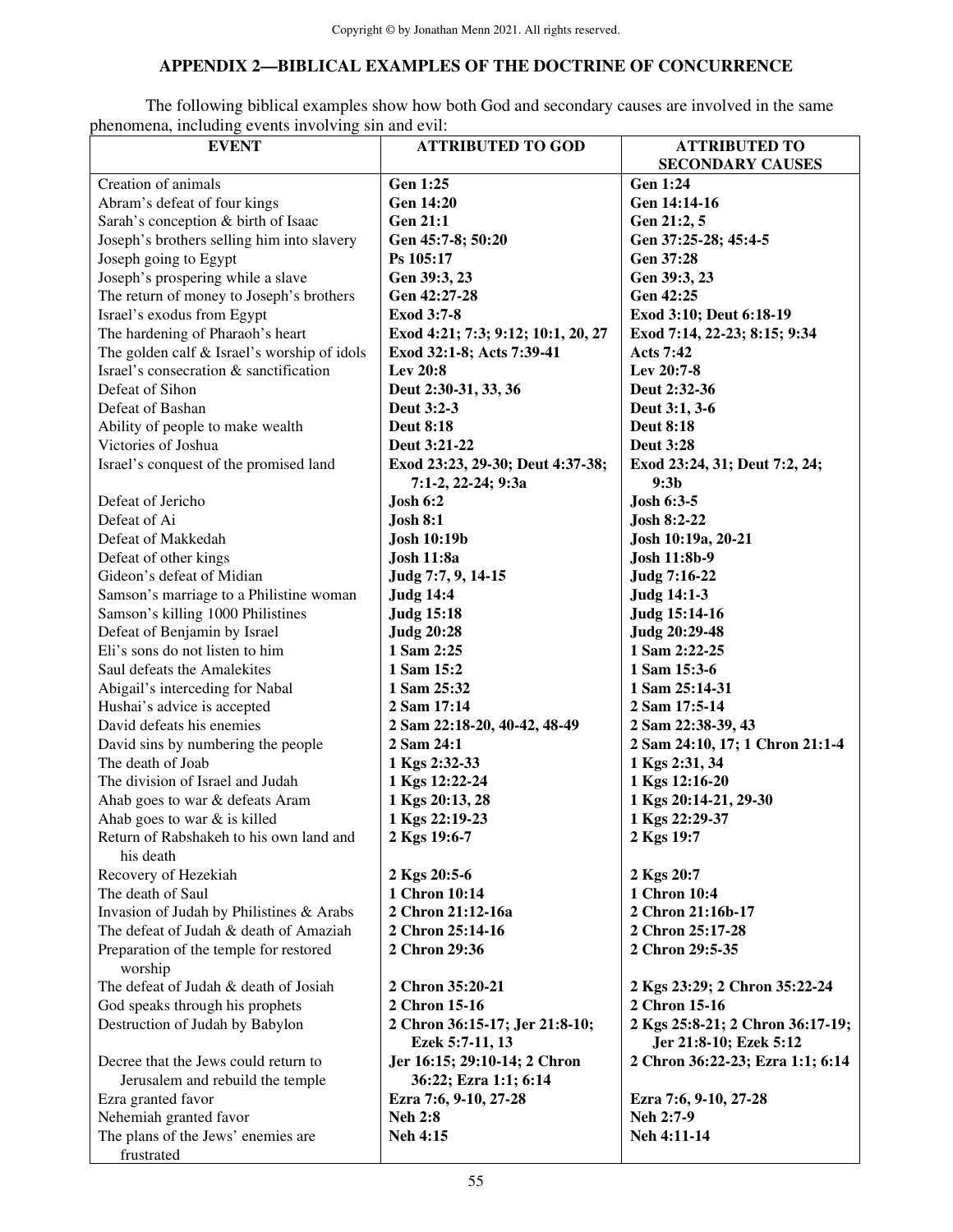| Rebuilding the walls of Jerusalem                                                 | Neh 6:16                                             | Neh 3:1-32; 4:6, 21-22; 6:3, 15        |
|-----------------------------------------------------------------------------------|------------------------------------------------------|----------------------------------------|
| The trials of Job                                                                 | Job 1:12, 21-22; 2:6; 42:11                          | Job 1:13-19; 2:7                       |
| Creation of people                                                                | Job 10:8; 31:15; Ps 139:13-16                        | Gen 4:1; 5:3; Job 14:1; Ps 51:5        |
| Defeat of David's enemies                                                         | Ps 18:17-19, 43a, 47-48                              | Ps 18:37                               |
| Growth of plants                                                                  | Ps 104:14a-b                                         | Ps 104:14c                             |
| Building a house or any venture                                                   | Ps 127:1a                                            | $Ps$ 127:1 $b$                         |
| Guarding a city                                                                   | Ps 127:1c                                            | Ps 127:1d                              |
| People's plans, speech, and actions                                               | Prov 16:1b, 9b                                       | Prov 16:1a, 9a                         |
| People's decisions                                                                | Prov 16:33b                                          | Prov 16:33a                            |
| The invasion of Judah by Assyria                                                  | Isa 7:17-20; 8:5-8                                   | Isa 7:17-20; 8:5-8                     |
| The destruction of Israel                                                         | Isa 9:8-21                                           | <b>Isa 9:8-21</b>                      |
| The destruction of Babylon                                                        | Isa 13:1-5                                           | $Isa 13:1-5$                           |
| The destruction of Egypt                                                          | Isa 19:1, 2a, 4a                                     | Isa 19:2b-3, 4b                        |
| <b>Success of Cyrus</b>                                                           | Isa 45:1-7                                           | Isa 45:1-7                             |
| Death of the men of Anathoth                                                      | Jer 11:22a, 23                                       | <b>Jer 11:22b</b>                      |
| Baruch & Jeremiah hide from the king                                              | Jer 36:26                                            | Jer 36:19                              |
| Gog's invasion of Israel                                                          | Ezek 38:1-6, 16                                      | Ezek 38:7-16                           |
| Destruction of Edom                                                               | <b>Obad 8-9</b>                                      | <b>Obad 6-7</b>                        |
| Casting Jonah into the sea                                                        | Jonah 2:3                                            | <b>Jonah 1:15</b>                      |
| Drought in the land                                                               | Hag 1:9, 11                                          | Hag 1:5-6, 10                          |
| Rebuilding the temple in Jerusalem                                                | Hag 1:14                                             | Hag 1:14                               |
| The writing & testimony of the Bible                                              | Matt 19:4-5; John 5:37-38; 2 Tim                     | Gen 2:24; Luke 24:27; John             |
|                                                                                   | 3:16; 2 Pet 1:20-21                                  | 5:46-47; Acts 26:22                    |
| People coming to Christ for salvation                                             | John 6:37, 44, 65; Acts 13:38                        | John 6:37, 44, 65; Acts 13:38          |
| The betrayal of Jesus                                                             | Luke 22:22a                                          | Luke 22:21, 22b; John 13:21-27         |
| The crucifixion of Jesus                                                          | Isa 53:10; Acts 2:23; 4:28                           | Mark 14:43-15:39; Acts 2:23;           |
|                                                                                   |                                                      | 4:27                                   |
| Salvation of believers<br>The righteous acts of believers                         | John 1:12-13; Eph 2:8-9                              | John 3:36; Rom 10:12-17                |
|                                                                                   | John 3:21; Eph 2:10; Phil 2:13<br><b>Acts 18:10b</b> | John 3:21; Eph 2:10; Phil 2:12         |
| Salvation of people in Corinth<br>Saving Paul & sailors from a shipwreck          |                                                      | Acts 18:9-10a                          |
| Preaching the gospel                                                              | Acts 27:22-25, 34<br>1 Cor 2:4                       | Acts 27:30-32, 38-44<br>1 Cor 2:4      |
| The persecution of Christians                                                     | 1 Cor 4:7-11; Rev 6:9-11                             |                                        |
| Paul's "thorn in the flesh"                                                       | 2 Cor 12:7-9                                         | 1 Cor 4:7-11; Rev 6:9-11<br>2 Cor 12:7 |
| The preservation of the saints                                                    | 1 Thess 5:23-24                                      | 1 Thess 5:12-22                        |
|                                                                                   | 2 Thess 2:11                                         |                                        |
| People who follow the "man of<br>lawlessness"                                     |                                                      | 2 Thes 2:9-10, 12                      |
|                                                                                   |                                                      | Jas 4:13-15                            |
| Where people go & everything they do<br>The actions of the "harlot," "ten kings," | Jas 4:13-15<br><b>Rev 17:17</b>                      | Rev 17:1-16                            |
|                                                                                   |                                                      |                                        |
| and "beast" of Revelation                                                         |                                                      |                                        |

#### **BIBLIOGRAPHY**

Adams, Jay. 1991. *The Grand Demonstration.* Santa Barbara, CA: Eastgate.

*Africa Study Bible, New Living Translation.* 2016. Wheaton, IL: Tyndale House.

Alcorn, Randy. 2009. *If God Is Good.* Colorado Springs, CO: Multnomah.

Alexander, T. Desmond. 2008. *From Eden to the New Jerusalem.* Nottingham: Inter-Varsity.

- Allred, Brian. 2017. "Living in Light of Life's Perplexities: Lessons from Habakkuk." *Mid-America Journal of Theology*  28: 177-82.
- Alston, William. 1996. "The Inductive Argument from Evil and the Human Cognitive Condition." In *The Evidential Argument from Evil,* ed. Daniel Howard-Snyder, 97-125. Bloomington, IN: Indiana University Press.

Andersen, Francis. 2001. *Habakkuk* (AB 25). New York: Doubleday.

Armerding, Carl. 1985. "Habakkuk." In *The Expositor's Bible Commentary,* vol 7, ed. Frank Gaebelein, 493-534. Grand Rapids: Zondervan.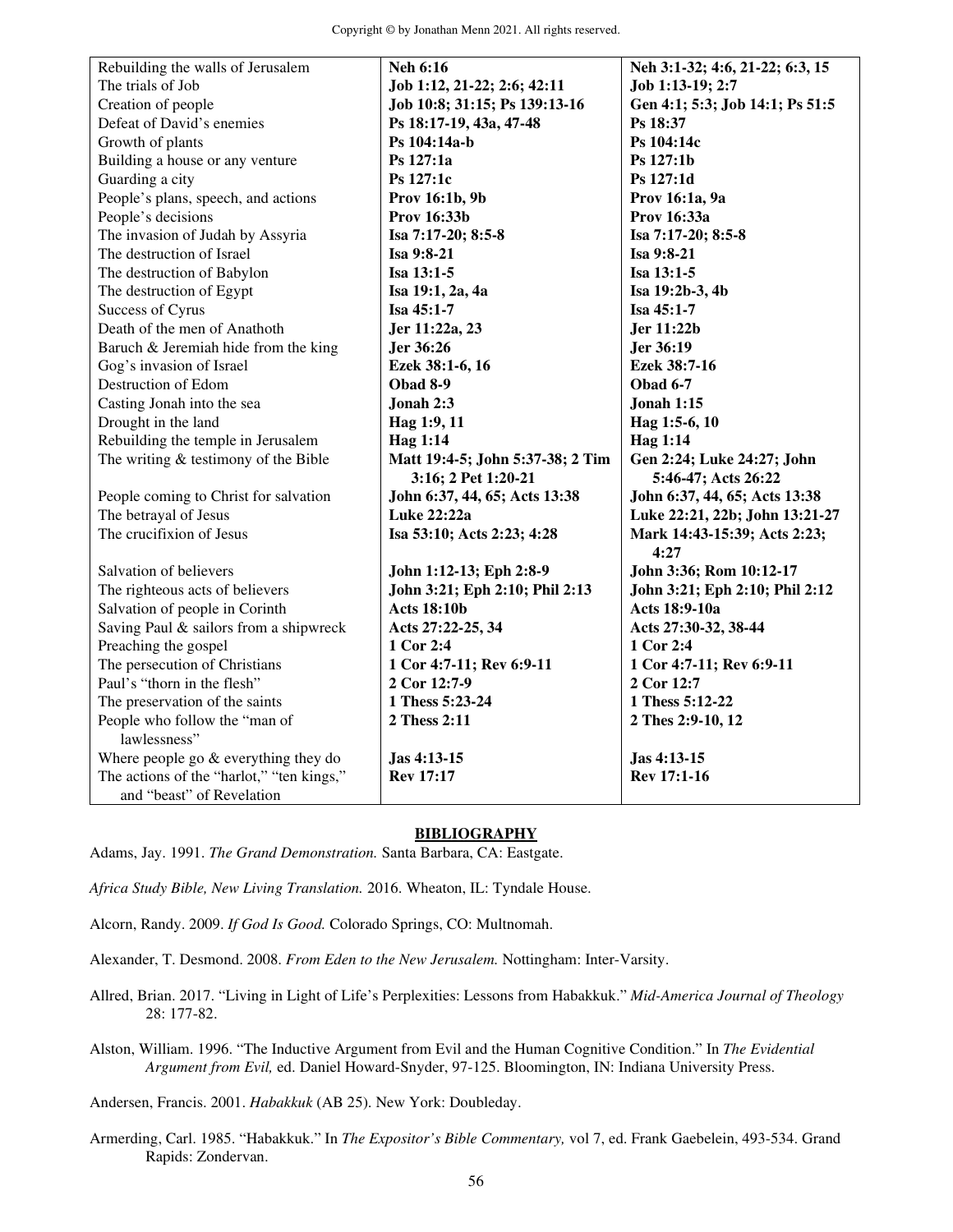Bahnsen, Greg. 1991. "The Problem of Evil." Online: https://www.cmfnow.com/articles/pa105.htm

Bakon, Shimon. 2011. "Habakkuk: From Perplexity to Faith." *Jewish Bible Quarterly* 39: 25-30. Online: https://jbqnew.jewishbible.org/assets/Uploads/391/Habakkuk.pdf.

"Bayes' theorem." 2021. *Wikipedia.* Online: https://en.wikipedia.org/wiki/Bayes%27\_theorem.

- Beale, G. K. 1999. *The Book of Revelation* (NIGTC). Grand Rapids: Eerdmans.
- Beasley-Murray, G. R. 1974. *The Book of Revelation* (NCBC). Grand Rapids: Eerdmans.
- Beker, J. Christiaan. 1987. *Suffering and Hope.* Grand Rapids: Eerdmans.
- Berkhof, Louis. 1949. Systematic Theology, 4<sup>th</sup> ed. Grand Rapids: Eerdmans. Online: http://downloads.biblicaltraining.org/Systematic%20Theology%20by%20Louis%20Berkhof.pdf [the page numbers in the text are from the online version].
- Bissett, David. 2016. "Habakkuk's Connections to Biblical Theological Trajectories." *Puritan Reformed Journal* 8: 15-30.
- Boyd, R. Maurice. 1999. *Why Doesn't God Do Things Perfectly?* Nashville: Abingdon.
- Camus, Albert. 1956. *The Rebel.* Translated by Anthony Bower. New York: Vintage. Online: https://archive.org/stream/rebelessayonmani00camu#mode/2up.
- Carson, D. A. 1984. "Matthew." In *The Expositor's Bible Commentary,* vol. 8, ed. Frank Gaebelein, 3-599. Grand Rapids: Zondervan.
	- . 1990. *How Long, O Lord?* Grand Rapids: Baker.

. 1994. *Divine Sovereignty and Human Responsibility.* Eugene, OR: Wipf and Stock.

- Clendenen, Ray. 2014. "Salvation by Faith or by Faithfulness in the Book of Habakkuk?" *Bulletin for Biblical Research* 24: 505-13.
- Cohen, Shaye I. D. 1995-2014. "The Jewish Diaspora." Online: https://www.pbs.org/wgbh/pages/frontline/shows/religion/portrait/diaspora.html.
- "Compatibilism." 2018. *Monergism.* Online: https://www.monergism.com/topics/free-will/compatibilism.
- Craig, William Lane. 1997. "The Indispensability of Theological Meta-Ethical Foundations for Morality." *Foundations* 5: 9-12. Online: http://www.reasonablefaith.org/the-indispensability-of-theological-meta-ethical-foundations-formorality.
- Craig, William Lane, and Walter Sinnott-Armstrong. 2004. *God? A Debate Between a Christian and an Atheist.* Oxford: Oxford University Press.
- Crampton, W. Gary. 1999. "A Biblical Theodicy." *The Trinity Review* 167: 1-6. Online: https://www.trinityfoundation.org/PDF/The%20Trinity%20Review%2000167%20ABiblicalTheodicy.pdf.
- Dawkins, Richard. 1995. *River Out of Eden: A Darwinian View of Life.* London: Weidenfeld and Nicolson. Online: http://sf-walker.org.uk/pubsebooks/pdfs/Richard\_Dawkins\_River\_Out\_of\_Eden.pdf.
- DeMar, Gary. 1999. Last Days Madness, 4<sup>th</sup> ed. Powder Springs, GA: American Vision.
- Dembele, Youssouf. 2006. "Habakkuk." In *Africa Bible Commentary,* ed. Tokunboh Adeyemo, 1063-66. Nairobi: Word Alive.
- Dorsey, David. 1999. *The Literary Structure of the Old Testament.* Grand Rapids: Baker.
- Dostoevsky, Fyodor. 1957. *The Brothers Karamazov*. Translated by Constance Garnett. New York: New American Library. Online (another edition): http://pinkmonkey.com/dl/library1/book0664.pdf.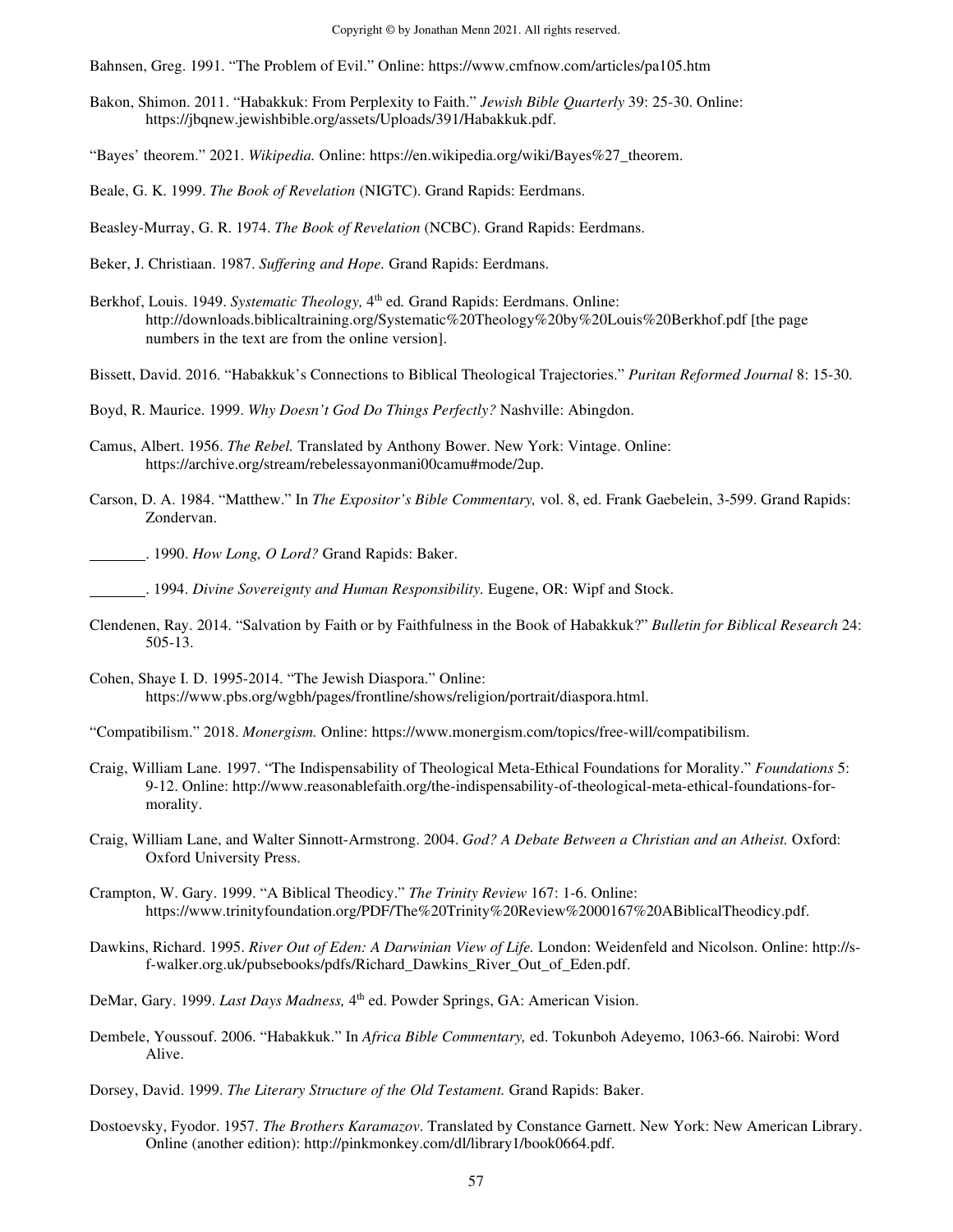- Draper, Paul. 1996. "Pain and Pleasure: An Evidential Problem for Theists." In *The Evidential Argument from Evil,* ed. Daniel Howard-Snyder, 12-29. Bloomington, IN: Indiana University Press.
- Eaton, J. H. 1961. *Obadiah, Nahum, Habakkuk and Zephaniah.* London: SCM.
- Edwards, Jonathan. 1984 (reprint). *The Works of Jonathan Edwards.* Vol. 1, *A Careful and Strict Inquiry into the Prevailing Notions of the Freedom of Will; Dissertation on the End for which God Created the World; The Great Christian Doctrine of Original Sin Defended; A History of the Work of Redemption. Carlisle, PA: The Banner of* Truth Trust. Online: http://www.ccel.org/ccel/edwards/works1.html.

 . 1986 (reprint). *The Works of Jonathan Edwards*. Vol. 2, *Remarks on Important Theological Controversies.*  Carlisle, PA: The Banner of Truth Trust. Online: http://www.ccel.org/ccel/edwards/works2.toc.html.

- Erlandson, Doug. 1991. "A New Perspective on the Problem of Evil." Online: http://www.reformed.org/webfiles/antithesis/index.html?mainframe=/webfiles/antithesis/v2n2/ ant\_v2n2\_evil.html.
- Feinberg, John. 1980. "And the Atheist Shall Lie Down with the Calvinist: Atheism, Calvinism, and the Free Will Defense." *Trinity Journal* 1: 142-52.
	- \_\_\_\_\_\_\_. 1994. *The Many Faces of Evil,* rev. ed.*.* Grand Rapids: Zondervan.
	- . 2001. *No One Like Him.* Wheaton, IL: Crossway.
- Ferraiolo, William. 2005. "Eternal Selves and the Problem of Evil." *Quodlibet* 7:2 (April-June): no pages. Online: http://www.quodlibet.net/articles/ferraiolo-evil.shtml.
- Fishbane, Michael. 2002-2020. "The Lesson of Habakkuk." *My Jewish Learning.* Online: https://www.myjewishlearning.com/article/the-lesson-of-habakkuk/.
- Frame, John. 2002. *The Doctrine of God.* Phillipsburg, NJ: P&R.
- \_\_\_\_\_\_\_. 2008. "The Problem of Evil." In *Suffering and the Goodness of God,* eds. Christopher Morgan and Robert Peterson, 141-64. Wheaton, IL: Crossway.

Fredriksen, Paula. 2018. *When Christians Were Jews: The First Generation.* New Haven, CT: Yale University Press.

- Fretheim, Terrence. 2005. *God and World in the Old Testament: A Relational Theory of Creation*. Nashville, TN: Abingdon.
- Gale, Richard. 1996. "Some Difficulties in the Theistic Treatments of Evil." In *The Evidential Argument from Evil,* ed. Daniel Howard-Snyder, 206-18. Bloomington, IN: Indiana University Press.
- Gowan, Donald. 1976. *The Triumph of Faith in Habakkuk.* Eugene, OR: Wipf & Stock.
- Henry, Matthew. 1991. *Matthew Henry's Commentary on the Whole Bible.* Peabody, MA: Hendrickson. Online: https://www.christianity.com/bible/commentary.php?com=mh.
- Hick, John. 1977. *Evil and the God of Love,* rev. ed. New York: Harper & Row.
- Hirsch, Emil. 2002-2011. *Jewish Encyclopedia.* Online: http://jewishencyclopedia.com.
- Hodge, Charles. 1886 (reprint). *Commentary on the Epistle to the Romans,* rev. ed*.* Grand Rapids: Eerdmans. Online (1836 edition): https://books.google.com/books?id=BX8fAAAAYAAJ.
- \_\_\_\_\_\_\_. 1981. *Systematic Theology,* Vol. 1. Grand Rapids: Eerdmans. Online: http://www.audiowebman.org/start/books/charles\_hidge/vol\_1/vol\_0105.htm#13.
- Hume, David. 1779. *Dialogues Concerning Natural Religion*, 2<sup>nd</sup> ed. London. Online: https://archive.org/stream/dialoguesreligio00humeuoft?ref=ol#mode/2up.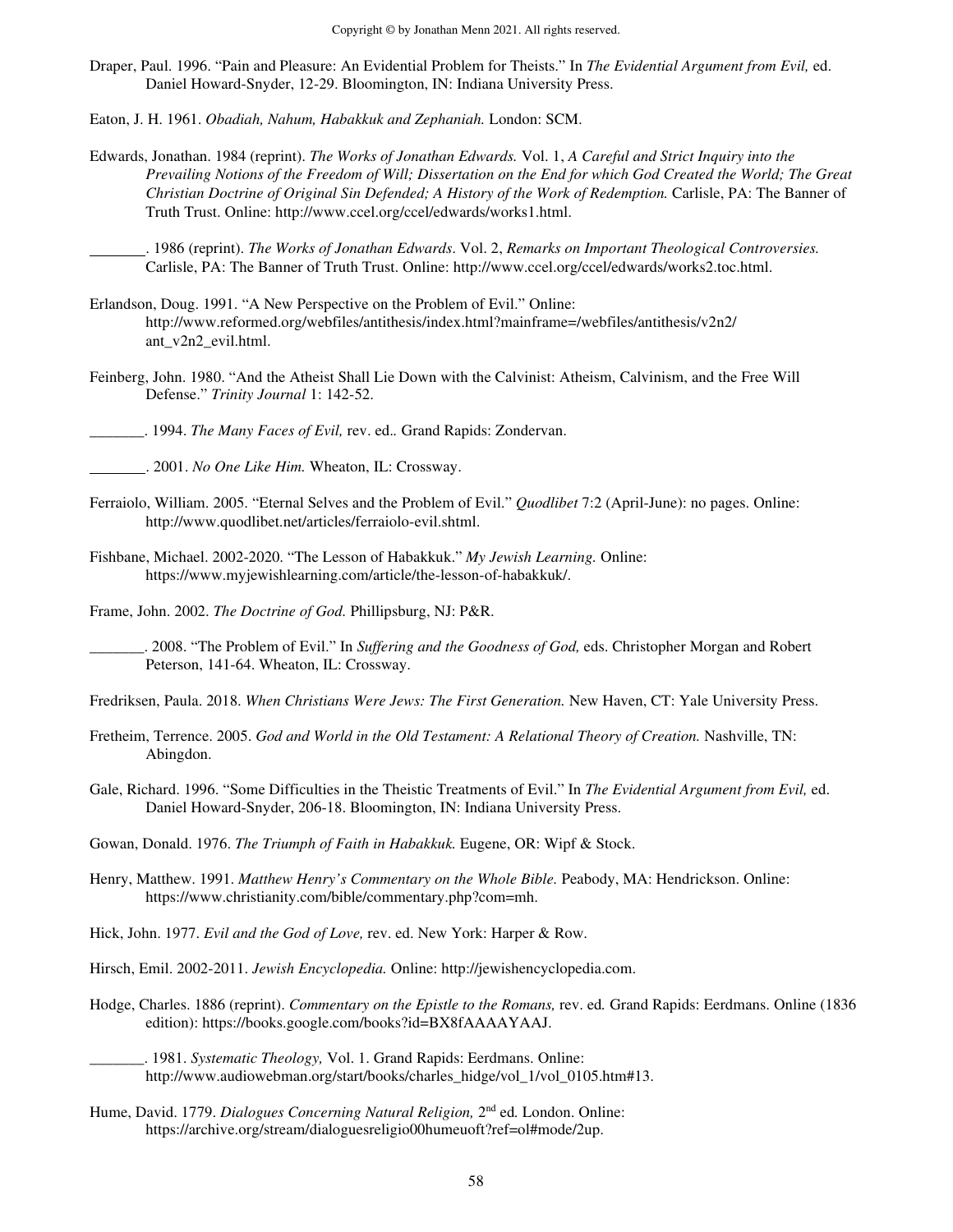- Hunn, Debbie. 2009. "Habakkuk 2:4b in its Context: How Far Off Was Paul?" *Journal for the Study of the Old Testament*  34: 219-39.
- Jamieson, Robert, A. R. Fausset, and David Brown. 1961. *Commentary Practical and Explanatory on the Whole Bible.*  Grand Rapids: Zondervan. Online: https://ccel.org/ccel/jamieson/jfb/jfb.i.html.
- Janzen, J. Gerald. 1982. "Eschatological Symbol and Existence in Habakkuk." *Catholic Biblical Quarterly* 44: 394-414.
- Johnson, Dennis. 1986. "Fire in God's House: Imagery from Malachi 3 in Peter's Theology of Suffering (1 Pet. 4:12-19)." *Journal of the Evangelical Theological Society* 29: 285-94. Online: http://www.etsjets.org/files/JETS-PDFs/29/29- 3/29-3-pp285-294\_JETS.pdf.
	- . 2001. *Triumph of the Lamb: A Commentary on Revelation.* Phillipsburg, NJ: P&R.
- Kaiser, Walter. 1995. *The Messiah in the Old Testament.* Grand Rapids: Zondervan.
- Keller, Timothy. 2007. "Talking About Idolatry in a Postmoderrn Age." *Monergism.* Online: https://www.monergism.com/talking-about-idolatry-postmodern-age.

\_\_\_\_\_\_\_. 2008. *The Reason for God: Belief in an Age of Skepticism.* New York: Dutton.

\_\_\_\_\_\_\_. 2009. "The Importance of Hell." *Redeemer Report.* Online: http://www.redeemer.com/redeemerreport/article/the\_importance\_of\_hell.

. 2013. *Walking with God through Pain and Suffering.* New York: Riverhead.

Koehler, Ludwig, and Walter Baumgartner. 2001. *The Hebrew and Aramaic Lexicon of the Old Testament.* Vol. 1. Leiden: Brill.

Koukl, Gregory. 2009. *Tactics.* Grand Rapids: Zondervan.

 . 2012. "A Good Reason for Evil." *Stand to Reason.* Online: http://www.str.org/articles/a-good-reason-forevil#.V0nkD-QauVQ.

\_\_\_\_\_\_\_. 2013. "Evil as Evidence for God." *Stand to Reason.* Online: http://www.str.org/articles/evil-as-evidence-forgod#ANCHOR2.

Lewis, C. S. 1960. Miracles. New York: Collier.

. 1961. *A Grief Observed.* San Francisco: Harper & Row.

\_\_\_\_\_\_\_. 1970a. "Evil and God." In *God in the Dock,* ed. Walter Hooper, 129-46. Grand Rapids: Eerdmans. Online: https://just84465.weebly.com/uploads/5/0/5/9/50596861/god\_in\_the\_dock.pdf.

\_\_\_\_\_\_\_. 1970b. "Religion Without Dogma?" In *God in the Dock,* ed. Walter Hooper, 21-24. Grand Rapids: Eerdmans. Online: https://just84465.weebly.com/uploads/5/0/5/9/50596861/god\_in\_the\_dock.pdf.

\_\_\_\_\_\_\_. 1996 (reprint). *Mere Christianity.* New York: Touchstone. Online: https://www.dacc.edu/assets/pdfs/PCM/merechristianitylewis.pdf.

*Life Application Bible, New International Version.* 1991. Grand Rapids: Zondervan.

Lucas, J. R. 1970. *The Freedom of the Will.* Oxford: Clarendon.

Luther, Martin. 1520. *A Treatise on Good Works.* Online: http://www.gutenberg.org/files/418/418-h/418-h.htm.

Mackie, J. L. 1982. *The Miracle of Theism: Arguments for and against the existence of God.* Oxford: Clarendon.

Makkot 24a. Not dated. *Babylonian Talmud.* Online: http://www.yashanet.com/studies/romstudy/makkoth.htm.

Makkot 24a. Not Dated. *The William Davidson Talmud.* Online: https://www.sefaria.org/texts/Talmud.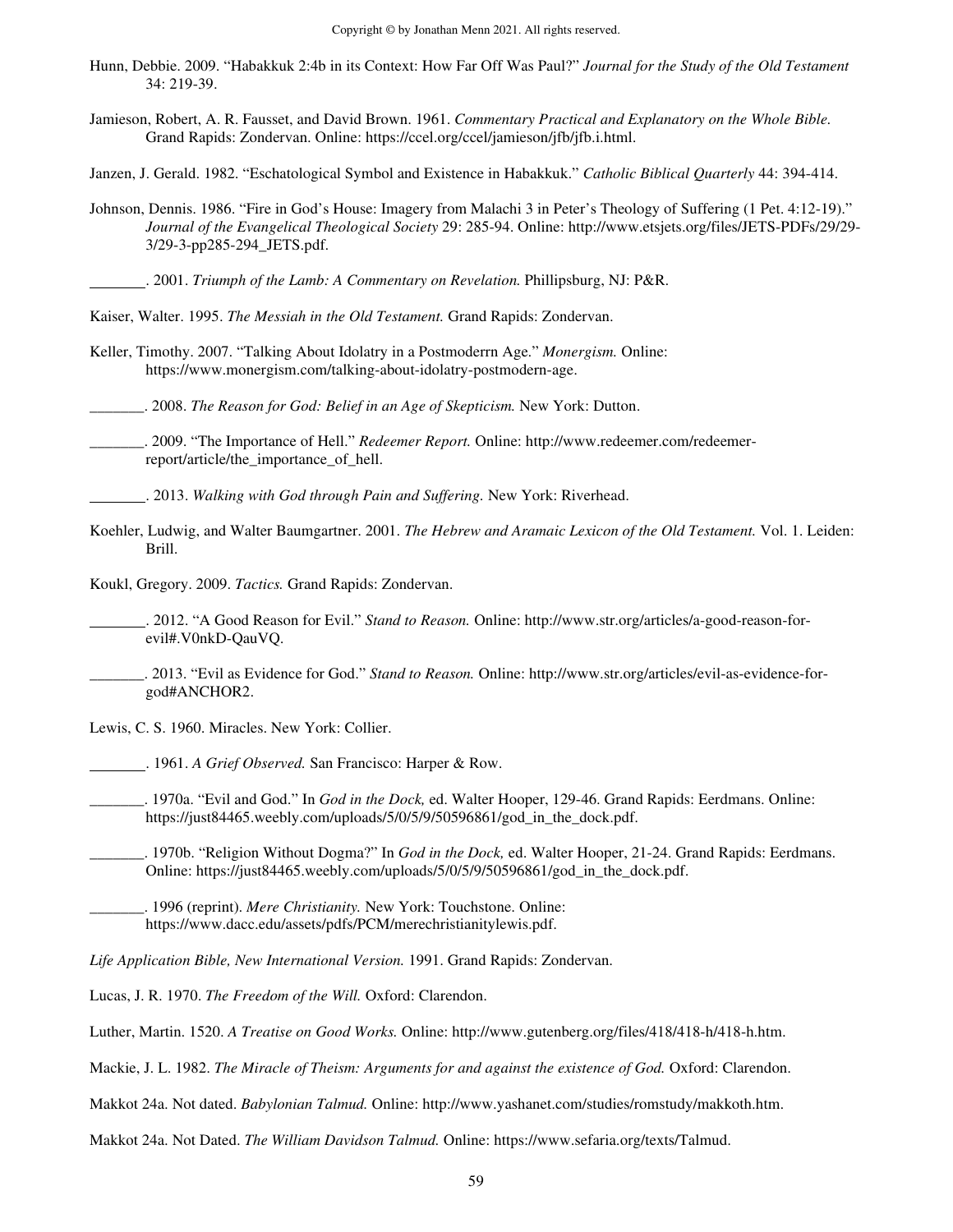Mansfield, Rick. 2017. *This Lamp.* Online: http://thislamp.com*.* 

- Marks, Michael. 2016. "Why fig trees never blossom." *The Mercury News.* Online: https://www.mercurynews.com/2015/07/21/why-fig-trees-never-blossom/.
- Marshall, I. Howard. 2007. "Acts." In *Commentary on the New Testament Use of the Old Testament,* ed. G. K. Beale and D. A. Carson, 513-606. Grand Rapids: Baker Academic.

 . 1989. "Universal Grace and Atonement in the Pastoral Epistles." In *The Grace of God, the Will of Man,* ed. Clark Pinnock, 51-69. Grand Rapids: Academie. Online: https://books.google.com/books/about/The\_Grace\_of\_God\_the\_Will\_of\_Man.html?id=Q76yZE23lxYC.

Menn, Jonathan. 2017. *The Book of Revelation.* Online: https://www.eclea.net/courses.html#revelation.

\_\_\_\_\_\_\_. 2018. *Biblical Theology.* Online: https://www.eclea.net/courses.html#theology.

Milligan, William. 1896. *The Book of Revelation.* New York: Armstrong. Online: https://books.google.com/books?id=98DYAAAAMAAJ.

Moore, Sebastian. 1981. *The Crucified Jesus Is No Stranger.* New York: Seabury.

Moreland, J. P. 1987. *Scaling the Secular City: A Defense of Christianity.* Grand Rapids: Baker. Preview online: https://www.google.com/books/edition/Scaling\_the\_Secular\_City/S4UvBQAAQBAJ?hl=en&gbpv=1.

\_\_\_\_\_\_\_. 2004. "What is Scientific Naturalism?" *Boundless.* Online: https://www.boundless.org/faith/what-is-scientificnaturalism/.

- Morledge, Clarke. 2016. "The Righteous Shall Live By Faith." *Shared Veracity.* Online: https://sharedveracity.net/2016/01/22/the-righteous-shall-live-by-faith/.
- Moseman, David. 2017. "Habakkuk's Dialogue with Faithful Yahweh: A Transforming Experience." *Perspectives in Religious Studies* 44: 261-74.
- Motyer, J. Alec. 1999. *Isaiah* (TOTC 20). Nottingham, England: Inter-Varsity.
- Nagel, Thomas. 2012. *Mind & Cosmos: Why the Materialist Neo-Darwinian Conception of Nature is Almost Certainly False.* Oxford: Oxford University Press.
- Neyrey, Jerome. 1994. "Despising the Shame of the Cross: Honor and Shame in the Johannine Passion Narrative." *Semeia*  68: 113-137. Online: https://www3.nd.edu/~jneyrey1/shame.html.

*New American Standard Bible.* 1995. Grand Rapids: Zondervan.

- Ngundu, Onesimus. 2006. "Revelation." In *Africa Bible Commentary,* ed. Tokunboh Adeyemo, 1543-79. Nairobi: Word Alive.
- Noyes, Penny. 2019. "What Does Selah Mean in the Bible?" *Christianity.com.* Online: https://www.christianity.com/wiki/christian-terms/what-does-selah-mean-in-the-bible.html.

Oliphint, K. Scott. 2006. *Reasons {for Faith}.* Phillipsburg, NJ: P&R.

- "Paran." 2008. *Jewish Virtual Library.* Online: https://www.jewishvirtuallibrary.org/paran.
- Patterson, R. D. 1989. "Habakkuk." In *Evangelical Commentary on the Bible*, ed. Walter Elwell, 666-73. Grand Rapids: Baker.

Peterson, Michael. 1982. *Evil and the Christian God.* Grand Rapids: Baker.

Piper, John. 1983. "Christ Redeemed Us From the Curse of the Law"—Gal 3:10-14. Online: https://www.desiringgod.org/messages/christ-redeemed-us-from-the-curse-of-the-law.

\_\_\_\_\_\_\_. 1998. "Is God Less Glorious Because He Ordained that Evil Be?" Online: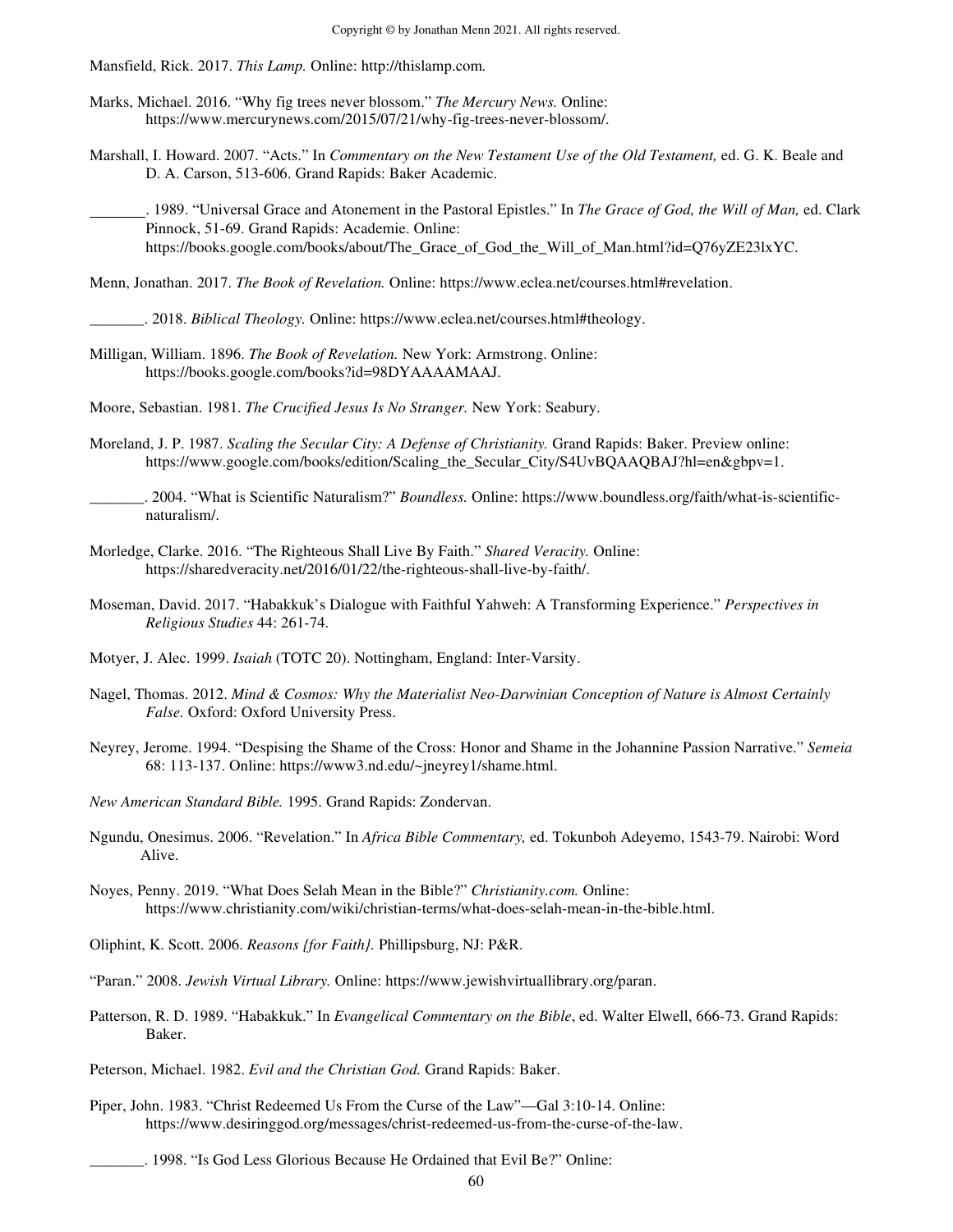http://www.desiringgod.org/ResourceLibrary/ConferenceMessages/ByDate/1998/1476 Is God Less Glorious Because He Ordained that Evil Be/.

 . 2000. "Are There Two Wills In God?" In *Still Sovereign,* ed. Thomas R. Schreiner and Bruce A. Ware, 107-31. Grand Rapids: Baker. Online:

http://www.desiringgod.org/ResourceLibrary/Articles/ByDate/1995/1580 Are There Two Wills in God/.

\_\_\_\_\_\_\_. 2003. *Desiring God.* Colorado Springs: Multnomah. Online: http://document.desiringgod.org/desiring-goden.pdf?1443206541.

. 2010. *Let the Nations be Glad!*, <sup>3rd</sup> ed. Grand Rapids: Baker Academic. Online: http://www.desiringgod.org/books/let-the-nations-be-glad.

Plantinga, Alvin. 1974. *God, Freedom, and Evil.* Grand Rapids: Eerdmans.

\_\_\_\_\_\_\_. 1993. "A Christian Life Partly Lived." In *Philosophers Who Believe,* ed. Kelly James Clark, 45-82. Downers Grove, IL: InterVarsity.

\_\_\_\_\_\_\_. 1996. "Epistemic Probability and Evil." In *The Evidential Argument from Evil,* ed. Daniel Howard-Snyder, 69-96. Bloomington, IN: Indiana University Press.

Polanyi, Michael. 1964. *Personal Knowledge: Towards a Post-Critical Philosophy.* New York: Harper Torchbooks.

Powlison, David. 1995. "Idols of the Heart and 'Vanity Fair'." *Journal of Biblical Counseling* 13: 35-50. Online: https://www.eastsidebc.com/hp\_wordpress/wp-content/uploads/2017/09/2.2-idols-of-the-heart-powlison.pdf.

"The Prophetic Perfect." 2013. *Truth or Tradition?* Online: https://www.truthortradition.com/articles/the-prophetic-perfect.

Rast, Walter. 1983. "Habakkuk and Justification By Faith." *Currents in Theology and Mission* 10: 169-75.

Reichenbach, Bruce. 1982. *Evil and a Good God.* New York: Fordham University Press.

Reppert, Victor. 2003. *C. S. Lewis's Dangerous Idea.* Downers Grove, IL: InterVarsity.

Rittgers, Ronald. 2012. *The Reformation of Suffering.* Oxford: Oxford University Press.

Rowe, William. 1996. "The Problem of Evil and Some varieties of Atheism." In *The Evidential Argument from Evil,* ed. Daniel Howard-Snyder, 1-11. Bloomington, IN: Indiana University Press. Online: https://www.google.com/books/edition/The\_Evidential\_Argument\_from\_Evil/2wDHCgAAQBAJ?hl=en&gbpv=1

Runzo, Joseph. 1981. "Omniscience and Freedom for Evil." *International Journal for Philosophy of Religion* 12: 131-47.

Sartre, Jean-Paul. 1946. "Existentialism Is a Humanism." Online: https://www.marxists.org/reference/archive/sartre/works/exist/sartre.htm.

Scott, James. 1985. "A New Approach to Habakkuk II 4-5A." *Vetus Testamentum* 35: 330-340.

- Sherry, Patrick. 2021. "Problem of Evil." *Encyclopedia Britannica.* Online: https://www.britannica.com/topic/problem-ofevil.
	- \_\_\_\_\_\_\_. 2021. "Theodicy." *Encyclopedia Britannica.* Online: https://www.britannica.com/topic/theodicy-theology.
- Silva, Moisés. 2007. "Galatians." In *Commentary on the New Testament Use of the Old Testament,* ed. Beale, G. K., and D. A. Carson, 785-812. Grand Rapids: Baker Academic.

"Spread of Christianity." 2020. *Wikipedia.* Online: https://en.wikipedia.org/wiki/Spread\_of\_Christianity.

- Stephens-Hodge, L. E. H. 1970. "Habakkuk." In *The New Bible Commentary*, 3<sup>rd</sup> ed., ed. D. Guthrie and J. A. Motyer, 767-72. Carmel, NY: Guideposts.
- Stott, John. 1986. *The Cross of Christ.* Downers Grove: InterVarsity. Online: https://korycapps.files.wordpress.com/2012/11/j-stott-cross-of-christ.pdf.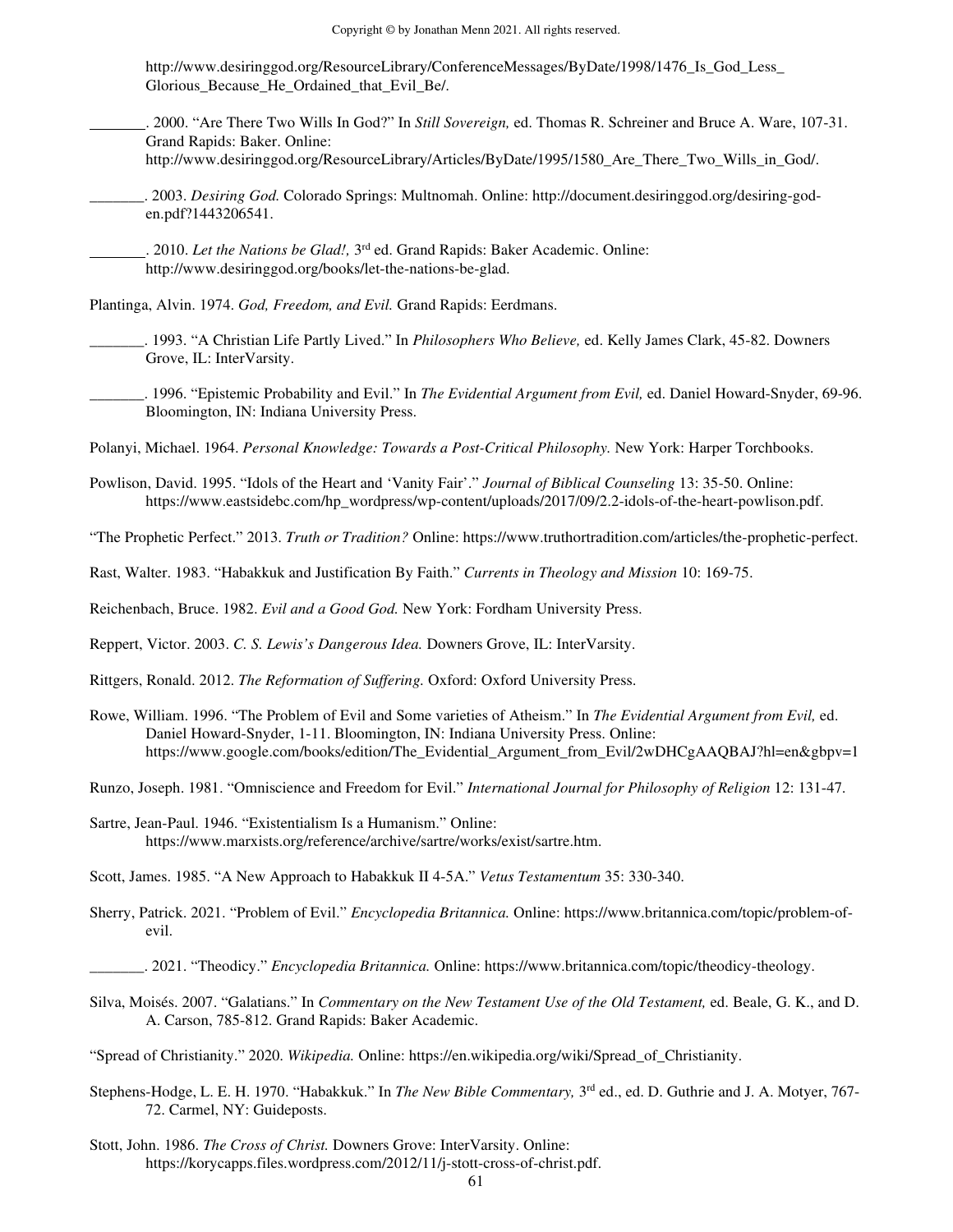Surin, Kenneth. 1986. *Theology and the Problem of Evil.* Oxford: Basil Blackwell.

Sweeney, Marvin. 1991. "Structure, Genre, and Intent in the Book of Habakkuk." *Vetus Testamentum* 41: 63-83.

Swinburne, Richard. 1979. *The Existence of God.* New York: Oxford University Press.

- Talbot, Mark. 2005. "All the Good that is Ours in Christ: Seeing God's Gracious Hand in the Hurts Others Do to Us." Audio message. Online: http://www.desiringgod.org/resource-library/conference-messages/all-the-good-that-is ours-in-christ-seeing-gods-gracious-hand-in-the-hurts-others-do-to-us.
- Taylor, Richard. 1985. *Ethics, Faith, and Reason.* Englewood Cliffs, NJ: Prentice-Hall.
- Thompson, Michael. 1993. "Prayer, Oracle and Theophany: The Book of Habakkuk." *Tyndale Bulletin* 44: 33-53.
- Thurman, Howard. 1998. *A Strange Freedom: The Best of Howard Thurman on Religious Experience and Public Life.*  Boston: Beacon.
- Trau, Jane Mary. 1986. "Fallacies in the Argument from Gratuitous Suffering." *The New Scholasticism* 60: 485-89.
- Van Inwagen, Peter. 1996. "The Problem of Evil, the Problem of Air, and the Problem of Silence." In *The Evidential Argument from Evil,* ed. Daniel Howard-Snyder, 151-74. Bloomington, IN: Indiana University Press.
- Volf, Miroslav. 1996. *Exclusion and Embrace.* Nashville: Abington.
- "What does it mean that judgment begins at the house of God?" 2002-2020. *Got Questions.* Online: https://www.gotquestions.org/judgment-begins-house-God.html.
- Westminster Confession of Faith. 1647. Online: https://www.monergism.com/thethreshold/sdg/westminster/The-Westminster-Confession-of-Faith(1).pdf.
- Whitehead, Philip. 2016. "Habakkuk and the Problem of Suffering: Theodicy Deferred." *Journal of Theological Interpretation* 10: 265-81.
- "Why does Christ's righteousness need to be imputed to us? 2002-2020. *Got Questions.* Online: https://www.gotquestions.org/imputed-righteousness.html.
- Wiesel, Elie. 1966. *The Gates of the Forest.* New York: Avon.
- Willard, Dallas. 2002. "God and the Problem of Evil." Online: http://www.leaderu.com/philosophy/willard\_godandevil.html.

\_\_\_\_\_\_\_. Not dated. "Knowledge and Naturalism." Online: https://dwillard.org/articles/knowledge-and-naturalism.

- Work, Telford. 2000. "Advent's Answer to the Problem of Evil." *International Journal of Systematic Theology* 2: 100-111. Online: https://www.westmont.edu/~work/articles/advent.html.
- Wright, N. T. 1996. *Jesus and the Victory of God.* Minneapolis, MN: Fortress.
- Wykstra, Stephen. 1996. "Rowe's Noseeum Arguments from Evil." In *The Evidential Argument from Evil,* ed. Daniel Howard-Snyder, 126-50. Bloomington, IN: Indiana University Press.

Yandell, Keith. 1989. "Gratuitous Evil and Divine Existence." *Religious Studies* 25: 15-30.

Zodhiates, Spiros. 1993. *The Complete Word Study Dictionary: New Testament,* rev. ed. Chattanooga, TN: AMG.